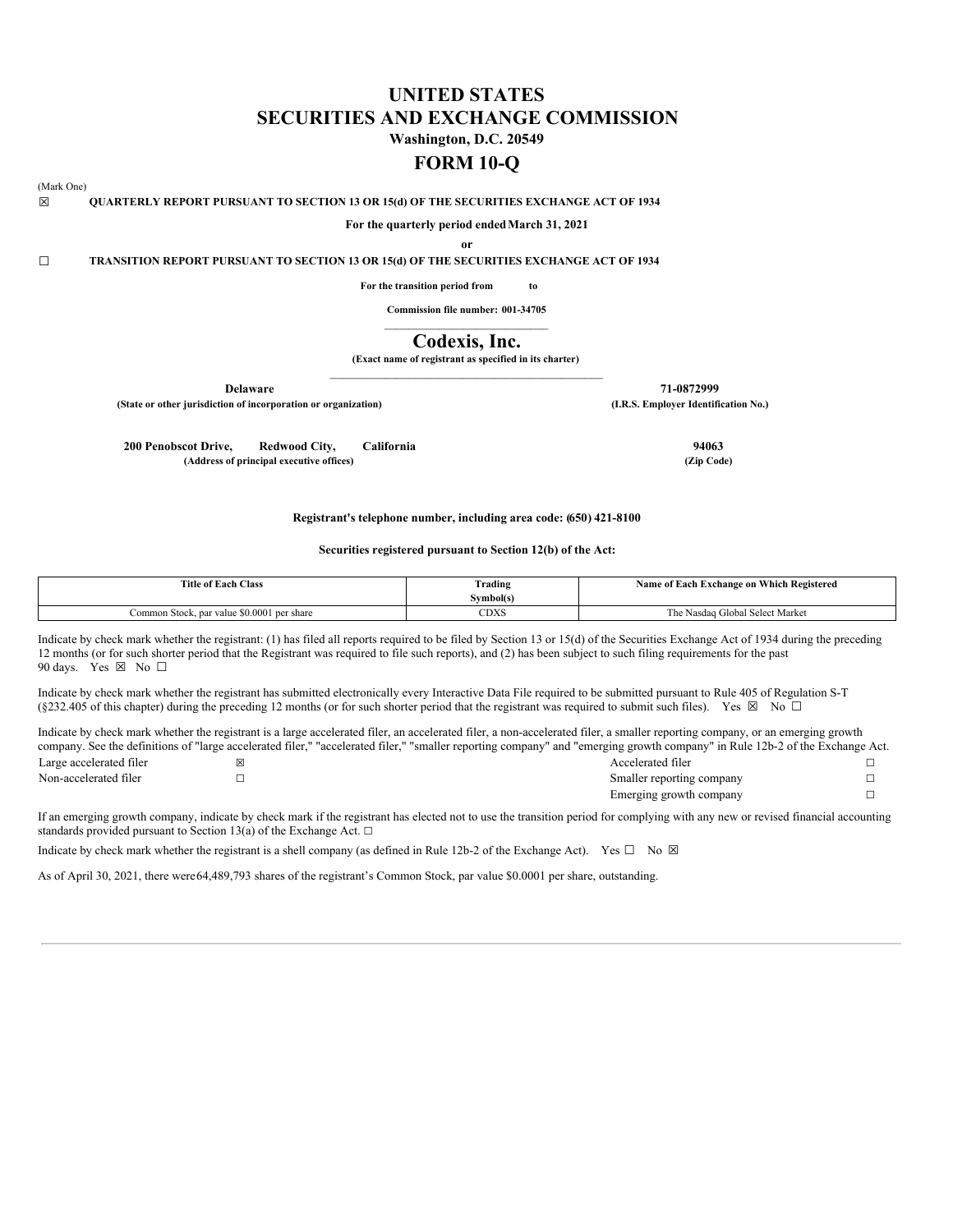# **Codexis, Inc. Quarterly Report on Form 10-Q For the Quarter Ended March 31, 2021**

# **TABLE OF CONTENTS**

<span id="page-1-0"></span>

| PART I. FINANCIAL INFORMATION<br>ITEM 1.<br><b>Financial Statements (Unaudited)</b><br><b>Condensed Consolidated Balance Sheets</b><br><b>Condensed Consolidated Statements of Operations</b><br>Condensed Consolidated Statements of Stockholders' Equity<br><b>Condensed Consolidated Statements of Cash Flows</b><br>Notes to Condensed Consolidated Financial Statements<br>ITEM 2.<br>Management's Discussion and Analysis of Financial Condition and Results of Operations<br>ITEM 3.<br>Quantitative and Qualitative Disclosures about Market Risk<br>ITEM 4.<br><b>Controls and Procedures</b><br>PART II. OTHER INFORMATION<br>ITEM 1.<br><b>Legal Proceedings</b><br>ITEM 1A.<br><b>Risk Factors</b><br>ITEM 2.<br>Unregistered Sales of Equity Securities and Use of Proceeds<br>ITEM 3.<br><b>Default Upon Senior Securities</b><br><b>Mine Safety Disclosures</b><br>ITEM 4.<br>ITEM 5.<br><b>Other Information</b><br>ITEM 6.<br><b>Exhibits</b><br><b>Signatures</b> |  | PAGE<br><b>NUMBER</b> |
|-------------------------------------------------------------------------------------------------------------------------------------------------------------------------------------------------------------------------------------------------------------------------------------------------------------------------------------------------------------------------------------------------------------------------------------------------------------------------------------------------------------------------------------------------------------------------------------------------------------------------------------------------------------------------------------------------------------------------------------------------------------------------------------------------------------------------------------------------------------------------------------------------------------------------------------------------------------------------------------|--|-----------------------|
|                                                                                                                                                                                                                                                                                                                                                                                                                                                                                                                                                                                                                                                                                                                                                                                                                                                                                                                                                                                     |  |                       |
|                                                                                                                                                                                                                                                                                                                                                                                                                                                                                                                                                                                                                                                                                                                                                                                                                                                                                                                                                                                     |  |                       |
|                                                                                                                                                                                                                                                                                                                                                                                                                                                                                                                                                                                                                                                                                                                                                                                                                                                                                                                                                                                     |  | 3                     |
|                                                                                                                                                                                                                                                                                                                                                                                                                                                                                                                                                                                                                                                                                                                                                                                                                                                                                                                                                                                     |  |                       |
|                                                                                                                                                                                                                                                                                                                                                                                                                                                                                                                                                                                                                                                                                                                                                                                                                                                                                                                                                                                     |  |                       |
|                                                                                                                                                                                                                                                                                                                                                                                                                                                                                                                                                                                                                                                                                                                                                                                                                                                                                                                                                                                     |  | 6                     |
|                                                                                                                                                                                                                                                                                                                                                                                                                                                                                                                                                                                                                                                                                                                                                                                                                                                                                                                                                                                     |  | 8                     |
|                                                                                                                                                                                                                                                                                                                                                                                                                                                                                                                                                                                                                                                                                                                                                                                                                                                                                                                                                                                     |  | 27                    |
|                                                                                                                                                                                                                                                                                                                                                                                                                                                                                                                                                                                                                                                                                                                                                                                                                                                                                                                                                                                     |  | 43                    |
|                                                                                                                                                                                                                                                                                                                                                                                                                                                                                                                                                                                                                                                                                                                                                                                                                                                                                                                                                                                     |  | 44                    |
|                                                                                                                                                                                                                                                                                                                                                                                                                                                                                                                                                                                                                                                                                                                                                                                                                                                                                                                                                                                     |  |                       |
|                                                                                                                                                                                                                                                                                                                                                                                                                                                                                                                                                                                                                                                                                                                                                                                                                                                                                                                                                                                     |  | 45                    |
|                                                                                                                                                                                                                                                                                                                                                                                                                                                                                                                                                                                                                                                                                                                                                                                                                                                                                                                                                                                     |  | 45                    |
|                                                                                                                                                                                                                                                                                                                                                                                                                                                                                                                                                                                                                                                                                                                                                                                                                                                                                                                                                                                     |  | 45                    |
|                                                                                                                                                                                                                                                                                                                                                                                                                                                                                                                                                                                                                                                                                                                                                                                                                                                                                                                                                                                     |  | 45                    |
|                                                                                                                                                                                                                                                                                                                                                                                                                                                                                                                                                                                                                                                                                                                                                                                                                                                                                                                                                                                     |  | 45                    |
|                                                                                                                                                                                                                                                                                                                                                                                                                                                                                                                                                                                                                                                                                                                                                                                                                                                                                                                                                                                     |  | 45                    |
|                                                                                                                                                                                                                                                                                                                                                                                                                                                                                                                                                                                                                                                                                                                                                                                                                                                                                                                                                                                     |  | 46                    |
|                                                                                                                                                                                                                                                                                                                                                                                                                                                                                                                                                                                                                                                                                                                                                                                                                                                                                                                                                                                     |  | 47                    |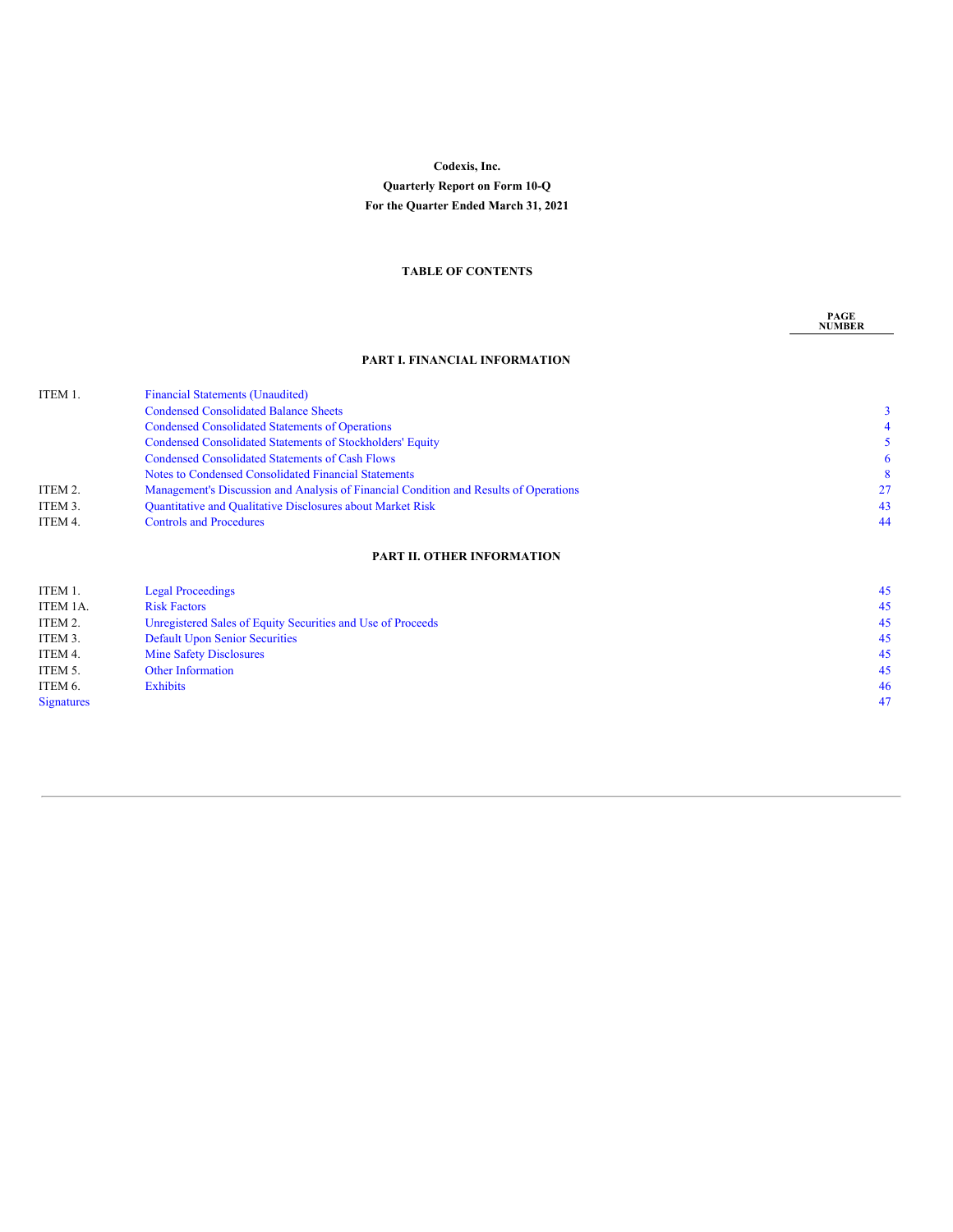# **PART I. FINANCIAL INFORMATION**

# **Item 1. Financial Statements**

#### **Codexis, Inc. Condensed Consolidated Balance Sheets (Unaudited) (In Thousands, Except Per Share Amounts)**

|                                                                                                                                                                                        |               | March 31, 2021 |               | December 31, 2020 |
|----------------------------------------------------------------------------------------------------------------------------------------------------------------------------------------|---------------|----------------|---------------|-------------------|
| <b>Assets</b>                                                                                                                                                                          |               |                |               |                   |
| Current assets:                                                                                                                                                                        |               |                |               |                   |
| Cash and cash equivalents                                                                                                                                                              | <sup>\$</sup> | 139,748 \$     |               | 149,117           |
| Restricted cash, current                                                                                                                                                               |               | 594            |               | 638               |
| Investment in non-marketable debt security                                                                                                                                             |               | 1,067          |               | 1.000             |
| Financial assets:                                                                                                                                                                      |               |                |               |                   |
| Accounts receivable                                                                                                                                                                    |               | 11,368         |               | 13,894            |
| Contract assets                                                                                                                                                                        |               | 5,143          |               | 4.526             |
| Unbilled receivables                                                                                                                                                                   |               | 11,298         |               | 10,942            |
| Total financial assets                                                                                                                                                                 |               | 27,809         |               | 29,362            |
| Less: allowances                                                                                                                                                                       |               | (74)           |               | (74)              |
| Total financial assets, net                                                                                                                                                            |               | 27,735         |               | 29,288            |
| Inventories                                                                                                                                                                            |               | 1,029          |               | 964               |
| Prepaid expenses and other current assets                                                                                                                                              |               | 3,390          |               | 3,416             |
| Total current assets                                                                                                                                                                   |               | 173,563        |               | 184,423           |
| Restricted cash                                                                                                                                                                        |               | 1,519          |               | 1,062             |
| Investment in non-marketable equity securities                                                                                                                                         |               | 2,350          |               | 1,450             |
| Right-of-use assets - Operating leases, net                                                                                                                                            |               | 20,758         |               | 21,382            |
| Right-of-use assets - Finance leases, net                                                                                                                                              |               | 94             |               | 119               |
| Property and equipment, net                                                                                                                                                            |               | 10,396         |               | 9,675             |
| Goodwill                                                                                                                                                                               |               | 3,241          |               | 3,241             |
| Other non-current assets                                                                                                                                                               |               | 249            |               | 294               |
| <b>Total</b> assets                                                                                                                                                                    | $\mathbb{S}$  | 212,170        | $\mathcal{S}$ | 221,646           |
| <b>Liabilities and Stockholders' Equity</b>                                                                                                                                            |               |                |               |                   |
| Current liabilities:                                                                                                                                                                   |               |                |               |                   |
| Accounts payable                                                                                                                                                                       | $\mathbb{S}$  | 3,569          | -S            | 2,970             |
| Accrued compensation                                                                                                                                                                   |               | 4,953          |               | 7,288             |
| Other accrued liabilities                                                                                                                                                              |               | 9,516          |               | 10,272            |
| Current portion of lease obligations - Operating leases                                                                                                                                |               | 2,618          |               | 2,627             |
| Deferred revenue                                                                                                                                                                       |               | 1,897          |               | 1,824             |
| Total current liabilities                                                                                                                                                              |               | 22.553         |               | 24.981            |
| Deferred revenue, net of current portion                                                                                                                                               |               | 2,900          |               | 2,967             |
| Long-term lease obligations - Operating leases                                                                                                                                         |               | 21,701         |               | 22,324            |
| Other long-term liabilities                                                                                                                                                            |               | 1,277          |               | 1,271             |
| <b>Total liabilities</b>                                                                                                                                                               |               | 48,431         |               | 51,543            |
| Commitments and Contingencies (Note 11)                                                                                                                                                |               |                |               |                   |
| Stockholders' equity:                                                                                                                                                                  |               |                |               |                   |
| Preferred stock, \$0.0001 par value per share; 5,000 shares authorized, none issued and outstanding                                                                                    |               |                |               |                   |
| Common stock, \$0.0001 par value per share; 100,000 shares authorized;<br>64,488 shares and 64,283 shares issued and outstanding at March 31, 2021 and December 31, 2020, respectively |               | 6              |               | 6                 |
| Additional paid-in capital                                                                                                                                                             |               | 539,220        |               | 536,516           |
| Accumulated deficit                                                                                                                                                                    |               | (375, 487)     |               | (366, 419)        |
| Total stockholders' equity                                                                                                                                                             |               | 163,739        |               | 170,103           |
| Total liabilities and stockholders' equity                                                                                                                                             | $\mathcal{S}$ | 212,170        | - \$          | 221,646           |

<span id="page-2-0"></span>See accompanying notes to the unaudited condensed consolidated financial statements.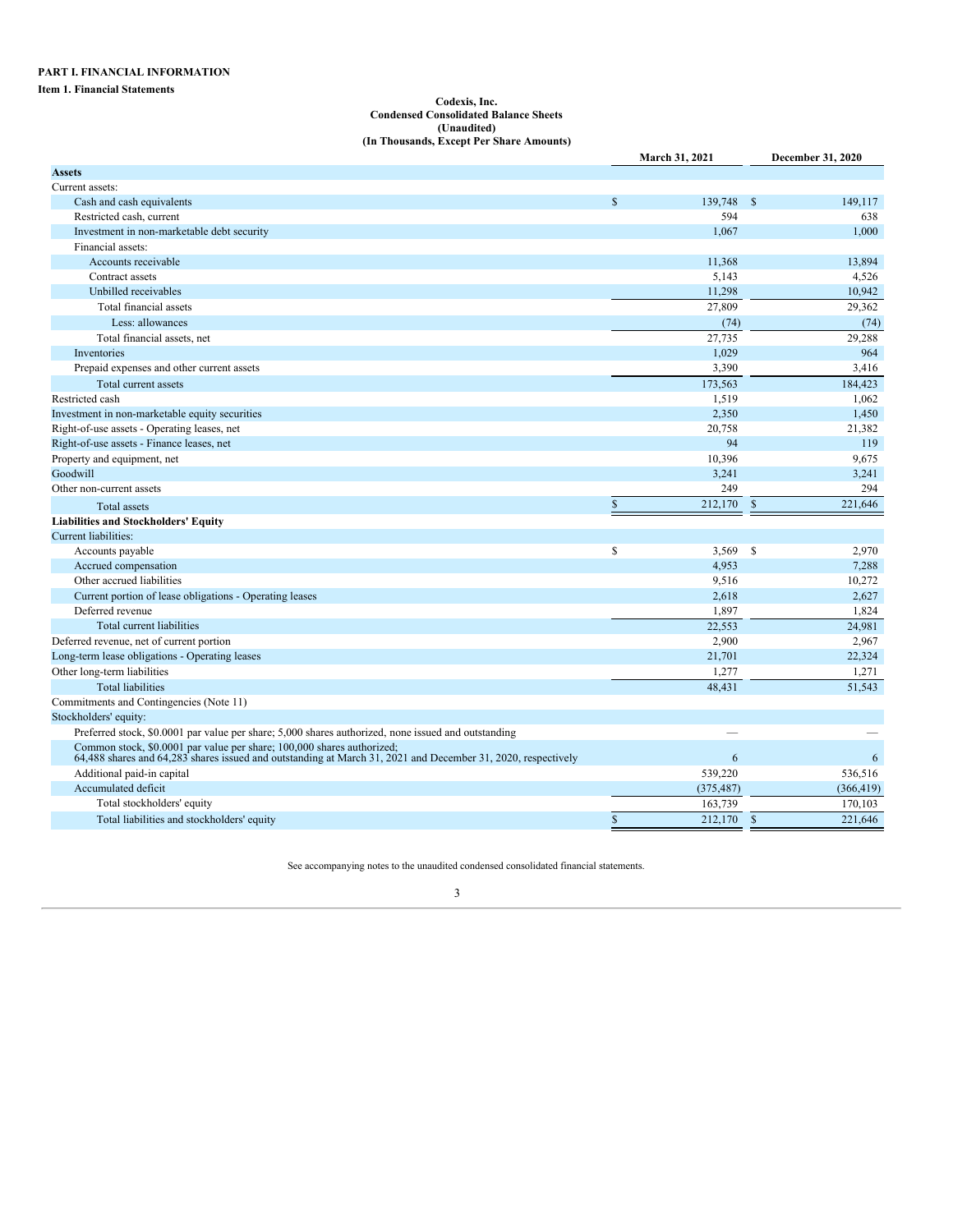## **Codexis, Inc. Condensed Consolidated Statements of Operations (Unaudited) (In Thousands, Except Per Share Amounts)**

|                                                                                              |    | Three Months Ended March 31, |         |
|----------------------------------------------------------------------------------------------|----|------------------------------|---------|
|                                                                                              |    | 2021                         | 2020    |
| <b>Revenues:</b>                                                                             |    |                              |         |
| Product revenue                                                                              | S  | $10,226$ \$                  | 5,100   |
| Research and development revenue                                                             |    | 7,806                        | 9,570   |
| Total revenues                                                                               |    | 18,032                       | 14,670  |
| Costs and operating expenses:                                                                |    |                              |         |
| Cost of product revenue                                                                      |    | 4,218                        | 2,541   |
| Research and development                                                                     |    | 11,571                       | 10,967  |
| Selling, general and administrative                                                          |    | 11,398                       | 8,989   |
| Total costs and operating expenses                                                           |    | 27,187                       | 22,497  |
| Loss from operations                                                                         |    | (9,155)                      | (7,827) |
| Interest income                                                                              |    | 177                          | 266     |
| Other expenses, net                                                                          |    | (88)                         | (86)    |
| Loss before income taxes                                                                     |    | (9,066)                      | (7,647) |
| Provision for income taxes                                                                   |    | $\overline{2}$               |         |
| Net loss                                                                                     |    | $(9,068)$ \$                 | (7,652) |
|                                                                                              |    |                              |         |
| Net loss per share, basic and diluted                                                        | \$ | $(0.14)$ \$                  | (0.13)  |
| Weighted average common stock shares used in computing net loss per share, basic and diluted |    | 64,290                       | 58,888  |

<span id="page-3-0"></span>See accompanying notes to theunaudited condensed consolidated financial statements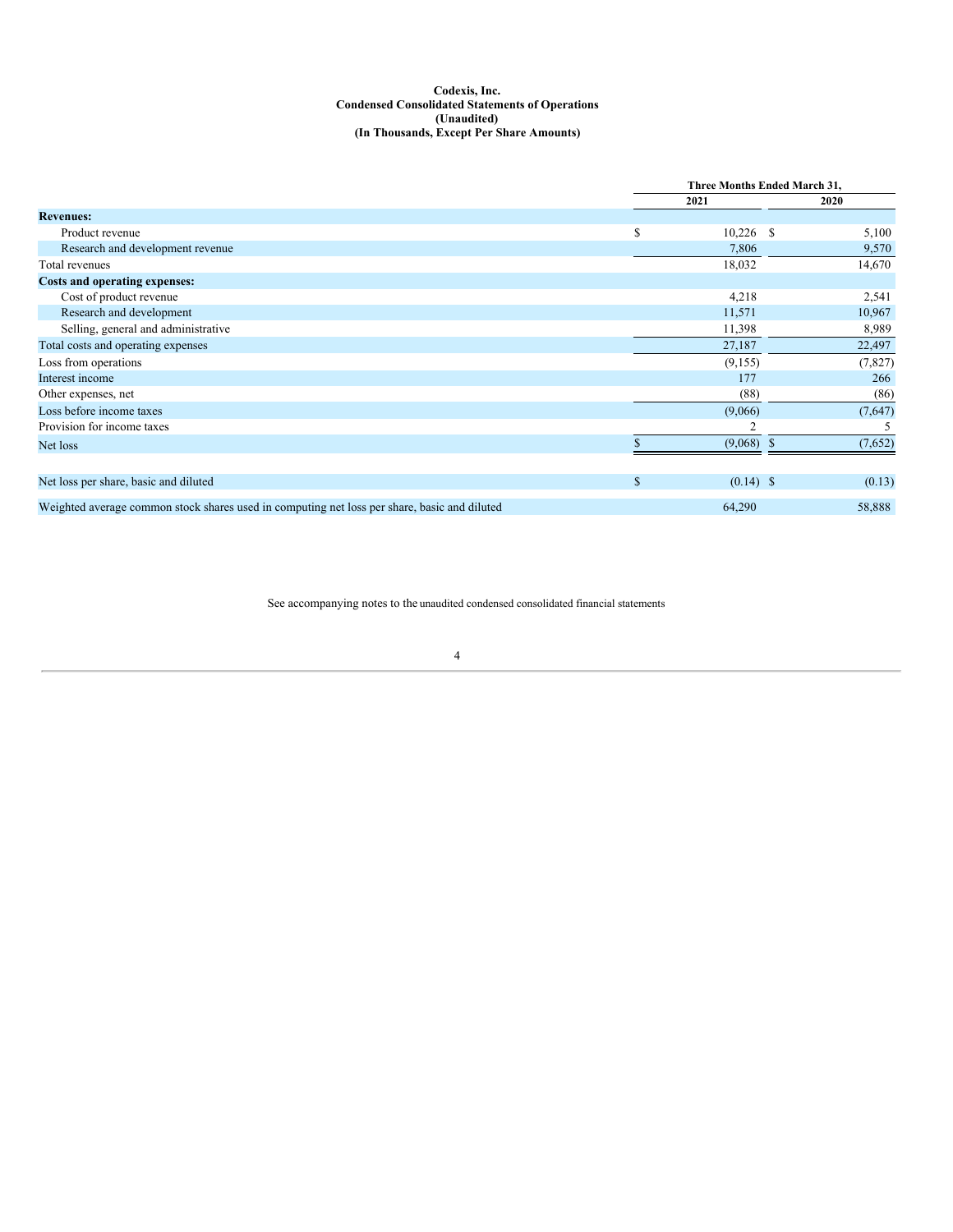## **Codexis, Inc. Condensed Consolidated Statements of Stockholders' Equity (Unaudited) (In Thousands)**

|                                                             | <b>Common Stock</b> |        | <b>Additional</b> |                    |            |  |                               |                                      |  |
|-------------------------------------------------------------|---------------------|--------|-------------------|--------------------|------------|--|-------------------------------|--------------------------------------|--|
| Three months ended March 31, 2021                           | <b>Shares</b>       | Amount |                   | paid-in<br>Capital |            |  | Accumulated<br><b>Deficit</b> | <b>Total Stockholders'</b><br>Equity |  |
|                                                             |                     |        |                   |                    |            |  |                               |                                      |  |
| Balance as of January 1, 2021                               | 64,283 \$           |        | 6                 | -8                 | 536,516 \$ |  | $(366, 419)$ \$               | 170,103                              |  |
| Exercise of stock options                                   | 118                 |        |                   |                    | 1,223      |  |                               | 1,223                                |  |
| Release of stock awards                                     | 139                 |        |                   |                    |            |  |                               |                                      |  |
| Employee stock-based compensation                           |                     |        |                   |                    | 2,626      |  |                               | 2,626                                |  |
| Non-employee stock-based compensation                       | _                   |        |                   |                    | 61         |  |                               | 61                                   |  |
| Taxes paid related to net share settlement of equity awards | (52)                |        |                   |                    | (1,206)    |  |                               | (1,206)                              |  |
| Net loss                                                    |                     |        |                   |                    |            |  | (9,068)                       | (9,068)                              |  |
| Balance as of March 31, 2021                                | 64,488              |        | 6                 |                    | 539.220    |  | (375, 487)                    | 163,739                              |  |

|                                                             | <b>Common Stock</b> |  |        | <b>Additional</b> |                    |    |                        |  |                                             |  |
|-------------------------------------------------------------|---------------------|--|--------|-------------------|--------------------|----|------------------------|--|---------------------------------------------|--|
| Three months ended March 31, 2020                           | <b>Shares</b>       |  | Amount |                   | paid-in<br>Capital |    | Accumulated<br>Deficit |  | <b>Total Stockholders'</b><br><b>Equity</b> |  |
|                                                             |                     |  |        |                   |                    |    |                        |  |                                             |  |
| Balance as of January 1, 2020                               | 58,877 \$           |  | 6      | -S                | 447,920            | -S | $(342, 409)$ \$        |  | 105,517                                     |  |
| Exercise of stock options                                   |                     |  |        |                   | 39                 |    |                        |  | 39                                          |  |
| Release of stock awards                                     | 219                 |  |        |                   | _                  |    |                        |  |                                             |  |
| Employee stock-based compensation                           |                     |  |        |                   | 2.169              |    |                        |  | 2,169                                       |  |
| Taxes paid related to net share settlement of equity awards | (84)                |  |        |                   | (1,007)            |    |                        |  | (1,007)                                     |  |
| Net loss                                                    |                     |  |        |                   |                    |    | (7,652)                |  | (7,652)                                     |  |
| Balance as of March 31, 2020                                | 59.017              |  | 6.     |                   | 449.121            |    | $(350,061)$ \$         |  | 99,066                                      |  |

<span id="page-4-0"></span>See accompanying notes to the unaudited condensed consolidated financial statements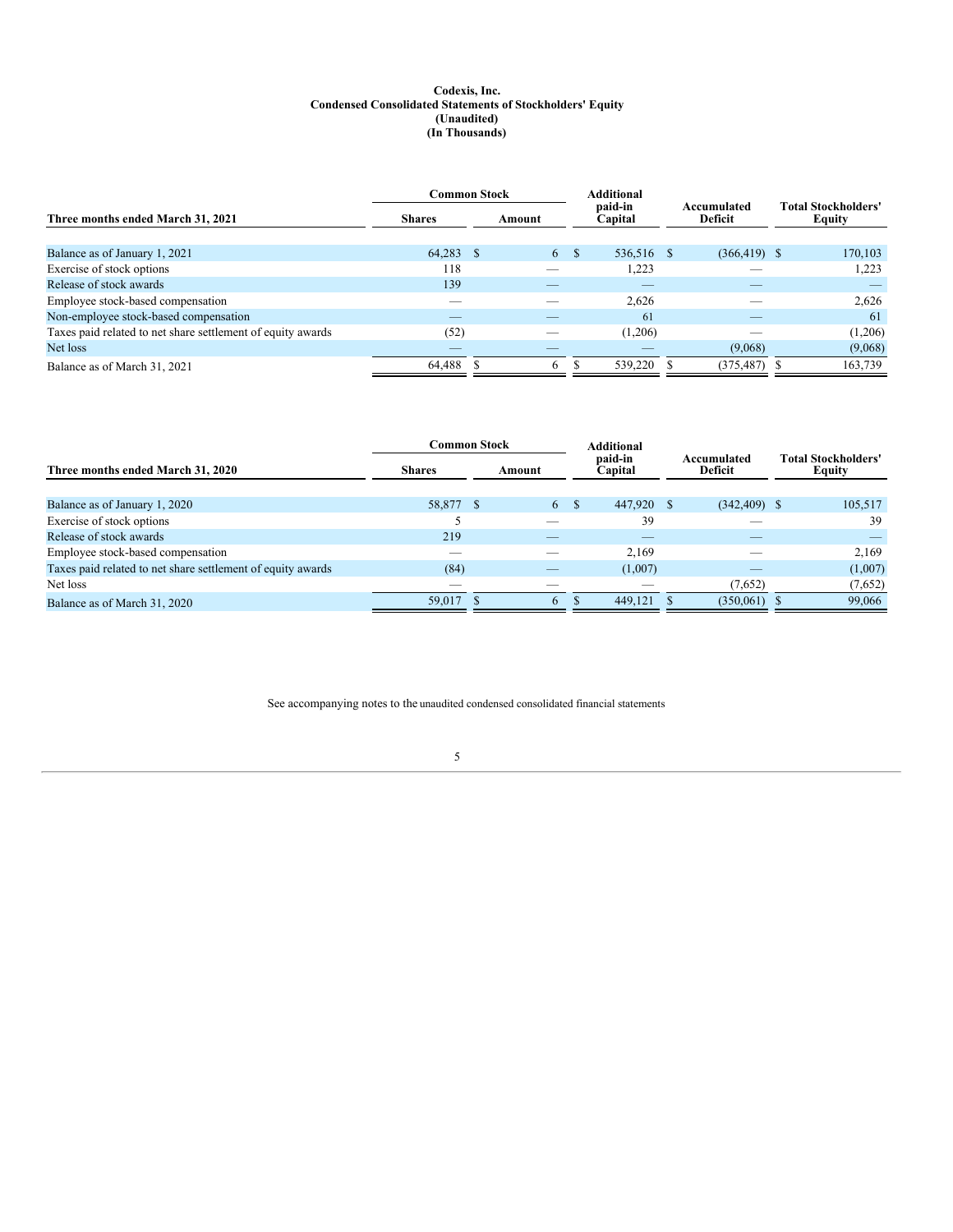### **Codexis, Inc. Condensed Consolidated Statements of Cash Flows (Unaudited, in Thousands)**

|                                                                                                               |                   | Three Months Ended March 31, |                      |                |  |  |
|---------------------------------------------------------------------------------------------------------------|-------------------|------------------------------|----------------------|----------------|--|--|
|                                                                                                               |                   | 2021                         |                      | 2020           |  |  |
| <b>Operating activities:</b>                                                                                  |                   |                              |                      |                |  |  |
| Net loss                                                                                                      | S                 | $(9,068)$ \$                 |                      | (7,652)        |  |  |
| Adjustments to reconcile net loss to net cash used in operating activities:                                   |                   |                              |                      |                |  |  |
| Depreciation                                                                                                  |                   | 659                          |                      | 438            |  |  |
| Amortization expense - right-of-use assets - operating and finance leases                                     |                   | 649                          |                      | 692            |  |  |
| Stock-based compensation                                                                                      |                   | 2,687                        |                      | 2,169          |  |  |
| Equity securities earned from research and development activities                                             |                   | (132)                        |                      |                |  |  |
| Other non-cash items                                                                                          |                   | (84)                         |                      |                |  |  |
| Changes in operating assets and liabilities:                                                                  |                   |                              |                      |                |  |  |
| Financial assets, net                                                                                         |                   | 1,103                        |                      | (2,763)        |  |  |
| Inventories                                                                                                   |                   | (65)                         |                      | (330)          |  |  |
| Prepaid expenses and other assets                                                                             |                   | 70                           |                      | (838)          |  |  |
| Accounts payable                                                                                              |                   | 400                          |                      | (246)          |  |  |
| Accrued compensation and other accrued liabilities                                                            |                   | (1,731)                      |                      | 1,237          |  |  |
| Other long-term liabilities                                                                                   |                   | (617)                        |                      | (624)          |  |  |
| Deferred revenue                                                                                              |                   | (311)                        |                      | 6,492          |  |  |
| Net cash used in operating activities                                                                         |                   | (6,440)                      |                      | (1, 425)       |  |  |
| <b>Investing activities:</b>                                                                                  |                   |                              |                      |                |  |  |
| Purchase of property and equipment                                                                            |                   | (2,550)                      |                      | (761)          |  |  |
| Proceeds from sale of property and equipment                                                                  |                   | 17                           |                      |                |  |  |
| Net cash used in investing activities                                                                         |                   | (2, 533)                     |                      | (761)          |  |  |
| <b>Financing activities:</b>                                                                                  |                   |                              |                      |                |  |  |
| Proceeds from exercises of stock options                                                                      |                   | 1.223                        |                      | 39             |  |  |
| Payments of lease obligations - Finance leases                                                                |                   |                              |                      | (51)           |  |  |
| Taxes paid related to net share settlement of equity awards                                                   |                   | (1,206)                      |                      | (1,007)        |  |  |
| Net cash provided by (used in) financing activities                                                           |                   | 17                           |                      | (1,019)        |  |  |
| Net decrease in cash, cash equivalents and restricted cash                                                    |                   | (8,956)                      |                      | (3,205)        |  |  |
| Cash, cash equivalents and restricted cash at the beginning of the period                                     |                   | 150,817                      |                      | 92,221         |  |  |
| Cash, cash equivalents and restricted cash at the end of the period                                           | $\mathbb{S}$      | 141,861 \$                   |                      | 89,016         |  |  |
|                                                                                                               |                   |                              |                      |                |  |  |
| Supplemental disclosure of cash flow information:                                                             | $\mathbb{S}$      | 3S                           |                      | $\overline{4}$ |  |  |
| Interest paid<br>Supplemental non-cash investing and financing activities:                                    |                   |                              |                      |                |  |  |
|                                                                                                               |                   | 579                          |                      | 182            |  |  |
| Capital expenditures incurred but not yet paid<br>Assets received for research and development revenue earned | $\mathbb{S}$<br>S | 900                          | - \$<br><sup>S</sup> |                |  |  |
|                                                                                                               |                   |                              |                      |                |  |  |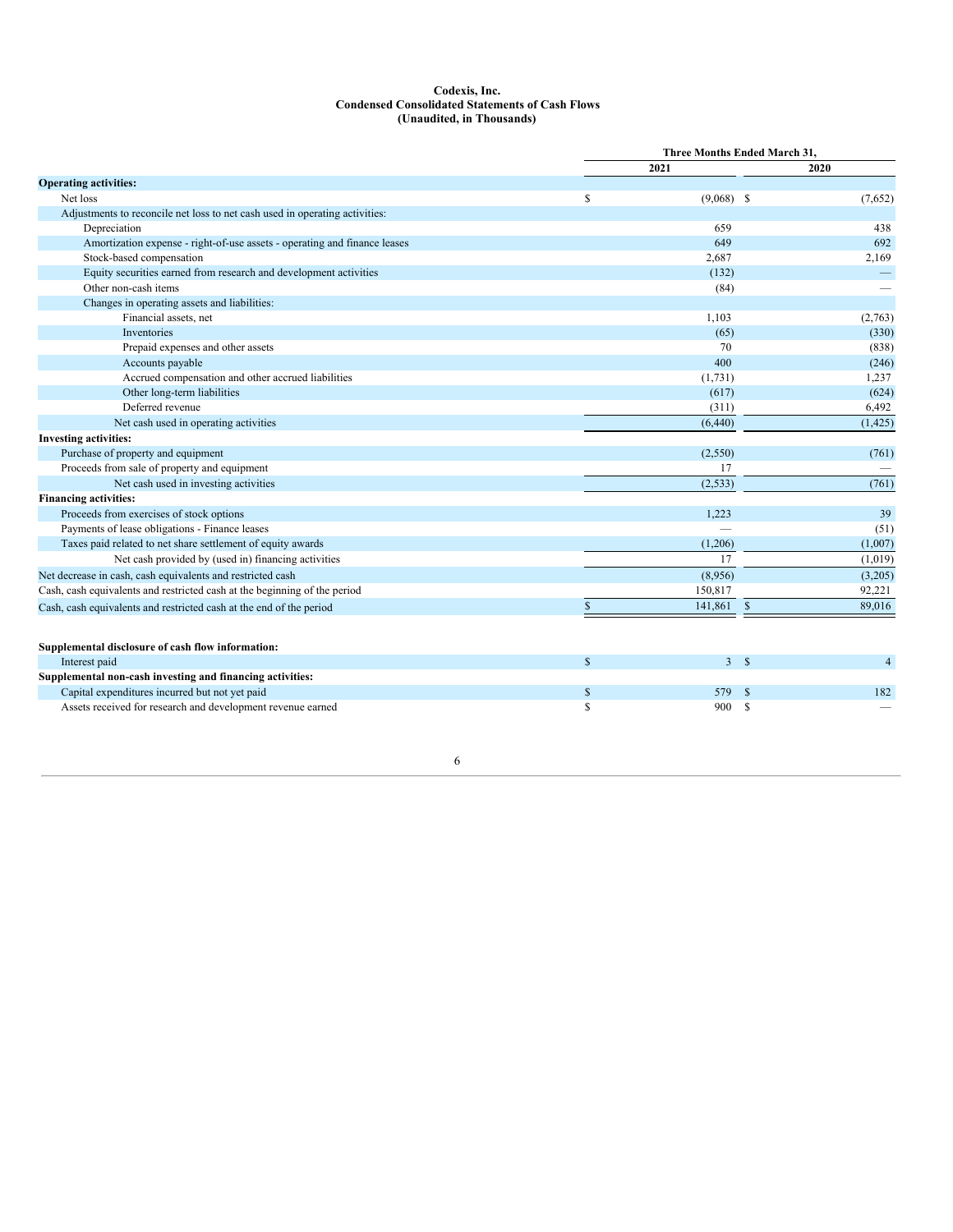The following table provides a reconciliation of cash, cash equivalents and restricted cash reported within the unaudited condensed consolidated balance sheets as of March 31, 2021 and 2020 to the total of the same such amounts shown above:

<span id="page-6-0"></span>

|                                                  | March 31. |         |  |        |  |
|--------------------------------------------------|-----------|---------|--|--------|--|
|                                                  | 2021      |         |  | 2020   |  |
| Cash and cash equivalents                        |           | 139.748 |  | 87,327 |  |
| Restricted cash, current and non-current         |           | 2,113   |  | . 689  |  |
| Total cash, cash equivalents and restricted cash |           | 141,861 |  | 89,016 |  |

See accompanying notes to the unaudited condensed consolidated financial statements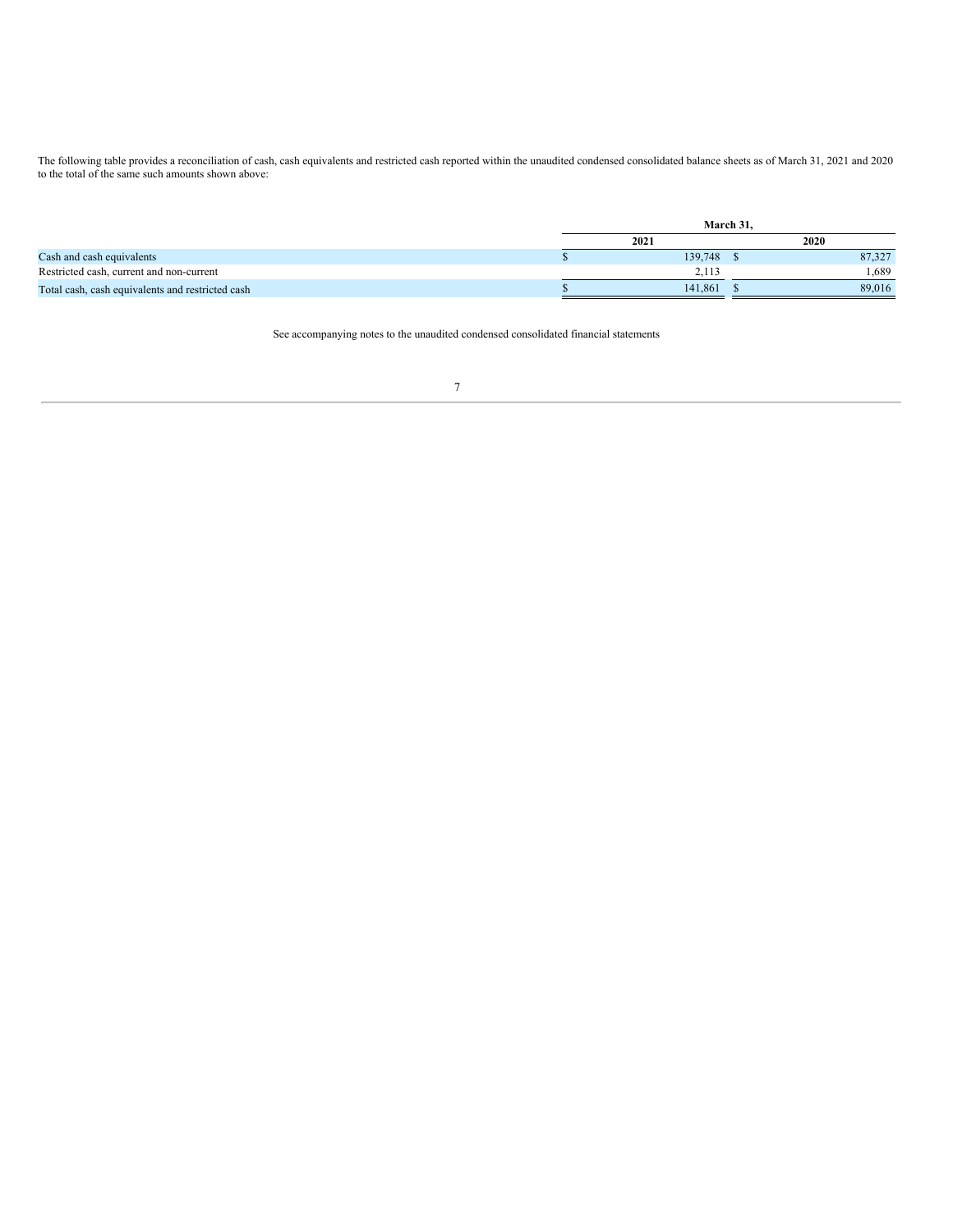## **Codexis Inc.**

## **Notes to Condensed Consolidated Financial Statements (Unaudited)**

### **Note 1. Description of Business**

In these notes to the unaudited condensed consolidated financial statements, the "Company," "we," "us," and "our" refers to Codexis, Inc. and its subsidiaries on a consolidated basis.

We discover, develop and sell enzymes and other proteins that deliver value to our clients in a growing set of industries. We view proteins as a vast, largely untapped source of value-creating products, and we are using our proven technologies, which we have been continuously improving since our inception in 2002, to commercialize an increasing number of novel enzymes, both as proprietary Codexis products and in partnership with our customers.

We are a pioneer in harnessing computational technologies to drive biology advancements. Since 2002, we have made substantial investments in the development of our CodeEvolver® protein engineering technology platform, the primary source of our competitive advantage. Our technology platform is powered by proprietary, artificial intelligence-based, computational algorithms that rapidly mine the structural and performance attributes of our large and continuously growing library of protein variants. These computational outputs enable increasingly reliable predictions for next generation protein variants to be engineered, enabling time- and cost-efficient delivery of the targeted performance enhancements. In addition to its computational prowess, our CodeEvolver® protein engineering technology platform integrates additional modular competencies, including robotic high-throughput screening and genomic sequencing, organic chemistry and bioprocess development which are all coordinated to rapidly innovate novel, fitfor-purpose products.

The core historical application of the technology has been in developing commercially viable biocatalytic manufacturing processes for more sustainable production of complex chemicals. This begins by conceptually designing the most cost-effective and practical process for a targeted product. We then develop optimized biocatalysts to enable the designed process, using our CodeEvolver® platform. Engineered biocatalyst candidates, numbering many thousands for each project, are then rapidly screened and validated using high throughput methods under process-relevant operating conditions. This approach results in an optimized biocatalyst that enables cost-efficient processes that are relatively simple to run in conventional manufacturing equipment. This also allows for efficient technical transfer of our processes to our manufacturing partners.

The successful embodiment of our CodeEvolver® protein engineering technology platform in commercial manufacturing processes requires well-integrated expertise in a number of technical disciplines. In addition to those competencies directly integrated in our CodeEvolver® protein engineering platform, such as molecular biology, enzymology, microbiology, cellular engineering, metabolic engineering, bioinformatics, biochemistry and high throughput analytical chemistry, our process development projects also involve integrated expertise in organic chemistry, chemical process development, chemical engineering, bioprocess development and fermentation engineering. Our integrated, multi-disciplinary approach to product and process development is a critical success factor for the Company.

We initially commercialized our CodeEvolver® protein engineering technology platform and products in the manufacture of small molecule pharmaceuticals, which remains a primary business focus. Our customers, which include many large, global pharmaceutical companies, use our technology, products and services in their process development and in manufacturing. Additionally, we have licensed our proprietary CodeEvolver® protein engineering technology platform to global pharmaceutical companies enabling them to use this technology, in house, to engineer enzymes for their own businesses. Most recently, in May 2019, we entered into a Platform Technology Transfer and License Agreement (the "Novartis CodeEvolver® Agreement") with Novartis. The Novartis CodeEvolver<sup>®</sup> Agreement (our third such agreement with large pharma companies) allows Novartis to use our proprietary CodeEvolver<sup>®</sup> protein engineering platform technology in the field of human healthcare.

As evidence of our strategy to extend our technology beyond pharmaceutical manufacturing, we have also used the technology to develop biocatalysts and enzyme products for use in a broader set of industrial markets, including several large verticals, such as food, feed, consumer care and fine chemicals. In addition, we are using our technology to develop enzymes for various life science related applications, such as next generation sequencing ("NGS") and polymerase chain reaction ("PCR/qPCR") for in vitro molecular diagnostic and genomic research applications. In December 2019, we entered into a license agreement to provide Roche Sequencing Solutions, Inc. with our first enzyme for this target market: the Company's EvoT4™ DNA ligase. In June 2020, we entered into a co-marketing and enzyme supply collaboration agreement with Alphazyme LLC for the production and co-marketing of enzymes for life science applications including, initially, high-fidelity DNA polymerase, T7 RNA polymerase and reverse transcriptase enzymes.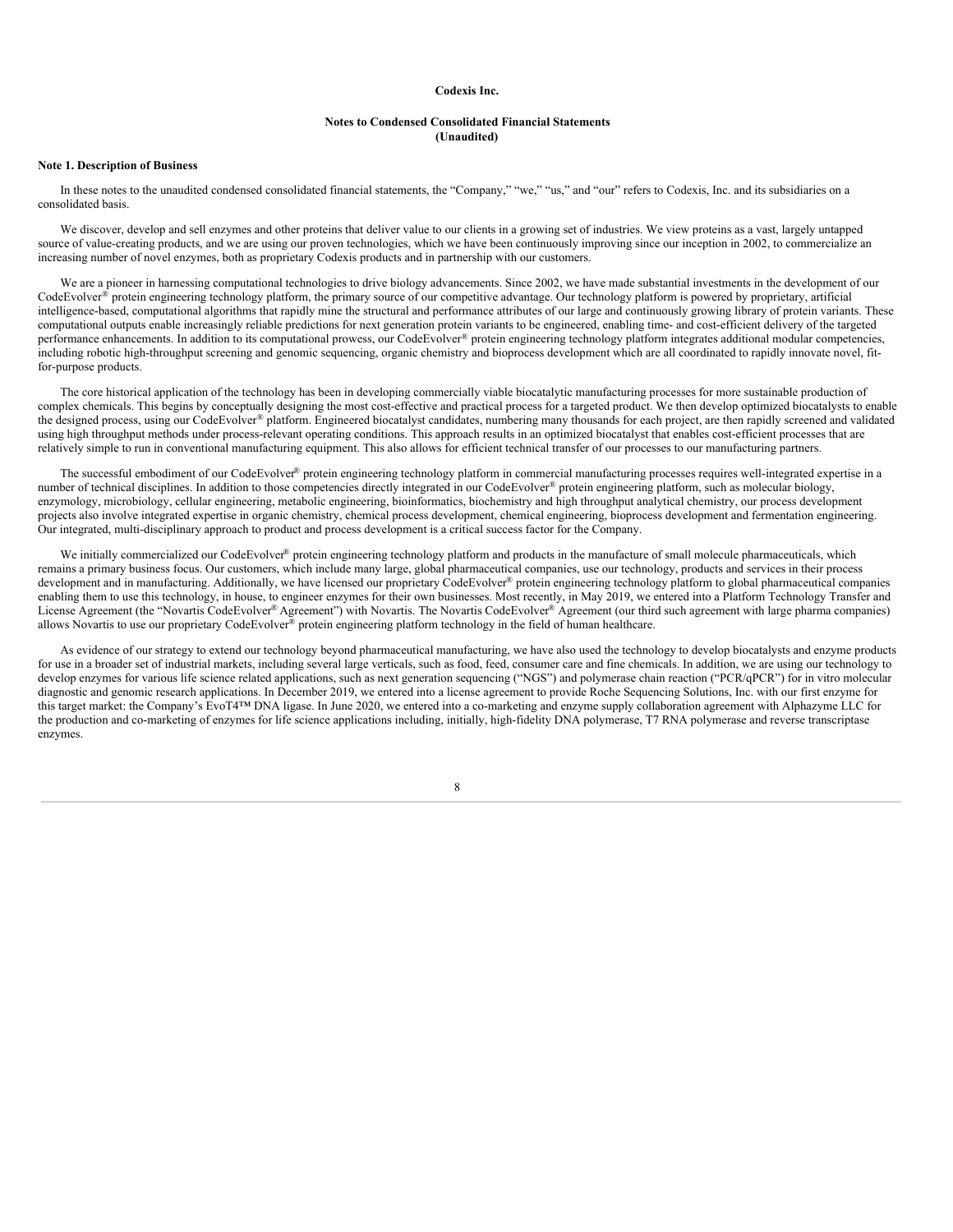We have been using the CodeEvolver® protein engineering technology platform to develop early stage, novel biotherapeutic product candidates, both in partnership with customers and for our own proprietary Codexis drug candidates. Our first program was for the potential treatment of phenylketonuria ("PKU") in humans. PKU is an inherited metabolic disorder in which the enzyme that converts the essential amino acid phenylalanine into tyrosine is deficient. In October 2017, we entered into a Global Development, Option and License Agreement (the "Nestlé License Agreement") with Societé des Produits Nestlé S.A., formerly known as Nestec Ltd. ("Nestlé Health Science") to advance CDX-6114, our enzyme biotherapeutic product candidate for the potential treatment of PKU. In February 2019, Nestlé Health Science exercised its option to obtain an exclusive license to develop and commercialize CDX-6114. Also in October 2017, we entered into a strategic collaboration agreement with Nestlé Health Science ("Nestlé SCA") pursuant to which we and Nestlé Health Science are collaborating to leverage the CodeEvolver® platform technology to develop other novel enzymes for Nestlé Health Science's established Consumer Care and Medical Nutrition business areas. In January 2020, we entered into a development agreement with Nestlé Health Science to advance a new lead candidate discovered under the Nestlé SCA, CDX-7108, into preclinical development and early clinical studies as a potential treatment for a gastro-intestinal disorder. In parallel, the Nestlé SCA was extended through December 2021 to support the discovery of therapeutic candidates for additional disorders. In March 2020, we entered into a Strategic Collaboration and License Agreement ("Takeda Agreement") with Shire Human Genetic Therapies, Inc., a wholly-owned subsidiary of Takeda Pharmaceutical Company Limited ("Takeda"), for the research and development of novel gene therapies for certain disease indications, including the treatment of lysosomal storage disorders and a blood factor deficiency.

In June 2020, we also entered into a Master Collaboration and Research Agreement (the "MAI Agreement") with Molecular Assemblies, Inc ("MAI") pursuant to which we are leveraging our CodeEvolver® platform technology to improve the DNA polymerase enzymes that are critical for enzymatic DNA synthesis. Concurrently with the MAI Agreement, we entered into a Stock Purchase Agreement with MAI pursuant to which we purchased 1,587,050 shares of MAI's Series A preferred stock for \$1.0 million and, in connection with the transaction, John Nicols, our President and Chief Executive Officer, also joined MAI's board of directors. See Note 14, "Subsequent Event" for additional information.

#### Below are brief descriptions of our business segments:

#### *Performance Enzymes*

We initially commercialized our CodeEvolver® protein engineering technology platform and products in the manufacture of small molecule pharmaceuticals and, to date, this continues to be our largest market served. Our customers, which include many large global pharmaceutical companies, use our technology, products and services in their manufacturing processes and process development. We have also used the technology to develop customized enzymes for use in other industrial markets. These markets consist of several large industrial verticals, including food, feed, consumer care, and fine chemicals. We also use our technology in the life sciences markets to develop enzymes for customers using NGS and PCR/qPCR for in vitro molecular diagnostic and molecular biology research applications, as well DNA/RNA synthesis and health monitoring applications.

#### *Novel Biotherapeutics*

We are also targeting new opportunities in the pharmaceutical industry to discover, improve, and/or develop biotherapeutic drug candidates. We believe that our CodeEvolver® protein engineering platform technology can be used to discover novel biotherapeutic drug candidates that will target human diseases that are in need of improved therapeutic interventions. Similarly, we believe that we can deploy our platform technology to improve specific characteristics of a customer's pre-existing biotherapeutic drug candidate, such as its activity, stability or immunogenicity.

Our first lead program was for the potential treatment of hyperphenylalaninemia ("HPA") (also referred to as PKU) in humans. PKU is an inherited metabolic disorder in which the enzyme that converts the essential amino acid phenylalanine into tyrosine is deficient. In October 2017, we announced a global development, option and license agreement with Nestlé Health Science to advance CDX-6114, our own novel orally administrable enzyme therapeutic candidate for the potential treatment of PKU. In February 2019, Nestlé Health Science exercised its option to obtain an exclusive, worldwide, royalty-bearing, sub-licensable license for the global development and commercialization of CDX-6114 for the management of PKU. As a result of the option exercise, we earned a milestone and recognized \$3.0 million in revenues in the first quarter of 2019. Upon exercising its option, Nestlé Health Science assumed all responsibilities for future clinical development and commercialization of CDX-6114.

In October 2017, we entered into the Nestlé SCA pursuant to which we and Nestlé Health Science are collaborating to leverage the CodeEvolver platform technology to develop other novel enzymes for Nestlé Health Science's established Consumer Care and Medical Nutrition business areas. In January 2020, we and Nestlé Health Science entered into a development agreement pursuant to which we and Nestlé Health Science are collaborating to advance into pre-clinical and early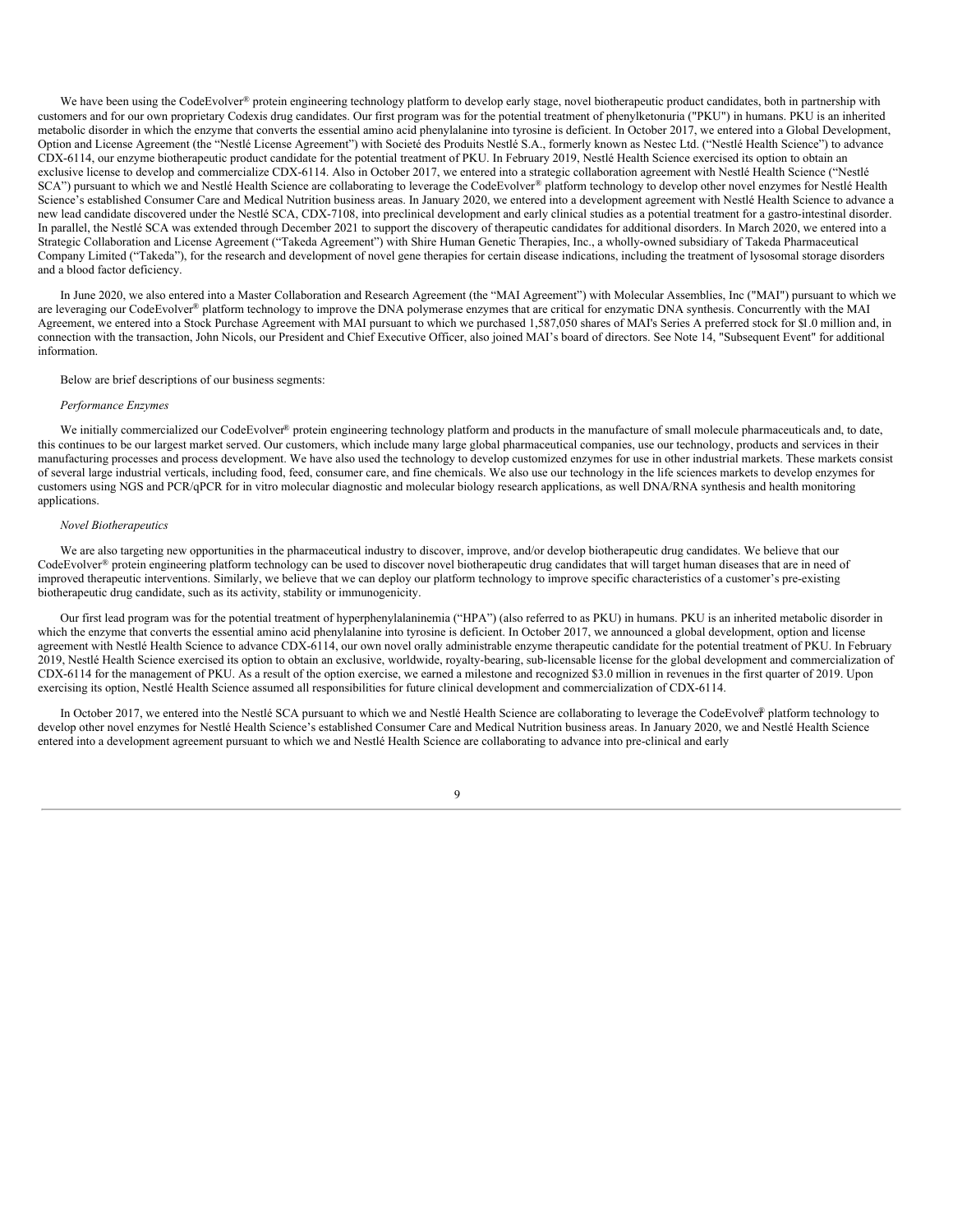clinical studies a lead candidate targeting a gastro-intestinal disorder, CDX-7108, discovered through the Nestlé SCA. The Nestlé SCA was extended through December 2021. During 2020, we, together with Nestlé Health Science, continued to advance CDX-7108 towards initiation of a Phase 1 clinical trial which we anticipate will begin in 2021. Additionally, the parties initiated two new programs under the Nestlé SCA targeting a gastro-intestinal disorder.

In March 2020, we entered into the Takeda Agreement pursuant to which we are collaborating to research and develop protein sequences for use in gene therapy products for certain disease indications in accordance with the respective program plans for Fabry Disease, Pompe Disease, and an undisclosed blood factor deficiency. In March 2020, we received a one-time, non-refundable cash payment of \$8.5 million. Of these programs, the Fabry disease program is the most advanced, with multiple sequences, including CDX-6311, having been provided to Takeda.

## *Business Update Regarding COVID-19*

We are subject to risks and uncertainties as a result of the current COVID-19 pandemic. The COVID-19 pandemic has presented a substantial public health and economic challenge around the world and is affecting our employees, communities and business operations, as well as the U.S. economy and other economies worldwide. The full extent to which the COVID-19 pandemic will directly or indirectly impact our business, results of operations and financial condition will depend on future developments that are highly uncertain and may not be accurately predicted, including the duration and severity of the pandemic and the extent and severity of the impact on our customers, new information that may emerge concerning COVID-19, the actions taken to contain it or treat its impact and the economic impact on local, regional, national and international markets.

To date, we and our collaboration partners have been able to continue to supply our enzymes to our customers worldwide. However, we are dependent on our manufacturing and logistics partners and consequently, disruptions in operations of our partners and customers may affect our ability to supply enzymes to our customers. Furthermore, our ability to provide future research and development ("R&D") services will continue to be impacted as a result of governmental orders and any disruptions in operations of our customers with whom we collaborate. We believe that these disruptions have had a minimal impact on revenue for the three months ended March 31, 2021. The extent to which the pandemic may impact our business operations and operating results will continue to remain highly dependent on future developments, which are uncertain and cannot be predicted with confidence.

In the U.S., the impact of COVID-19, including governmental orders ("Orders") governing the operation of businesses during the pandemic, caused the temporary closure of our Redwood City, California facilities and has disrupted our R&D operations. R&D operations for several projects were temporarily suspended from mid-March 2020 through the end of April 2020 in accordance with these Orders. In May 2020, we initiated limited R&D operations and have ramped up operations such that we are currently utilizing the majority of our normal R&D capacity while following county, state and federal COVID-19 guidance for the protection of our employees. Additionally, we resumed small scale manufacturing at our Redwood City pilot plant in May 2020.

Our future results of operations and liquidity could be adversely impacted by delays in payments of outstanding receivable amounts beyond normal payment terms, supply chain disruptions and uncertain demand, and the impact of any initiatives or programs that we may undertake to address financial and operations challenges faced by our customers. The extent to which the COVID-19 pandemic may materially impact our financial condition, liquidity, or results of operations in the future is uncertain. For additional information on the various risks posed by the COVID-19 pandemic, please read Item 1A. Risk Factors included in this Quarterly Report on Form 10-Q.

#### **Note 2. Basis of Presentation and Summary of Significant Accounting Policies**

#### *Basis of Presentation and Principles of Consolidation*

The accompanying Unaudited Condensed Consolidated Financial Statements have been prepared in accordance with generally accepted accounting principles in the United States of America ("GAAP") and the applicable rules and regulations of the Securities and Exchange Commission ("SEC") for interim financial information and include all the information and notes required by GAAP for complete financial statements. These interim Unaudited Condensed Consolidated Financial Statements should be read in conjunction with the audited consolidated financial statements and notes thereto contained in our Annual Report on Form 10-K for the year ended December 31, 2020. The condensed consolidated balance sheet at December 31, 2020 has been derived from the audited consolidated financial statements at that date, but does not include all disclosures, including notes, required by GAAP for complete financial statements. The significant accounting policies used in preparation of the Unaudited Condensed Consolidated Financial Statements for the three months ended March 31, 2021 and 2020, are consistent with those discussed in Note 2 to the audited consolidated financial statements in the Company's 2020 Annual Report on Form 10-K and are updated below as necessary. There have been no significant changes in our significant accounting policies or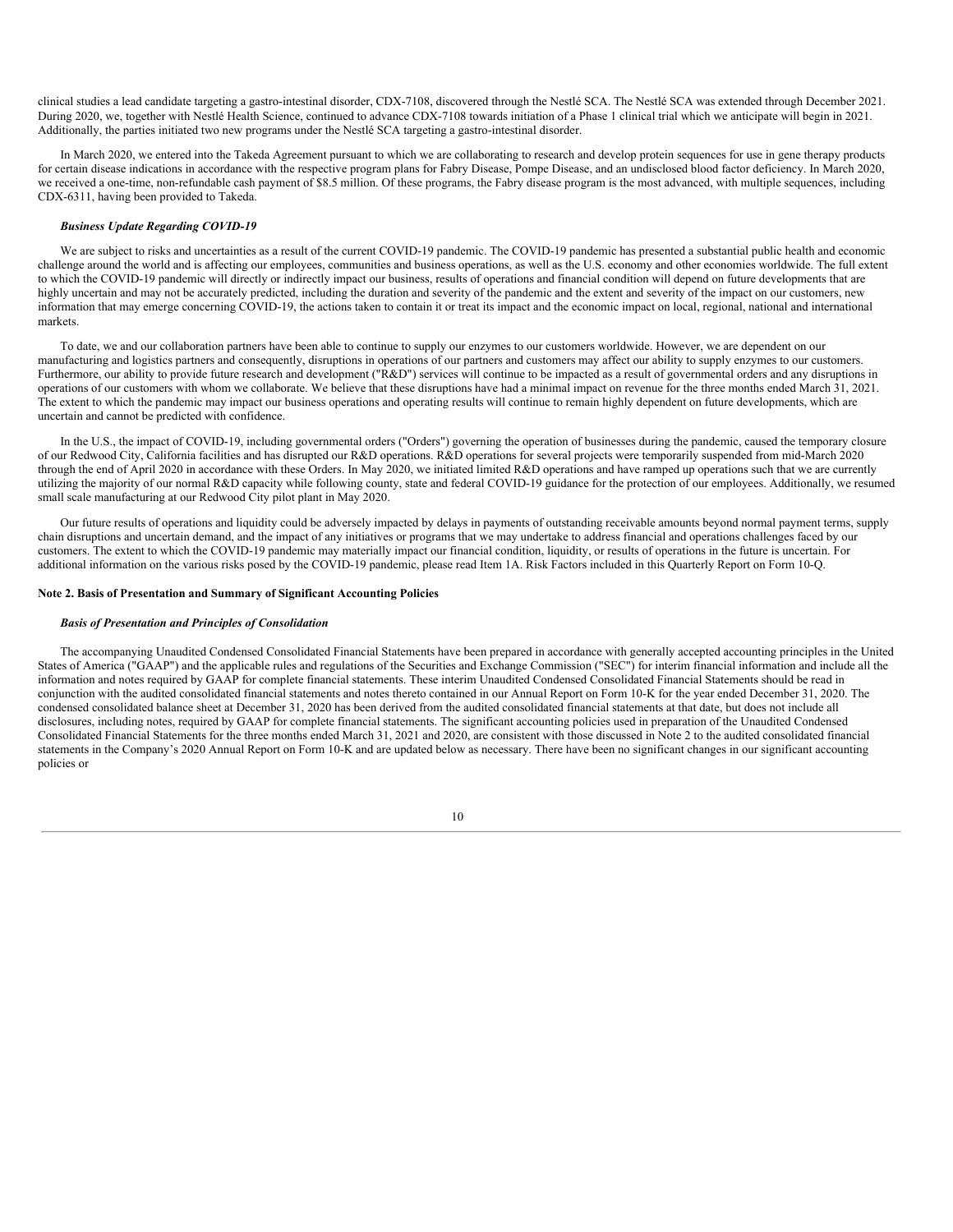#### critical accounting estimates since December 31, 2020.

The Unaudited Condensed Consolidated Financial Statements have been prepared on the same basis as the audited consolidated financial statements and, in the opinion of management, reflect all adjustments of a normal recurring nature considered necessary to present fairly our financial position as of March 31, 2021, results of our operations for the three months ended March 31, 2021 and 2020, changes in stockholders' equity for the three months ended March 31, 2021 and 2020, and cash flows for the three months ended March 31, 2021 and 2020. The interim results are not necessarily indicative of the results for any future interim period or for the entire year.

The Unaudited Condensed Consolidated Financial Statements include the accounts of Codexis, Inc. and its wholly owned subsidiaries. All significant intercompany balances and transactions have been eliminated in consolidation.

#### *Use of Estimates*

The preparation of our unaudited condensed consolidated financial statements in conformity with GAAP requires us to make estimates, judgments and assumptions that may affect the reported amounts of assets, liabilities, equity, revenues and expenses and related disclosure of contingent assets and liabilities. We regularly assess these estimates which primarily affect revenue recognition, inventories, goodwill arising out of business acquisitions, accrued liabilities, stock awards, and the valuation allowances associated with deferred tax assets. Actual results could differ from those estimates and such differences may be material to the consolidated financial statements. The full extent to which the COVID-19 pandemic will directly or indirectly impact our business, results of operations and financial condition, including sales, expenses, reserves and allowances, manufacturing, research and development costs and employee-related amounts, will depend on future developments that are highly uncertain, and may not be accurately predicted, including as a result of new information that may emerge concerning COVID-19 and the actions taken to contain or treat COVID-19, as well as the economic impact on local, regional, national and international customers, markets and economies.

#### *Financial Statement Exclusion*

The total net loss in the Unaudited Condensed Consolidated Statements of Operations for the three months ended March 31, 2021 and 2020, is not different from the Unaudited Condensed Consolidated Statements of Comprehensive Loss for the same periods. Accordingly, the Unaudited Condensed Consolidated Financial Statements exclude the Unaudited Condensed Consolidated Statements of Comprehensive Loss for the three months ended March 31, 2021 and 2020.

#### *Accounting Pronouncements*

## *Recently adopted accounting pronouncements*

In December 2019, the Financial Accounting Standards Board ("FASB") issued ASU 2019-12,*Income Taxes*(Topic 740): *Simplifying the Accounting for Income Taxes* which is intended to simplify various aspects related to accounting for income taxes. We adopted the standard on January 1, 2021 on a modified retrospective basis. The adoption of this standard had no impact on our Unaudited Condensed Consolidated Financial Statements.

In October 2020, the FASB issued ASU No. 2020-10,*Codification Improvement*s. ASU 2020-10 provides amendments to a wide variety of topics in the FASB's Accounting Standards Codification, which applies to all reporting entities within the scope of the affected accounting guidance. We adopted the standard on January 1, 2021 on a retrospective basis. The adoption of this standard had no impact on our Unaudited Condensed Consolidated Financial Statements

#### *Recently issued accounting pronouncements not yet adopted*

From time to time, new accounting pronouncements are issued by the FASB or other standards setting bodies that are adopted by us as of the specified effective date. Unless otherwise discussed, we believe that the impact of recently issued standards that are not yet effective will not have a material impact on our Unaudited Condensed Consolidated Financial Statements upon adoption.

In August 2020, FASB issued ASU No 2020-06Debt-Debt with Conversion and Other Options (Subtopic 470-20) and Derivatives and Hedging-Contracts in Entity's Own Equity (Subtopic 815-40) No. 2020-06 August 2020 Accounting for Convertible Instruments and Contracts in an Entity's Own Equity, to reduce the complexity and to simplify the accounting for convertible debt instruments and convertible preferred stock, and the derivatives scope exception for contracts in an entity's own equity. In addition, the guidance on calculating diluted earnings per share has been simplified and made more internally consistent. The standard is effective for fiscal years beginning after December 15, 2021, including interim periods within those fiscal years with early adoption permitted for fiscal years beginning December 15, 2020. The standard may be adopted on a

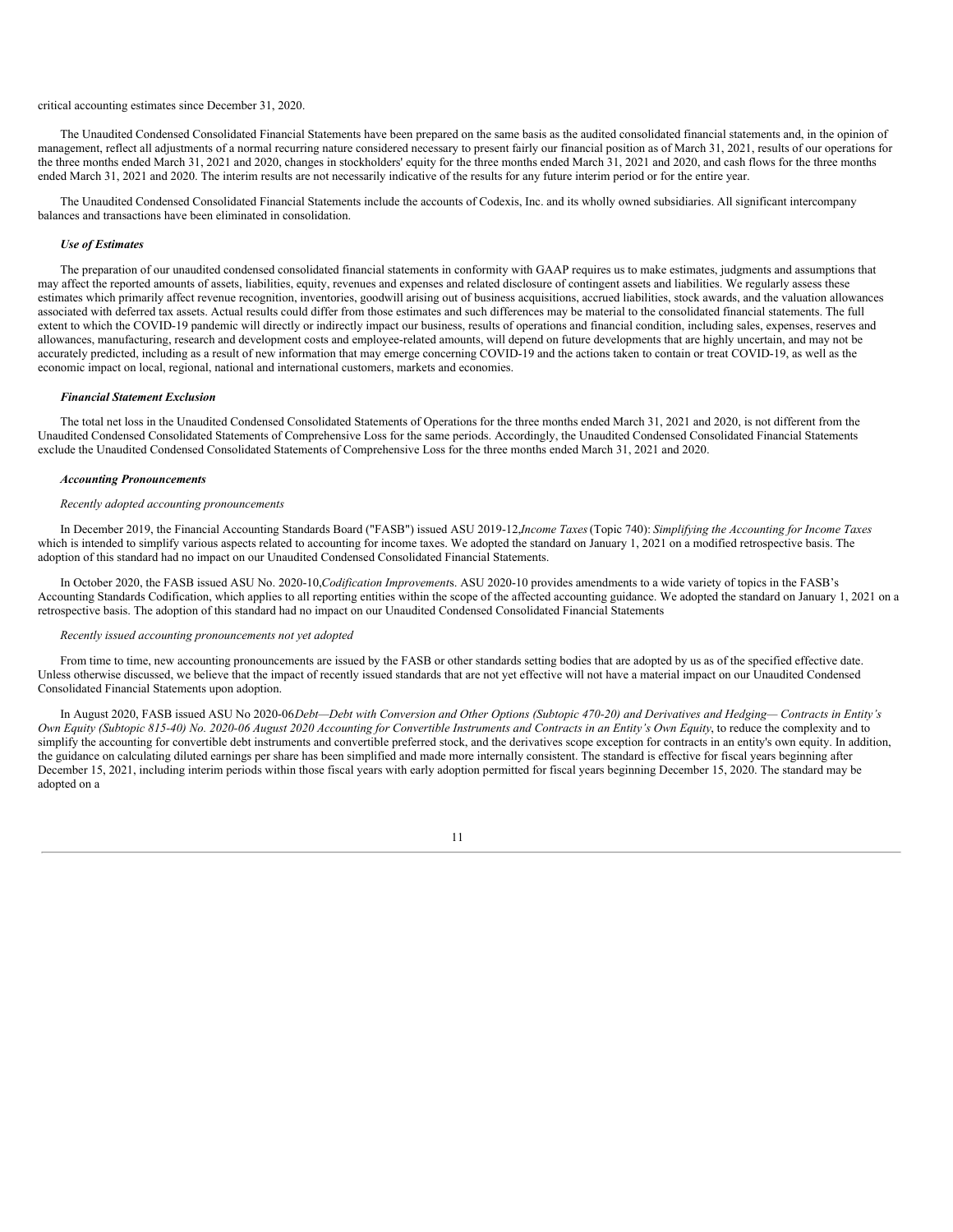modified retrospective or fully retrospective method of transition and on adoption, entities may irrevocably elect the fair value option in accordance with Subtopic 825-10, *Financial Instruments—Overall,* for any financial instrument that is a convertible security. We believe that the effect of the adoption of ASU 2020-06 will have no impact on our Unaudited Condensed Consolidated Financial Statements and related disclosures.

In March 2020, the FASB issued ASU 2020-04, Reference Rate Reform (Topic 848): Facilitation of the Effects of Reference Rate Reform on Financial Reporting. The standard provides optional expedients and exceptions for applying GAAP to contracts, hedging relationships, and other transactions in which the reference LIBOR or another reference rate are expected to be discontinued as a result of the Reference Rate Reform. The standard is effective for all entities and can be adopted no later than December 1, 2022, with early adoption permitted. The standard may be adopted on a prospective basis. We will evaluate transactions or contract modifications occurring as a result of reference rate reform and determine whether to elect optional expedients for contract modification; however, we believe that effects of the adoption of ASU 2020-04 will have no impact on our Unaudited Condensed Consolidated Financial Statements and related disclosures.

There have been no other recent accounting pronouncements or changes in accounting pronouncements during the three months ended March 31, 2021, as compared to the recent accounting pronouncements described in herein, that are of significance or potential significance to us.

#### **Note 3. Revenue Recognition**

#### *Disaggregation of Revenue*

The following table provides information about disaggregated revenue from contracts with customers into the nature of the products and services, and geographic regions, and includes a reconciliation of the disaggregated revenue with reportable segments. The geographic regions that are tracked are the Americas (United States, Canada, and Latin America), EMEA (Europe, Middle East, and Africa), and APAC (Australia, New Zealand, Southeast Asia, and China).

Segment information is as follows (in thousands):

|                                  |    | Three months ended March 31, 2021 |                              |                          |      |        | Three months ended March 31, 2020 |                        |                              |                          |               |        |  |
|----------------------------------|----|-----------------------------------|------------------------------|--------------------------|------|--------|-----------------------------------|------------------------|------------------------------|--------------------------|---------------|--------|--|
|                                  |    | Performance<br><b>Enzymes</b>     | <b>Novel Biotherapeutics</b> |                          |      | Total  |                                   | Performance<br>Enzymes | <b>Novel Biotherapeutics</b> |                          |               | Total  |  |
| Major products and service:      |    |                                   |                              |                          |      |        |                                   |                        |                              |                          |               |        |  |
| Product Revenue                  | S  | 10.226                            | \$.                          | $\overline{\phantom{a}}$ |      | 10.226 | \$.                               | 5,100S                 |                              | $\overline{\phantom{m}}$ | \$            | 5,100  |  |
| Research and development revenue |    | 4,003                             |                              | 3,803                    |      | 7,806  |                                   | 5,774                  |                              | 3,796                    |               | 9,570  |  |
| Total revenues                   |    | 14,229                            |                              | 3,803                    |      | 18,032 |                                   | 10,874                 |                              | 3.796                    |               | 14,670 |  |
|                                  |    |                                   |                              |                          |      |        |                                   |                        |                              |                          |               |        |  |
| Primary geographical markets:    |    |                                   |                              |                          |      |        |                                   |                        |                              |                          |               |        |  |
| Americas                         | \$ | 2,871                             | -S                           | 2,058                    | - \$ | 4,929  | S.                                | $2,999$ \$             |                              | 2.226                    | <sup>\$</sup> | 5,225  |  |
| <b>EMEA</b>                      |    | 4,537                             |                              | 1,745                    |      | 6,282  |                                   | 4,401                  |                              | 1,570                    |               | 5,971  |  |
| <b>APAC</b>                      |    | 6,821                             |                              |                          |      | 6,821  |                                   | 3,474                  |                              | $\overline{\phantom{a}}$ |               | 3,474  |  |
| Total revenues                   |    | 14,229                            |                              | 3,803                    |      | 18,032 |                                   | 10,874                 |                              | 3,796                    |               | 14,670 |  |

### *Contract Balances*

The following table presents balances of contract assets, unbilled receivables, contract costs, and contract liabilities (in thousands):

|                                        | <b>March 31, 2021</b> | <b>December 31, 2020</b> |
|----------------------------------------|-----------------------|--------------------------|
| Contract assets                        | 5.143                 | 4,526                    |
| Unbilled receivables                   | 1.298                 | 10.942                   |
| Contract costs                         | 58                    | 90                       |
| Contract liabilities: deferred revenue | 4.797                 | 4,791                    |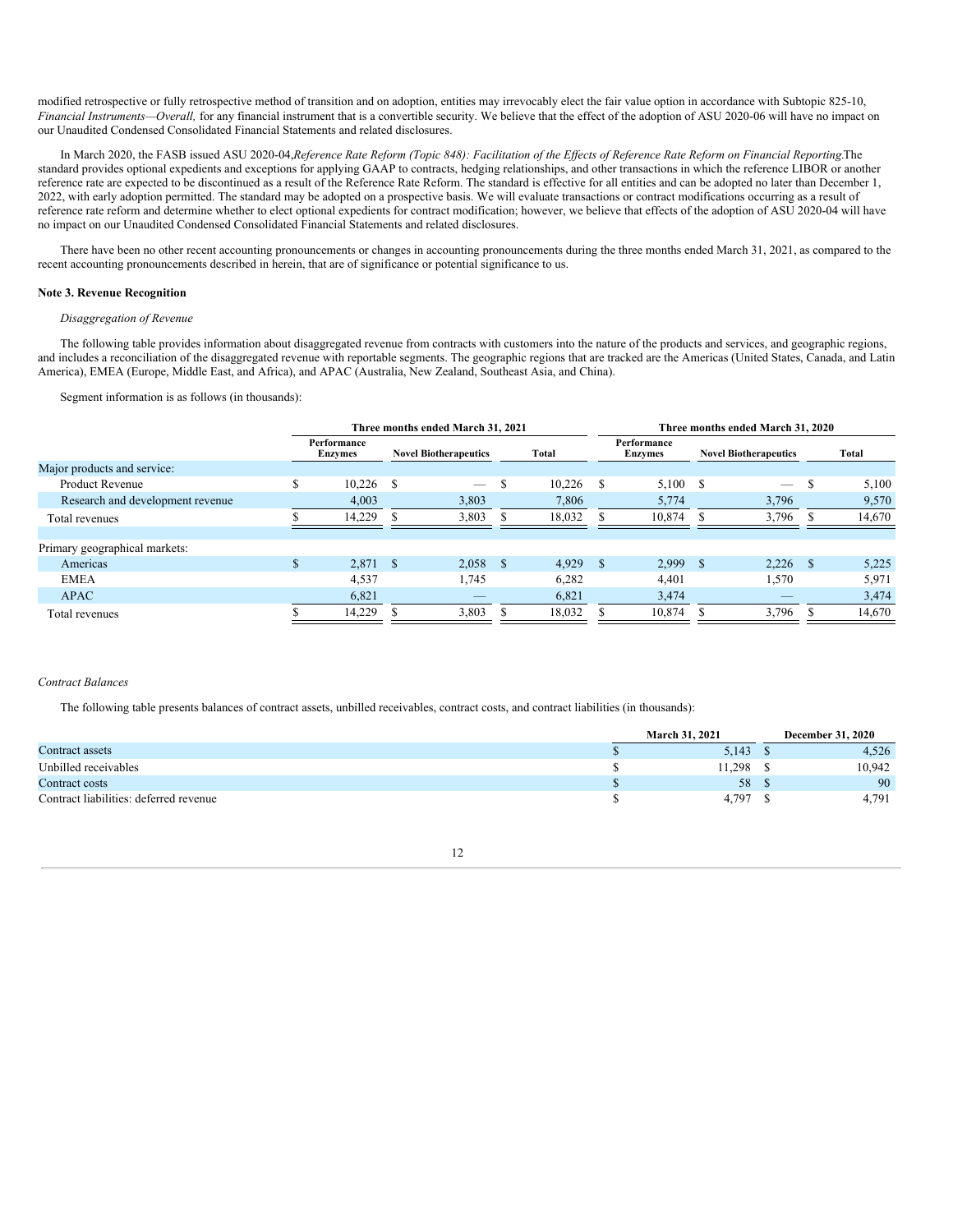We had no asset impairment charges related to contract assets in the three months ended March 31, 2021 and 2020.

During the three months ended March 31, 2021, the increase in contract assets was primarily due to increases in product revenue from contracts subject to over time revenue recognition. The increase in unbilled receivables were primarily due to the timing of billings. The increase in deferred revenue was nominal compared to prior period. During the three months ended March 31, 2020, decreases in contract assets were primarily due to contract assets that were subsequently invoiced as our right to consideration for goods and services became unconditional. Increases in unbilled receivables were primarily due to the timing of billings. The increase in deferred revenue were primarily due to cash advances received in excess of revenue recognized.

We recognized the following revenues (in thousands):

|                                                                                                            |  |           | Three months ended March 31, |        |  |  |
|------------------------------------------------------------------------------------------------------------|--|-----------|------------------------------|--------|--|--|
| Revenue recognized in the period for:                                                                      |  | 2021      |                              | 2020   |  |  |
| Amounts included in contract liabilities at the beginning of the period:                                   |  |           |                              |        |  |  |
| Performance obligations satisfied                                                                          |  | 862 \$    |                              |        |  |  |
| Changes in the period:                                                                                     |  |           |                              |        |  |  |
| Changes in the estimated transaction price allocated to performance obligations satisfied in prior periods |  | 24 S      |                              | (643)  |  |  |
| Performance obligations satisfied from new activities in the period - contract revenue                     |  | 17.146    |                              | 15.256 |  |  |
| Total revenues                                                                                             |  | 18.032 \$ |                              | 14.670 |  |  |
|                                                                                                            |  |           |                              |        |  |  |

#### *Performance Obligations*

The following table includes estimated revenue expected to be recognized in the future related to performance obligations that are unsatisfied or partially unsatisfied at the end of the reporting periods. The estimated revenue does not include contracts with original durations of one year or less, amounts of variable consideration attributable to royalties, or contract renewals that are unexercised as of March 31, 2021.

The balances in the table below are partially based on judgments involved in estimating future orders from customers subject to the exercise of material rights pursuant to respective contracts as of March 31, 2021 (in thousands):

|                                  | <b>Remainder of 2021</b> |      | 2022 | 2023            | 2024 and Thereafter      | Total |
|----------------------------------|--------------------------|------|------|-----------------|--------------------------|-------|
| <b>Product Revenue</b>           |                          | 400  | 67   | 43.             | .923                     | 2,821 |
| Research and development revenue |                          | .430 | -    | 546             | $\overline{\phantom{a}}$ | .976  |
| <b>Total revenues</b>            |                          | .830 | 67   | 07 <sup>7</sup> | 1.923                    | 4,797 |

#### **Note 4. Net Loss per Share**

Basic net loss per share is computed by dividing the net loss by the weighted-average number of shares of common stock outstanding, less restricted stock awards ("RSAs") subject to forfeiture. Diluted net loss per share is computed by dividing net loss by the weighted-average number of shares of common stock shares outstanding, less RSAs subject to forfeiture, plus all additional common shares that would have been outstanding, assuming dilutive potential common stock shares had been issued for other dilutive securities.

## *Anti-Dilutive Securities*

In periods of net loss, the weighted average number of shares outstanding, prior to the application of the treasury stock method, excludes potentially dilutive securities from the computation of diluted net loss per common share because including such shares would have an anti-dilutive effect.

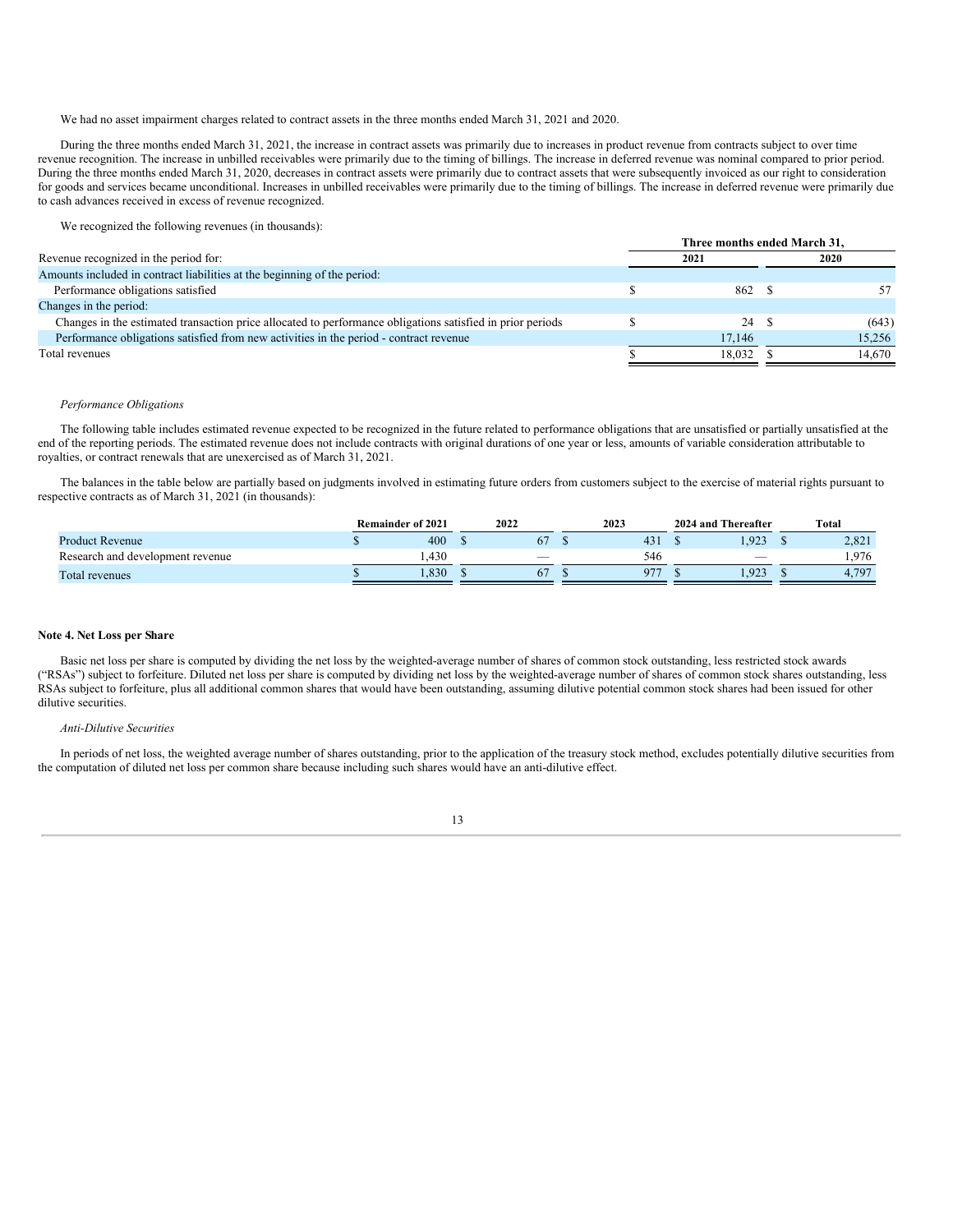The following shares were not considered in the computation of diluted net loss per share because their effect was anti-dilutive (in thousands):

|                                                  | Three months ended March 31. |       |  |  |  |  |
|--------------------------------------------------|------------------------------|-------|--|--|--|--|
|                                                  | 2021                         | 2020  |  |  |  |  |
| Shares is suable under the Equity Incentive Plan | 5.497                        | 2.071 |  |  |  |  |

### **Note 5. Investments in Non-Marketable Securities**

#### *Non-Marketable Debt Securities*

We classify non-marketable debt securities, which are accounted for as available-for-sale, within Level 3 in the fair value hierarchy because we estimate the fair value based on a qualitative analysis using the most recent observable transaction price and other significant unobservable inputs including volatility, rights, and obligations of the securities we hold.

We determine gains or losses on the sale or extinguishment of non-marketable debt securities using a specific identification method. Unrealized gains and losses from bifurcated embedded derivatives, which represent share-settled redemption features, are recorded as other expense, net, in the unaudited condensed consolidated statements of operations. Unrealized gains and losses on non-marketable debt securities are recorded as a component of other comprehensive loss until realized. Realized gains or losses are recorded as a component of other expenses, net.

In the three months ended March 31, 2021, we recognized \$0.1 million in interest income from amortization of debt discount and interest earned on our investment in nonmarketable debt security, and \$68 thousand in other expenses, net, on the change in the fair value of an embedded bifurcated derivative. We recognizedno unrealized or realized gains or losses during the three months ended March 31, 2021. We recognized no interest income, other expenses, and unrealized or realized gains or losses during the three months ended March 31, 2020.

The following table presents balances of the adjusted cost and carrying value and fair value of non-marketable debt security by contractual maturity (in thousands):

|                                                    | March 31, 2021                             |  |                   |  |  |
|----------------------------------------------------|--------------------------------------------|--|-------------------|--|--|
|                                                    | <b>Adjusted Cost and Carrying</b><br>Value |  | <b>Fair Value</b> |  |  |
| Non-marketable debt security due in 1 year or less | .067                                       |  | .067              |  |  |

|                                                    | <b>December 31, 2020</b>                   |            |       |
|----------------------------------------------------|--------------------------------------------|------------|-------|
|                                                    | <b>Adjusted Cost and Carrying</b><br>Value | Fair value |       |
| Non-marketable debt security due in 1 year or less | 000.1                                      |            | .000. |

#### *Non-Marketable Equity Securities*

Non-marketable equity securities are investments in privately held companies without readily determinable market values. We measure investments in non-marketable equity securities without a readily determinable fair value using a measurement alternative that measures these securities at the cost method minus impairment, if any, plus or minus changes resulting from observable price changes on a non-recurring basis. The fair value of non-marketable equity securities that have been remeasured due to impairment are classified within Level 3. We adjust the carrying value of non-marketable equity securities which have been remeasured during the period and recognize resulting gains or losses as a component of other expenses, net. We recognized no unrealized or realized gain or losses during the three months ended March 31, 2021 and 2020.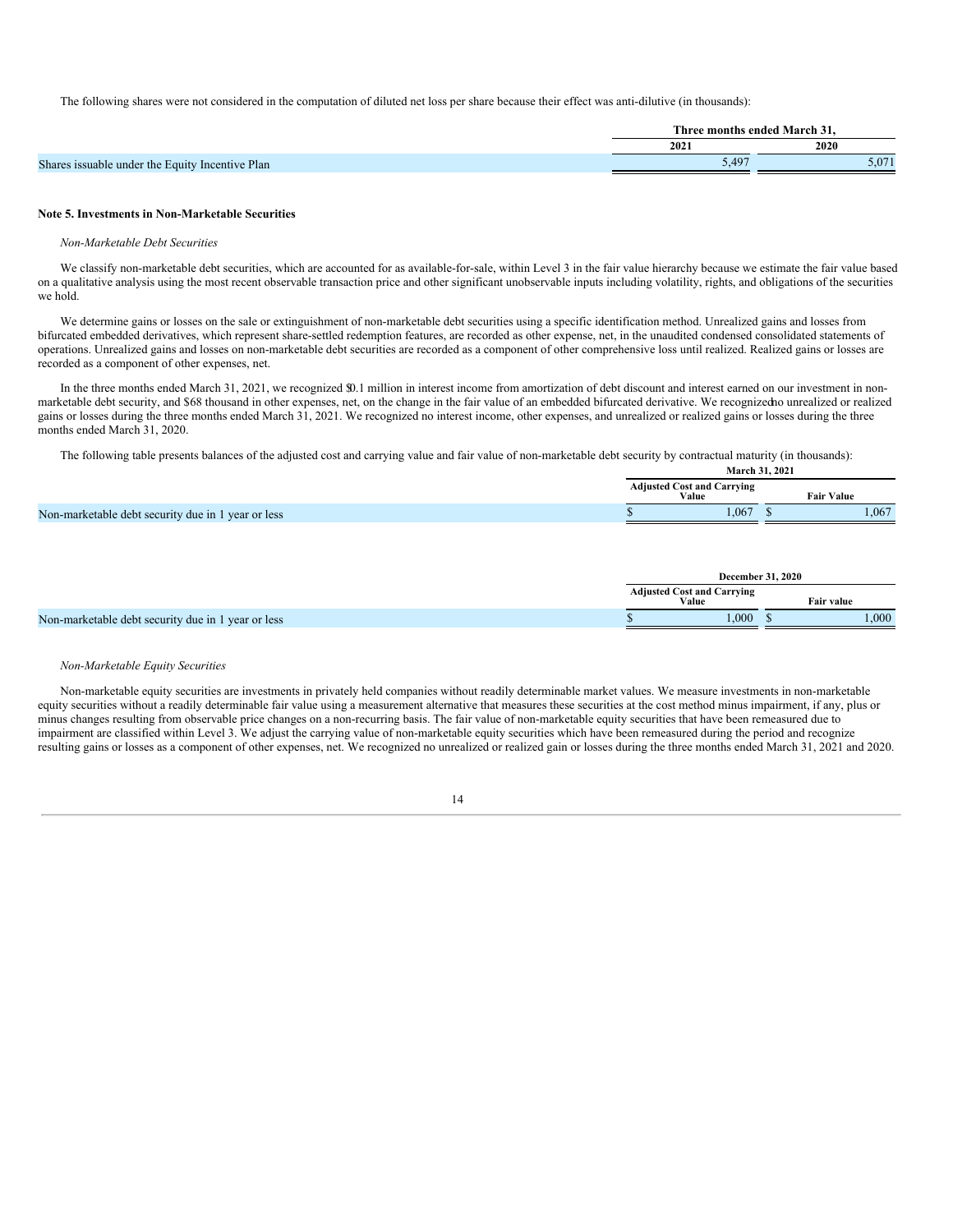The following table presents balances of the carrying value of non-marketable equity securities (in thousands):

|                                  | 2021<br>March | 11.2020<br>Jecember |
|----------------------------------|---------------|---------------------|
| Non-marketable equity securities | 2.350         | .450                |
|                                  |               |                     |

# **Note 6. Fair Value Measurements**

The following tables present the financial instruments that were measured at fair value on a recurring basis within the fair value hierarchy (in thousands): **March 31, 2021**

|                              | - MALUI 91. 2021 |                          |  |                          |  |                          |  |         |  |
|------------------------------|------------------|--------------------------|--|--------------------------|--|--------------------------|--|---------|--|
|                              |                  | <b>Level</b> 1           |  | <b>Level 2</b>           |  | Level 3                  |  | Total   |  |
| Money market funds           |                  | 122,075                  |  | $\overline{\phantom{a}}$ |  | $\overline{\phantom{a}}$ |  | 122,075 |  |
| Non-marketable debt security |                  | $\overline{\phantom{a}}$ |  |                          |  | .067                     |  | .067    |  |
| Total                        |                  | 122,075                  |  | $\overline{\phantom{a}}$ |  | 1.067                    |  | 123,142 |  |

|                              | <b>December 31, 2020</b> |  |                          |  |                          |  |         |  |  |  |
|------------------------------|--------------------------|--|--------------------------|--|--------------------------|--|---------|--|--|--|
|                              | <b>Level 1</b>           |  | <b>Level 2</b>           |  | Level 3                  |  | Total   |  |  |  |
| Money market funds           | 127,567                  |  | $\overline{\phantom{a}}$ |  | $\overline{\phantom{a}}$ |  | 127,567 |  |  |  |
| Non-marketable debt security | $\overline{\phantom{a}}$ |  | $\overline{\phantom{a}}$ |  | .000                     |  | ,000    |  |  |  |
| Total                        | 127,567                  |  | $\overline{\phantom{a}}$ |  | 000.1                    |  | 128,567 |  |  |  |

The fair value of non-marketable securities remeasured due to impairment would be classified within level 3. During the three months ended March 31, 2021 and 2020, we did not recognize any significant credit losses nor other-than-temporary impairment losses on non-marketable securities. The carrying value of our non-marketable securities approximated fair value.

## **Note 7. Balance Sheets Details**

## *Cash Equivalents*

Cash equivalents as of March 31, 2021 and December 31, 2020, consisted of the following (in thousands):

|                      | <b>March 31, 2021</b> |                      |  |                             | <b>December 31, 2020</b> |                      |
|----------------------|-----------------------|----------------------|--|-----------------------------|--------------------------|----------------------|
|                      |                       | <b>Adiusted Cost</b> |  | <b>Estimated Fair Value</b> | <b>Adiusted Cost</b>     | Estimated Fair Value |
| Money market funds ( |                       | 122,075              |  | 122,075                     | 127,567                  | 127,567              |

Money market funds are classified in cash and cash equivalents on our consolidated balance sheets. Average Contractual Maturities (in days) is not applicable. (1)

As of March 31, 2021, the total cash and cash equivalents balance of \$139.7 million was comprised of money market funds of \$122.1 million and cash of \$17.6 million held with major financial institutions. As of December 31, 2020, the total cash and cash equivalents balance of \$149.1 million was comprised of money market funds of \$127.6 million and cash of \$21.5 million held with major financial institutions.

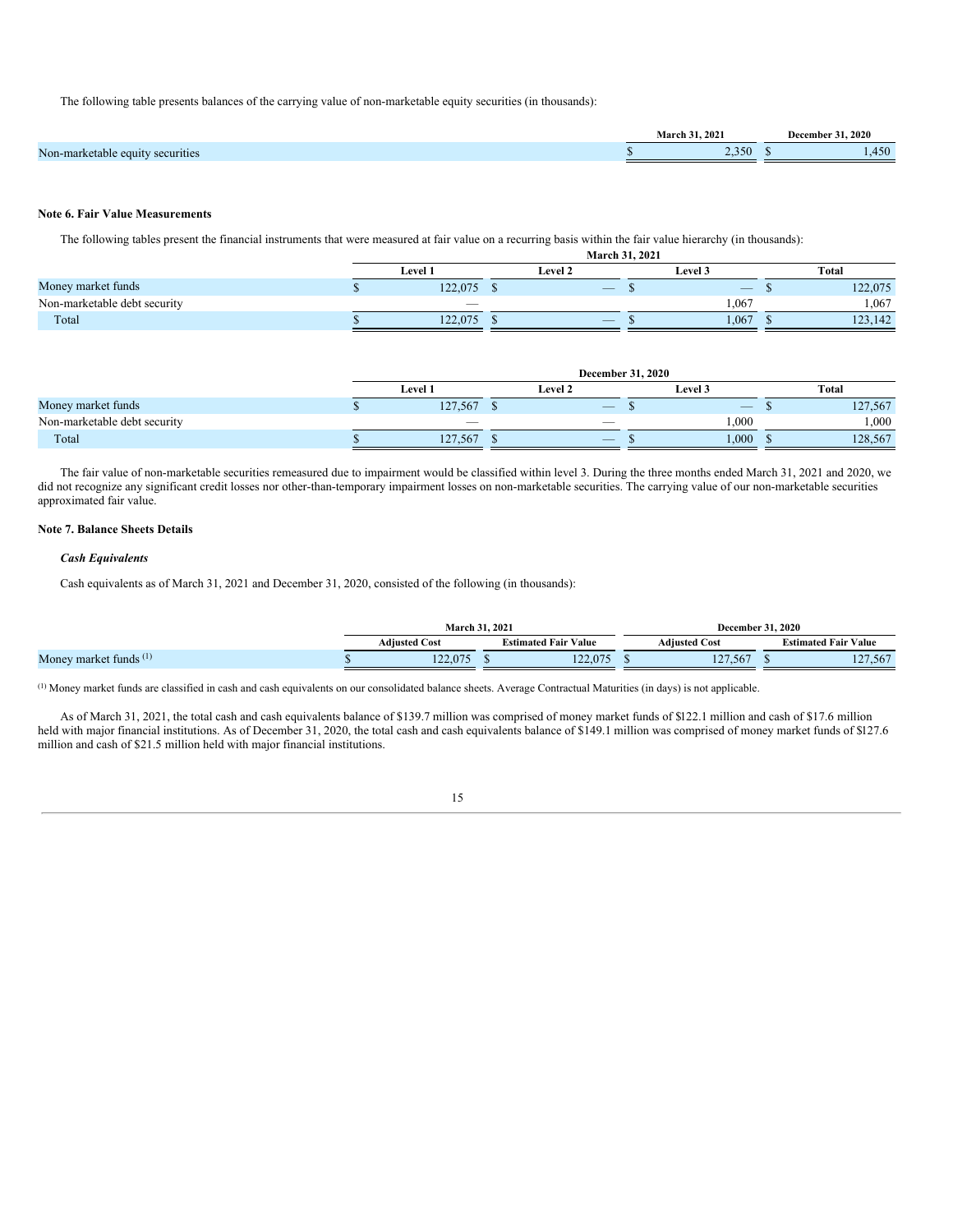# *Inventories*

Inventories consisted of the following (in thousands):

|                 | March 31, 2021 | December 31, 2020 |
|-----------------|----------------|-------------------|
| Raw materials   | 77             | 77                |
| Work-in-process | 107            | 82                |
| Finished goods  | 845            | 805               |
| Inventories     | 1,029          | 964               |

# *Property and Equipment, net*

Property and equipment, net consisted of the following (in thousands):

|                                                 | March 31, 2021 | December 31, 2020 |
|-------------------------------------------------|----------------|-------------------|
| Laboratory equipment                            | 27,491 \$      | 25,468            |
| Leasehold improvements                          | 10,785         | 10,785            |
| Computer equipment and software                 | 3.236          | 3,192             |
| Office equipment and furniture                  | 1,246          | 1,246             |
| Construction in progress                        | 1,375          | 2,357             |
| Property and equipment                          | 44.133         | 43,048            |
| Less: accumulated depreciation and amortization | (33, 737)      | (33,373)          |
| Property and equipment, net                     | $10,396$ \$    | 9,675             |
|                                                 |                |                   |

Depreciation expense included in the Unaudited Condensed Consolidated Statements of Operations was follows (in thousands):

|                                 | Marci<br>e months ended :<br>l hr |      |  |                        |
|---------------------------------|-----------------------------------|------|--|------------------------|
|                                 |                                   | 2021 |  | 2020                   |
| Depreciation<br>Expense<br>auvu |                                   | 659  |  | 120<br>$\sim$<br>1.J O |
|                                 |                                   |      |  |                        |

# *Goodwill*

Goodwill had a carrying value of \$3.2 million as of March 31, 2021 and December 31, 2020.

# *Other Accrued Liabilities*

Other accrued liabilities consisted of the following (in thousands):

| 5,749<br>Accrued purchases                             | 7,170  |
|--------------------------------------------------------|--------|
| Accrued professional and outside service fees<br>3,527 | 2,589  |
| Other<br>240                                           | 513    |
| 9.516<br>Total                                         | 10.272 |

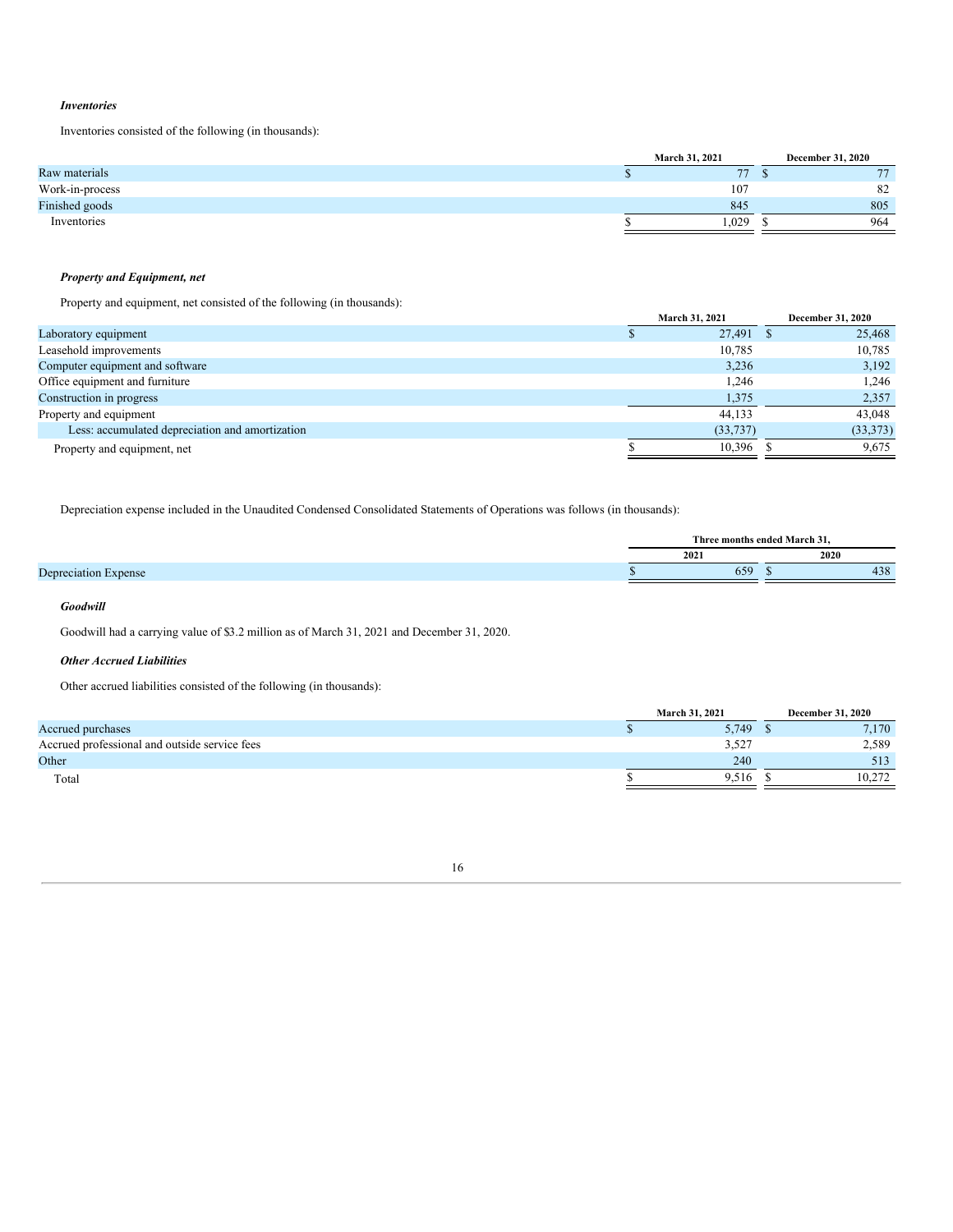#### **Note 8. Stock-based Compensation**

## *Equity Incentive Plans*

In 2019, our board of directors (the "Board") and stockholders approved the 2019 Incentive Award Plan (the "2019 Plan"). The 2019 Plan superseded and replaced in its entirety our 2010 Equity Incentive Plan (the "2010 Plan") which was effective in March 2010, and no further awards will be granted under the 2010 Plan; however, the terms and conditions of the 2010 Plan will continue to govern any outstanding awards thereunder.

The 2019 Plan provides for the grant of stock options, including incentive stock options and non-qualified stock options, stock appreciation rights, restricted stock awards ("RSAs"), restricted stock units ("RSUs"), performance-contingent restricted stock units ("PSUs"), performance based options ("PBOs"), other stock or cash based awards and dividend equivalents to eligible employees and consultants of the Company or any parent or subsidiary, as well as members of the Board.

The number of shares of our common stock available for issuance under the 2019 Plan is equal to the sum of (i)7,897,144 shares, and (ii) any shares subject to awards granted under the 2010 Plan that were outstanding as of April 22, 2019 and thereafter terminate, expire, lapse or are forfeited; provided that no more than 14,000,000 shares may be issued upon the exercise of incentive stock options ("ISOs"). In June 2019, 8.1 million shares authorized for issuance under the 2019 Plan were registered under the Securities Act of 1933, as amended (the "Securities Act").

The 2010 Plan provided for the grant of incentive stock options, non-statutory stock options, RSUs, RSAs, PSUs, PBOs, stock appreciation rights, and stock purchase rights to our employees, non-employee directors and consultants.

# *Stock Options*

The option exercise price for incentive stock options must be at least100% of the fair value of our common stock on the date of grant and the option exercise price for nonstatutory stock options is 85% of the fair value of our common stock on the date of grant, as determined by the Board. If, at the time of a grant, the optionee directly or by attribution owns stock possessing more than 10% of the total combined voting power of all of our outstanding capital stock, the exercise price for these options must be at least 110% of the fair value of the underlying common stock. Stock options granted to employees generally have a maximum term often years and vest over four years from the date of grant, of which 25% vest at the end of one year, and 75% vest monthly over the remaining three years. We may grant options with different vesting terms from time to time. Unless an employee's termination of service is due to disability or death, upon termination of service, any unexercised vested options will be forfeited at the end of three months or the expiration of the option, whichever is earlier.

## *Restricted Stock Units (RSUs)*

We also grant employees RSUs, which generally vest over either a three year period with one-third of the shares subject to the RSUs vesting on each yearly anniversary of the vesting commencement date or over a four year period with 25% of the shares subject to the RSU vesting on each yearly anniversary of the vesting commencement date, in each case contingent upon such employee's continued service on such vesting date. RSUs are generally subject to forfeiture if employment terminates prior to the release of vesting restrictions. We may grant RSUs with different vesting terms from time to time.

#### *Performance-contingent Restricted Stock Units (PSUs) and Performance Based Options (PBOs)*

The compensation committee of the Board approved, solely in respect of non-executive employees, delegated to our Chief Executive Officer the authority to approve grants of PSUs. The compensation committee of the Board also approved grants of PBOs and PSUs to our executives. The PSUs and PBOs vest based upon both the successful achievement of certain corporate operating milestones in specified timelines and continued employment through the applicable vesting date. When the performance goals are deemed to be probable of achievement for these types of awards, recognition of stock-based compensation expense commences. Once the number of shares eligible to vest is determined, those shares vest in two equal installments with 50% vesting upon achievement and the remaining 50% vesting on the first anniversary of achievement, in each case, subject to the recipient's continued service through the applicable vesting date. If the performance goals are achieved at the threshold level, the number of shares eligible to vest in respect of the PSUs and PBOs would be equal to half the number of PSUs granted and one-quarter the number of shares underlying the PBOs granted. If the performance goals are achieved at the target level, the number of shares eligible to vest in respect of the PSUs and PBOs would be equal to the number of PSUs granted and half of the shares underlying the PBOs granted. If the performance goals are achieved at the superior level, the number of shares eligible to vest in respect of the PSUs would be equal to two times the number of PSUs granted and equal to the number of PBOs granted. The number of shares issuable upon achievement of the performance goals at the levels between the threshold and target levels for the PSUs and PBOs or between the target level and superior levels for the PSUs would be

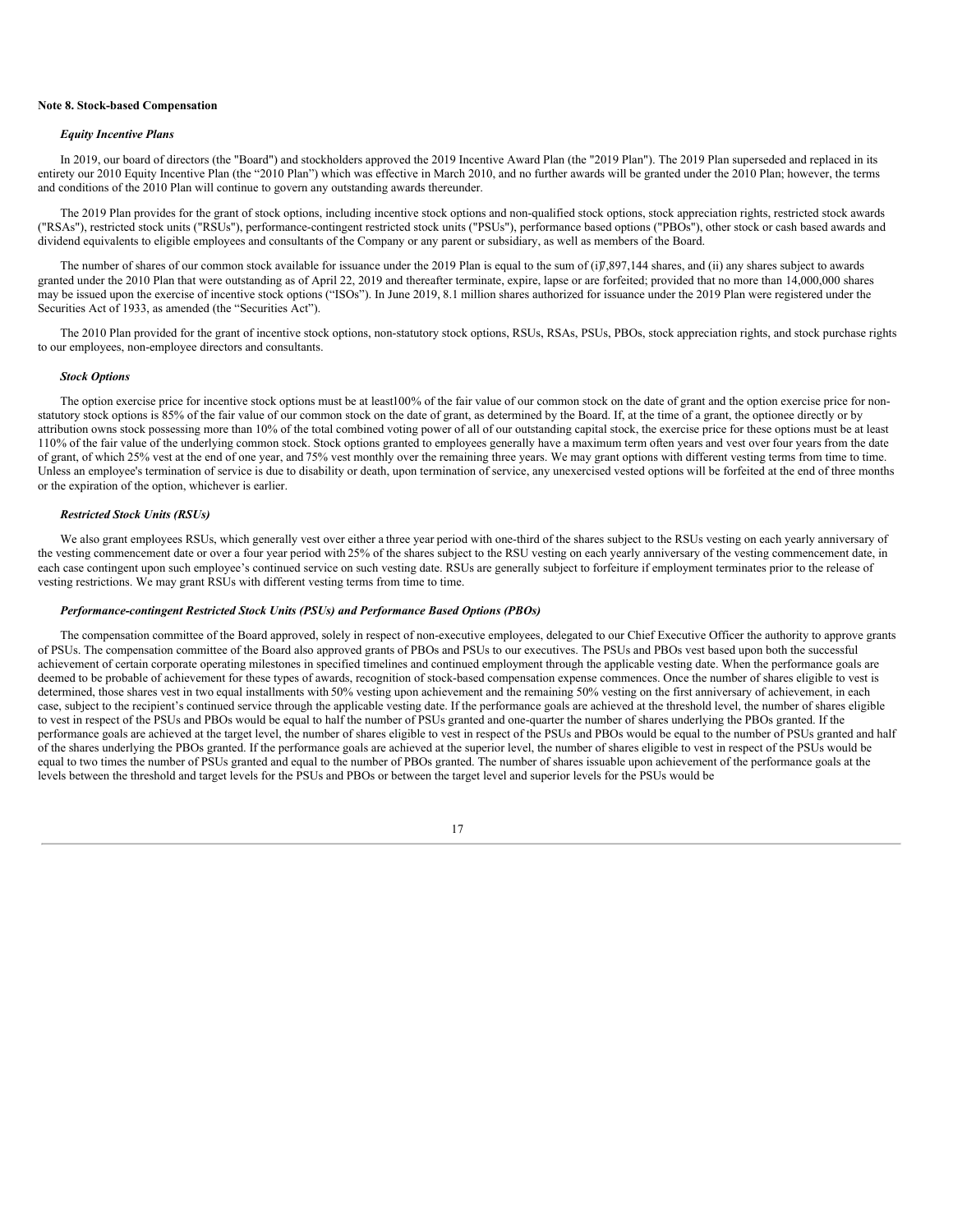determined using linear interpolation. Achievement below the threshold level would result inno shares being eligible to vest in respect of the PSUs and PBOs.

In the first quarter of 2021, we awarded PSUs ("2021 PSUs") and PBOs ("2021 PBOs"), each of which commence vesting based upon the achievement of various weighted performance goals, including corporate revenue, performance enzyme segment gross margin, major new biotherapeutics publicity events, strategic performance enzyme and biotherapeutics deliverables, safety, and technology and strategic plan development. As of March 31, 2021, we estimated that the 2021 PSUs and 2021 PBOs performance goals would be achieved at 100% of the target level, and recognized expenses accordingly.

In 2020, we awarded PSUs ("2020 PSUs") and PBOs ("2020 PBOs"), each of which commenced vesting based upon the achievement of various weighted performance goals, including corporate revenue, performance enzyme segment gross margin, major new biotherapeutics publicity events, strategic performance enzyme and biotherapeutics deliverables, and strategic plan development. In the first quarter of 2021, we determined that the 2020 PSUs and 2020 PBOs performance goals had been achieved at 88% of the target level, and recognized expenses accordingly. Accordingly, 50% of the shares underlying the 2020 PSUs and PBOs vested in the first quarter of 2021 and50% of the shares underlying the 2020 PSUs and PBOs will vest in the first quarter of 2022, in each case subject to the recipient's continued service on each vesting date.

In 2019, we awarded PSUs ("2019 PSUs") and PBOs ("2019 PBOs"), each of which commenced vesting based upon the achievement of various weighted performance goals, including sustained revenue and performance enzyme growth, strategic advancement of biotherapeutics, cash balance and strategic plan development. In the first quarter of 2020, we determined that the 2019 PSUs and 2019 PBOs performance goals had been achieved at 84% of the target level, and recognized expenses accordingly. Accordingly, 50% of the shares underlying the 2019 PSUs and PBOs vested in the first quarter of 2020 and50% of the shares underlying the 2019 PSUs and PBOs vested in the first quarter of 2021, in each case subject to the recipient's continued service on each vesting date.

#### *Stock-Based Compensation Expense*

Stock-based compensation expense is included in the unaudited condensed consolidated statements of operations as follows (in thousands):

|                                     | Three Months Ended March 31. |       |  |  |  |
|-------------------------------------|------------------------------|-------|--|--|--|
|                                     | 2021                         | 2020  |  |  |  |
| Research and development            | 477                          | 424   |  |  |  |
| Selling, general and administrative | 2.210                        | .745  |  |  |  |
| Total                               | 2.687                        | 2.169 |  |  |  |

The following table presents total stock-based compensation expense by security type included in the unaudited condensed consolidated statements of operations (in thousands):

|               | Three Months Ended March 31, |  |       |  |  |
|---------------|------------------------------|--|-------|--|--|
|               | 2021                         |  | 2020  |  |  |
| Stock options | 665                          |  | 541   |  |  |
| RSUs and RSAs | 542                          |  | 599   |  |  |
| <b>PSUs</b>   | 470                          |  | 331   |  |  |
| PBOs          | 1.010                        |  | 698   |  |  |
| Total         | 2,687                        |  | 2,169 |  |  |

As of March 31, 2021, unrecognized stock-based compensation expense, net of expected forfeitures, was \$5.3 million related to unvested stock options, \$4.7 million related to unvested RSUs and RSAs, \$2.0 million related to unvested PSUs, and \$3.3 million related to unvested PBOs based on current estimates of the level of achievement. Stock-based compensation expense for these awards will be recognized through the year of 2025.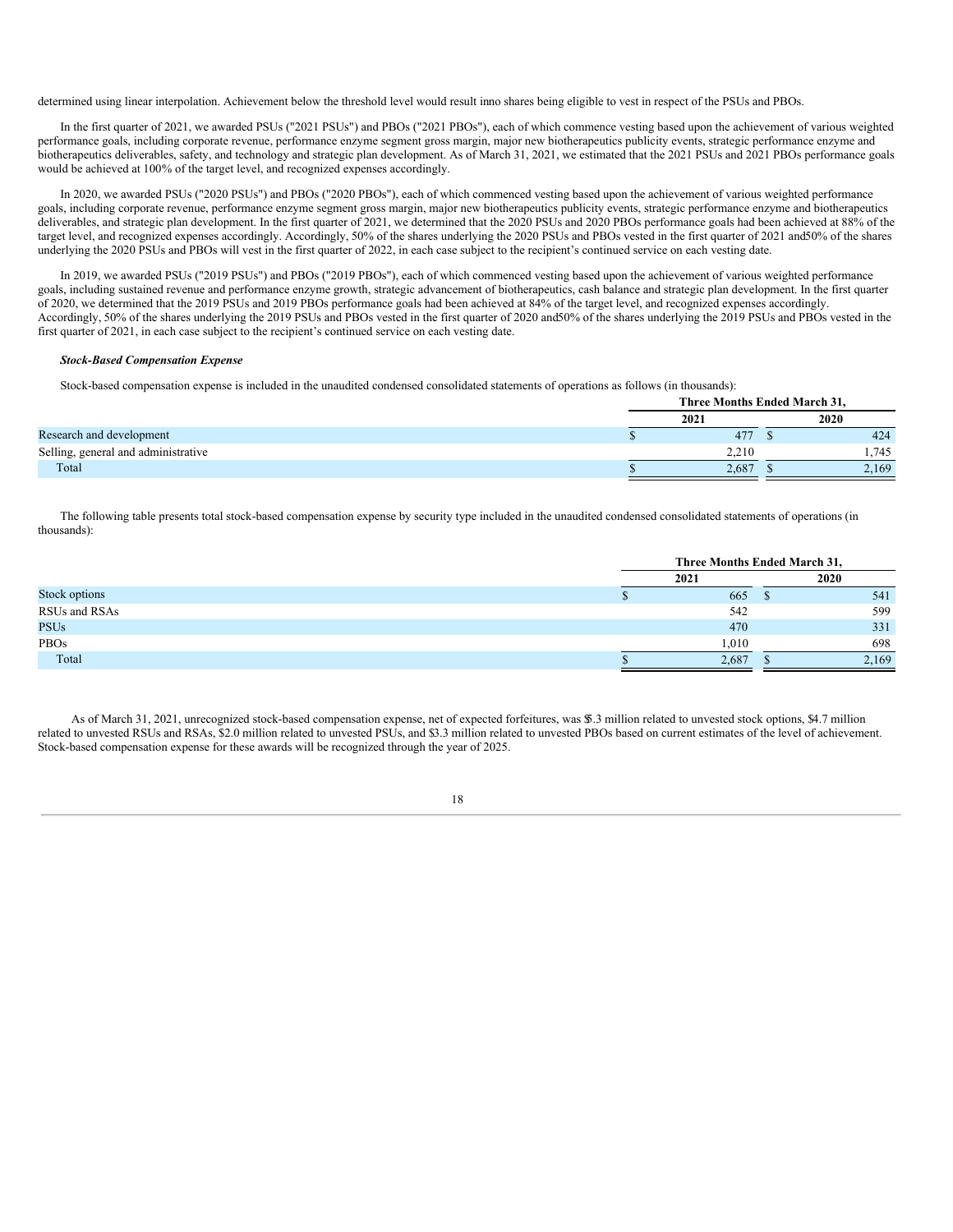## **Note 9. Capital Stock**

## *Exercise of Options*

For the three months ended March 31, 2021 and March 31, 2020, we issued118,437 and 5,333 shares, respectively, upon option exercises at a weighted-average exercise price of \$10.33 and \$7.31 per share, respectively, with net cash proceeds of \$1.2 million and \$39 thousand, respectively.

#### **Note 10. Commitments and Contingencies**

#### *Operating Leases*

Our headquarters are located in Redwood City, California, where we occupy approximately77,300 square feet of office and laboratory space in multiple buildings within the same business park of Metropolitan Life Insurance Company ("MetLife"). Our lease agreement with MetLife ("RWC Lease") includes approximately 28,200 square feet of space located at 200 and 220 Penobscot Drive, Redwood City, California (the "200/220 Penobscot Space") and approximately 37,900 square feet of space located at 400 Penobscot Drive, Redwood City, California (the "400 Penobscot Space") (the 200/220 Penobscot Space and the 400 Penobscot Space are collectively referred to as the "Penobscot Space"), and approximately 11,200 square feet of space located at 501 Chesapeake Drive, Redwood City, California (the "501 Chesapeake Space").

Until the end of January 2020, we also leased approximately29,900 square feet of space located at 101 Saginaw Drive, Redwood City, California (the "Saginaw Space"). During January 2020, we subleased approximately 26,500 square feet of the Saginaw Space to Minerva Surgical, Inc. The lease and sublease for the Saginaw Space both expired at the end of January 2020. During the period from February 1, 2020 through April 30, 2020, we subleased approximately 3,400 square feet at 101 Saginaw Drive from Minerva Surgical, Inc. The sublease expired at the end of April 2020.

We entered into the initial lease with MetLife for our facilities in Redwood City in 2004 and the RWC Lease has been amended multiple times since then to adjust the leased space and terms of the Lease. In February 2019, we entered into an Eighth Amendment to the Lease (the "Eighth Amendment") with MetLife with respect to the Penobscot Space and the 501 Chesapeake Space to extend the term of the Lease for additional periods. Pursuant to the Eighth Amendment, the term of the lease of the Penobscot Space has been extended through May 2027. The lease term for the 501 Chesapeake Space has been extended to May 2029. We have one (1) option to extend the term of the lease for the Penobscot Space for five (5) years, and one (1) separate option to extend the term of the lease for the 501 Chesapeake Space for five  $\delta$ ) years.

We are required to restore certain areas of the Redwood City facilities that we are renting to their original form. We are expensing the asset retirement obligation over the terms of the respective leases. We review the estimated obligation each reporting period and make adjustments if our estimates change. We recorded asset retirement obligations of \$0.2 million as of March 31, 2021 and December 31, 2020, which are included in other liabilities on the unaudited condensed consolidated balance sheets. Accretion expense related to our asset retirement obligations was nominal in the three months ended March 31, 2021 and 2020.

Pursuant to the terms of the RWC Lease, we exercised our right to deliver a letter of credit in lieu of a security deposit. The letter of credit is collateralized by deposit balances held by the bank in the amount of \$1.1 million as of March 31, 2021 and December 31, 2020, and are recorded as non-current restricted cash on the unaudited condensed consolidated balance sheets.

#### *Finance Leases*

In December 2016, we entered into a three-year financing lease agreement with a third party supplier for the purchase of laboratory equipment that was partially financed through a finance lease of approximately \$0.4 million. The lease became effective upon delivery of the equipment in February 2017, and term of thethree-year lease was from February 2017 and expired in February 2020. This financing agreement was accounted for as a finance lease due to bargain purchase options at the end of the lease. In April 2017, we entered into a three-year financing lease agreement with a third-party supplier for the purchase of information technology equipment for approximately \$0.3 million. The effective term of the three-year lease was from May 2017 and expired in April 2020.

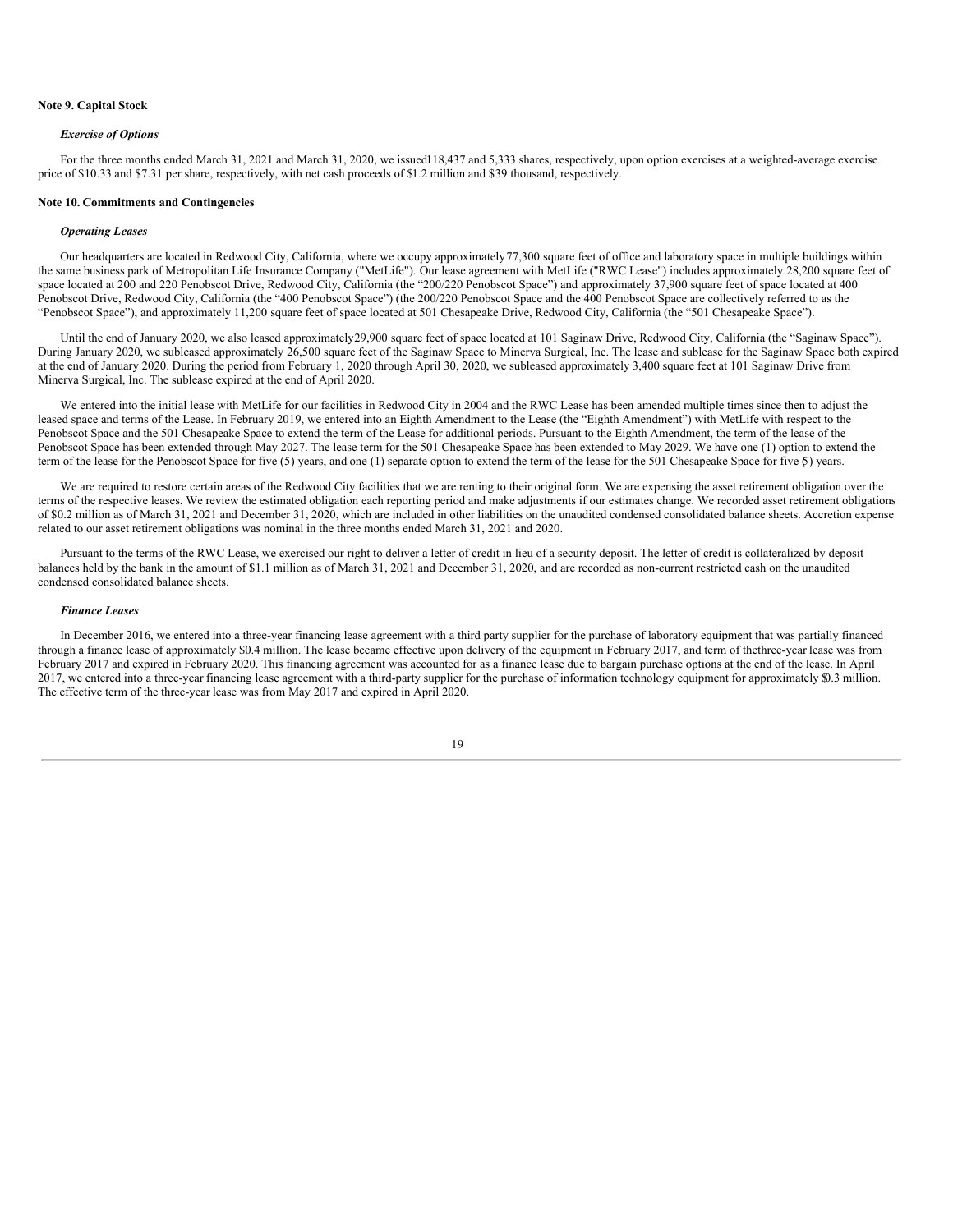#### *Lease and other information*

Lease costs, amounts included in measurement of lease obligations and other information related to non-cancellable operating leases and finance leases were as follows (in thousands):

|                                                   |      | Three months ended March 31, |  |       |  |  |
|---------------------------------------------------|------|------------------------------|--|-------|--|--|
|                                                   | 2021 |                              |  | 2020  |  |  |
| Finance lease amortization of right-of-use assets |      | 26                           |  | 54    |  |  |
| Operating lease cost                              |      | 1,032                        |  | 1,068 |  |  |
| Short-term lease costs $(1)$                      |      | _                            |  | 31    |  |  |
| Sublease income                                   |      | $\overline{\phantom{a}}$     |  | (55)  |  |  |
| Total lease $cost^{(2)}$                          |      | 1.058                        |  | 1.098 |  |  |
|                                                   |      |                              |  |       |  |  |

 $(1)$  Short-term lease costs on leases with terms of over one month and less than one year.

<sup>(2)</sup> The Company had no variable lease costs.

| Other information:                               | <b>Operating Leases</b> |
|--------------------------------------------------|-------------------------|
| Weighted-average remaining lease term (in years) | $5.2$ vears             |
| Weighted-average discount rate                   | 6.6 $\%$                |

|                                            | Three months ended March 31.    |      |  |  |  |  |  |  |
|--------------------------------------------|---------------------------------|------|--|--|--|--|--|--|
| Cash paid:                                 | 202                             | 2020 |  |  |  |  |  |  |
| Operating cash flows from operating leases | 1.042                           | 354  |  |  |  |  |  |  |
| Financing cash flows from finance leases   | $\hspace{0.1mm}-\hspace{0.1mm}$ |      |  |  |  |  |  |  |

As of March 31, 2021, our maturity analysis of annual undiscounted cash flows of the non-cancellable operating leases are as follows (in thousands):

| <b>Years ending December 31,</b> | <b>Operating Leases</b> |
|----------------------------------|-------------------------|
| 2021 (remaining 9 months)        | 3,156                   |
| 2022                             | 4,285                   |
| 2023                             | 4,589                   |
| 2024                             | 4,726                   |
| 2025                             | 4,868                   |
| Thereafter                       | 8,627                   |
| Total minimum lease payments     | 30,251                  |
| Less: imputed interest           | (5,932)                 |
| Lease obligations                | 24,319                  |

## *Future Lease Commitment*

In the first quarter of 2021, we entered into a lease agreement with ARE-San Francisco No. 63, LLC ("ARE") to lease a portion of a facility comprising approximately 36,593 rentable square feet in San Carlos, California to serve as additional office and research and development laboratory space (the "San Carlos Space"). We expect to commence occupancy of the San Carlos Space in November 2021 once tenant improvements are substantially completed by ARE in accordance with the construction plan. The budget provides a net tenant improvement allowance of \$6.3 million and an additional allowance of up to \$2.7 million, which we expect to use. ARE will have an enforceable right to payment by us in the form of equal monthly additional rent payments at a certain interest rate through the lease term for the additional allowance. The terms include an initial annualized base rent of approximately \$2.5 million, subject to scheduled 3% annual rent increases, an annualized additional allowance payment of approximately \$0.4 million, plus certain operating expenses. The lease has a 10-year term with one option to extend the term for an additional period of5 years. We have provided ARE with an approximately \$0.5 million security deposit in the form of a letter of credit. We have the right to sublease the facility, subject to landlord consent. We

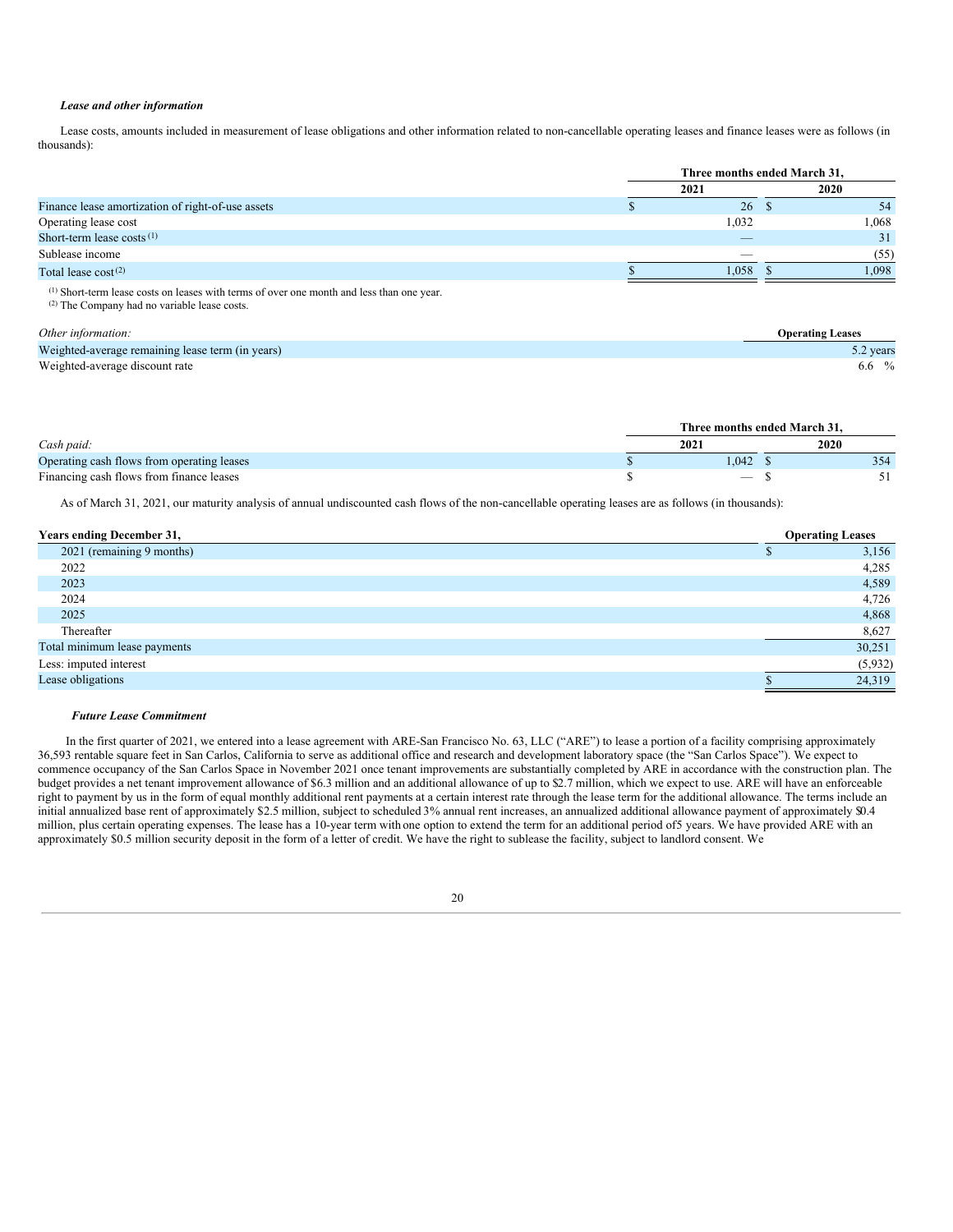determined that the lease commencement date is in November 2021 at which point we will record a right of use asset and a corresponding lease liability.

An estimated maturity analysis of the annual undiscounted cash flows of the lease is as follows (in thousands):

| <b>Years ending December 31,</b> |  |        |  |  |  |
|----------------------------------|--|--------|--|--|--|
| 2021 (remaining 9 months)        |  | 34     |  |  |  |
| 2022                             |  | 2,925  |  |  |  |
| 2023                             |  | 3,001  |  |  |  |
| 2024                             |  | 3,079  |  |  |  |
| 2025                             |  | 3,159  |  |  |  |
| 2026 and thereafter              |  | 19,525 |  |  |  |
| Total minimum lease payments     |  | 31,723 |  |  |  |

### *Other Commitments*

We enter into supply and service arrangements in the normal course of business. Supply arrangements are primarily for fixed-price manufacture and supply. Service agreements are primarily for the development of manufacturing processes and certain studies. Commitments under service agreements are subject to cancellation at our discretion which may require payment of certain cancellation fees. The timing of completion of service arrangements is subject to variability in estimates of the time required to complete the work.

The following table provides quantitative data regarding our other commitments. Future minimum payments reflect amounts that we expect to pay including potential obligations under services agreements subject to risk of cancellation by us (in thousands):

| <b>Other Commitment Agreement Type</b>                                              | <b>Agreement Date</b> | <b>Future Minimum</b><br>Pavment |
|-------------------------------------------------------------------------------------|-----------------------|----------------------------------|
| Manufacture and supply agreement with expected future payment date of December 2022 | April 2016            |                                  |
| Development and manufacturing services agreements                                   | September 2019        | 2.374                            |
| Total other commitments                                                             |                       | 2.429                            |

### *Credit Facility*

In June 30, 2017, we entered into a credit facility (the "Credit Facility") with Western Alliance Bank consisting of term loans ("Term Debt") up to \$0.0 million, and advances ("Advances") under a revolving line of credit ("Revolving Line of Credit") up to \$5.0 million with an accounts receivable borrowing base of80% of eligible accounts receivable. As of March 31, 2021 and December 31, 2020, we have not drawn from the Credit Facility. We may draw on the Term Debt and the Revolving Line of Credit at any time prior to October 1, 2021 and October 1, 2024, respectively. On October 1, 2024 loans drawn under the Term Debt mature and the Revolving Line of Credit terminate. Loans made under the Term Debt bear interest through maturity equal to the greater of (i) 3.75% or (ii) the sum of (A) Index Rate (prime rate published in the Money Rates section of the Western Edition of The Wall Street Journal plus (B) 0.50%. Advances made under the Revolving Line of Credit bear interest at a variable annual rate equal to the equal to the greater of (i)  $4.25\%$  or (ii) the sum of (A) the prime rate plus (B)1.00%.

Our obligations under the Credit Facility are secured by a lien on substantially all of our personal property other than our intellectual property. The Credit Facility includes a number of customary covenants and restrictive financial covenants including meeting minimum product revenue levels and maintaining certain minimum cash levels with the lender. The Credit Facility's financial covenants restrict the ability of the Company to transfer collateral, incur additional indebtedness, engage in mergers or acquisitions, pay dividends or make other distributions, make investments, create liens, sell assets, or sell certain assets held at foreign subsidiaries. A failure to comply with these covenants could permit the lender to exercise remedies against us and the collateral securing the Credit Facility, including foreclosure of our properties securing the Credit Facilities and our cash. As of March 31, 2021, we were in compliance with the covenants for the Credit Facility.

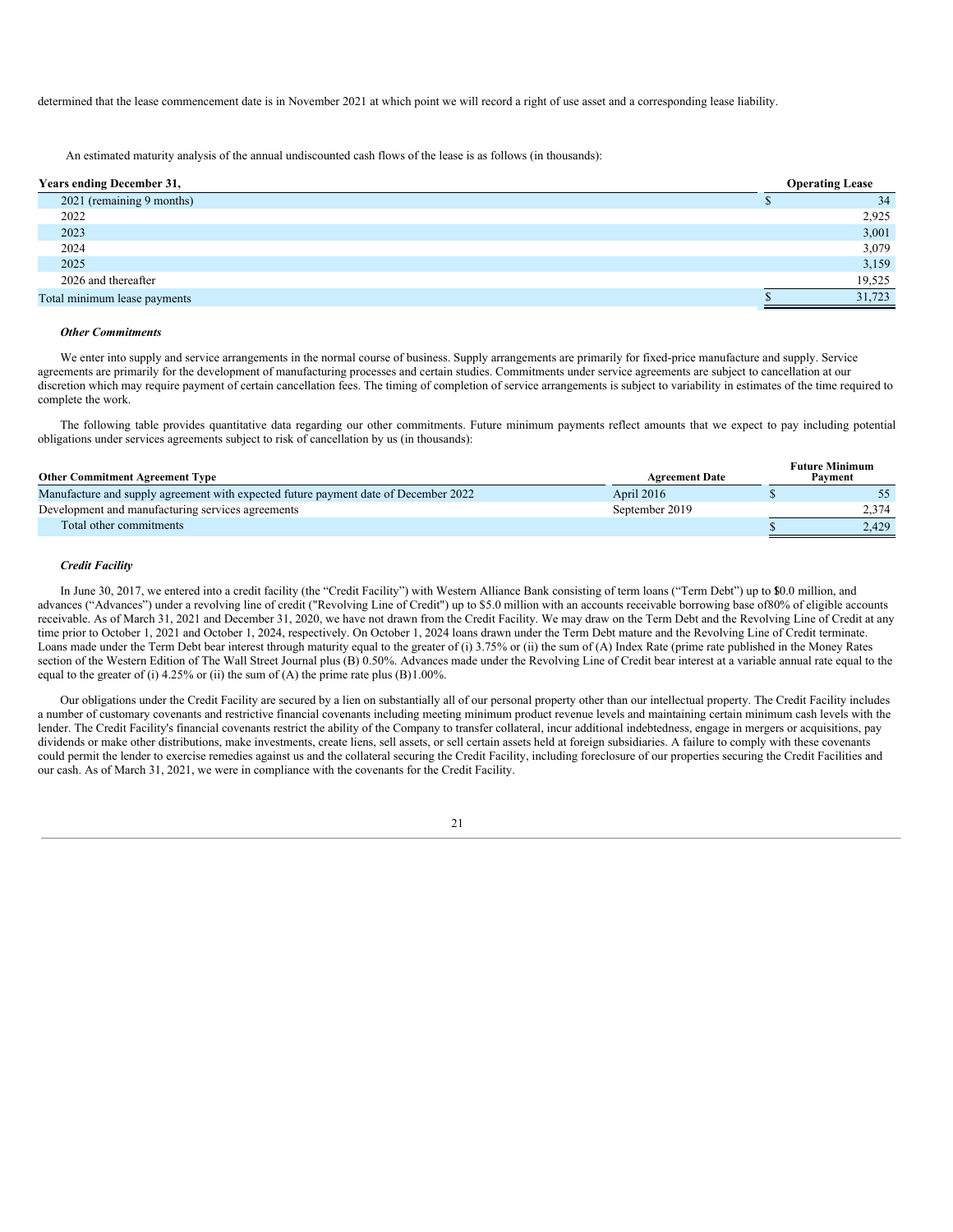The Credit Facility allows for interest-only payments on the Term Debt through November 1, 2022. Monthly payments of principal and interest on the Term Debt are required following the applicable amortization date. We may elect to prepay in full the Term Debt and Advances under the Revolving Line of Credit at any time.

#### *Legal Proceedings*

We are not currently a party to any material pending litigation or other material legal proceedings.

#### *Indemnifications*

We are required to recognize a liability for the fair value of any obligations we assume upon the issuance of a guarantee. We have certain agreements with licensors, licensees and collaborators that contain indemnification provisions. In such provisions, we typically agree to indemnify the licensor, licensee and collaborator against certain types of third party claims. The maximum amount of the indemnifications is not limited. We accrue for known indemnification issues when a loss is probable and can be reasonably estimated. There were no accruals for expenses related to indemnification issues for any periods presented.

#### **Note 11. Related Party Transactions**

## *Molecular Assemblies, Inc.*

In June 2020, we entered into a Stock Purchase Agreement with MAI pursuant to which we purchased1,587,050 shares of MAI's Series A preferred stock for \$1.0 million. In connection with the transaction, John Nicols, our President and Chief Executive Officer, also joined MAI's board of directors. Concurrently with our initial equity investment, we entered into the MAI Agreement with MAI, pursuant to which we are performing services utilizing our CodeEvolver® protein engineering platform technology to improve DNA polymerase enzymes in exchange for compensation in the form of additional shares of MAI's Series A preferred stock.

We recognized \$0.1 million and nil in research and development revenue from transactions with MAI in the three months ended March 31, 2021 and 2020, respectively. We received 1,428,342 shares and nil of MAI's Series A preferred stock from research and development services we provided to MAI in the three months ended March 31, 2021 and 2020, respectively. We have 3,729,563 shares of MAI's Series A preferred stock from the inception to date. The carrying value of our investment in MAI Series A preferred stock was \$2.4 million and \$1.5 million at March 31, 2021 and December 31, 2020, respectively. We hadnil and \$0.5 million in contract asset due from MAI for services rendered as of March 31, 2021 and December 31, 2020, respectively. Payment for the services rendered was subsequently received in the form of additional MAI Series A preferred stock in the subsequent quarter.

## *AstraZeneca PLC*

Pam P. Cheng, who served as a member of our board of directors until June 2020, joined AstraZeneca PLC as Executive Vice President, Operations and Information Technology in June 2015. We sold biocatalyst products to AstraZeneca PLC and its controlled purchasing agents and contract manufacturers. We recognized \$0.1 million of revenue from transactions with AstraZeneca and its controlled purchasing agents and contract manufacturers for the three months ended March 31, 2020 and through the date of Ms. Cheng's departure from our board of director. As of March 31, 2021 and December 31, 2020, we had nominal and no receivables from AstraZeneca PLC and its controlled purchasing agents and contract manufacturers from related party transactions, respectively.

#### **Note 12. Segment, Geographical and Other Revenue Information**

#### *Segment Information*

We manage our business astwo business segments: Performance Enzymes and Novel Biotherapeutics. Our chief operating decision maker ("CODM") is our Chief Executive Officer. Our business segments are primarily based on our organizational structure and our operating results as used by our CODM in assessing performance and allocating resources for the Company.

We report corporate-related expenses such as legal, accounting, information technology, and other costs that are not otherwise included in our reportable business segments as "Corporate costs." All items not included in income (loss) from operations are excluded from the business segments.

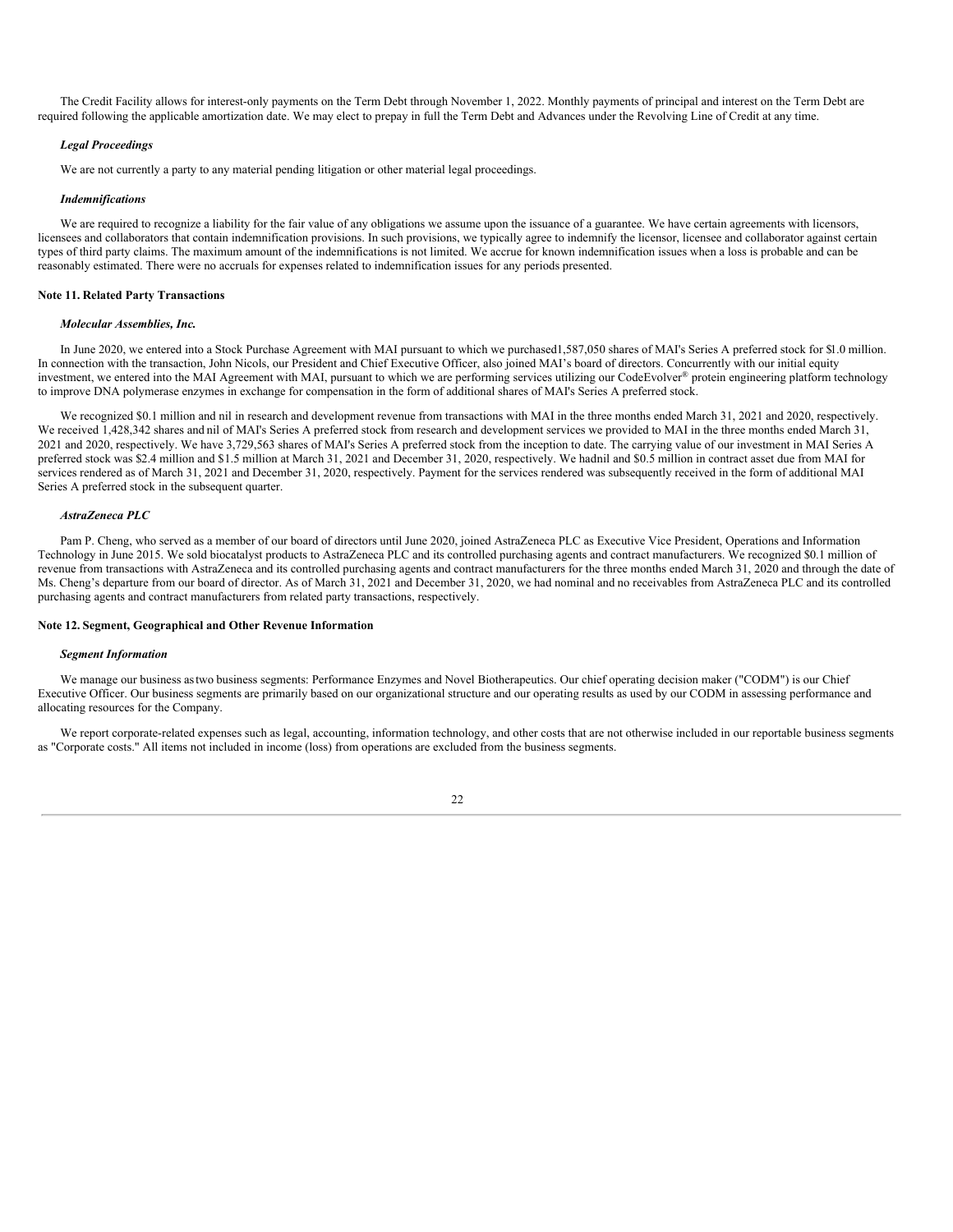We manage our assets on a total company basis, not by business segment, as the majority of our operating assets are shared or commingled. Our CODM does not review asset information by business segment in assessing performance or allocating resources, and accordingly, we do not report asset information by business segment.

## *Performance Enzymes*

We initially commercialized our CodeEvolver® protein engineering technology platform and products in the pharmaceuticals market, and to date this continues to be our largest market served. Our customers, which include many large global pharmaceutical companies, use our technology, products and services in their manufacturing processes and process development. We have also used the technology to develop customized enzymes for use in other industrial markets. These markets consist of several large industrial verticals, including food and food ingredients, animal feed, flavors, fragrances, and agricultural chemicals. We also use our technology to develop enzymes for customers using NGS and PCR/qPCR for in vitro molecular diagnostic and molecular biology research applications.

## *Novel Biotherapeutics*

We are also targeting new opportunities in the pharmaceutical industry to discover, improve, and/or develop biotherapeutic drug candidates. We believe that our CodeEvolver® protein engineering platform technology can be used to discover novel biotherapeutic drug candidates that will target human diseases that are in need of improved therapeutic interventions. Similarly, we believe that we can deploy our platform technology to improve specific characteristics of a customer's pre-existing biotherapeutic drug candidate, such as its activity, stability or immunogenicity. Most notable is our lead program for the potential treatment of PKU in humans. PKU is an inherited metabolic disorder in which the enzyme that converts the essential amino acid phenylalanine into tyrosine is deficient.

We have also developed a pipeline of other biotherapeutic drug candidates, which are in preclinical development, and in which we expect to continue to make additional investments with the aim of advancing additional product candidates targeting other therapeutic areas. In March 2020 we entered into the Takeda Agreement with Takeda under which we will research and develop protein sequences for use in gene therapy products for certain diseases.

Factors considered in determining the two reportable segments of the Company include the nature of business activities, the management structure directly accountable to our CODM for operating and administrative activities, availability of discrete financial information and information presented to the Board of Directors. Our CODM regularly reviews our segments and the approach provided by management for performance evaluation and resource allocation.

Operating expenses that directly support the segment activity are allocated based on segment headcount, revenue contribution or activity of the business units within the segments, based on the corporate activity type provided to the segment. The expense allocation excludes certain corporate costs that are separately managed from the segments. This provides the CODM with more meaningful segment profitability reporting to support operating decisions and allocate resources.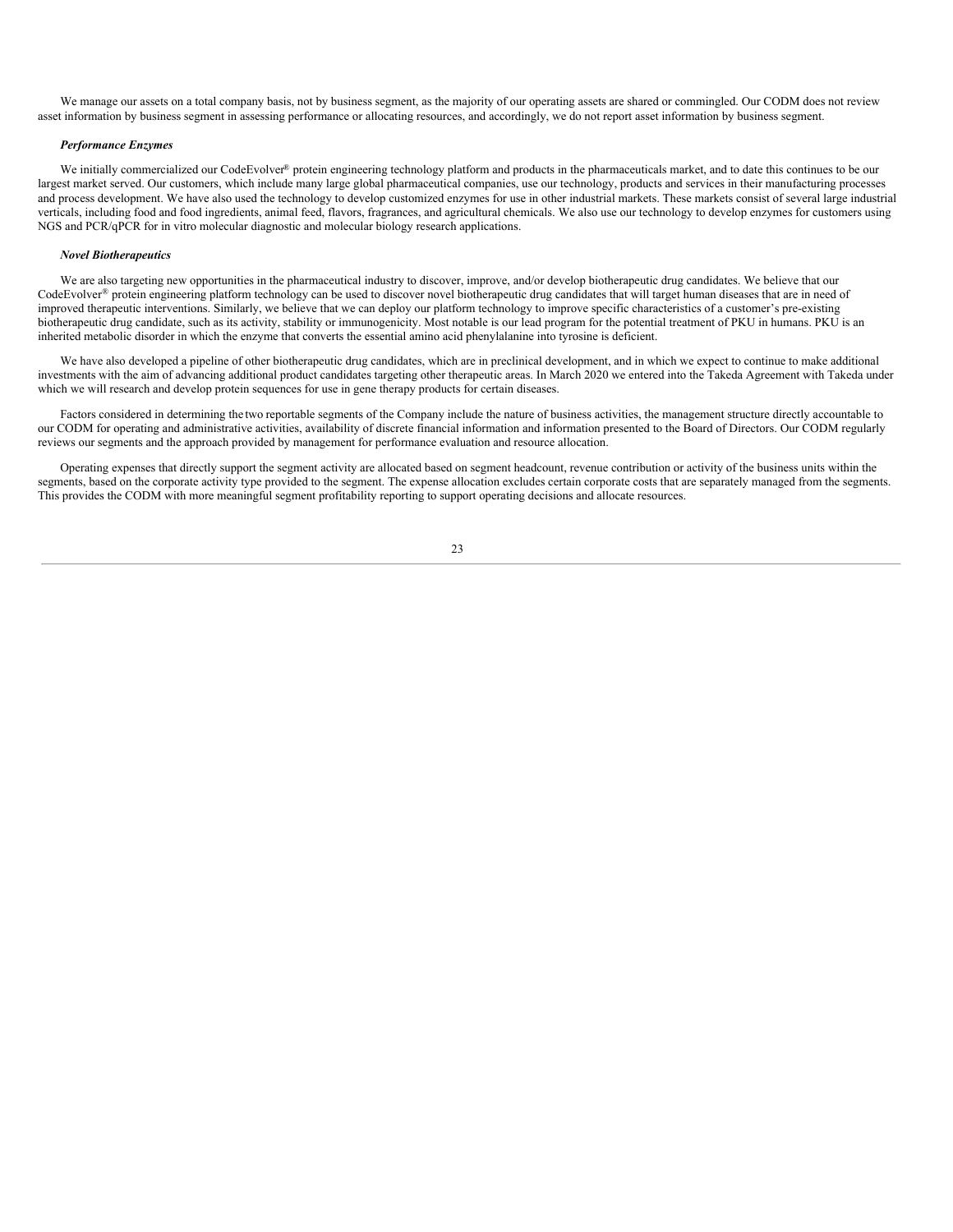The following table provides financial information by our reportable business segments along with a reconciliation to consolidated income (loss) before income taxes (in thousands):

|                                            | Three months ended March 31, 2021 |        |    |                              |   |          | Three months ended March 31, 2020 |        |      |                          |   |          |  |                               |                              |  |  |       |
|--------------------------------------------|-----------------------------------|--------|----|------------------------------|---|----------|-----------------------------------|--------|------|--------------------------|---|----------|--|-------------------------------|------------------------------|--|--|-------|
|                                            | Performance<br><b>Enzymes</b>     |        |    | <b>Novel Biotherapeutics</b> |   | Total    |                                   |        |      |                          |   |          |  | Performance<br><b>Enzymes</b> | <b>Novel Biotherapeutics</b> |  |  | Total |
| <b>Revenues:</b>                           |                                   |        |    |                              |   |          |                                   |        |      |                          |   |          |  |                               |                              |  |  |       |
| Product revenue                            | S                                 | 10,226 | -S | -                            | S | 10,226   | -S                                | 5,100  | - \$ | $\overline{\phantom{a}}$ | S | 5,100    |  |                               |                              |  |  |       |
| Research and development revenue           |                                   | 4,003  |    | 3,803                        |   | 7,806    |                                   | 5,774  |      | 3,796                    |   | 9,570    |  |                               |                              |  |  |       |
| Total revenues                             |                                   | 14,229 |    | 3,803                        |   | 18,032   |                                   | 10,874 |      | 3,796                    |   | 14,670   |  |                               |                              |  |  |       |
| <b>Costs and operating expenses:</b>       |                                   |        |    |                              |   |          |                                   |        |      |                          |   |          |  |                               |                              |  |  |       |
| Cost of product revenue                    |                                   | 4,218  |    |                              |   | 4,218    |                                   | 2,541  |      |                          |   | 2,541    |  |                               |                              |  |  |       |
| Research and development <sup>(1)</sup>    |                                   | 6,444  |    | 4,605                        |   | 11,049   |                                   | 5,696  |      | 4,925                    |   | 10,621   |  |                               |                              |  |  |       |
| Selling, general and administrative $(1)$  |                                   | 2,818  |    | 600                          |   | 3,418    |                                   | 2,345  |      | 591                      |   | 2,936    |  |                               |                              |  |  |       |
| Total segment costs and operating expenses |                                   | 13,480 |    | 5,205                        |   | 18,685   |                                   | 10,582 |      | 5,516                    |   | 16,098   |  |                               |                              |  |  |       |
| Income (loss) from operations              |                                   | 749    |    | (1, 402)                     |   | (653)    |                                   | 292    |      | (1,720)                  |   | (1, 428) |  |                               |                              |  |  |       |
| Corporate costs $(2)$                      |                                   |        |    |                              |   | (7, 728) |                                   |        |      |                          |   | (5, 727) |  |                               |                              |  |  |       |
| Unallocated depreciation and amortization  |                                   |        |    |                              |   | (685)    |                                   |        |      |                          |   | (492)    |  |                               |                              |  |  |       |
| Loss before income taxes                   |                                   |        |    |                              |   | (9,066)  |                                   |        |      |                          |   | (7,647)  |  |                               |                              |  |  |       |

 $<sup>(1)</sup>$  Research and development expenses and selling, general and administrative expenses exclude depreciation and amortization of finance leases.</sup>  $(2)$  Corporate costs include unallocated selling, general and administrative expense, interest income, and other income and expenses.

The following table provides stock-based compensation expense included in income (loss) from operations (in thousands):

|                          | Three months ended March 31. |                               |  |                              |  |                |      |       |  |                        |  |                              |  |                       |       |
|--------------------------|------------------------------|-------------------------------|--|------------------------------|--|----------------|------|-------|--|------------------------|--|------------------------------|--|-----------------------|-------|
|                          | 2021                         |                               |  |                              |  |                | 2020 |       |  |                        |  |                              |  |                       |       |
|                          |                              | Performance<br><b>Enzymes</b> |  | <b>Novel Biotherapeutics</b> |  | Corporate cost |      | Total |  | Performance<br>Enzymes |  | <b>Novel Biotherapeutics</b> |  | <b>Corporate cost</b> | Total |
| Stock-based compensation |                              | 994                           |  | 238                          |  | 1.455          |      | 2.687 |  | 756                    |  | 241                          |  | 1.70                  | 2,169 |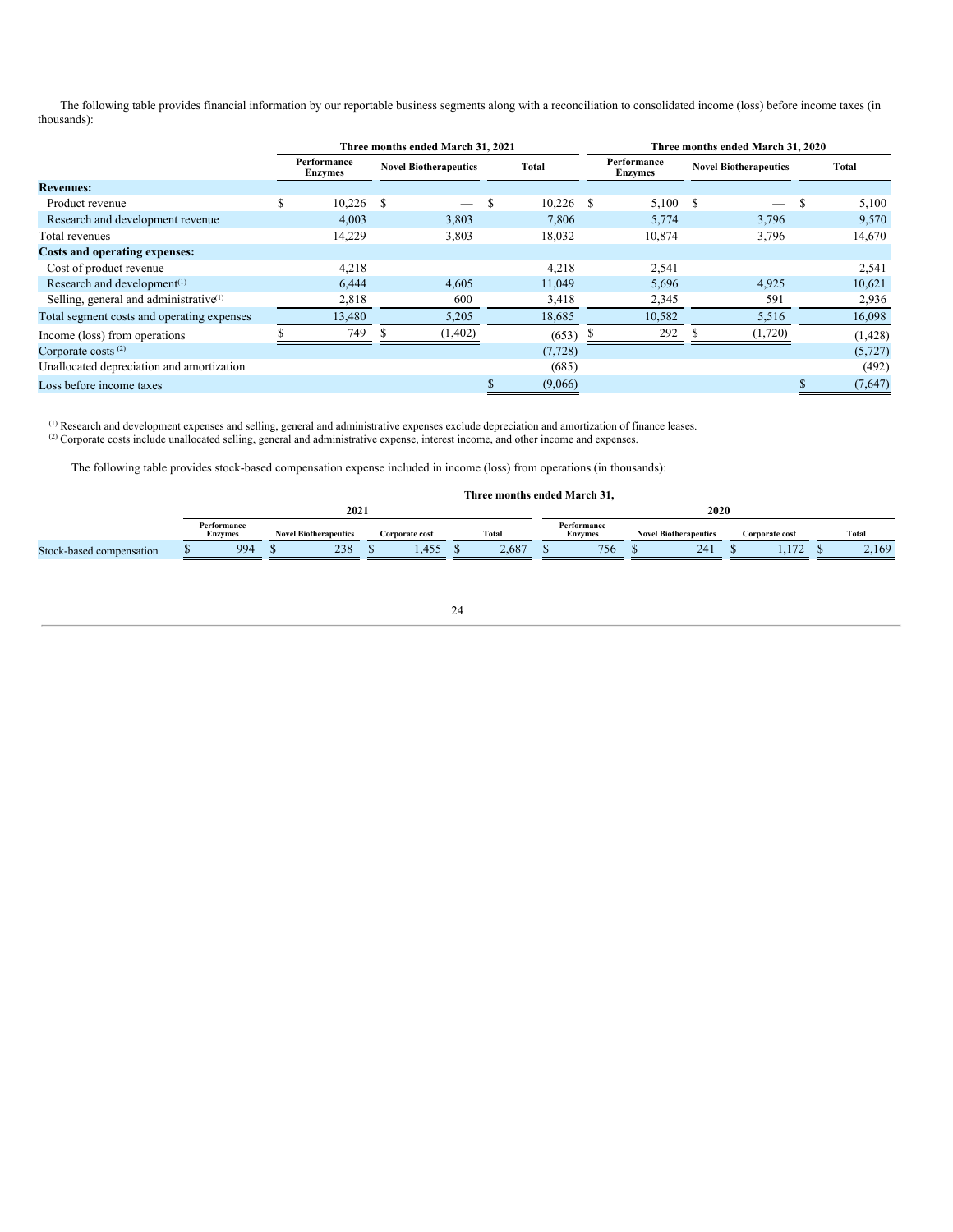# *Significant Customers*

Customers that each accounted for 10% or more of our total revenues were as follows:

|            | Percentage of Total Revenues for the<br>Three Months Ended March 31, |        |
|------------|----------------------------------------------------------------------|--------|
|            | 2021                                                                 | 2020   |
| Customer A | 28 %                                                                 | 24 %   |
| Customer B | $\ast$                                                               | $19\%$ |
| Customer C | $11\%$                                                               | 15 %   |
| Customer D | $10\%$                                                               | $11\%$ |
| Customer E | $14\%$                                                               | $*$    |
|            |                                                                      |        |

\* Percentage was less than 10%

Customers that each accounted for 10% or more of accounts receivable balances as of the periods presented as follows:

|            | Percentage of Accounts Receivables as of |                          |
|------------|------------------------------------------|--------------------------|
|            | <b>March 31, 2021</b>                    | <b>December 31, 2020</b> |
| Customer A | 41 $\%$                                  | $32 \frac{9}{6}$         |
| Customer B | *                                        | $25 \frac{9}{6}$         |
| Customer D | $11\%$                                   | $13 \frac{9}{6}$         |
| Customer F | $12 \frac{9}{6}$                         | $*$                      |
| Customer G | $11\%$                                   |                          |
| .          |                                          |                          |

\* Percentage was less than 10%

# *Geographical Information*

Geographic revenues are identified by the location of the customer and consist of the following (in thousands):

|                | Three Months Ended March 31, |        |       |
|----------------|------------------------------|--------|-------|
|                | 2021                         | 2020   |       |
| Revenues       |                              |        |       |
| Americas       | 4,929                        |        | 5,225 |
| <b>EMEA</b>    | 6,282                        |        | 5,971 |
| APAC           | 6,821                        |        | 3,474 |
| Total revenues | 18.032                       | 14,670 |       |
|                |                              |        |       |

Identifiable long-lived assets by location was as follows (in thousands):

|                      | 202<br>March | 51. 2020<br>December |
|----------------------|--------------|----------------------|
| <b>United States</b> | 248          | 176                  |

Identifiable goodwill by reporting unit was as follows (in thousands):

|                      | 2020<br>2021<br>u and December<br>March<br>.s ot |                        |  |            |  |                 |  |  |  |  |  |
|----------------------|--------------------------------------------------|------------------------|--|------------|--|-----------------|--|--|--|--|--|
|                      |                                                  | Performance<br>Enzymes |  | Total      |  |                 |  |  |  |  |  |
| $\cdots$<br>Goodwill |                                                  | $1.46^\circ$<br>2.10J  |  | 770<br>70. |  | 211<br><u>.</u> |  |  |  |  |  |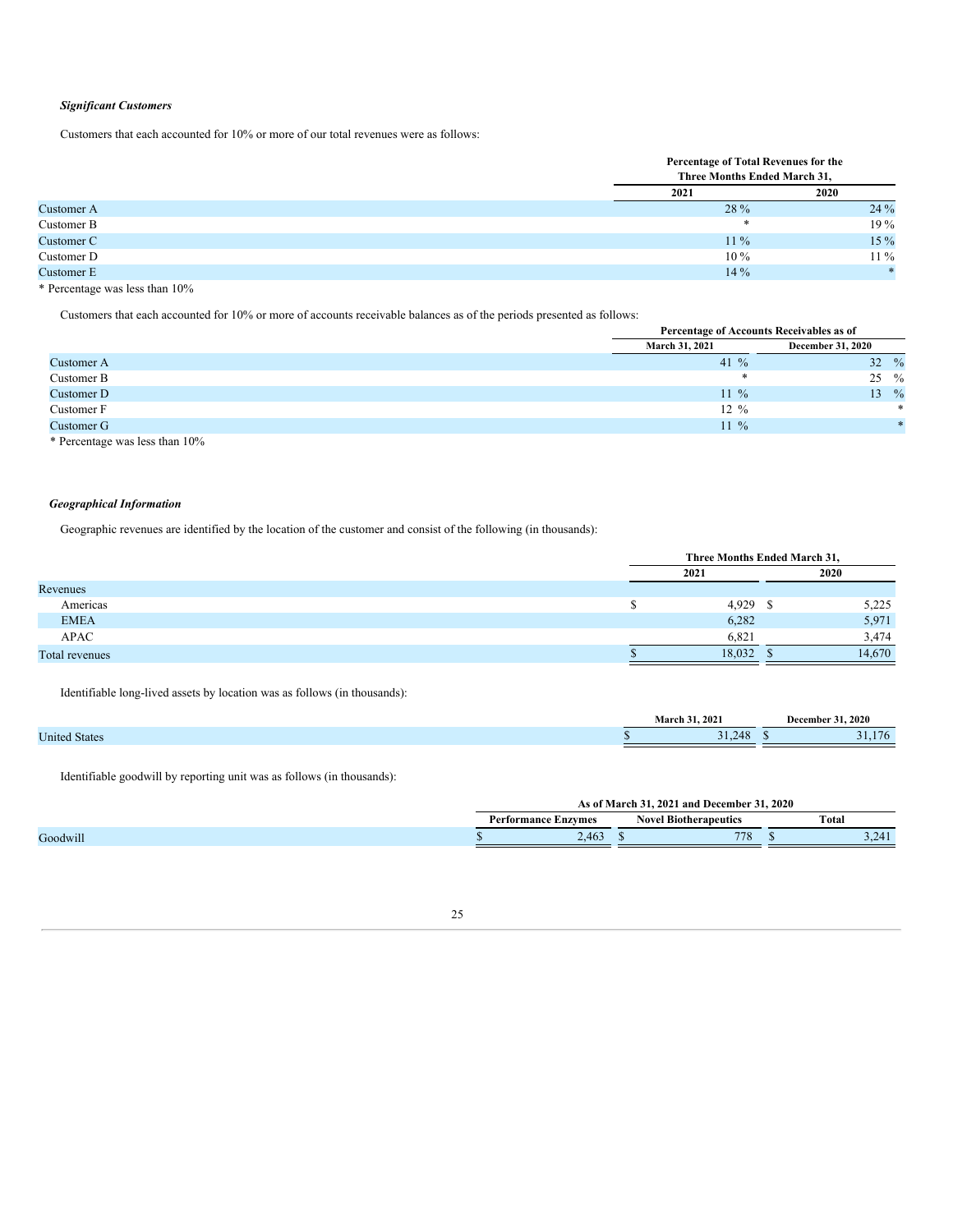# **Note 13. Allowance for Credit Losses**

The following table summarizes the financial assets allowance for credit losses (in thousands):

| Three months ended March 31. |      |  |  |  |  |
|------------------------------|------|--|--|--|--|
| 2021                         | 2020 |  |  |  |  |
|                              |      |  |  |  |  |
|                              |      |  |  |  |  |

The following tables summarize accounts receivable by aging category (in thousands):

|                     |         | <b>March 31, 2021</b> |                   |  |                          |  |                  |  |                      |  |  |  |
|---------------------|---------|-----------------------|-------------------|--|--------------------------|--|------------------|--|----------------------|--|--|--|
|                     | Current |                       | <b>31-60 Days</b> |  | <b>61-90 Days</b>        |  | 91 Days and over |  | <b>Total balance</b> |  |  |  |
| Accounts receivable | 11,329  |                       | 35                |  | $\overline{\phantom{a}}$ |  |                  |  | 11,368               |  |  |  |
|                     |         |                       |                   |  |                          |  |                  |  |                      |  |  |  |
|                     |         |                       |                   |  | <b>December 31, 2020</b> |  |                  |  |                      |  |  |  |
|                     | Current |                       | <b>31-60 Days</b> |  | <b>61-90 Days</b>        |  | 91 Days and over |  | <b>Total balance</b> |  |  |  |
| Accounts receivable | 13,172  |                       | 688               |  |                          |  | 27               |  | 13,894               |  |  |  |

# **Note 14. Subsequent Event**

<span id="page-25-0"></span>In April 2021, we purchased an additional1.0 million shares of MAI's Series A preferred stock for \$0.6 million. For additional information, Note 5, **"**Investments in Non-Marketable Securities" and Note 11, **"**Related Party Transactions."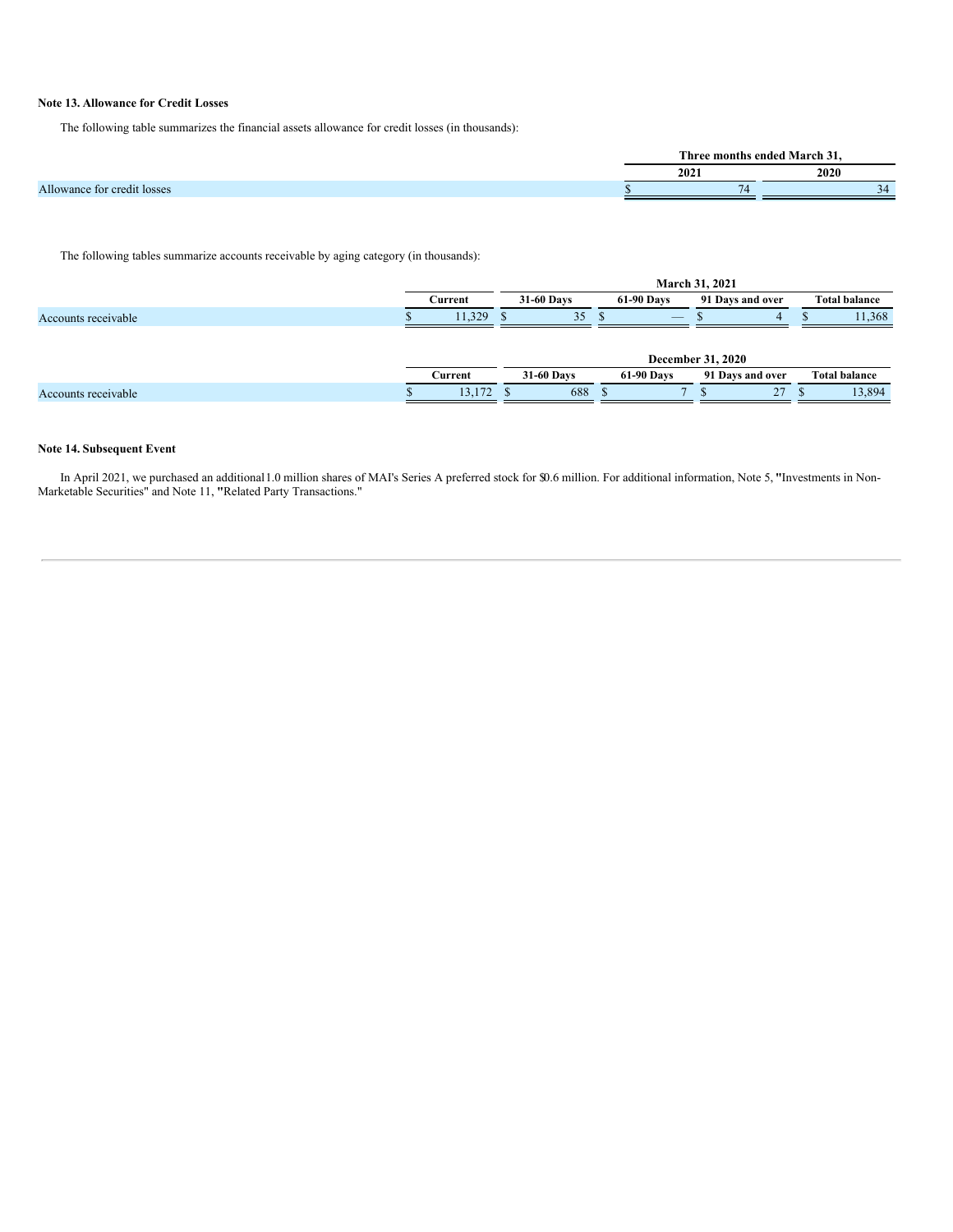## **ITEM 2. MANAGEMENT'S DISCUSSION AND ANALYSIS OF FINANCIAL CONDITION AND RESULTS OF OPERATIONS**

The following management's discussion and analysis of our financial condition and results of operations should be read in conjunction with the unaudited condensed consolidated financial statements and the related notes thereto included elsewhere in this Quarterly Report on Form 10-Q and the audited consolidated financial statements and notes thereto and management's discussion and analysis of financial condition and results of operations for the year ended December 31, 2020 included in our Annual Report on Form 10-K for the year ended December 31, 2020, as filed with the SEC on March 1, 2021 (the "Annual Report"). This Quarterly Report on Form 10-Q contains forwardlooking statements within the meaning of Section 21E of the Securities Exchange Act of 1934, as amended (the "Exchange Act"). These statements include, but are not limited to, expectations regarding our strategy, business plans, financial performance and developments relating to our industry. These statements are often identified by the use of words such as "may." "will." "expect." "believe." "anticipate." "intend." "could." "should." "estimate." or "continue." and similar expressions or variations. Such forward-looking statements are subject to risks, uncertainties and other factors that could cause actual results and the timing of certain events to differ materially from future .<br>results expressed or implied by such forward-looking statements. Factors that could cause or contribute to such differences include, but are not limited to, those discussed in Part II, Item 1A: "Risk Factors" of this Quarterly Report on Form 10-Q and Part I, Item 1A: "Risk Factors" of our Annual Report, as incorporated herein and referenced in Part II, Item 1A: "Risk Factors" of this Quarterly Report on Form 10-Q and elsewhere in this report. The forward-looking statements in this Quarterly Report on Form 10-Q represent our views as of the date of this Quarterly Report on Form 10-Q. We anticipate that subsequent events and developments will cause our views to change. However, while we may elect to update these forward-looking statements at some point in the future, we have no current intention of doing so except to the extent required by applicable law. You should, therefore, not rely on these forward-looking statements as representing our views as of any date subsequent to the date of this Quarterly Report on Form 10-Q.

## **Business Overview**

We discover, develop and sell enzymes and other proteins that deliver value to our clients in a growing set of industries. We view proteins as a vast, largely untapped source of value-creating products, and we are using our proven technologies, which we have been continuously improving since our inception in 2002, to commercialize an increasing number of novel enzymes, both as proprietary Codexis products and in partnership with our customers.

We are a pioneer in harnessing computational technologies to drive biology advancements. Since 2002, we have made substantial investments in the development of our CodeEvolver® protein engineering technology platform, the primary source of our competitive advantage. Our technology platform is powered by proprietary, artificial intelligence-based, computational algorithms that rapidly mine the structural and performance attributes of our large and continuously growing library of protein variants. These computational outputs enable increasingly reliable predictions for next generation protein variants to be engineered, enabling time- and cost-efficient delivery of the targeted performance enhancements. In addition to its computational prowess, our CodeEvolver® protein engineering technology platform integrates additional modular competencies, including robotic high-throughput screening and genomic sequencing, organic chemistry and bioprocess development which are all coordinated to rapidly innovate novel, fitfor-purpose products.

The core historical application of the technology has been in developing commercially viable biocatalytic manufacturing processes for more sustainable production of complex chemicals. This begins by conceptually designing the most cost-effective and practical process for a targeted product. We then develop optimized biocatalysts to enable the designed process, using our CodeEvolver® platform. Engineered biocatalyst candidates, numbering many thousands for each project, are then rapidly screened and validated using high throughput methods under process-relevant operating conditions. This approach results in an optimized biocatalyst that enables cost-efficient processes that are relatively simple to run in conventional manufacturing equipment. This also allows for efficient technical transfer of our processes to our manufacturing partners.

The successful embodiment of our CodeEvolver® protein engineering technology platform in commercial manufacturing processes requires well-integrated expertise in a number of technical disciplines. In addition to those competencies directly integrated in our CodeEvolver® protein engineering platform, such as molecular biology, enzymology, microbiology, cellular engineering, metabolic engineering, bioinformatics, biochemistry and high throughput analytical chemistry, our process development projects also involve integrated expertise in organic chemistry, chemical process development, chemical engineering, bioprocess development and fermentation engineering. Our integrated, multi-disciplinary approach to product and process development is a critical success factor for the Company.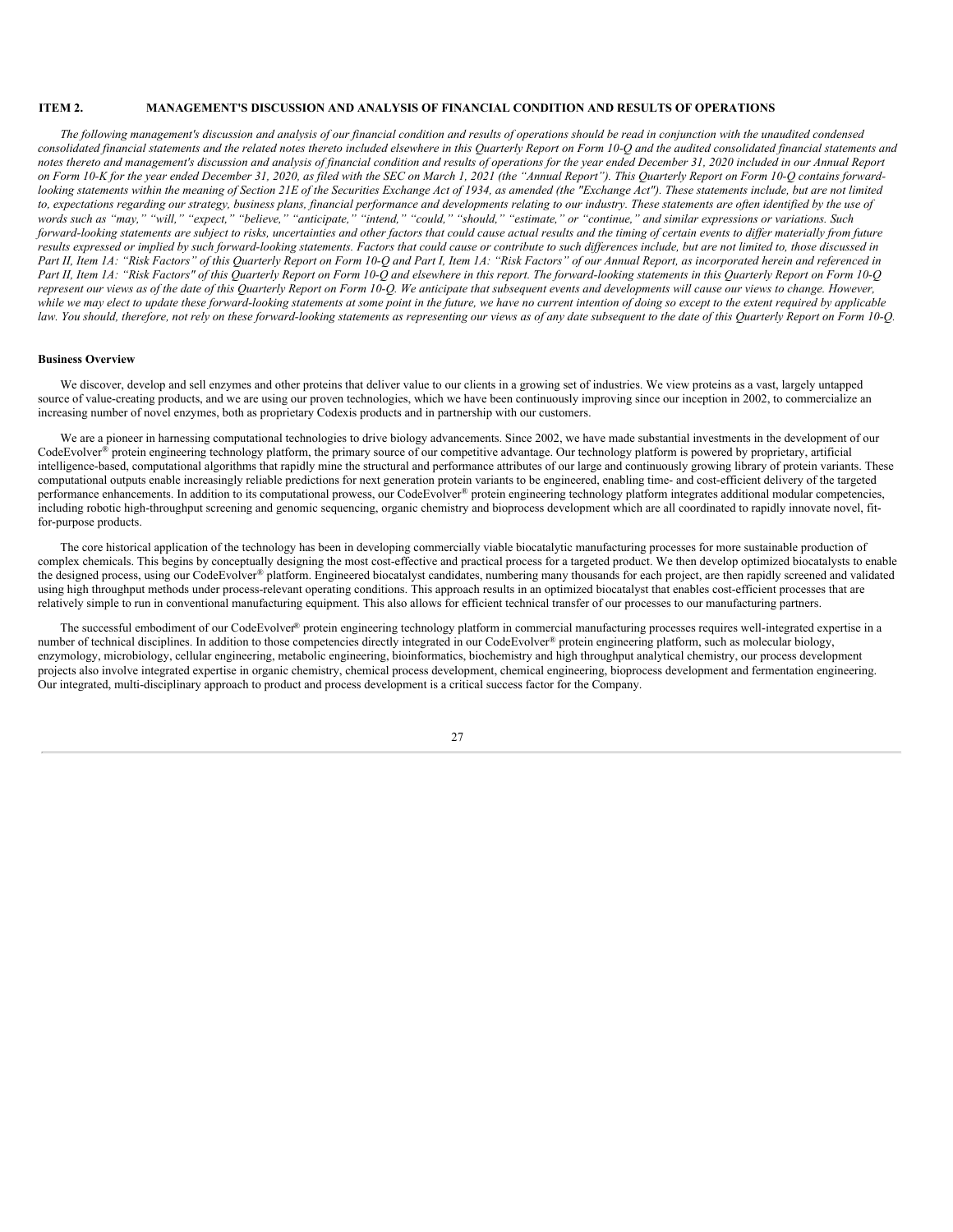We initially commercialized our CodeEvolver® protein engineering technology platform and products in the manufacture of small molecule pharmaceuticals, which remains a primary business focus. Our customers, which include many large, global pharmaceutical companies, use our technology, products and services in their process development and in manufacturing. Additionally, we have licensed our proprietary CodeEvolver® protein engineering technology platform to global pharmaceutical companies enabling them to use this technology, in house, to engineer enzymes for their own businesses. Most recently, in May 2019, we entered into the Novartis CodeEvolver® Agreement with Novartis. The Novartis CodeEvolver® Agreement (our third such agreement with large pharma companies) allows Novartis to use our proprietary  $CodeEvolver^@$  protein engineering platform technology in the field of human healthcare.

As evidence of our strategy to extend our technology beyond pharmaceutical manufacturing, we have also used the technology to develop biocatalysts and enzyme products for use in a broader set of industrial markets, including several large verticals, such as food, feed, consumer care and fine chemicals. In addition, we are using our technology to develop enzymes for various life science related applications, such as next generation sequencing ("NGS") and polymerase chain reaction ("PCR/qPCR") for in vitro molecular diagnostic and genomic research applications. In December 2019, we entered into a license agreement to provide Roche Sequencing Solutions, Inc. with our first enzyme for this target market: the Company's EvoT4™ DNA ligase. In June 2020, we entered into a co-marketing and enzyme supply collaboration agreement with Alphazyme LLC for the production and co-marketing of enzymes for life science applications including, initially, high-fidelity DNA polymerase, T7 RNA polymerase and reverse transcriptase enzymes.

We have been using the CodeEvolver® protein engineering technology platform to develop early stage, novel biotherapeutic product candidates, both in partnership with customers and for our own proprietary Codexis drug candidates. Our first program was for the potential treatment of phenylketonuria ("PKU") in humans. PKU is an inherited metabolic disorder in which the enzyme that converts the essential amino acid phenylalanine into tyrosine is deficient. In October 2017, we entered into Nestlé License Agreement with Nestlé Health Science to advance CDX-6114, our enzyme biotherapeutic product candidate for the potential treatment of PKU. In February 2019, Nestlé Health Science exercised its option to obtain an exclusive license to develop and commercialize CDX-6114. Also in October 2017, we entered into the Nestlé SCA pursuant to which we and Nestlé Health Science are collaborating to leverage the CodeEvolver® platform technology to develop other novel enzymes for Nestlé Health Science's established Consumer Care and Medical Nutrition business areas. In January 2020, we entered into a development agreement with Nestlé Health Science to advance a new lead candidate discovered under the Nestlé SCA, CDX-7108, into preclinical development and early clinical studies as a potential treatment for a gastro-intestinal disorder. In parallel, the Nestlé SCA was extended through December 2021 to support the discovery of therapeutic candidates for additional disorders. In March 2020, we entered into Takeda Agreement with Shire Human Genetic Therapies, Inc., a wholly-owned subsidiary of Takeda, for the research and development of novel gene therapies for certain disease indications, including the treatment of lysosomal storage disorders and a blood factor deficiency.

In June 2020, we also entered into the MAI Agreement with MAI pursuant to which we are leveraging our CodeEvolver® platform technology to improve the DNA polymerase enzymes that are critical for enzymatic DNA synthesis. Concurrently with the MAI Agreement, we entered into a Stock Purchase Agreement with MAI pursuant to which we purchased 1,587,050 shares of MAI's Series A preferred stock for \$1.0 million and, in connection with the transaction, John Nicols, our President and Chief Executive Officer, also joined MAI's board of directors. In April 2021, we purchased an additional 1,000,000 shares of MAI's Series A preferred stock for \$0.6 million.

#### **Business Segments**

We manage our business as two business segments: Performance Enzymes and Novel Biotherapeutics. See Note 12, "Segment, Geographical and Other Revenue Information" in the Notes to Unaudited Condensed Consolidated Financial Statements included in this Quarterly Report on Form 10-Q.

#### *Performance Enzymes*

We initially commercialized our CodeEvolver® protein engineering technology platform and products in the manufacture of small molecule pharmaceuticals and, to date, this continues to be our largest market served. Our customers, which include many large global pharmaceutical companies, use our technology, products and services in their manufacturing processes and process development. We have also used the technology to develop customized enzymes for use in other industrial markets. These markets consist of several large industrial verticals, including food, feed, consumer care, and fine chemicals. We also use our technology in the life sciences markets to develop enzymes for customers using NGS and PCR/qPCR for in vitro molecular diagnostic and molecular biology research applications, as well DNA/RNA synthesis and health monitoring applications.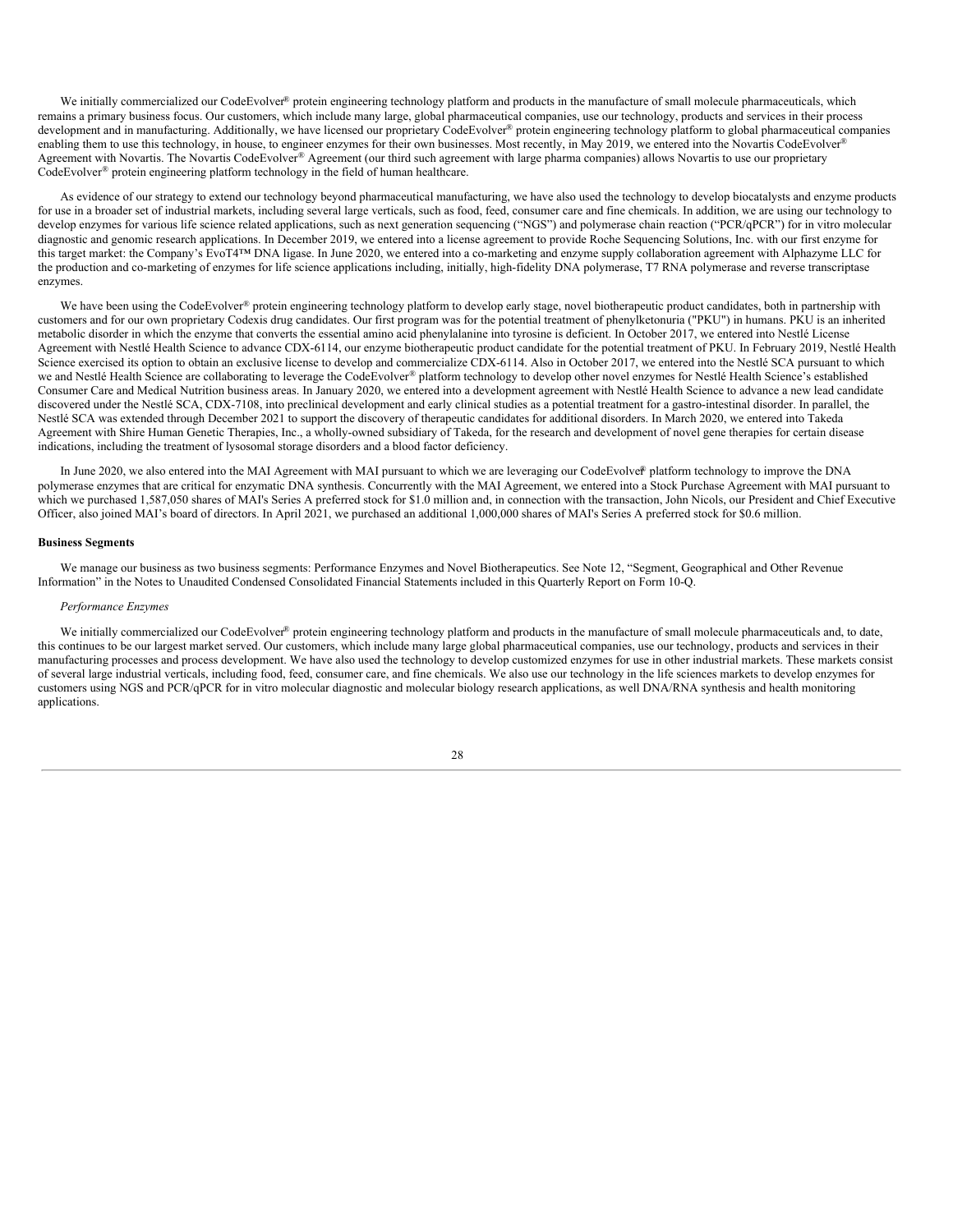## *Novel Biotherapeutics*

We are also targeting new opportunities in the pharmaceutical industry to discover, improve, and/or develop biotherapeutic drug candidates. We believe that our CodeEvolver® protein engineering platform technology can be used to discover novel biotherapeutic drug candidates that will target human diseases that are in need of improved therapeutic interventions. Similarly, we believe that we can deploy our platform technology to improve specific characteristics of a customer's pre-existing biotherapeutic drug candidate, such as its activity, stability or immunogenicity. Our first lead program was for the potential treatment of hyperphenylalaninemia ("HPA") (also referred to as PKU) in humans. PKU is an inherited metabolic disorder in which the enzyme that converts the essential amino acid phenylalanine into tyrosine is deficient. In October 2017, we announced a global development, option and license agreement with Nestlé Health Science to advance CDX-6114, our own novel orally administrable enzyme therapeutic candidate for the potential treatment of PKU. In February 2019, Nestlé Health Science exercised its option to obtain an exclusive, worldwide, royaltybearing, sub-licensable license for the global development and commercialization of CDX-6114 for the management of PKU. As a result of the option exercise, we earned a milestone and recognized \$3.0 million in revenues in the first quarter of 2019. Upon exercising its option, Nestlé Health Science assumed all responsibilities for future clinical development and commercialization of CDX-6114. During 2020, Nestlé Health Science completed a safety, tolerability and PK/PD study of CDX-6114 in PKU patients that demonstrated CDX-6114 was well tolerated and safe at all doses tested. In addition, an increase in blood levels of cinnamic acid, a biomarker of enzyme activity, was observed which is consistent with the intended mode of action for CDX-6114.

In October 2017, we separately entered into the Nestlé SCA with Nestlé Health Science pursuant to which we and Nestlé Health Science are collaborating to leverage the CodeEvolver® platform technology to develop other novel enzymes for Nestlé Health Science's established Consumer Care and Medical Nutrition business areas. In January 2020, we and Nestlé Health Science entered into a development agreement pursuant to which we and Nestlé Health Science are collaborating to advance into pre-clinical and early clinical studies a lead candidate targeting a gastro-intestinal disorder, CDX-7108, discovered through the Nestlé SCA. The Nestlé SCA was extended through December 2021. We, together with Nestlé Health Science, continued to advance CDX-7108 towards initiation of a Phase 1 clinical trial which we anticipate will begin in 2021. Additionally, the parties initiated two new programs under the Nestlé SCA targeting a gastro-intestinal disorder.

In March 2020, we entered into the Takeda Agreement pursuant to which we are collaborating to research and develop protein sequences for use in gene therapy products for certain disease indications in accordance with the respective program plans for Fabry Disease, Pompe Disease, and an undisclosed blood factor deficiency. In March 2020, we received a one-time, non-refundable cash payment of \$8.5 million. Of these programs, the Fabry disease program is the most advanced, with multiple sequences, including CDX-6311, having been provided to Takeda.

For further description of our business segments, see Note 12, "Segment, Geographical and Other Revenue Information" in the Notes to Unaudited Condensed Consolidated Financial Statements included in this Quarterly Report on Form 10-Q.

## **Business Update Regarding COVID-19**

We are subject to risks and uncertainties as a result of the current COVID-19 pandemic. The COVID-19 pandemic has presented a substantial public health and economic challenge around the world and is affecting our employees, communities and business operations, as well as the U.S. economy and other economies worldwide. The full extent to which the COVID-19 pandemic will directly or indirectly impact our business, results of operations and financial condition will depend on future developments that are highly uncertain and may not be accurately predicted, including the duration and severity of the pandemic and the extent and severity of the impact on our customers, new information that may emerge concerning COVID-19, the actions taken to contain it or treat its impact and the economic impact on local, regional, national and international markets.

To date, we and our collaboration partners have been able to continue to supply our enzymes to our customers worldwide. However, we are dependent on our manufacturing and logistics partners and consequently, disruptions in operations of our partners and customers may affect our ability to supply enzymes to our customers. Furthermore, our ability to provide future research and development ("R&D") services will continue to be impacted as a result of governmental orders and any disruptions in operations of our customers with whom we collaborate. We believe that these disruptions have had a minimal impact on revenue for the three months ended March 31, 2021. The extent to which the pandemic may impact our business operations and operating results will continue to remain highly dependent on future developments, which are uncertain and cannot be predicted with confidence.

In the U.S., the impact of COVID-19, including governmental orders ("Orders") governing the operation of businesses during the pandemic, caused the temporary closure of our Redwood City, California facilities and has disrupted our R&D operations. R&D operations for several projects were temporarily suspended from mid-March 2020 through the end of April 2020 in accordance with these Orders. In May 2020, we re-initiated limited R&D operations and have ramped up operations

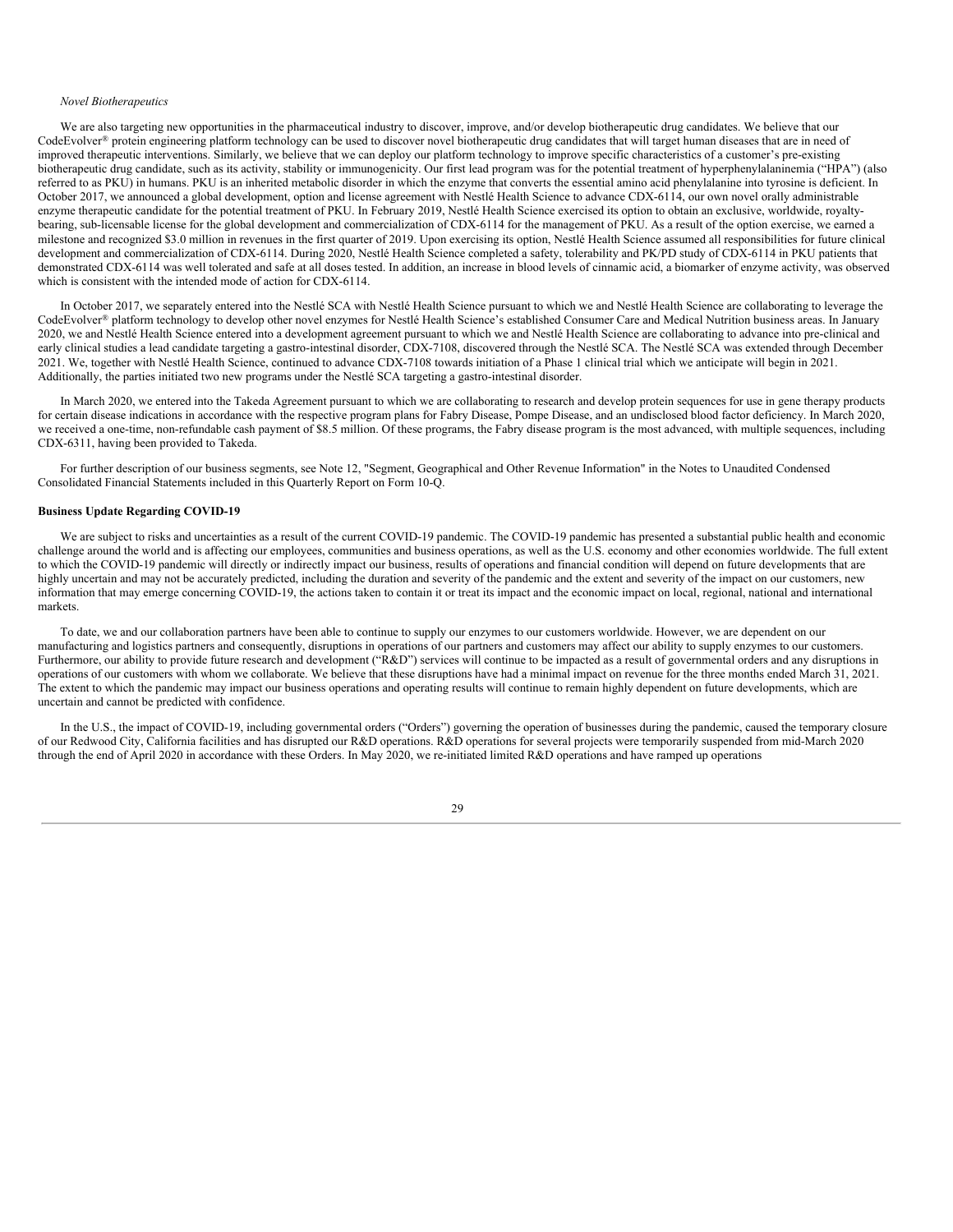such that we are currently utilizing the majority of our normal R&D capacity while following county, state and federal COVID-19 guidance for the protection of our employees. Additionally, we resumed small scale manufacturing at our Redwood City pilot plant in May 2020.

Our future results of operations and liquidity could be adversely impacted by delays in payments of outstanding receivable amounts beyond normal payment terms, supply chain disruptions and uncertain demand, and the impact of any initiatives or programs that we may undertake to address financial and operations challenges faced by our customers. The extent to which the COVID-19 pandemic may materially impact our financial condition, liquidity, or results of operations in the future is uncertain. For additional information on the various risks posed by the COVID-19 pandemic, please read Item 1A. Risk Factors included in this Quarterly Report on Form 10-Q.

# *Results of Operations Overview*

Revenues were \$18.0 million in the first quarter of 2021, a 23% increase from \$14.7 million in the first quarter of 2020. Product revenue, which consists primarily of sales of biocatalysts, pharmaceutical intermediates, and Codex® biocatalyst panels and kits, was \$10.2 million in the first quarter of 2021, an increase of 101% from \$5.1 million in the first quarter of 2020.

The increase in product revenue was primarily due to an increase in customer demand for branded pharmaceutical products. Research and development revenues, which include license, technology access and exclusivity fees, research service fees, milestone payments, royalties, and optimization and screening fees, totaled \$7.8 million in the first quarter of 2021, a 18% decrease compared with \$9.6 million in the first quarter of 2020.

The decrease in research and development revenue was primarily due to lower revenues from Novartis under the Novartis CodeEvolver® Agreement as we approach completion of the technology transfer to Novartis and prior year license fees from Takeda under the Takeda Agreement.

Our products' profitability is affected by many factors including the margin of profit on the products we sell. Our profit margins are affected by many factors including the costs of internal and third-party fixed and variable costs, including materials and supplies, labor, facilities and other overhead costs. Profit margin data is used as a management performance measure to provide additional information regarding our results of operations on a consolidated basis. Product gross margins increased to 59% in the first quarter of 2021, compared to 50% in the first quarter of 2020, due to improved product mix resulting from an increase in customer demand for branded products.

Research and development expenses were \$11.6 million in the first quarter of 2021, an increase of 6% from \$11.0 million in the first quarter of 2020. The increase was primarily due to increases in expenses associated with a higher headcount, an increase in outside services costs, higher depreciation expense and higher lab supplies costs, partially offset by a reduction in outside services related to Chemistry, Manufacturing and Controls ("CMC") and regulatory expenses and a decrease in allocable expenses.

Selling, general and administrative expenses were \$11.4 million in the first quarter of 2021, an increase of 27%, compared to \$9.0 million in the first quarter of 2020. The increase was primarily due to increases in expenses associated with a higher headcount, legal expenses, stock-based compensation partially offset by lower travel and allocable expenses.

Net loss was \$9.1 million, or a net loss of \$0.14 per basic and diluted share in the first quarter of 2021 compared to a net loss of \$7.7 million, or a net loss of \$0.13 per basic and diluted share for the first quarter of 2020. The increase in net loss is primarily related to increases in operating expenses and a reduction in research and development revenue, partially offset by an increase in product revenues and margins.

Cash and cash equivalents decreased to \$139.7 million of March 31, 2021 compared to \$149.1 million as of December 31, 2020. In addition, net cash used in operations was \$6.4 million in the three months ended March 31, 2021 compared to \$1.4 million in the three months ended March 31, 2020. We believe that based on our current level of operations, our existing cash and cash equivalents will provide adequate funds for ongoing operations, planned capital expenditures and working capital requirements for at least the next 12 months.

In June 2017, we entered into a loan and security agreement with Western Alliance Bank that allows us to borrow up to \$10.0 million under a term loan, and up to \$5.0 million under a revolving credit facility with 80% of certain eligible accounts receivable as a borrowing base (the "Credit Facility"). Obligations under the Credit Facility are secured by a lien on substantially all of our personal property other than our intellectual property. In September 2020, we entered into an Eighth Amendment to the Credit Facility whereby we may draw on the term debt and the Revolving Line of Credit at any time prior to October 1, 2021 and October 1, 2024, respectively. Draws on the term debt are subject to customary conditions for funding including, among others, that no event of default exists. As of March 31, 2021, no amounts were borrowed under the Credit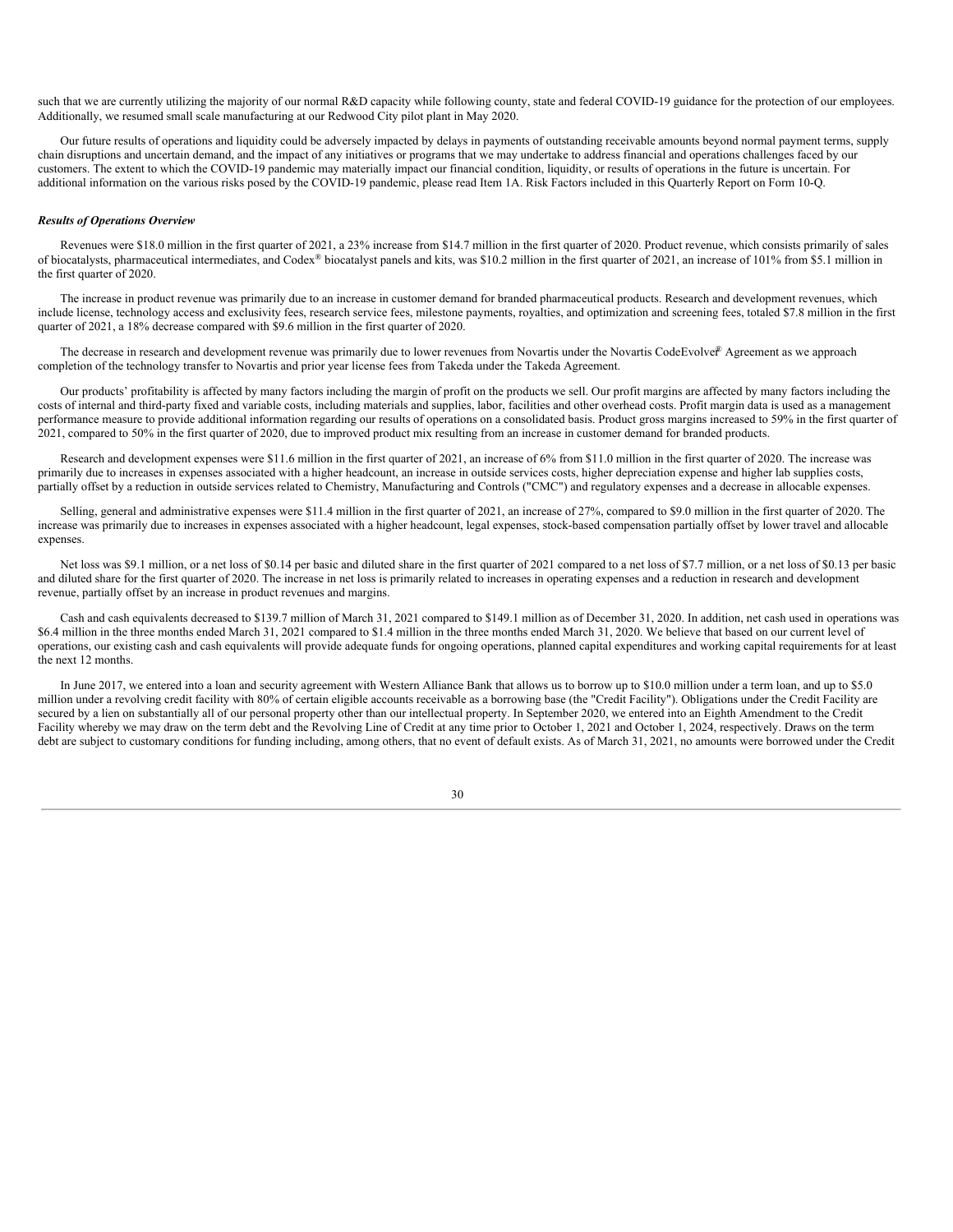Facility and we were in compliance with the covenants for the Credit Facility. See Note 10, "Commitments and Contingencies" in the Notes to Unaudited Condensed Consolidated Financial Statements included in this Quarterly Report on Form 10-Q.

Below is an overview of our results of operations by business segments:

## *Performance Enzymes*

Revenues increased by \$3.4 million, or 31%, to \$14.2 million in the first quarter of 2021, compared to \$10.9 million in the first quarter of 2020. The increase in product revenue of \$5.1 million, or 101%, to \$10.2 million in the first quarter of 2021, compared to \$5.1 million in the first quarter of 2020 was primarily due to higher customer demand for enzymes for the manufacture of branded pharmaceuticals products The decrease in research and development revenue of \$1.8 million, or 31%, to \$4.0 million in the first quarter of 2021, compared to \$5.8 million in first quarter of 2020 was primarily due to lower revenues from the Novartis CodeEvolver® Agreement as we approach completion of the technology transfer to Novartis.

Product gross margins were 59% in the first quarter of 2021, compared to 50% in the first quarter of 2020.

The increase in product gross margins was primarily due to improved product mix due to higher demand for enzymes for the manufacture of branded pharmaceutical products.

Research and development expense increased by \$0.7 million, or 13%, to \$6.4 million for the first quarter of 2021, compared to the first quarter of 2020. The increase was primarily due to an increase in costs associated with higher headcount, higher outside services expenses, and higher lab supplies, partially offset by lower allocable expenses.

Selling, general and administrative expense increased by \$0.5 million, or 20%, to \$2.8 million for the first quarter of 2021, compared to the first quarter of 2020. The increase was primarily due to an increase in costs associated with headcount, and higher allocable expenses, partially offset by lower outside services expenses.

## *Novel Biotherapeutics*

Research and development revenues remained unchanged at approximately \$3.8 million for the first quarter of 2021 and 2020. Revenue in the first quarter of 2021 as compared to the first quarter of 2020 increased from higher license and research and development fees from Takeda under the Takeda Agreement, and were mostly offset by decreases in research and development revenue from Nestlé Health Science.

Research and development expense decreased by \$0.3 million, or 6%, to \$4.6 million for the first quarter of 2021, compared to \$4.9 million in the first quarter of 2020. The decrease was primarily due to lower costs associated with outside services relating to CMC and regulatory expenses for CDX-7108 which we are developing pursuant to our development agreement with Nestlé Health Science, lower outside services costs, and lower lab supply expenses, which were partially offset by higher allocable expenses and an increase in costs associated with higher headcount.

Selling, general and administrative expense remained unchanged at approximately \$0.6 million for the first quarter of 2021 and 2020. An increase in costs associated with higher headcount were mostly, offset by lower allocable expenses.

## *Merck Sitagliptin Catalyst Supply Agreement*

In February 2012, we entered into a five-year Sitagliptin Catalyst Supply Agreement ("Sitagliptin Catalyst Supply Agreement") with Merck whereby Merck may obtain commercial scale enzyme for use in the manufacture of Januvia®, its product based on the active ingredient sitagliptin. In December 2015, Merck exercised its option under the terms of the Sitagliptin Catalyst Supply Agreement to extend the agreement for an additional five years through February 2022.

Effective as of January 2016, we and Merck amended the Sitagliptin Catalyst Supply Agreement to prospectively provide for variable pricing based on the cumulative volume of sitagliptin catalyst purchased by Merck and to allow Merck to purchase a percentage of its requirements for sitagliptin catalyst from a specified third-party supplier. Merck received a distinct, functional license to manufacture a portion of its demand beginning January 1, 2018, which we recognized as research and development revenue.

We have determined that the variable pricing, which provides a discount based on the cumulative volume of sitagliptin catalyst purchased by Merck, provides Merck material rights and we are recognizing product revenues using the alternative method. Under the alternative approach, we estimate the total expected consideration and allocate it proportionately with the expected sales.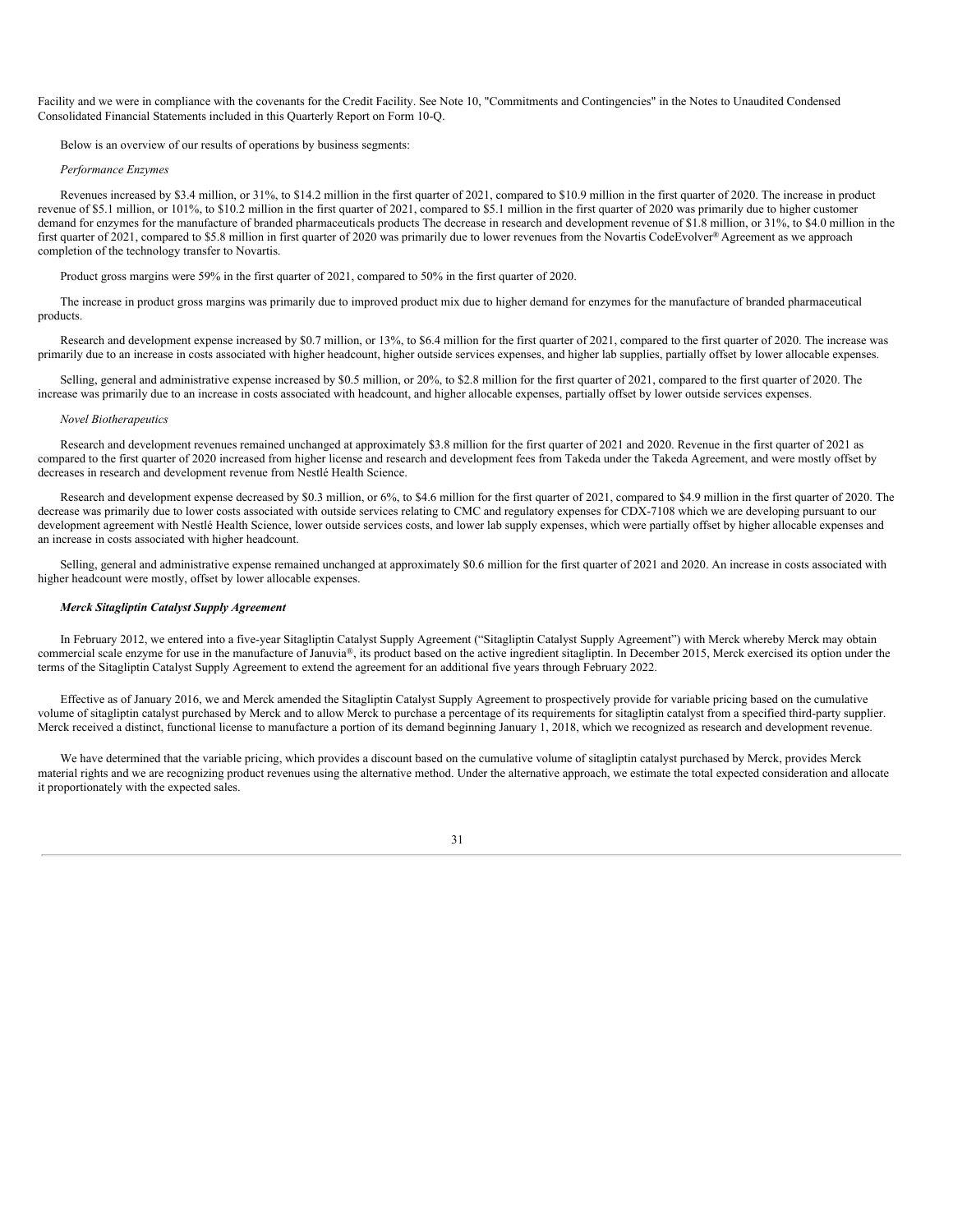The Sitagliptin Catalyst Supply Agreement requires Merck to pay an annual fee for the rights to the sitagliptin technology each year for the term of the Sitagliptin Catalyst Supply Agreement. Amounts of annual license fees are based on contractually agreed prices and are on a declining scale over the term of the contract.

Pursuant to the terms of the Sitagliptin Catalyst Supply Agreement, Merck may purchase supply from us for a fee based on contractually stated prices. We recognized revenue of \$3.3 million and \$1.8 million for the three months ended March 31, 2021 and 2020, respectively, in product revenue under this agreement. Revenues recognized by us under the Sitagliptin Catalyst Supply Agreement comprised 18% and 12% of our total revenues for the three months ended March 31, 2021 and 2020, respectively.

The Sitagliptin Catalyst Supply Agreement will expire in February 2022. We are in process of negotiating an extension at this time.

As of March 31, 2021 and March 31, 2020, we recorded revenue of \$3.1 million and \$2.2 million, respectively, from sitagliptin products that were recognized over time based on the progress of the manufacturing process. These products will be shipped within the six month period following the end of the quarter. The contract asset balances were partially offset by contract liabilities as they are under the same contract.

#### *Global Development, Option and License Agreement and Strategic Collaboration Agreement*

In October 2017, we entered into the Nestlé License Agreement with Nestlé Health Science and, solely for the purpose of the integration and the dispute resolution clauses of the Nestlé License Agreement, Nestlé Health Science S.A., to advance CDX-6114, our enzyme biotherapeutic product candidate for the potential treatment of PKU.

We received an upfront cash payment upon the execution of the Nestlé License Agreement and milestone payments after dosing the first subjects in a first-in-human Phase 1a dose-escalation trial with CDX-6114, and upon achievement of a milestone relating to formulation of CDX-6114.

In January 2019, we received notice from the FDA that it had completed its review of our IND for CDX-6114 and concluded that we may proceed with the proposed Phase 1b multiple ascending dose study in healthy volunteers in the United States. In February 2019, Nestlé Health Science exercised its option to obtain an exclusive, worldwide, royalty-bearing, sub-licensable license for the global development and commercialization of CDX-6114 for the management of PKU. Upon exercising its option, Nestlé Health Science made an option payment and assumed all responsibilities for future clinical development and commercialization of CDX-6114. We are also eligible to receive payments from Nestlé Health Science under the Nestlé License Agreement that include (i) development and approval milestones of up to \$85.0 million, (ii) sales-based milestones of up to \$250.0 million in the aggregate, which aggregate amount is achievable if net sales exceed \$1.0 billion in a single year, and (iii) tiered royalties, at percentages ranging from the middle single digits to low double-digits, of net sales of product.

In October 2017, we entered into the Nestlé SCA pursuant to which we and Nestlé Health Science are collaborating to leverage the CodeEvolver protein engineering technology platform to develop novel enzymes for Nestlé Health Science's established Consumer Care and Medical Nutrition business areas.

In January 2020, we entered into a development agreement with Nestlé Health Science pursuant to which we and Nestlé Health Science are collaborating to advance a lead candidate, CDX-7108, targeting a gastro-intestinal disorder discovered through our Nestlé SCA into pre-clinical and early clinical studies.

Under the Nestlé SCA and the development agreement, we recognized research and development fees of \$1.8 million and \$1.6 million for the three months ended March 31, 2021 and 2020, respectively.

#### *Platform Technology Transfer and License Agreement*

In May 2019, we entered into the Novartis CodeEvolver® Agreement with Novartis. The Agreement allows Novartis to use our proprietary CodeEvolver® protein engineering platform technology in the field of human healthcare. Under the Novartis CodeEvolver® Agreement, we are transferring our proprietary CodeEvolver® protein engineering platform technology to Novartis over approximately 25 months, starting with the date on which we commenced the technology transfer (the "Technology Transfer Period"). As a part of this technology transfer, the Company provided to Novartis our proprietary enzymes, proprietary protein engineering protocols and methods, and proprietary software algorithms. In addition, teams of the Company and Novartis scientists participated in technology training sessions and collaborative research projects at our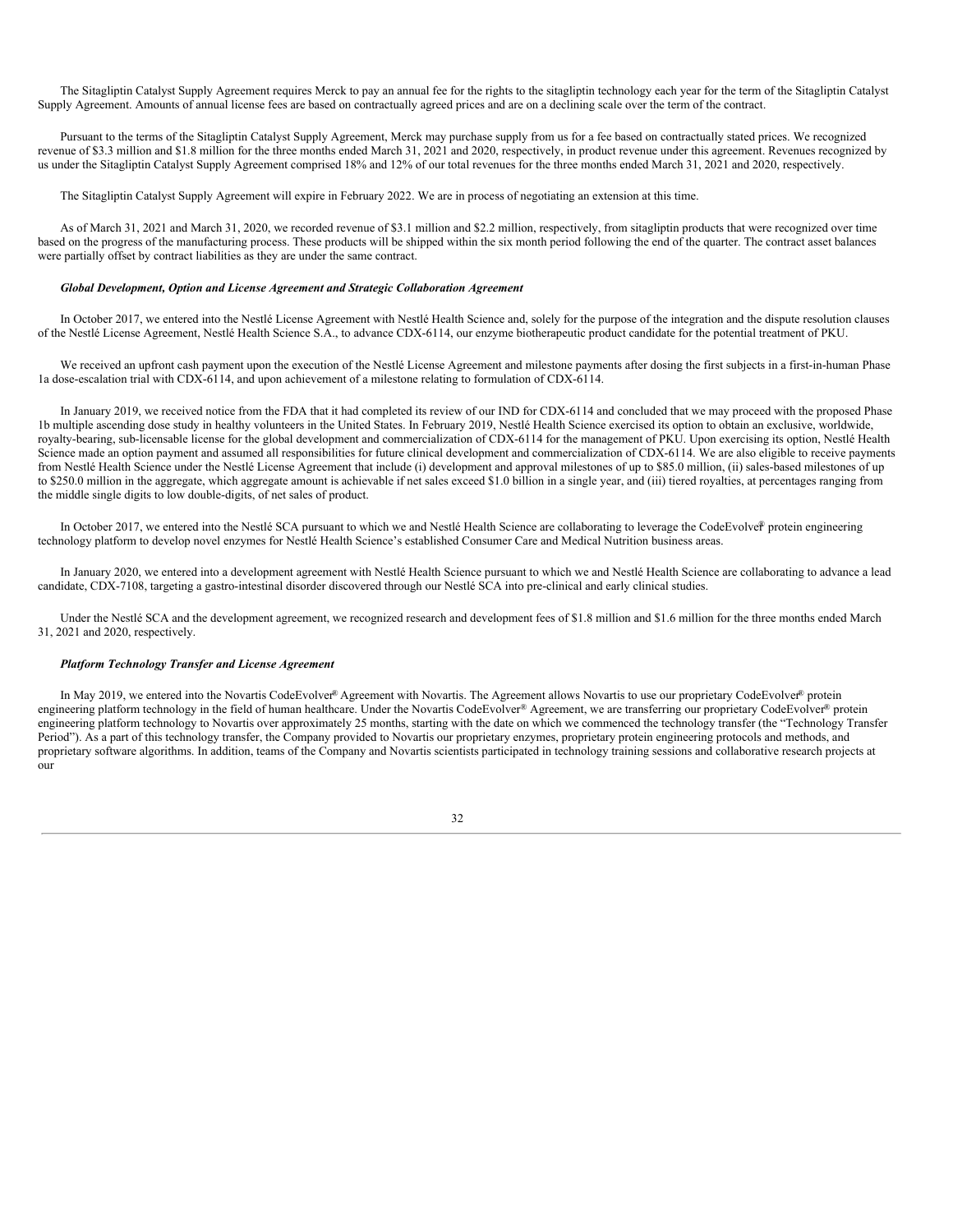laboratories in Redwood City, California and at a designated Novartis laboratory in Basel, Switzerland. Upon completion of technology transfer, Novartis will have the CodeEvolver® protein engineering platform technology installed at its designated laboratory.

Pursuant to the agreement, we received an upfront payment of \$5.0 million shortly after the effective date of the Novartis CodeEvolver Agreement. In the second quarter of 2020 we completed the second technology milestone transfer under the agreement and became eligible to receive a milestone payment of \$4.0 million, which we subsequently received in July 2020. We have also received \$3.4 million in March 2021 for partial completion of the third technology milestone. In addition to this payment, we are eligible for an additional payment of \$1.6 million for completion of the third technology milestone transfer, which would bring total cash payment for this milestone to \$5 million as specified in the Novartis CodeEvolver® Agreement. In consideration for the continued disclosure and license of improvements to the technology and materials during a multi-year period that begins on the conclusion of the Technology Transfer Period ("Improvements Term"), Novartis will pay Codexis annual payments which amount to an additional \$8.0 million in aggregate. The Company also has the potential to receive quantity-dependent, usage payments for each API that is manufactured by Novartis using one or more enzymes that have been developed or are in development using the CodeEvolver® protein engineering platform technology during the period that begins on the conclusion of the Technology Transfer Period and ends on the expiration date of the last to expire licensed patent. These product-related usage payments, if any, will be paid by Novartis to the Company for each quarter that Novartis manufactures API using a CodeEvolver®-developed enzyme. The usage payments will be based on the total volume of API produced using the CodeEvolver®-developed enzyme. These usage payments can begin in the clinical stage and will extend throughout the commercial life of each API. Revenue for the combined initial license and technology transfer performance obligation, which is expected to occur over twenty-five months, is being recognized using a single measure of progress that depicts our performance in transferring control of the services, which is based on the ratio of level of effort incurred to date compared to the total estimated level of effort required to complete the performance obligation relating to the combined initial license and technology transfer. Revenue allocated to future improvements will be recognized during the Improvement Term. We recognized \$0.8 million and \$2.4 million in research and development revenue for the three months ended March 31, 2021 and 2020, respectively, from the Novartis CodeEvolver® Agreement.

## *Strategic Collaboration and License Agreement*

In March 2020, we entered into the Takeda Agreement with Shire Human Genetic Therapies, Inc., a wholly-owned subsidiary of Takeda Pharmaceutical Co. Ltd. ("Takeda"), under which we are collaborating to research and develop protein sequences for use in gene therapy products for certain diseases. On execution of the Takeda Agreement, we received an upfront non-refundable cash payment of \$8.5 million. Revenue relating to the functional licenses provided to Takeda was recognized at a point in time when the control of the license transferred to the customer.

Other potential payments from Takeda include (i) reimbursement of research and development fees and pre-clinical development milestones for the three initial programs of \$15.4 million, in aggregate (ii) clinical development and commercialization-based milestones, per target gene, of up to \$100.0 million, and (iii) tiered royalties based on net sales of applicable products at percentages ranging from the middle-single digits to low single-digits. We recognized research and development revenue related to the Takeda Agreement of \$2.1 million and \$2.2 million in the three months ended March 31, 2021 and 2020, respectively.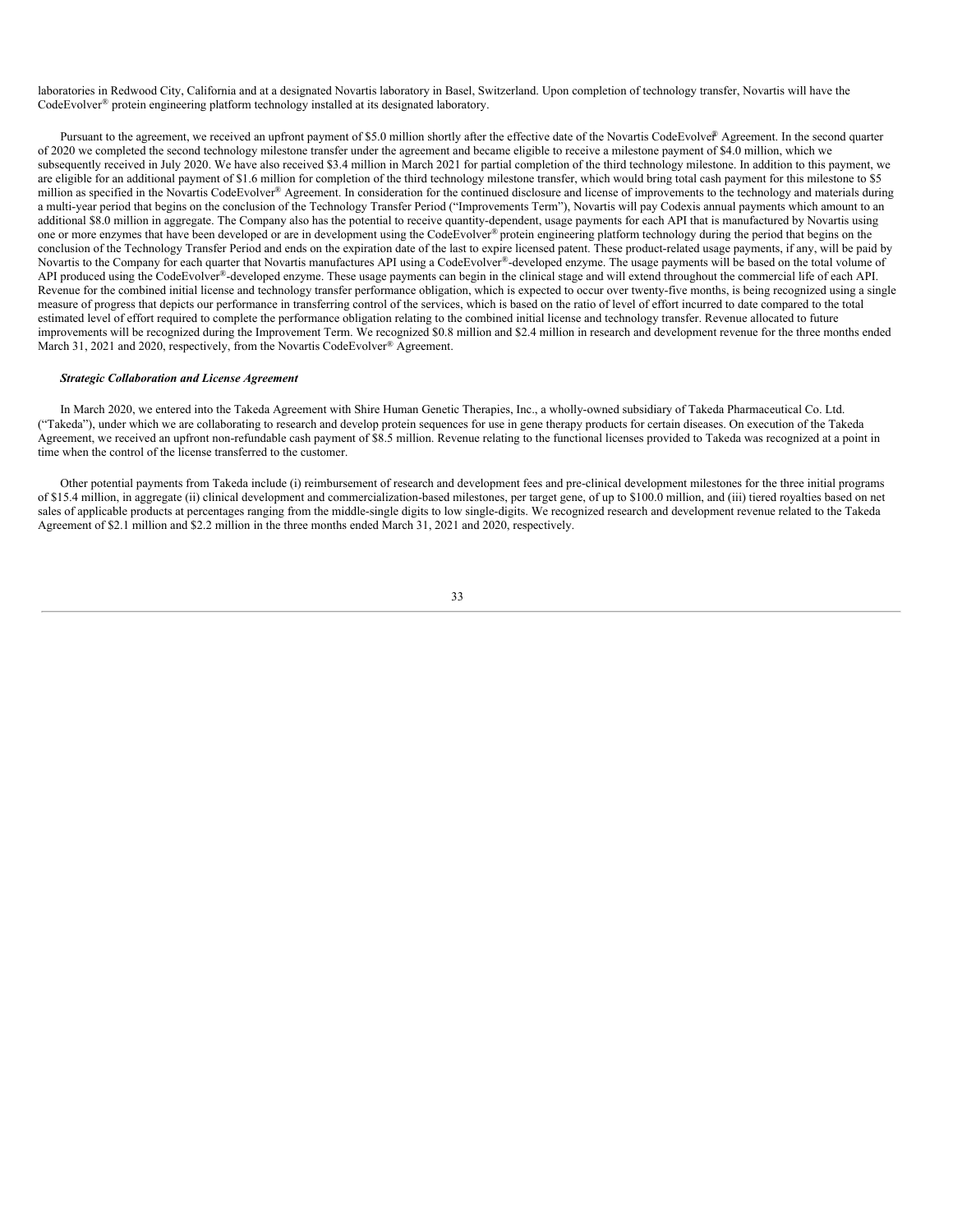## **Results of Operations**

The following table shows the amounts from our unaudited condensed consolidated statements of operations for the periods presented (in thousands, except percentages):

|                                      | Three months ended March 31,                                                             |         |               | Change        |
|--------------------------------------|------------------------------------------------------------------------------------------|---------|---------------|---------------|
|                                      | 2021<br>2020                                                                             |         | S             | $\frac{0}{0}$ |
| <b>Revenues:</b>                     | \$<br>5,100<br>$10,226$ \$<br>-S<br>7,806<br>9,570<br>14,670<br>18,032<br>4,218<br>2,541 |         |               |               |
| Product revenue                      |                                                                                          |         | 5,126         | 101%          |
| Research and development revenue     |                                                                                          |         | (1,764)       | $(18)\%$      |
| Total revenues                       |                                                                                          |         | 3,362         | 23%           |
| <b>Costs and operating expenses:</b> |                                                                                          |         |               |               |
| Cost of product revenue              |                                                                                          |         | 1,677         | 66%           |
| Research and development             | 11,571                                                                                   | 10,967  | 604           | 6%            |
| Selling, general and administrative  | 11,398                                                                                   | 8,989   | 2,409         | 27%           |
| Total costs and operating expenses   | 27,187                                                                                   | 22,497  | 4,690         | 21%           |
| Loss from operations                 | (9,155)                                                                                  | (7,827) | (1,328)       | (17)%         |
| Interest income                      | 177                                                                                      | 266     | (89)          | $(33)\%$      |
| Other expenses, net                  | (88)                                                                                     | (86)    | (2)           | $(2)\%$       |
| Loss before income taxes             | (9,066)                                                                                  | (7,647) | (1, 419)      | (19)%         |
| Provision for income taxes           |                                                                                          |         | (3)           | (60)%         |
| Net loss                             | (9,068)                                                                                  | (7,652) | (1, 416)<br>ъ | (19)%         |

#### *Revenues*

Our revenues comprise of product revenue and research and development revenue as follows:

- Product revenue consist of sales of biocatalysts, pharmaceutical intermediates, and Codex<sup>®</sup> biocatalyst panels and kits.
- Research and development revenue includes license, technology access and exclusivity fees, research services fees, milestone payments, royalties, optimization and screening fees.

Revenues are as follows (in thousands, except percentages):

|                                  | Three months ended March 31. |        |  |           |  | Change |          |  |
|----------------------------------|------------------------------|--------|--|-----------|--|--------|----------|--|
|                                  | 2021                         |        |  | 2020      |  |        |          |  |
| Product revenue                  |                              | 10.226 |  | $5.100 -$ |  | 5,126  | 101%     |  |
| Research and development revenue |                              | 7.806  |  | 9.570     |  | 1.764  | $(18)\%$ |  |
| Total revenues                   |                              | 18.032 |  | 14.670    |  | 3.362  | 23%      |  |

Revenues typically fluctuate on a quarterly basis due to the variability in our customers' manufacturing schedules and the timing of our customers' clinical trials. In addition, we have limited internal capacity to manufacture enzymes. As a result, we are dependent upon the performance and capacity of third-party manufacturers for the commercial scale manufacturing of the enzymes used in our pharmaceutical and fine chemicals business.

We accept purchase orders for deliveries covering periods from one day up to approximately 14 months from the date on which the order is placed. However, a majority of the purchase orders can be revised or cancelled by the customer without penalty. Considering these industry practices and our experience, we do not believe the total of customer purchase orders outstanding (backlog) provides meaningful information that can be relied on to predict actual sales for future periods.

Total revenues increased by \$3.4 million to \$18.0 million in the three months ended March 31, 2021 compared to the three months ended March 31, 2020. The increase was primarily due higher product revenue partially offset by lower research and development revenue.

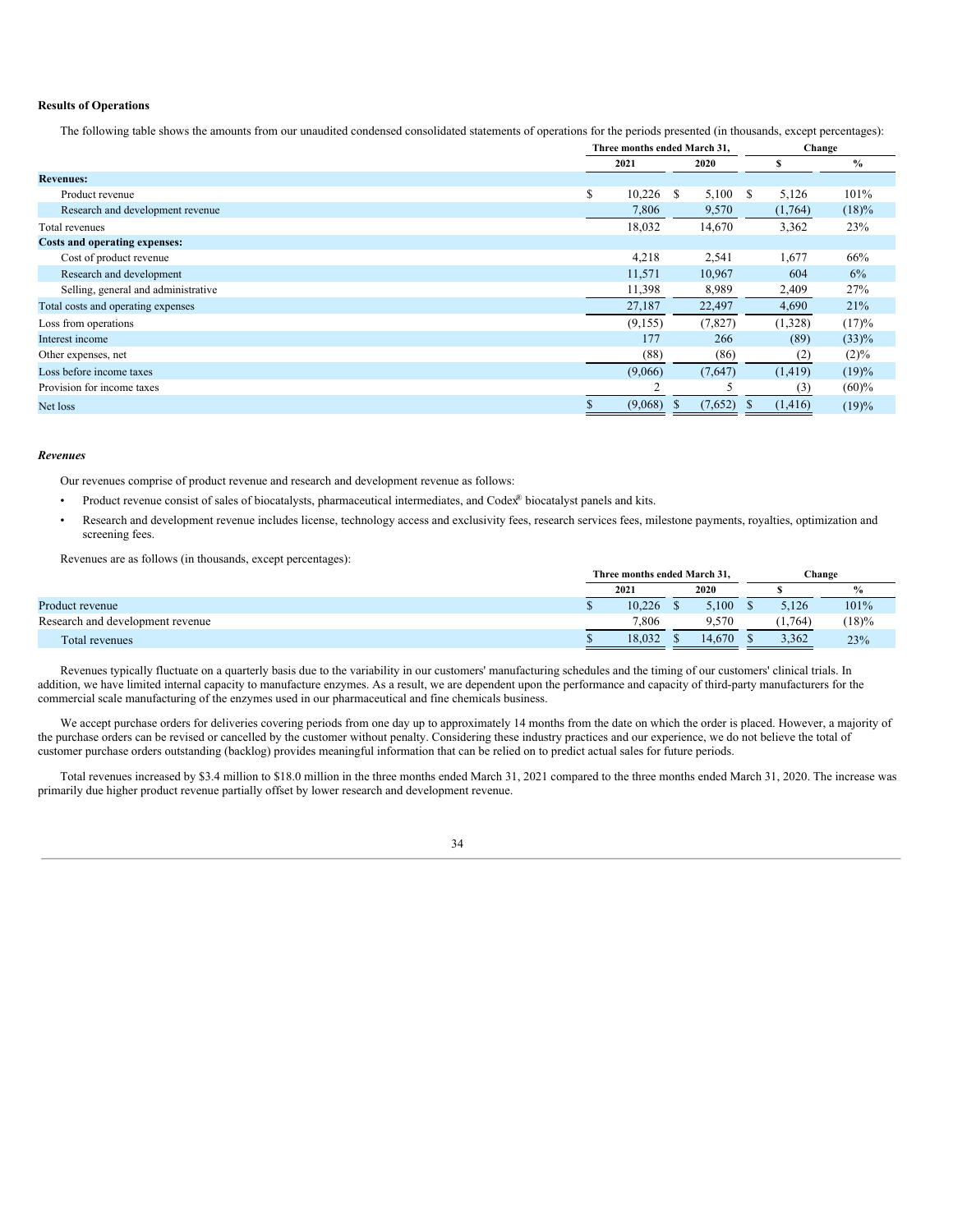Product revenue, increased by \$5.1 million to \$10.2 million in the three months ended March 31, 2021 compared to the three months ended March 31, 2020. The increase was primarily due to an increase in customer demand for branded pharmaceutical products.

Research and development revenue decreased by \$1.8 million to \$7.8 million in the three months ended March 31, 2021 compared to the three months ended March 31, 2020. The decrease was primarily due to lower revenues from Novartis under the Novartis CodeEvolver® Agreement.

#### *Cost and Operating Expenses*

Our cost and operating expenses comprise cost of product revenue, research and development expense, and selling, general and administrative expense. The following table shows the amounts of our cost of product revenue, research and development expense, and selling, general and administrative expense from our unaudited condensed consolidated statements of operations for the periods presented (in thousands, except percentages):

|                                     | Three months ended March 31. |        |  |        | Change |       |               |  |  |
|-------------------------------------|------------------------------|--------|--|--------|--------|-------|---------------|--|--|
|                                     |                              | 2021   |  | 2020   |        |       | $\frac{9}{6}$ |  |  |
| Cost of product revenue             | D                            | 4.218  |  | 2.541  |        | 1,677 | 66%           |  |  |
| Research and development            |                              | 11.571 |  | 10.967 |        | 604   | 6%            |  |  |
| Selling, general and administrative |                              | 11.398 |  | 8.989  |        | 2,409 | 27%           |  |  |
| Total costs and operating expenses  |                              | 27.187 |  | 22.497 |        | 4,690 | 21%           |  |  |

### *Cost of Product Revenue and Product Gross Margin*

Our product revenues are derived entirely from our Performance Enzymes segment. Revenues from the Novel Biotherapeutics segment are from collaborative research and development activities and not from product revenue.

The following table shows the amounts of our product revenue, cost of product revenue, product gross profit and product gross margin from our unaudited condensed consolidated statements of operations for the periods presented (in thousands, except percentages):

|                                            | Three months ended March 31, |       | Change |      |
|--------------------------------------------|------------------------------|-------|--------|------|
|                                            | 2021                         | 2020  |        | $\%$ |
| Product revenue                            | 10,226                       | 5,100 | 5,126  | 101% |
| Cost of product revenue (1)                | 4.218                        | 2.541 | 1,677  | 66%  |
| Product gross profit                       | 6.008                        | 2.559 | 3,449  | 135% |
| Product gross margin $(\frac{9}{6})^{(2)}$ | $\frac{0}{0}$<br>50          | 50    |        |      |

 $(1)$  Cost of product revenue comprises both internal and third-party fixed and variable costs, including materials and supplies, labor, facilities and other overhead costs associated with our product revenue.

 $^{(2)}$  Product gross margin is used as a performance measure to provide additional information regarding our results of operations on a consolidated basis.

Cost of product revenue increased by \$1.7 million in the three months ended March 31, 2021 compared to the three months ended March 31, 2020. The increase was primarily due to a higher volume of product sales and variations in product mix. The product gross margin increased to 59% in the three months ended March 31, 2021 compared to 50% in the three months ended March 31, 2020 is primarily due to the sale of higher margin branded products.

# *Research and Development Expenses*

Research and development expenses consist of costs incurred for internal projects as well as collaborative research and development activities. These costs primarily consist of (i) employee-related costs, which include salaries and other personnel-related expenses (including stock-based compensation), (ii) various allocable expenses, which include occupancy-related costs, supplies, depreciation of facilities and laboratory equipment, and (iii) external costs. Research and development expenses are expensed when incurred.

Research and development expenses were \$11.6 million in the three months ended March 31, 2021 compared to \$11.0 million in the three months ended March 31, 2020, an increase of \$0.6 million, or 6%. The increase was primarily due to costs

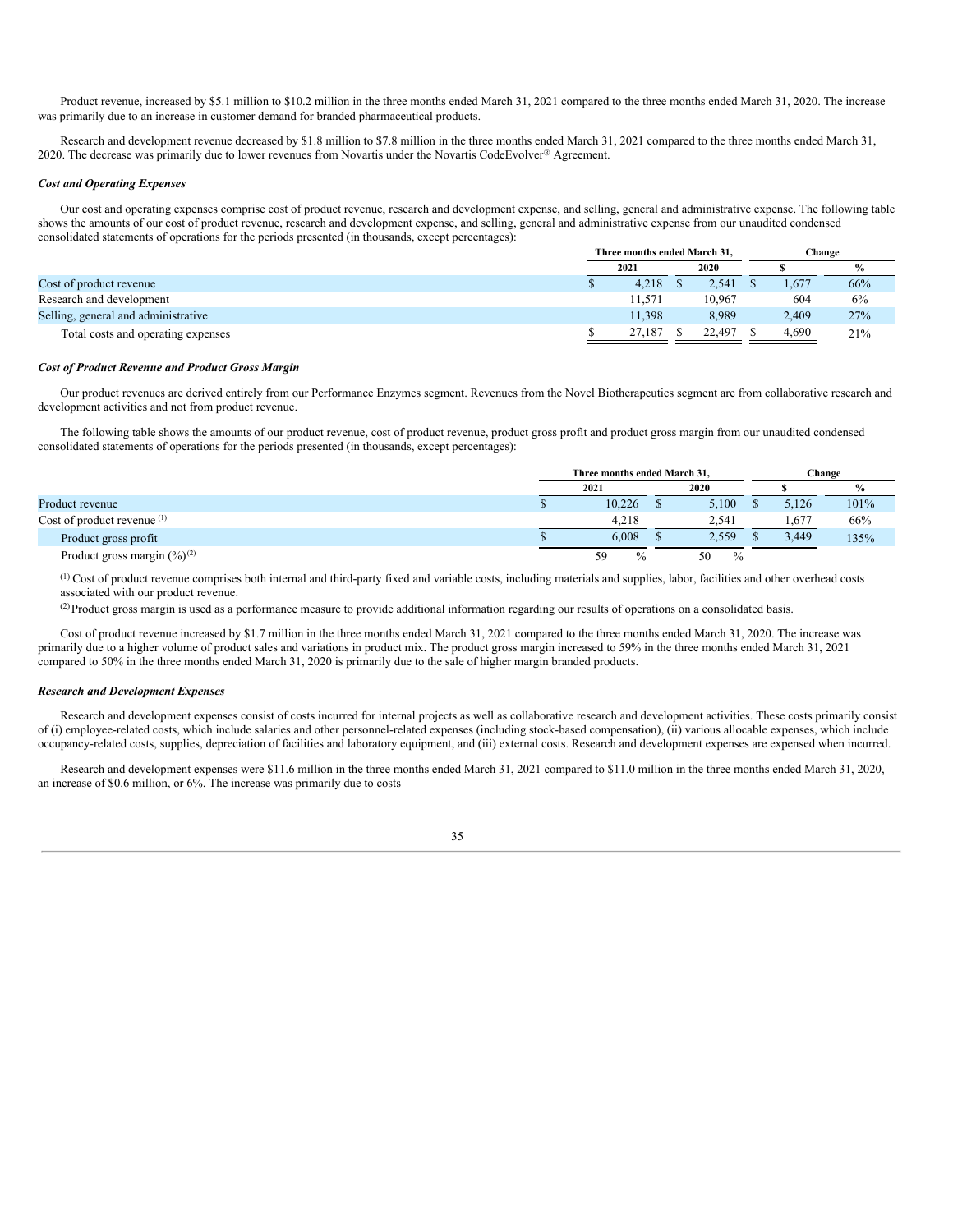associated with higher headcount, higher lab supplies, depreciation and other outside services, which was partially offset by a decrease in costs associated with outside services relating to CMC and regulatory expenses. We expect research and development expenses for the rest of the year to be higher than the comparative periods in the prior year as we invest more in our business in order to pursue on future growth opportunities.

## *Selling, General and Administrative Expenses*

Selling, general and administrative expenses consist of employee-related costs, which include salaries and other personnel-related expenses (including stock-based compensation), hiring and training costs, consulting and outside services expenses (including audit and legal counsel related costs), marketing costs, building lease costs, and depreciation expenses and amortization expense.

Selling, general and administrative expenses were \$11.4 million in the three months ended March 31, 2021 compared to \$9.0 million in the three months ended March 31, 2020, an increase of \$2.4 million, or 27%. The increase was primarily due to costs associated with a higher headcount, an increase in legal fees, and higher share-based compensation costs, partially offset by lower travel and allocable expenses. We expect selling, general and administrative expenses for the rest of the year to be higher than the comparative periods in the prior year as we invest more in our business in order to pursue on future growth opportunities.

## *Interest Income and Other Expense*(in thousands, except percentages):

|                     | Three months ended March 31, |      |  |      |      | Change    |
|---------------------|------------------------------|------|--|------|------|-----------|
|                     | 2021<br>2020                 |      |  |      | 0/   |           |
| Interest income     |                              | 177  |  | 266  | (89) | $(33)\%$  |
| Other expenses, net |                              | (88) |  | (86) |      | $(2)\%$   |
| Total other income  |                              | 89   |  | 180  | (91) | $(51) \%$ |

#### *Interest Income*

Interest income decreased by \$0.1 million in the three months ended March 31, 2021 compared to the three months ended March 31, 2020 primarily due to earned interest income and amortization of debt discount on non-marketable debt security, partially offset by a reduction in interest income from lower average interest rates on declining average cash balances.

# *Other Expenses*

Other expenses increased by \$2.0 thousand in three months ended March 31, 2021 compared to the three months ended March 31, 2020 primarily due to interest expense charges recognized on the amortization of an embedded bifurcated derivative of a share-settled redemption feature on non-marketable securities, partially offset by prior year write-down of \$0.4 million of our investment in CO<sub>2</sub> Solutions and fluctuations in foreign currency.

#### *Provision for Income Taxes*(in thousands, except percentages):

|      | Three months ended March 31. |      | Change |        |  |
|------|------------------------------|------|--------|--------|--|
| 2021 |                              | 2020 |        |        |  |
|      |                              |      |        | $60\%$ |  |

The provision for income taxes for the three months ended March 31, 2021 and 2020, were primarily due to the accrual of interest and penalties on historic uncertain tax positions.

## *Net Loss*

Net loss for the three months ended March 31, 2021 was \$9.1 million, or a net loss per basic and diluted share of \$0.14. This compared to a net loss of \$7.7 million, or a net loss per basic and diluted share of \$0.13 for the three months ended March 31, 2020. The increase in net loss was primarily related to higher operating expenses and lower in research and development revenues, partially offset by increased in product revenue and related margins from the sale of products.

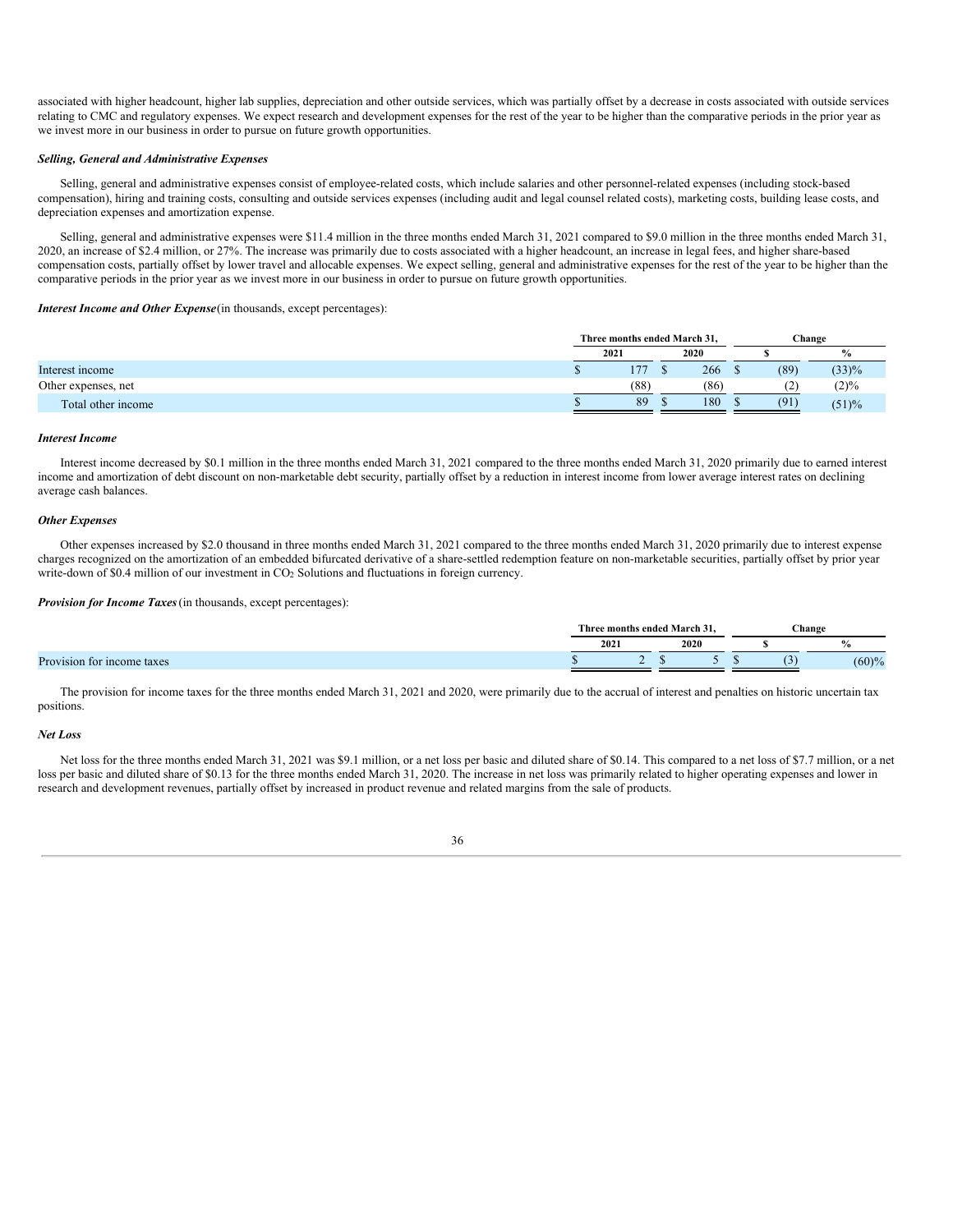### **Results of Operations by Segment** (in thousands, except percentages):

# *Revenues by segment*

| Three months ended March 31.        |  |                               |  |                              |  |        |  | Change                        |     |                              |  |              |                            |         |               |                              |  |               |
|-------------------------------------|--|-------------------------------|--|------------------------------|--|--------|--|-------------------------------|-----|------------------------------|--|--------------|----------------------------|---------|---------------|------------------------------|--|---------------|
|                                     |  | 2021                          |  |                              |  | 2020   |  |                               |     |                              |  |              | <b>Performance Enzymes</b> |         |               | <b>Novel Biotherapeutics</b> |  |               |
|                                     |  | Performance<br><b>Enzymes</b> |  | <b>Novel Biotherapeutics</b> |  | Total  |  | Performance<br><b>Enzymes</b> |     | <b>Novel Biotherapeutics</b> |  | <b>Total</b> |                            |         | $\frac{0}{0}$ |                              |  | $\frac{9}{6}$ |
| <b>Revenues:</b>                    |  |                               |  |                              |  |        |  |                               |     |                              |  |              |                            |         |               |                              |  |               |
| Product revenue                     |  | $10.226$ \$                   |  |                              |  | 10.226 |  | 5,100                         | - S |                              |  | 5.100        |                            | 5.126   | $101\%$ \$    |                              |  | $-$ %         |
| Research and development<br>revenue |  | 4,003                         |  | 3,803                        |  | 7,806  |  | 5,774                         |     | 3,796                        |  | 9,570        |                            | (1,771) | $(31)\%$      |                              |  | $-$ %         |
| Total revenues                      |  | 14.229                        |  | 3.803                        |  | 18.032 |  | 10.874                        |     | 3.796                        |  | 14.670       |                            | 3,355   | $31\%$        |                              |  | $-$ %         |

Revenues from the Performance Enzymes segment increased by \$3.4 million, or 31%, to \$14.2 million for the three months ended March 31, 2021, compared to \$10.9 million for the three months ended March 31, 2020. The increase in product revenue of \$5.1 million, or 101%, to \$10.2 million in the three months ended March 31, 2021 compared to \$5.1 million in the three months ended March 31, 2020 was primarily due to higher customer demand for enzymes for the manufacture of branded pharmaceuticals products. The decrease in research and development revenue of \$1.8 million, or 31%, to \$4.0 million in three months ended March 31, 2020, compared to \$5.8 million in the three months ended March 31, 2020 was primarily due to lower revenues from Novartis under the Novartis CodeEvolver® Agreement.

Revenues from the Novel Biotherapeutics segment was approximately \$3.8 million for the three months ended March 31, 2021 and 2020. Revenue in three months ended March 31, 2021 as compared to three months ended March 31, 2020 increased from higher license and research and development fees from Takeda under the Takeda Agreement, and were partially offset by decreases in research and development revenue from Nestlé Health Science.

#### *Costs and operating expenses by segment*

| Three months ended March 31,  |                              |              |                               |        |  |       |                              | Change |                            |       |        |                              |                       |   |               |
|-------------------------------|------------------------------|--------------|-------------------------------|--------|--|-------|------------------------------|--------|----------------------------|-------|--------|------------------------------|-----------------------|---|---------------|
| 2021                          |                              |              |                               | 2020   |  |       |                              |        | <b>Performance Enzymes</b> |       |        | <b>Novel Biotherapeutics</b> |                       |   |               |
| Performance<br><b>Enzymes</b> | <b>Novel Biotherapeutics</b> | <b>Total</b> | Performance<br><b>Enzymes</b> |        |  |       |                              |        |                            | Total |        |                              |                       | S | $\frac{0}{0}$ |
| 4,218                         |                              | 4,218        |                               | 2,541  |  |       |                              | 2,541  |                            | 1,677 |        |                              | $-$ %                 |   |               |
| 6,444                         | 4,605                        | 11,049       |                               | 5,696  |  | 4,925 |                              | 10,621 |                            | 748   | $13\%$ |                              | (320)<br>$(6)\%$      |   |               |
| 2,818                         | 600                          | 3,418        |                               | 2,345  |  | 591   |                              | 2,936  |                            | 473   | $20\%$ |                              | $2\%$<br>$\mathbf Q$  |   |               |
|                               | 5,205                        | 18,685       |                               | 10,582 |  | 5,516 |                              | 16,098 |                            | 2,898 |        |                              | (311)<br>$(6)\%$      |   |               |
|                               |                              | 7,817        |                               |        |  |       |                              | 5,907  |                            |       |        |                              |                       |   |               |
|                               |                              | 685          |                               |        |  |       |                              | 492    |                            |       |        |                              |                       |   |               |
|                               |                              | 27,187       |                               |        |  |       |                              | 22,497 |                            |       |        |                              |                       |   |               |
|                               |                              | 13,480       |                               |        |  |       | <b>Novel Biotherapeutics</b> |        |                            |       |        | $\frac{6}{6}$                | 66 % \$<br>$27 \%$ \$ |   |               |

 $(1)$  Research and development expenses and selling, general and administrative expenses exclude depreciation and amortization of finance leases.

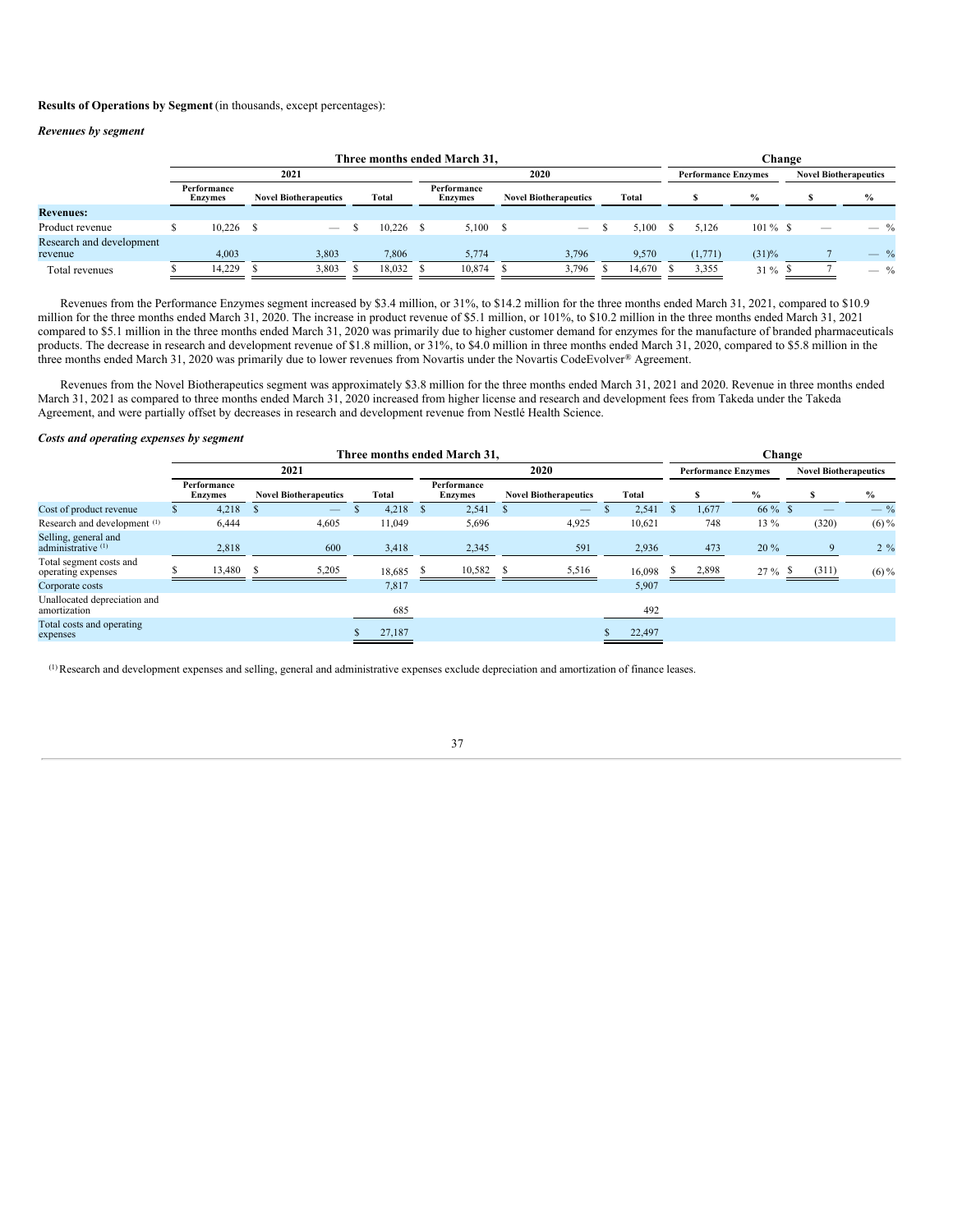For a discussion of product cost of revenue, see "*Results of Operations*".

Research and development expense in the Performance Enzymes segment increased by \$0.7 million, or 13%, to \$6.4 million in the three months ended March 31, 2021, compared to the three months ended March 31, 2020. The increase was primarily due to an increase in costs associated with outside services, lab supplies and higher headcount.

Selling, general and administrative expense in the Performance Enzymes segment increased by \$0.5 million, or 20%, to \$2.8 million in the three months ended March 31, 2021, compared to the three months ended March 31, 2020. The increase was primarily due to an increase in costs associated with headcount.

Research and development expense in the Novel Biotherapeutics segment decreased by \$0.3 million, or 6%, to \$4.6 million in the three months ended March 31, 2021, compared to the three months ended March 31, 2020. The decrease was primarily due to lower outside services including lower costs relating to CMC regulatory expenses, partially offset by an increase in costs associated with higher headcount.

Selling, general and administrative expense in the Novel Biotherapeutics segment remained unchanged for the three months ended March 31, 2021, compared to the three months ended March 31, 2020.

### **Liquidity and Capital Resources**

Liquidity is the measurement of our ability to meet working capital needs and to fund capital expenditures. We have historically funded our operations primarily through cash generated from operations, stock option exercises and public and private offerings of our common stock. We also have the ability to borrow up to \$15.0 million under our Credit Facility. We actively manage our cash usage and investment of liquid cash to ensure the maintenance of sufficient funds to meet our working capital needs. The majority of our cash and cash equivalents are held in U.S. banks, and our foreign subsidiaries maintain a limited amount of cash in their local banks to cover their short-term operating expenses.

The following summarizes our cash and cash equivalents balance and working capital as of March 31, 2021 and December 31, 2020 (in thousands):

|                           | <b>March 31, 2021</b> | <b>December 31, 2020</b> |
|---------------------------|-----------------------|--------------------------|
| Cash and cash equivalents | '40'                  | 117<br>149,11            |
| Working capital           | 1.010                 | 159.442                  |

In addition to our existing cash and cash equivalents, we are eligible to earn milestone and other contingent payments for the achievement of defined collaboration objectives and certain royalty payments under our collaboration agreements. Our ability to earn these milestone and contingent payments and the timing of achieving these milestones is primarily dependent upon the outcome of our collaborators' research and development activities and is uncertain at this time. In 2016, we completed the final phase in the transfer of CodeEvolver® technology to Merck under the Merck CodeEvolver® Agreement. Following the completion of the technology transfer to Merck, we are now eligible to receive payments of up to \$15.0 million for each commercial API that is manufactured by Merck using one or more novel enzymes developed by Merck using the CodeEvolver® technology. In addition, depending upon GSK's successful application of the licensed technology, we have the potential to receive additional contingent payments that range from \$5.75 million to \$38.5 million per project.

In May 2019, we entered into the Novartis CodeEvolver® Agreement with Novartis. The Novartis CodeEvolver® Agreement allows Novartis to use Codexis' proprietary CodeEvolver<sup>®</sup> protein engineering platform technology in the field of human healthcare. Pursuant to the agreement, we received an upfront payment of \$5.0 million shortly after the effective date of the Novartis CodeEvolver® Agreement. In the second quarter of 2020, we completed the second technology milestone transfer under the agreement and became eligible to receive a milestone payment of \$4.0 million, which we subsequently received in July 2020. In the first quarter of 2021, we also received\$3.4 million for partial completion of the third technology milestone. Additionally, we are eligible to receive an additional \$1.6 million upon satisfactory completion of the third technology transfer milestone. In consideration for the continued disclosure and license of improvements to our technology and materials during a multi-year period that begins on the conclusion of the Technology Transfer Period ("Improvements Term"), Novartis will pay Codexis annual payments which amount to an additional \$8 million in aggregate.

We are actively collaborating with new and existing customers in the pharmaceutical and food industries. We believe that we can utilize our current products and services, and develop new products and services, to increase our revenues and gross margins in future periods.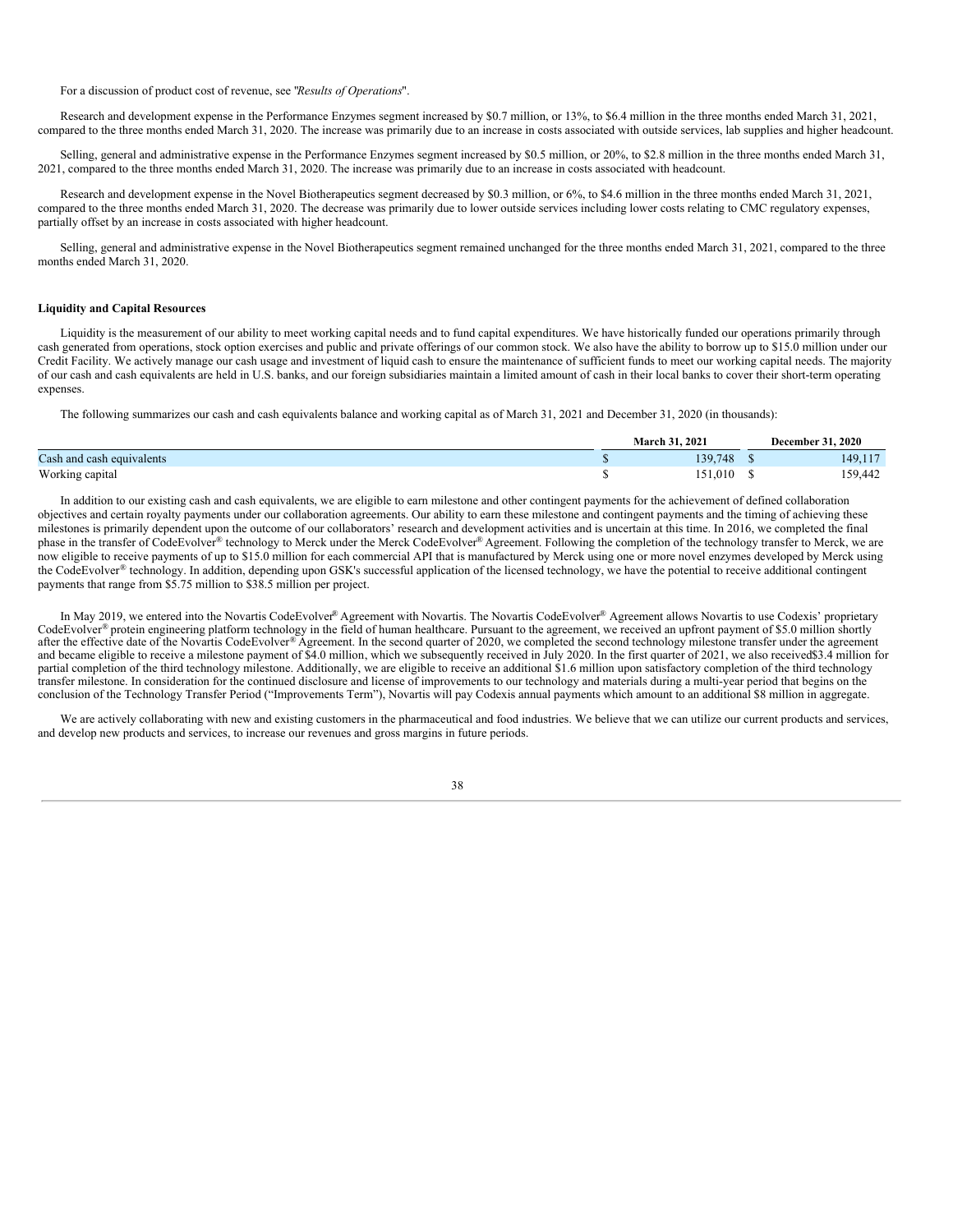We have historically experienced negative cash flows from operations as we continue to invest in key technology development projects and improvements to our CodeEvolver® protein engineering technology platform and expand our business development and collaboration with new customers. Our cash flows from operations will continue to be affected principally by sales from licensing our technology to major pharmaceutical companies, product sales and product gross margins, and collaborative research and development services provided to customers, as well as our headcount costs, primarily in research and development. Our primary source of cash flows from operating activities is cash receipts from our customers for purchases of products, collaborative research and development services, and licensing our technology to major pharmaceutical companies. Our largest uses of cash from operating activities are for employee-related expenditures, rent payments, inventory purchases to support our product sales and non-payroll research and development costs

In December 2020, we completed an underwritten public offering of approximately 4,928,572 shares of our common stock, par value \$0.0001 per share, at a public offering price of \$17.50 per share. The net proceeds to us were approximately \$80.8 million after deducting offering costs and the underwriting discounts and commissions and other offering expenses of \$5.5 million.

In June 30, 2017, we entered into the Credit Facility with Western Alliance Bank which consists of term debt for loans that allow us to borrow up to \$10.0 million, and under a revolving facility that allows us to borrow up to \$5.0 million with a certain eligible accounts receivable borrowing base of 80% of eligible accounts receivable. In September 2020, we entered into an Eighth Amendment to the Credit Facility whereby we may draw on the Term Debt and the Revolving Line of Credit at any time prior to October 1, 2021 and October 1, 2024, respectively, subject to customary conditions for funding including, among others, that no event of default exists. Draws on the Credit Facility are secured by a lien on substantially all of our personal property other than our intellectual property. On October 1, 2024 loans drawn under the Term Debt mature and the Revolving Line of Credit terminate. No amounts were drawn under the credit facility as of March 31, 2021 and December 31, 2020. At March 31, 2021 we were in compliance with the covenants for the Credit Facility. The Credit Facility requires us to maintain compliance with certain financial covenants including attainment of certain lender-approved projections or maintenance of certain minimum cash levels. Restrictive covenants in the Credit Facility restrict the payment of dividends or other distributions. For additional information about our contractual obligations, see Note 10, "Commitments and Contingencies" in the Notes to Unaudited Condensed Consolidated Financial Statements included in this Quarterly Report on Form 10-Q.

In October 2017, we entered into the Nestlé License Agreement with Nestlé Health Science. Pursuant to the Nestlé License Agreement, Nestlé Health Science paid us an upfront cash payment and milestone payments after dosing the first subjects in a first-in-human Phase 1a dose-escalation trial with CDX-6114 and achievement of a formulation relating to CDX-6114. In January 2019, we received notice from the FDA that it had completed its review of our IND for CDX-6114 and concluded that we may proceed with the proposed Phase 1b multiple ascending dose study in healthy volunteers in the United States. In February 2019, Nestlé Health Science exercised its option to obtain an exclusive, worldwide, royalty-bearing, sub-licensable license for the global development and commercialization of CDX-6114 for the management of PKU. Upon exercising its option, Nestlé Health Science made an option payment and assumed all responsibilities for future clinical development and commercialization of CDX-6114, with the exception of the completion of an extension study, CDX-6114-004, which was substantially completed in the fourth quarter of 2019. Other potential payments from Nestlé Health Science to us under the Nestlé License Agreement include (i) development and approval milestones of up to \$85.0 million, (ii) sales-based milestones of up to \$250.0 million in the aggregate, which aggregate amount is achievable if net sales exceed \$1.0 billion in a single year, and (iii) tiered royalties, at percentages ranging from the middle single digits to low double-digits, of net sales of Product.

As of March 31, 2021, we had cash and cash equivalents of \$139.7 million and \$15.0 million available to borrow under our Credit Facility. Our liquidity is dependent upon our cash and cash equivalents, cash flows provided by operating activities and the continued availability of borrowings under our Credit Facility.

We believe that, based on our current level of operations, our existing cash and cash equivalents will provide adequate funds for ongoing operations, planned capital expenditures and working capital requirements for at least the next 12 months.

However, we may need additional capital if our current plans and assumptions change. In addition, we may choose to seek other sources of capital even if we believe we have generated sufficient cash flows to support our operating needs. Our need for additional capital will depend on many factors, including the financial success of our business, the spending required to develop and commercialize new and existing products, the effect of any acquisitions of other businesses, technologies or facilities that we may make or develop in the future, our spending on new market opportunities, and the potential costs for the filing, prosecution, enforcement and defense of patent claims, if necessary. If our capital resources are insufficient to meet our capital requirements, and we are unable to enter into or maintain collaborations with partners that are able or willing to fund our development efforts or commercialize any products that we develop or enable, we will have to raise additional funds to continue the development of our technology and products and complete the commercialization of products, if any, resulting from our technologies. If future financings involve the issuance of equity securities, our existing stockholders would suffer

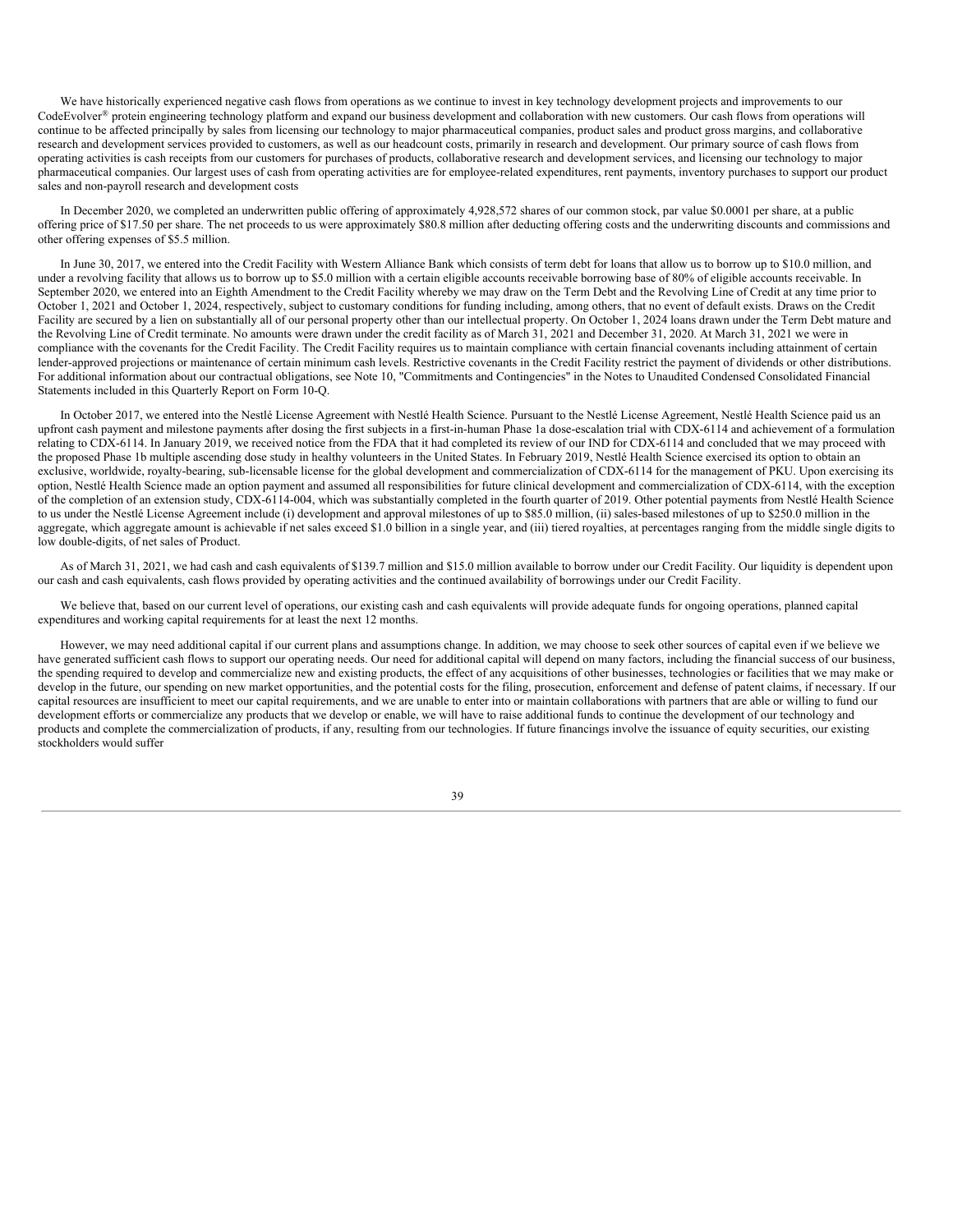dilution. If we raise debt financing or enter into credit facilities, we may be subject to restrictive covenants that limit our ability to conduct our business. We may not be able to raise sufficient additional funds on terms that are favorable to us, if at all. If we fail to raise sufficient funds and fail to generate sufficient revenues to achieve planned gross margins and to control operating costs, our ability to fund our operations, take advantage of strategic opportunities, develop products or technologies, or otherwise respond to competitive pressures could be significantly limited. If this happens, we may be forced to delay or terminate research or development programs or the commercialization of products resulting from our technologies, curtail or cease operations or obtain funds through collaborative and licensing arrangements that may require us to relinquish commercial rights, or grant licenses on terms that are not favorable to us. If adequate funds are not available, we will not be able to successfully execute our business plan or continue our business.

### *Cash Flows*

The following is a summary of cash flows for three months ended March 31, 2021 and 2020 (in thousands):

|                                                            | Three months ended March 31. |  |          |  |
|------------------------------------------------------------|------------------------------|--|----------|--|
|                                                            | 2021                         |  | 2020     |  |
| Net cash used in operating activities                      | (6.440)                      |  | (1, 425) |  |
| Net cash used in investing activities                      | (2, 533)                     |  | (761)    |  |
| Net cash provided by (used in) financing activities        |                              |  | (1,019)  |  |
| Net decrease in cash, cash equivalents and restricted cash | (8.956)                      |  | (3,205)  |  |

#### *Cash Flows from Operating Activities*

Cash used in operating activities was \$6.4 million net for the three months ended March 31, 2021, which resulted from a net loss of \$9.1 million for the three months ended March 31, 2021 adjusted for non-cash charges for depreciation of \$0.7 million, ROU lease asset amortization expense of \$0.6 million, stock-based compensation of \$2.7 million, partially offset by equity securities earned from research and development activities of \$0.1 million. Additional cash used by changes in operating assets and liabilities was \$1.2 million. Changes in operating assets and liabilities included a decrease of \$0.6 million in other long-term liabilities, a decrease of \$1.7 million in accrued compensation and other accrued liabilities, a decrease of \$0.3 million in deferred revenue, partially offset by a decrease of \$1.1 million in financial assets and an increase of \$0.4 million in accounts payable.

Cash used in operating activities was \$1.4 million net for the three months ended March 31, 2020, which resulted from a net loss of \$7.7 million for the three months ended March 31, 2020 adjusted for non-cash charges for depreciation of \$0.4 million, ROU lease asset amortization expense of \$0.7 million and stock-based compensation of \$2.2 million. Additional cash used by changes in operating assets and liabilities was \$2.9 million. Changes in operating assets and liabilities included an increase of \$6.5 million in deferred revenue and \$3.1 million in other accrued liabilities, partially offset by a \$3.9 million increase in unbilled receivables and a \$1.9 million decrease accrued compensation.

#### *Cash Flows from Investing Activities*

Cash used in investing activities was \$2.5 million for the three months ended March 31, 2021 and 2020. Cash used in investing activities for the three months ended March 31, 2021 and 2020, was primarily attributable to \$2.6 million for purchases of property and equipment.

#### *Cash Flows from Financing Activities*

Cash used in financing activities was nominal for the three months ended March 31, 2021. Cash used in financing included \$1.2 million for taxes paid related to net share settlement of equity awards offset by \$1.2 million of proceeds from exercises of stock options.

Cash used in financing activities was \$1.0 million for the three months ended March 31, 2020 and primarily included taxes paid related to net share settlement of equity awards.

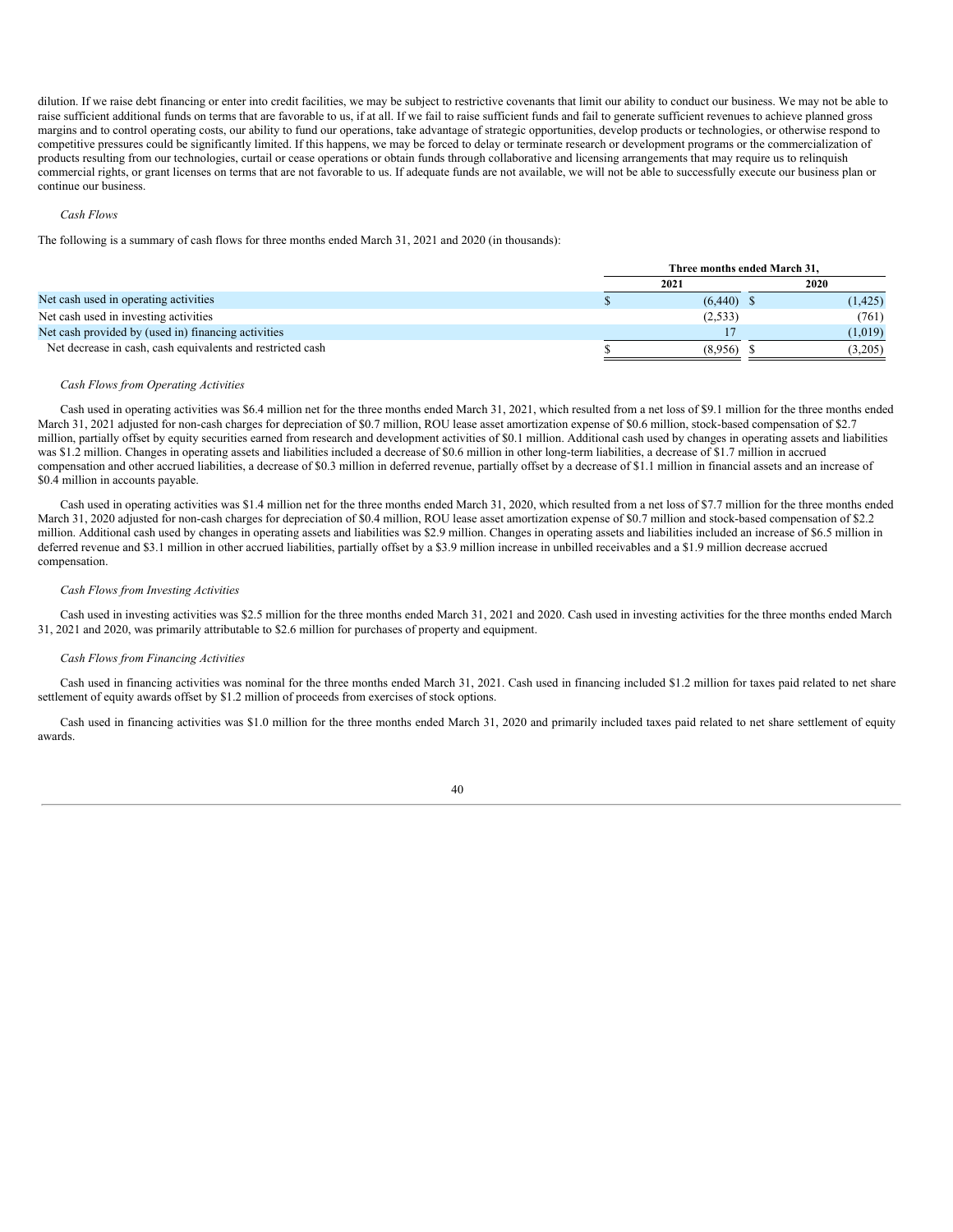## *Credit Facility*

In June 2017, we entered into the Credit Facility financing arrangement with Western Alliance Bank consisting of term loans ("Term Debt") up to \$10.0 million, and advances ("Advances") under a revolving line of credit ("Revolving Line of Credit") up to \$5.0 million with an accounts receivable borrowing base of 80% of eligible accounts receivable. As of March 31, 2021, we have not drawn from the Credit Facility. For additional information about our credit facility, see Note 10, "Commitments and Contingencies" in the Notes to Unaudited Condensed Consolidated Financial Statements included in this Quarterly Report on Form 10-Q.

### *Material Cash Requirements*

The following table summarizes our material cash requirements as of March 31, 2021 (in thousands):

|                                  | Payments due by period |        |  |                  |  |              |  |              |                   |
|----------------------------------|------------------------|--------|--|------------------|--|--------------|--|--------------|-------------------|
|                                  |                        | Total  |  | Less than 1 year |  | 1 to 3 vears |  | 4 to 5 years | More than 5 years |
| Operating leases obligations (1) |                        | 30,251 |  | 4.144            |  | 9,058        |  | 9,666        | 7,383             |
| Operating leases obligations (2) |                        | 31.723 |  | 276              |  | 5.939        |  | 6.252        | 19.256            |
| Total                            |                        | 61.974 |  | 4.420            |  | 14.997       |  | 15.918       | 26,639            |

 $\frac{(1)}{1}$  Represents future minimum lease payments under non-cancellable operating leases in effect as of March 31, 2021 for our facilities in Redwood City, California. The minimum lease payments above do not include common area maintenance charges or real estate taxes. In February 2019, we have entered into an Eighth Amendment to the Lease (the "Eighth Amendment") with MetLife for our facilities, extending the lease terms from May 2027 to May 2029.

<sup>(2)</sup> Represents future minimum lease payments under non-cancellable operating lease entered into in the first quarter of 2021 for facilities in San Carlos, California. The estimated minimum lease payments above do not inc

For additional information see Note 10, "Commitments and Contingencies" in the Notes to Unaudited Condensed Consolidated Financial Statements included in this Quarterly Report on Form 10-Q.

### *Other Material Cash Requirements*

We have other material cash requirements related to supply and service arrangements entered in the normal course of business. For additional information about other material cash requirements, see Note 10, "Commitments and Contingencies" in the Notes to Unaudited Condensed Consolidated Financial Statements included in this Quarterly Report on Form 10-Q. Future minimum payments reflect amounts those obligations are expected to have on our liquidity and cash flows in future period and include obligations subject to risk of cancellation by us (in thousands):

| <b>Other Material Cash Requirements by Agreement Type</b>                              | <b>Agreement Date</b> | <b>Future Minimum Payment</b> |
|----------------------------------------------------------------------------------------|-----------------------|-------------------------------|
| Manufacture and supply agreement with expected future payment date of December<br>2022 | April 2016            |                               |
| Development and manufacturing services agreements                                      | September 2019        | 2.374                         |
| Total other commitments                                                                |                       | 2.429                         |

We are contingently committed to an aggregate \$2.7 million of potential future research and development milestone payments to third parties for patents, licensing and development programs achieved in clinical application and the regulatory approval process. Payments generally are due and payable only upon achievement of certain developmental and regulatory milestones for which the specific timing cannot be predicted. Certain agreements also provide for sales-based milestones aggregating to \$0.6 million that we are contingently obligated to pay to upon achievement of certain sales levels in addition to royalties.

We do not utilize special-purpose financing vehicles or have undisclosed off-balance sheet arrangements.

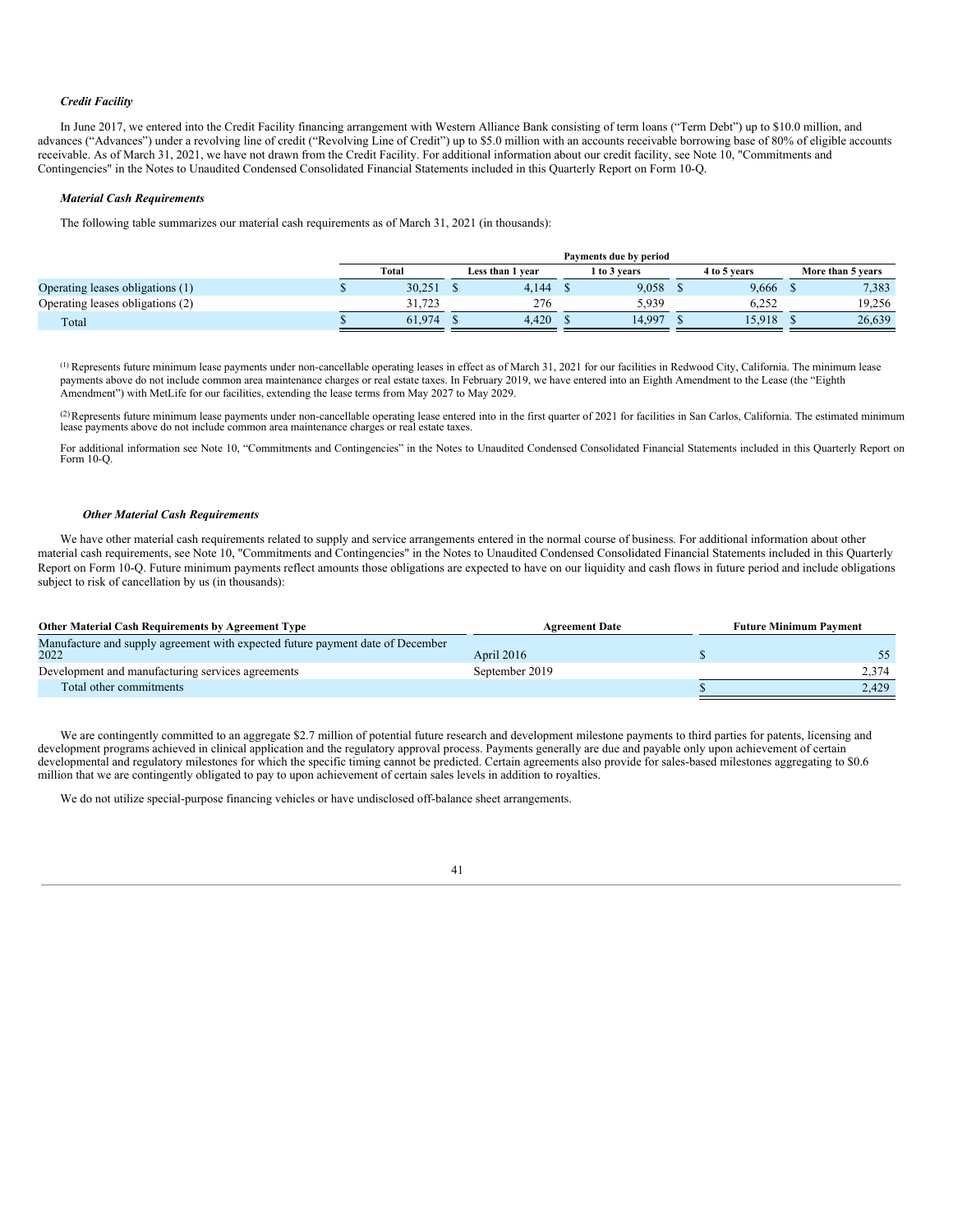## **Critical Accounting Policies and Estimates**

The preparation financial statements in conformity with generally accepted accounting principles requires management to make judgments, estimates and assumptions in the preparation of our consolidated financial statements and accompanying notes. Actual results could differ from those estimates. There have been no material changes to our critical accounting policies or estimates during the three months ended March 31, 2021 from those discussed in our Annual Report on Form 10-K for the year ended December 31, 2020, filed with the SEC on March 1, 2021.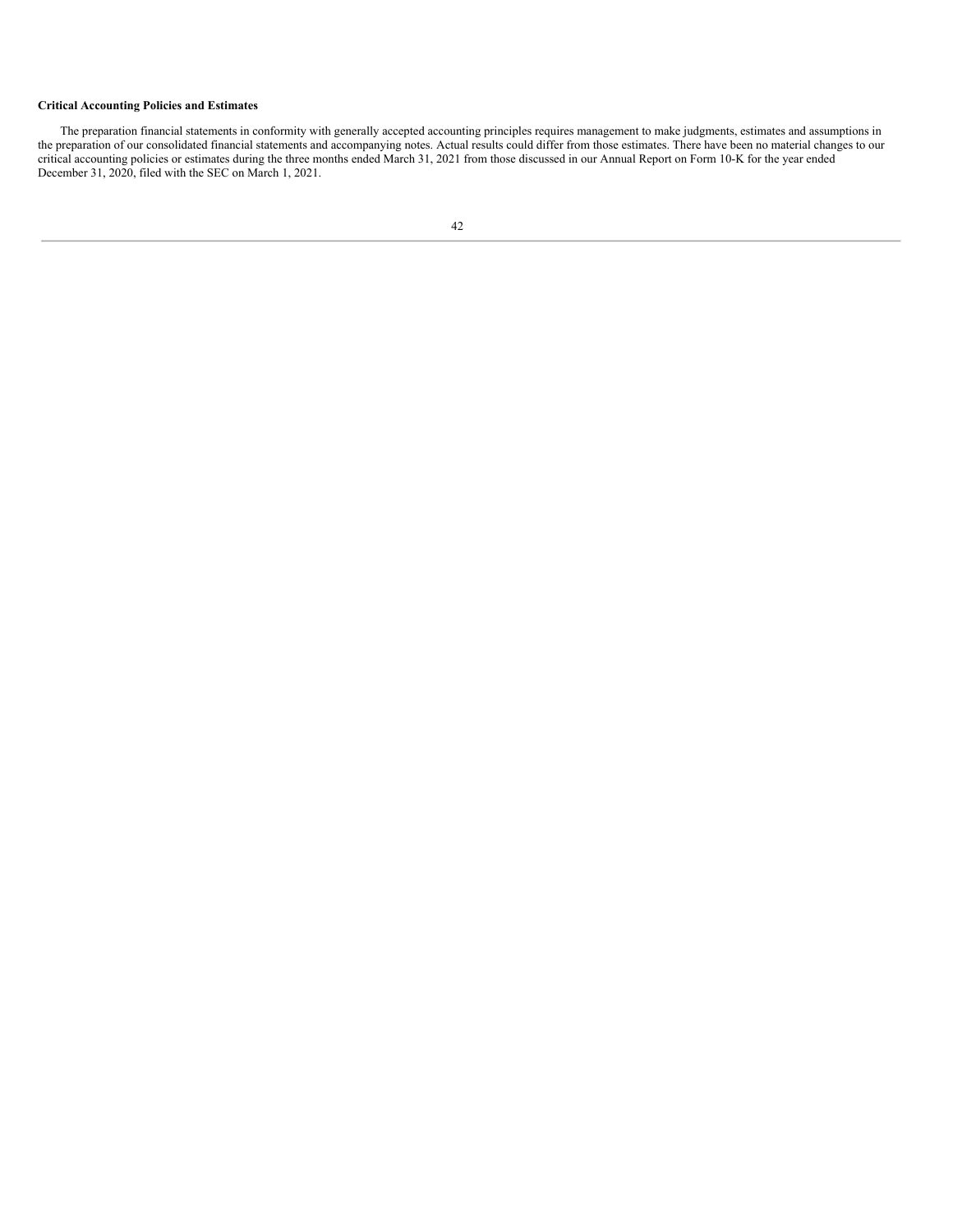# **ITEM 3. QUANTITATIVE AND QUALITATIVE DISCLOSURES ABOUT MARKET RISK**

#### *Market Risk Management*

Our cash flows and earnings are subject to fluctuations due to changes in foreign currency exchange rates, interest rates and other factors. These market risk exposures are disclosed in Part II, Item 7A of our Annual Report on Form 10-K for the year ended December 31, 2020, filed with the SEC on March 1, 2021.

#### *Interest Rate Sensitivity*

Our unrestricted cash and cash equivalents total \$139.7 million at March 31, 2021. We primarily invest these amounts in money market funds which are held for working capital purposes. We do not enter into investments for trading or speculative purposes. As of March 31, 2021, the effect of a hypothetical 10% decrease in market interest rates would have an immaterial impact on a potential loss in future interest income and cash flows.

In June 2017, we entered into a Credit Facility with Western Alliance Bank consisting of term loans up to \$10.0 million, and advances under a revolving line of credit up to \$5.0 million. Term loans made under the Term Debt bear interest at variable rate through maturity at the greater of (i) 3.75% or (ii) the sum of (A) Index Rate (prime rate published in the Money Rates section of the Western Edition of The Wall Street Journal plus (B) 0.50%. Advances made under the Revolving Line of Credit bear interest at a variable annual rate equal to the greater of (i) 4.25% or (ii) the sum of (A) the prime rate plus (B) 1.00%. Increases in these variable interest rates will increase our future interest expense and decrease our results of operations and cash flows. No amounts were drawn under the Credit Facility as of March 31, 2021. Our exposure to interest rates risk relates to our 2017 Credit Facility with variable interest rates, where an increase in interest rates may result in higher borrowing costs. Since we have no outstanding borrowings under our 2017 Credit Facility as of March 31, 2021, the effect of a hypothetical 10% change in interest rates would not have any impact on our interest expense.

#### *Foreign Currency Risk*

Our results of operations and cash flows are subject to fluctuations due to changes in foreign currency exchange rates. Although substantially all of our sales are denominated in United States dollars, future fluctuations in the value of the USD may affect the price competitiveness of our products outside the United States. The impact of changes in foreign currency exchange rates on our operations and cash flows may be difficult or impossible to quantify.

#### *Investment in Non-Marketable Debt and Equity Securities*

We own investments in non-marketable available-for-sale debt security and non-marketable equity securities without readily determinable fair values. To analyze the fair value measurement of these debt securities, we perform a qualitative analysis using significant unobservable inputs. Significant changes to the unobservable inputs may result in a significantly higher or lower fair value estimate.

We may value these equity securities based on significant recent arms-length equity transactions with sophisticated non-strategic unrelated investors, providing the terms of these security transactions are substantially similar to the security transactions terms between the investors and us. The impact of the difference in transaction terms on the market value of the portfolio company may be difficult or impossible to quantify.

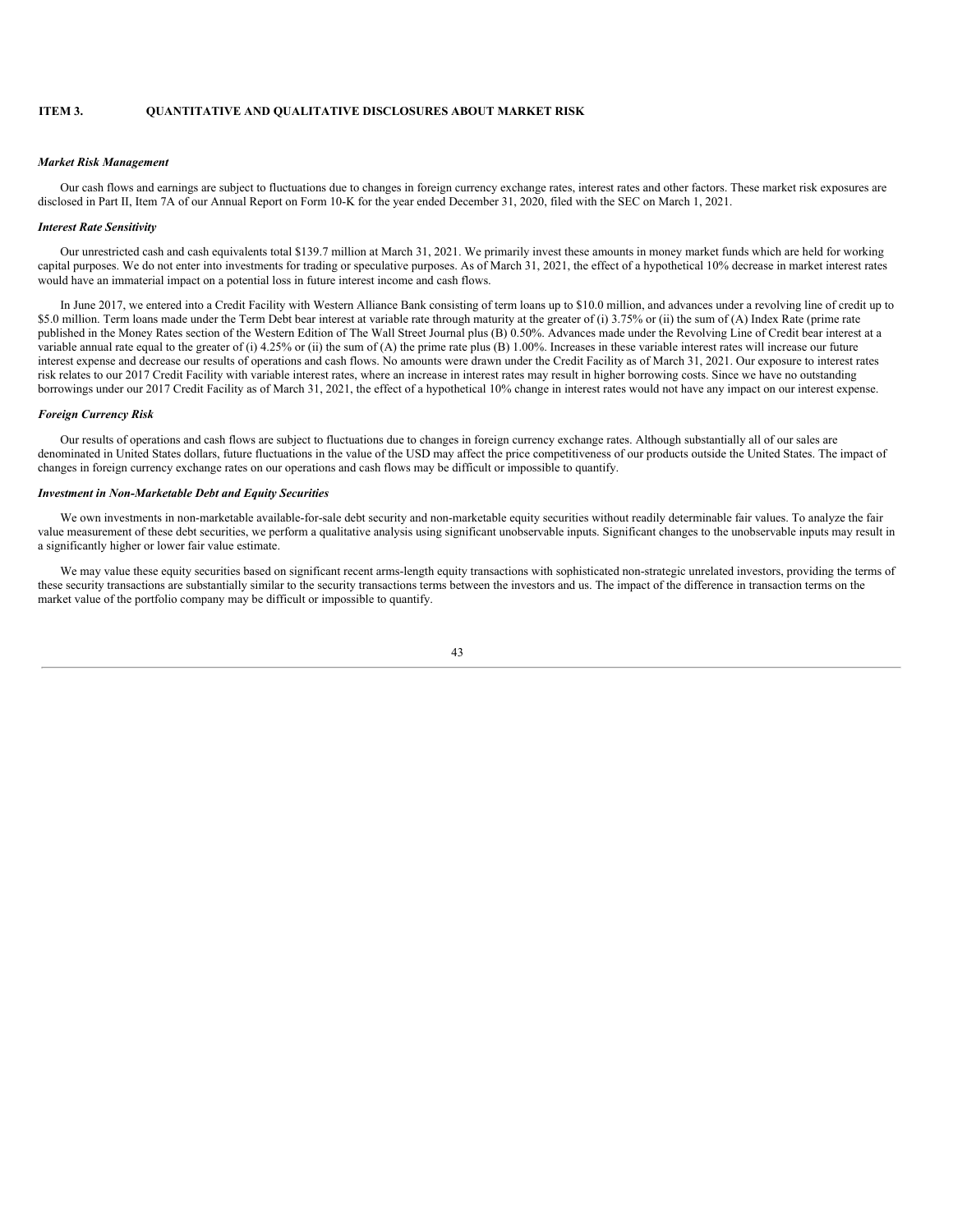## **ITEM 4. CONTROLS AND PROCEDURES**

### *Evaluation of Disclosure Controls and Procedures*

We maintain disclosure controls and procedures and internal controls that are designed to provide reasonable assurance that information required to be disclosed in our Exchange Act reports is recorded, processed, summarized, and reported within the time periods specified in the SEC's rules and forms and that such information is accumulated and communicated to our management, including our principal executive officer and our principal financial and accounting officer, as appropriate, to allow timely decisions regarding required disclosure.

Our management, including our principal executive officer and our principal financial and accounting officer, evaluated the effectiveness of our disclosure controls and procedures as defined by Rules 13a-15(e) and 15d-15(e) of the Exchange Act. Based on this review, our principal executive officer and our principal financial and accounting officer concluded that these disclosure controls and procedures were effective as of March 31, 2021 at the reasonable assurance level.

### *Changes in Internal Control over Financial Reporting*

There were no changes in our internal control over financial reporting identified in connection with the evaluation required by paragraph (d) of Exchange Act Rules 13a-15 or 15d-15 that occurred during our last fiscal quarter that have materially affected, or are reasonably likely to materially affect, our internal control over financial reporting. There were no significant changes to our internal control over financial reporting due to the adoption of new standards.

## *Inherent Limitations on Ef ectiveness of Controls*

In designing and evaluating the disclosure controls and procedures, management recognizes that any controls and procedures, even if determined effective and no matter how well designed and operated, can provide only reasonable assurance of achieving the desired control objectives to prevent or detect misstatements. In addition, the design of disclosure controls and procedures must reflect the fact that there are resource constraints and that management is required to apply judgment in evaluating the benefits of possible controls and procedures relative to their costs. Also, projections of any evaluation of effectiveness to future periods are subject to the risk that controls may become inadequate because of changes in conditions, or that the degree of compliance with the policies or procedures may deteriorate.

### 44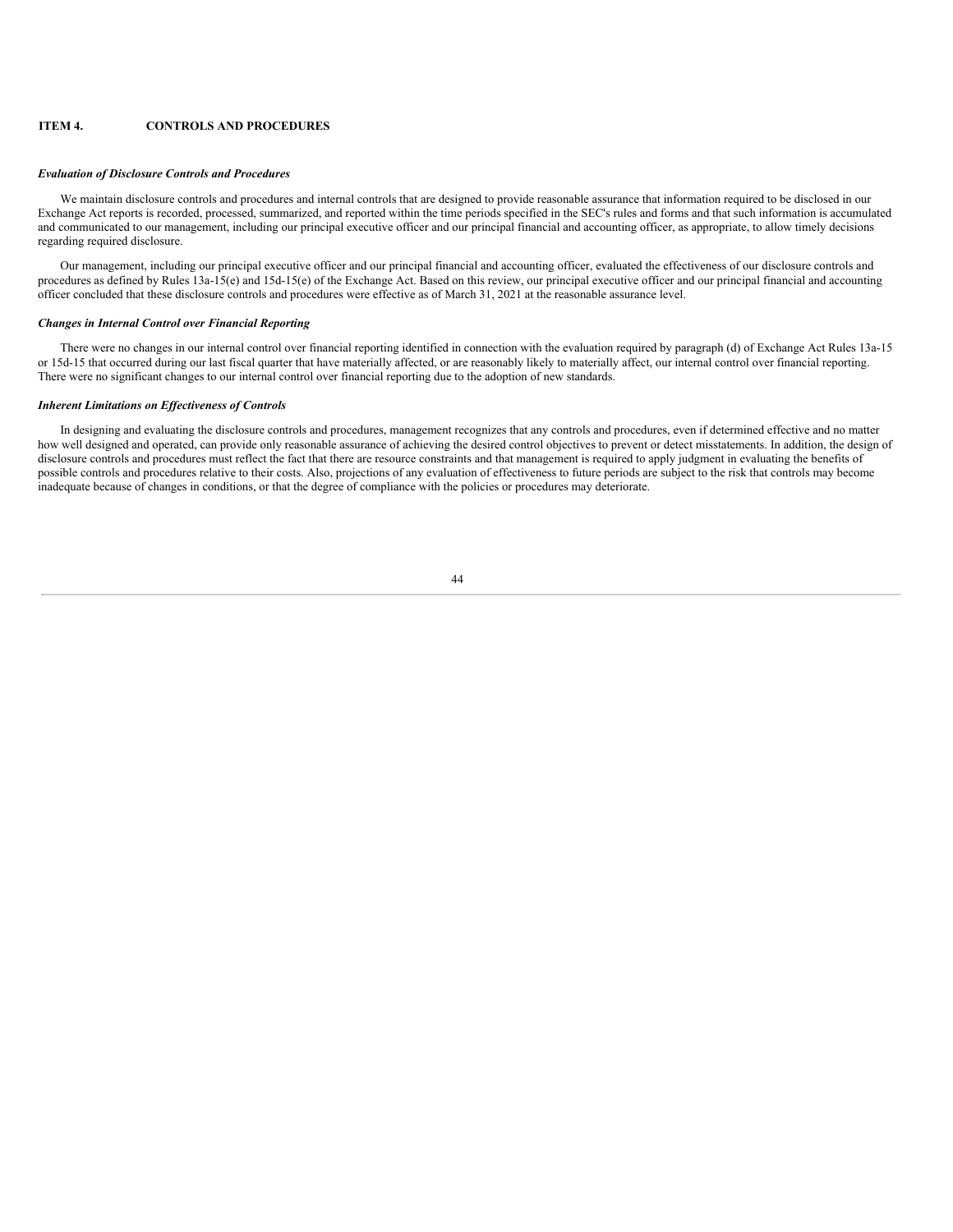# **PART II. OTHER INFORMATION**

#### **ITEM 1. LEGAL PROCEEDINGS**

We are not currently a party to any material pending litigation or other material legal proceedings.

# **ITEM 1A. RISK FACTORS**

We have included in Part I, Item 1A of our Annual Report on Form 10-K for the year ended December 31, 2020, a description of certain risks and uncertainties that could affect our business, future performance or financial condition (the "Risk Factors"). During the three months ended March 31, 2021, there were no material changes from the disclosure provided in the Form 10-K for the year ended December 31, 2020 with respect to the Risk Factors. Investors should consider the Risk Factors prior to making an investment decision with respect to our stock.

# **ITEM 2. UNREGISTERED SALES OF EQUITY SECURITIES AND USE OF PROCEEDS**

None.

## **ITEM 3. DEFAULTS UPON SENIOR SECURITIES**

None.

# **ITEM 4. MINE SAFETY DISCLOSURES**

Not applicable.

## **ITEM 5. OTHER INFORMATION**

Not applicable.

45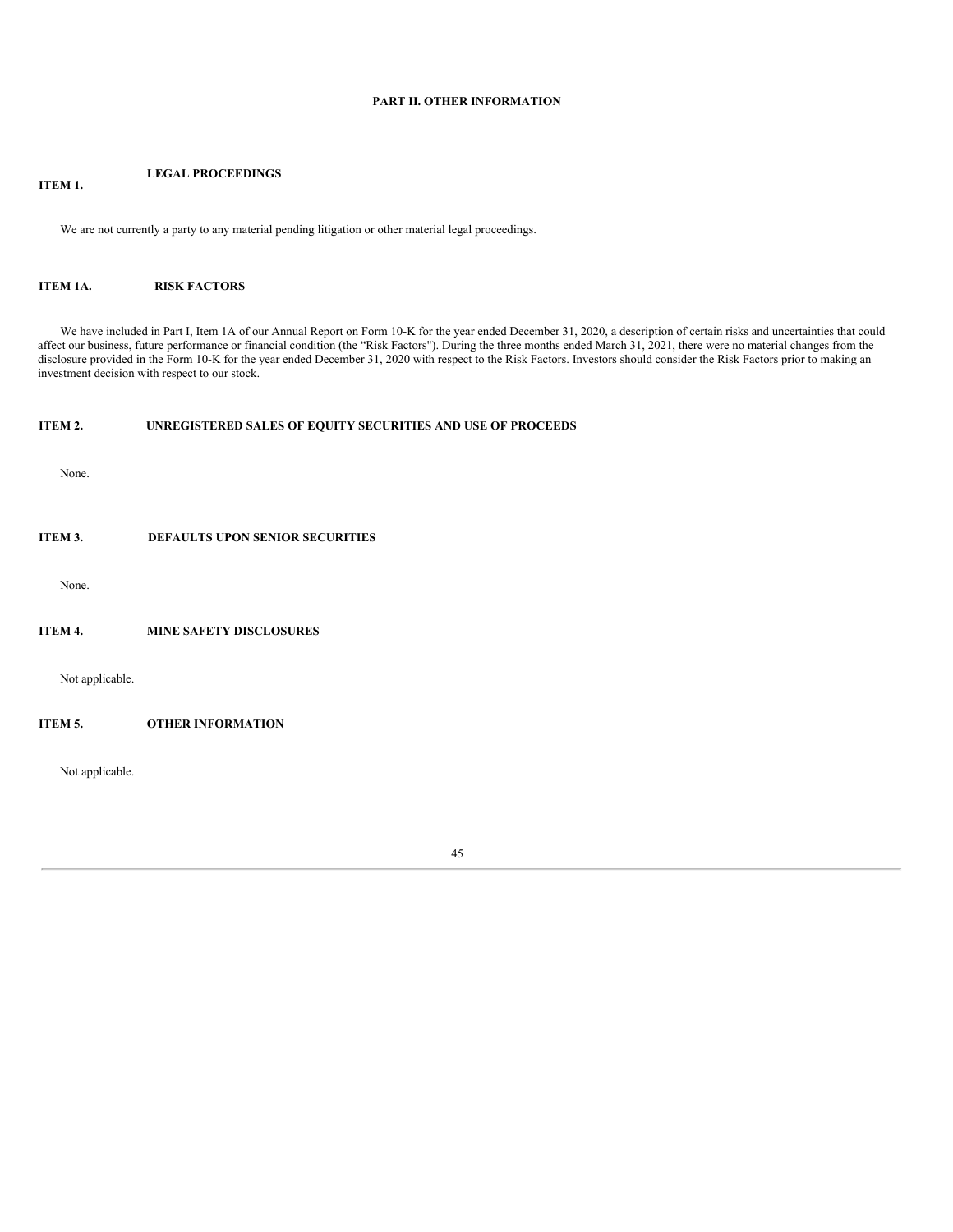**ITEM 6. EXHIBITS**

- 3.1 Amended and Restated Certificate of [Incorporation](http://www.sec.gov/Archives/edgar/data/1200375/000095013010000138/dex31.htm) of Codexis, Inc. filed with the Secretary of the State of the State of Delaware on April 27, 2010 and effective as of April 27, 2010 (incorporated by reference to Exhibit 3.1 to the Company's Quarterly Report on Form 10-Q for the quarter ended March 31, 2010, filed on May 28, 2010).
- 3.2 Certificate of Designations of Series A Junior Participating Preferred Stock of Codexis, Inc., filed with the Secretary of State of the State of Delaware on September 4, 2012 [\(incorporated](http://www.sec.gov/Archives/edgar/data/1200375/000119312512378221/d405085dex31.htm) by reference to Exhibit 3.1 to the Company's Current Report on Form 8-K, filed on September 4, 2012).
- 3.3 Amended and Restated Bylaws of Codexis, Inc. effective as of April 27, 2010 [\(incorporated](http://www.sec.gov/Archives/edgar/data/1200375/000095013010000138/dex32.htm) by reference to Exhibit 3.2 to the Company's Quarterly Report on Form 10-Q for the quarter ended March 31, 2010, filed on May 28, 2010).
- 4.1 Reference is made to Exhibits 3.1 through 3.3.
- 10.1 \* Lease [Agreement](#page-74-0) by and between the Company and ARE-San Francisco No. 63, LLC. dated as o[fJanuary](#page-74-0) 29, [2021.](#page-74-0)
- 31.1 [Certification](#page-103-0) of Principal Executive Officer Required Under Rule 13a-14(a) and 15d-14(a) of the Securities Exchange Act of 1934, as amended.
- 31.2 [Certification](#page-104-0) of Principal Financial Officer Required Under Rule 13a-14(a) and 15d-14(a) of the Securities Exchange Act of 1934, as amended.
- 32.1 [Certification](#page-105-0) of Principal Executive Officer and Principal Financial Officer Required Under Rule 13a-14(b) of the Securities Exchange Act of 1934, as amended, and 18 U.S.C. §1350.
- 101 The following materials from the Company's Quarterly Report on Form 10-Q for the quarter ended March 31, 2021, formatted in Inline Extensible<br>Business Reporting Language (iXBRL) includes: (i) Unaudited Condensed Consol (ii) Unaudited Condensed Consolidated Statements of Operations for the Three Months Ended March 31, 2021 and 2020, (iii) Unaudited Condensed<br>Consolidated Statements of Stockholders' Equity for the Three Months Ended March Statements of Cash Flows for the Three Months Ended March 31, 2021 and 2020 and (v) Notes to Unaudited Condensed Consolidated Financial Statements.
- 101.SCH Inline XBRL Taxonomy Extension Schema Document
- 101.CAL Inline XBRL Taxonomy Extension Calculation Linkbase Document
- 101.DEF Inline XBRL Taxonomy Extension Definition Linkbase Document
- 101.LAB Inline XBRL Taxonomy Extension Label Linkbase Document
- 101.PRE Inline XBRL Taxonomy Extension Presentation Linkbase Document
	- 104 The cover page from the Company's Quarterly Report on Form 10-Q for the quarter ended March 31, 2021, formatted in Inline XBRL and contained in Exhibit 101.
		- Portions of the exhibit, marked by brackets, have been omitted because the omitted information is (i) not material and (ii) would be competitively harmful if publicly disclosed.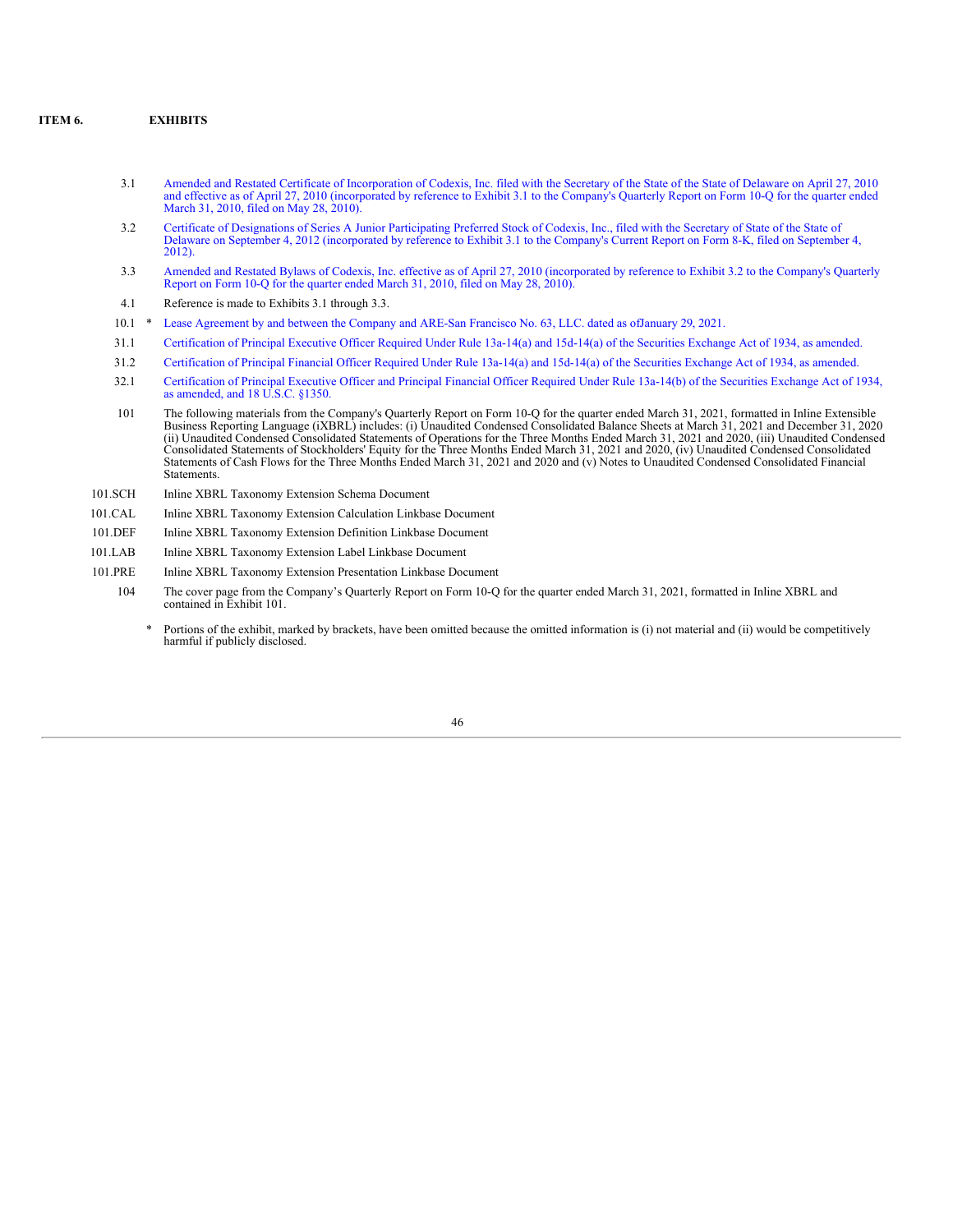# **SIGNATURES**

Pursuant to the requirements of the Securities Exchange Act of 1934, the Registrant has duly caused this report to be signed on its behalf by the undersigned, thereunto duly authorized.

# **Codexis, Inc.**

Date: May 7, 2021 By: /s/ John J. Nicols

John J. Nicols President and Chief Executive Officer (principal executive officer)

Date: May 7, 2021 By: /s/ Ross Taylor

Ross Taylor Senior Vice President and Chief Financial Officer (principal financial and accounting officer)

47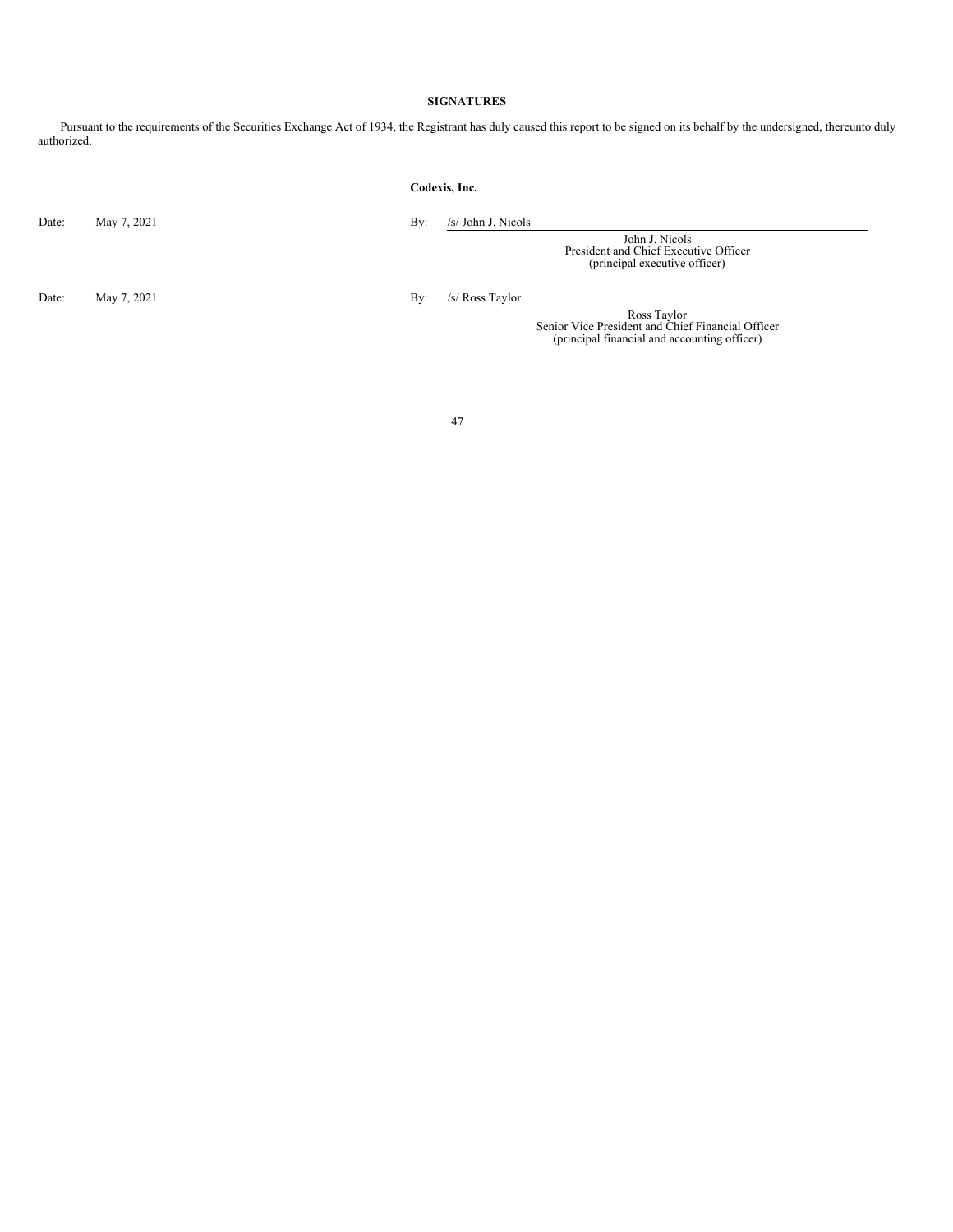[\*\*\*] Certain information in this document has been excluded pursuant to Regulation S-K, Item 601(b)(10). Such excluded information is not material and would likely cause competitive harm to the registrant if publicly disclosed.

### **LEASE AGREEMENT**

THIS LEASE AGREEMENT (this " **Lease**") is made this 29th day of January, 2021, between **ARE-SAN FRANCISCO NO. 63, LLC**, a Delaware limited liability company ("**Landlord**"), and **CODEXIS, INC.**, a Delaware corporation (" **Tenant**").

**Building:** That certain 6-story building to be known as 825 Industrial Road, San Carlos, California.

- **Premises:** That portion of the Building containing approximately 36,593 rentable square feet, consisting of (i) Suite 100A located on the ground floor of the Building, containing approximately 18,817 rentable square feet and (ii) Suite 200B located on the second floor of the Building, containing approximately 17,776 rentable square feet, as shown on **Exhibit A**.
- Project: The real property on which the Building in which the Premises are located, together with all improvements thereon and appurtenances thereto as described on **Exhibit B**.
- **Base Rent:** \$5.68 per rentable square foot of the Premises per month, subject to adjustment pursuant to Section 4 hereof.

**Rentable Area of Premises:** 36,593 sq. ft.

**Rentable Area of Building:** 277,056 sq. ft.

**Rentable Area of Project:** 524,437 sq. ft.

**Tenant's Share of Operating Expenses of Building:** 13.21%

**Building's Share of Project:** 52.83% sq. ft.

**Security Deposit:** \$415,696.48

**Target Commencement Date:** November 1, 2021, provided that in the event the permit package for the Tenant Improvements is not completed by January 15, 2021, the Target Commencement Date shall be extended one day for each day after January 15, 2021 until such permit package is completed.

### **Rent Adjustment Percentage:** 3%

- **Base Term:** Beginning on the Commencement Date and ending 120 months from the first day of the first full month after the Commencement Date (as defined in Section 2) hereof. For clarity, if the Commencement Date occurs on the first day of a month, the expiration of the Base Term shall be measured from that date. If the Commencement Date occurs on a day other than the first day of a month, the expiration of the Base Term shall be measured from the first day of the following month.
- **Permitted Use:** Research and development laboratory, office and other related uses consistent with the character of the Project and otherwise in compliance with the provisions of Section 7 hereof.

| Copyright © 2005, Alexandria Real Estate Equities, Inc. ALL<br>$^\circledR$<br>RIGHTS RESERVED. Confidential and Proprietary - Do Not<br>Copy or Distribute. Alexandria and the Alexandria Logo are<br>ALEXANDRIA.<br>registered trademarks of Alexandria Real Estate Equities, Inc. |  |
|--------------------------------------------------------------------------------------------------------------------------------------------------------------------------------------------------------------------------------------------------------------------------------------|--|
|                                                                                                                                                                                                                                                                                      |  |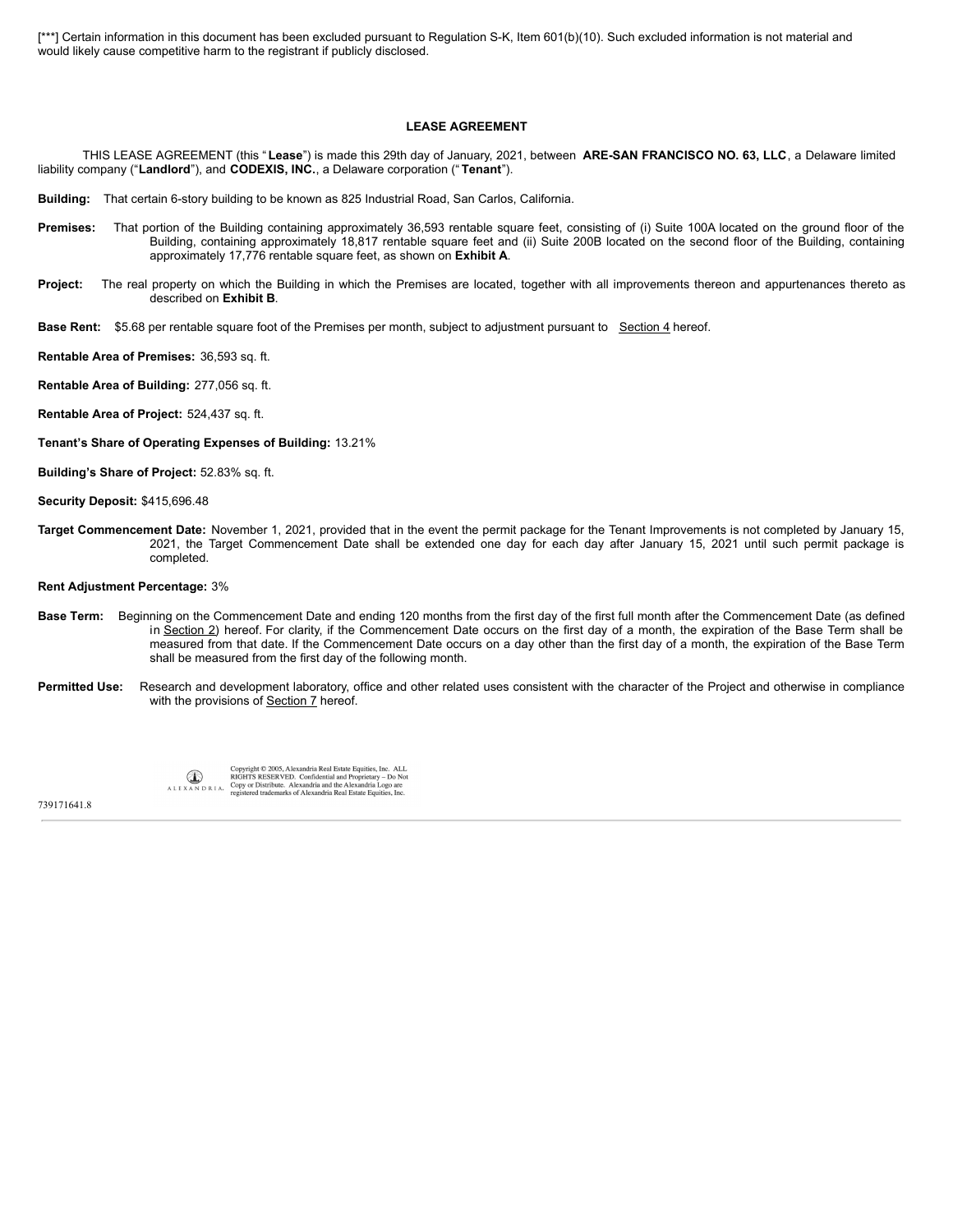**Address for Rent Payment: Landlord's Notice Address:** P.O. Box 975383 26 North Euclid Avenue Dallas, TX 75397-5383 Pasadena, CA 91101 Attention: Corporate Secretary

**Tenant's Notice Address:** 200 Penobscot Drive Redwood City, California 94063 Attention: Legal Department

The following Exhibits and Addenda are attached hereto and incorporated herein by this reference:

[X] **EXHIBIT A** - PREMISES DESCRIPTION [X] **EXHIBIT B** - DESCRIPTION OF PROJECT [X] **EXHIBIT C** - WORK LETTER [X] **EXHIBIT D** - COMMENCEMENT DATE [X] **EXHIBIT E** - RULES AND REGULATIONS [X] **EXHIBIT F** - TENANT'S PERSONAL PROPERTY [X] **EXHIBIT G** - ORDER

1. **Lease of Premises**. Upon and subject to all of the terms and conditions hereof, Landlord hereby leases the Premises to Tenant and Tenant hereby leases the Premises from Landlord. The portions of the Project which are for the non-exclusive use of tenants of the Project are collectively referred to herein as the "**Common Areas**." Landlord reserves the right to modify Common Areas, provided that such modifications do not materially adversely affect Tenant's access to or use of the Premises for the Permitted Use. From and after the Commencement Date through the expiration of the Term, Tenant shall have access to the Building and the Premises 24 hours a day, 7 days a week, 365 days per year, except in the case of emergencies, as the result of Legal Requirements, the performance by Landlord of any installation, maintenance or repairs, or any other temporary interruptions, and otherwise subject to the terms of this Lease.

2. **Delivery; Acceptance of Premises; Commencement Date**. Landlord shall use reasonable efforts to deliver the Premises to Tenant on or before the Target Commencement Date, with the Tenant Improvements in the Premises Substantially Completed ("**Delivery**" or "**Deliver**"). If Landlord fails to timely Deliver the Premises, Landlord shall not be liable to Tenant for any loss or damage resulting therefrom, and this Lease shall not be void or voidable except as provided herein. Notwithstanding anything to the contrary contained herein, if Landlord fails to Deliver the Premises to Tenant on or before the date that is 90 days after the Target Commencement Date (as such date may be extended for Force Majeure (as defined in Section 34) and Tenant Delays, the "**Abatement Date**"), then, commencing immediately following the Abatement Period (as defined below), Base Rent shall be abated 1 day for each day from and including the Abatement Date (as such date may be extended for Force Majeure and Tenant Delays) that Landlord fails to Deliver the Premises to Tenant. If Landlord does not Deliver the Premises within 150 days of the Target Commencement Date for any reason other than Force Majeure delays or Tenant Delays, this Lease may be terminated by Tenant by written notice to Landlord, and if so terminated by Tenant: (a) the Security Deposit, or any balance thereof (i.e., after deducting therefrom all amounts to which Landlord is entitled under the provisions of this Lease), shall be returned to Tenant, and (b) neither Landlord nor Tenant shall have any further rights, duties or obligations under this Lease, except with respect to provisions which expressly survive termination of this Lease. As used herein, the terms "**Tenant Improvements**," "**Tenant Delays**" and "**Substantially Completed**" shall have the meanings set forth for such terms in the Work Letter. If Tenant does not elect to void this Lease within 10 business days of the lapse of such 150 day period, such right to void this Lease shall be waived and this Lease shall remain in full force and effect.

Notwithstanding the foregoing, Landlord and Tenant agree that if any Governmental Authority having jurisdiction of the Project, as a result of the COVID-19 outbreak in the United States declares or implements any order or mandate that restricts construction activities in San Mateo county (any such order or mandate, a "**Government Mandate**"), then, to the extent such Government Mandate precludes

> Copyright © 2005, Alexandria Real Estate Equities, Inc. ALL<br>RIGHTS RESERVED. Confidential and Proprietary – Do No<br>Copy or Distribute. Alexandria and the Alexandria Logo are<br>registered trademarks of Alexandria Real Estate Œ NDRIA.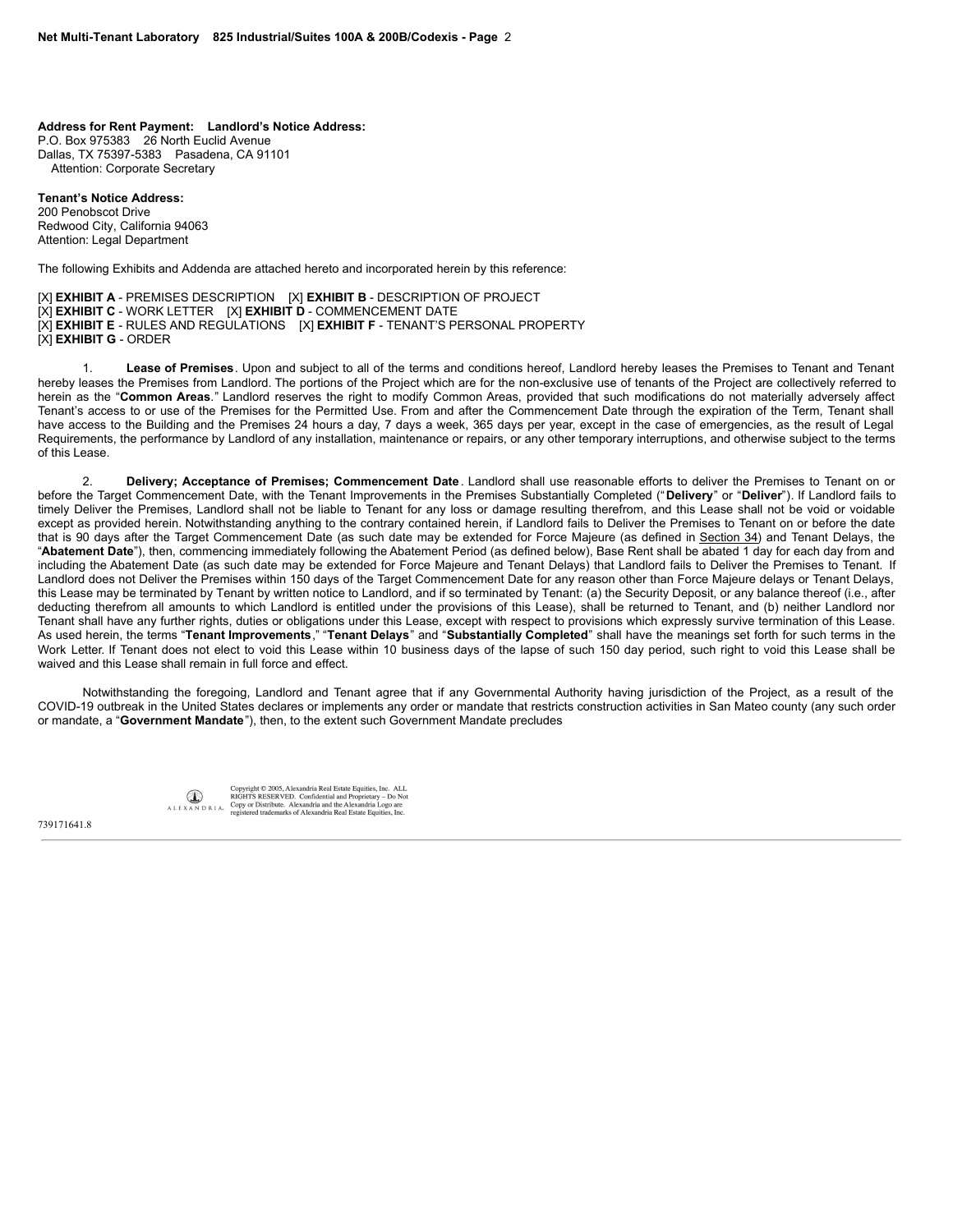construction of Landlord's Work, the Target Commencement Date shall be delayed 1 day for each day that such a Government Mandate remains in effect and continues to preclude such construction of Landlord's Work.

Landlord and Tenant further acknowledge and agree that (i) as of the date of this Lease, the City of San Carlos (the " **City**") is routinely taking longer to issue the permits and approvals (collectively, " **Permits**") required for the design and construction of Landlord's Work than the timeframes contemplated by Landlord in the development of the schedule for the completion of Landlord's Work as reflected in the Schedule attached to the Work Letter as Schedule 3 (the "**Standard Issuance Period**"), and (ii) to the extent the issuance of any Permits required for the design and/or construction of Landlord's Work is delayed beyond the Standard Issuance Period (except for delays due to Landlord's failure to timely provide the City with information requested from Landlord by the City (except to the extent that such delays arise due to Tenant's failure to provide Landlord information requested from Tenant by Landlord)), then the Target Commencement Date shall be delayed 1 day for each day following the expiration of the Standard Issuance Period that the City fails to issue any such Permits (through and including the date that such Permits are issued by the City).

The "**Commencement Date**" shall be the earlier of: (i) the date Landlord Delivers the Premises to Tenant with the Tenant Improvements Substantially Completed; or (ii) the date Landlord would have Delivered the Premises to Tenant with the Tenant Improvements Substantially Completed but for Tenant Delays. The "**Rent Commencement Date**" shall occur on the date that is 90 days after the Commencement Date. Base Rent shall be abated for the period commencing on the Commencement Date and ending on the day immediately preceding the Rent Commencement Date (the "**Abatement Period**"). Upon written request of Landlord, Tenant shall execute and deliver a written acknowledgment of the Commencement Date, the Rent Commencement Date and the expiration date of the Term when such are established in the form of the "Acknowledgement of Commencement Date" attached to this Lease as **Exhibit D**; provided, however, failure to execute and deliver such acknowledgment shall not affect either party's rights hereunder. The "**Term**" of this Lease shall be the Base Term, as defined above on the first page of this Lease and the Extension Term which Tenant may elect pursuant to Section 40.

Except as set forth in the Work Letter or as otherwise expressly set forth in this Lease: (i) Tenant shall accept the Premises in their condition as of the Commencement Date; (ii) Landlord shall have no obligation for any defects in the Premises; and (iii) Tenant's taking possession of the Premises shall be conclusive evidence that Tenant accepts the Premises. Any occupancy of the Premises by Tenant before the Commencement Date shall be subject to all of the terms and conditions of this Lease, excluding the obligation to pay Base Rent and Operating Expenses. Notwithstanding anything to the contrary contained herein, nothing in this paragraph shall limit Landlord's obligations with respect to the performance of Landlord's Work (as defined in the Work Letter), Landlord's obligations under the second paragraph of Section 7 of this Lease, or Landlord's maintenance and repair obligations under Section 13 of this Lease.

For the period of 365 consecutive days after the Commencement Date, Landlord shall, at its sole cost and expense (which shall not constitute an Operating Expense), be responsible for any repairs that are required to be made to the Building Systems (as defined in Section 13) serving the Premises, unless Tenant or any Tenant Party was responsible for the cause of such repair, in which case Tenant shall pay the cost. Tenant shall have the benefit of any warranties issued to Landlord in connection with Landlord's Work.

Tenant agrees and acknowledges that, except as otherwise expressly provided in this Lease, neither Landlord nor any agent of Landlord has made any representation or warranty with respect to the condition of all or any portion of the Premises or the Project, and/or the suitability of the Premises or the Project for the conduct of Tenant's business, and Tenant waives any implied warranty that the Premises or the Project are suitable for the Permitted Use. This Lease constitutes the complete agreement of Landlord and Tenant with respect to the subject matter hereof and supersedes any and all prior representations, inducements, promises, agreements, understandings and negotiations which are not

> Copyright © 2005, Alexandria Real Estate Equities, Inc. ALL<br>RIGHTS RESERVED. Confidential and Proprietary – Do Not<br>Copy or Distribute. Alexandria and the Alexandria Logo are<br>registered trademarks of Alexandria Real Estate  $^{\circledR}$ ALEXANDRIA.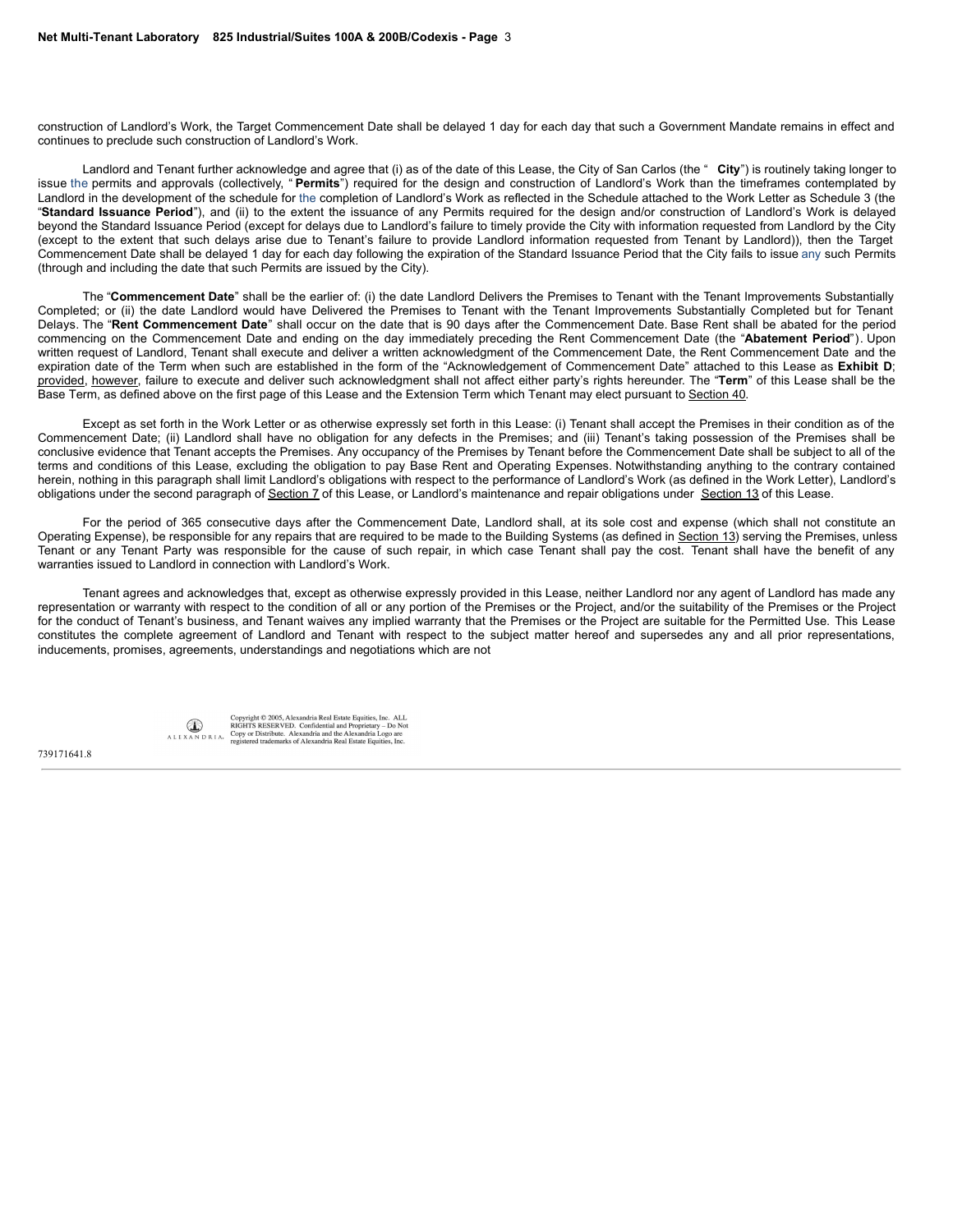contained herein. Landlord in executing this Lease does so in reliance upon Tenant's representations, warranties, acknowledgments and agreements contained herein.

# 3. **Rent**.

(a) **Base Rent**. Base Rent for the month in which the Rent Commencement Date occurs and the Security Deposit shall be due and payable on delivery of an executed copy of this Lease to Landlord. Tenant shall pay to Landlord in advance, without demand, abatement, deduction or set-off (except for any abatement, reduction or set-off as may be expressly provided in this Lease), monthly installments of Base Rent on or before the first day of each calendar month during the Term hereof after the Rent Commencement Date, in lawful money of the United States of America, at the office of Landlord for payment of Rent set forth above, or to such other person or at such other place as Landlord may from time to time designate in writing. Payments of Base Rent for any fractional calendar month shall be prorated. The obligation of Tenant to pay Base Rent and other sums to Landlord and the obligations of Landlord under this Lease are independent obligations. Tenant shall have no right at any time to abate, reduce, or set-off any Rent (as defined in Section 5) due hereunder except for any abatement, reduction or set-off as may be expressly provided in this Lease.

(b) **Additional Rent**. In addition to Base Rent, Tenant agrees to pay to Landlord as additional rent ("**Additional Rent**"): (i) commencing on the Commencement Date, Tenant's Share of "Operating Expenses" (as defined in Section 5), and (ii) any and all other amounts Tenant assumes or agrees to pay under the provisions of this Lease, including, without limitation, any and all other sums that may become due by reason of any default of Tenant or failure to comply with the agreements, terms, covenants and conditions of this Lease to be performed by Tenant, after any applicable notice and cure period.

#### 4. **Base Rent Adjustments**.

(a) **Annual Adjustments**. Base Rent shall be increased on each annual anniversary of the Commencement Date (or, if the Commencement Date occurs on a date other than the first day of a calendar month, then on each annual anniversary of the first day of the full calendar month immediately following the Commencement Date) (each an "**Adjustment Date**") by multiplying the Base Rent payable immediately before such Adjustment Date by the Rent Adjustment Percentage and adding the resulting amount to the Base Rent payable immediately before such Adjustment Date. Base Rent, as so adjusted, shall thereafter be due as provided herein. Base Rent adjustments for any fractional calendar month shall be prorated.

(b) **Additional TI Allowance**. In addition to the Tenant Improvement Allowance (as defined in the Work Letter), Landlord shall, subject to the terms of the Work Letter, make available to Tenant the Additional Tenant Improvement Allowance (as defined in the Work Letter). Commencing on the Rent Commencement Date and continuing thereafter on the first day of each month during the Base Term, Tenant shall pay the amount necessary to fully amortize the portion of the Additional Tenant Improvement Allowance actually funded by Landlord, if any, in equal monthly payments with interest at a rate of 8% per annum over the Base Term, which interest shall begin to accrue on the date that Landlord first disburses such Additional Tenant Improvement Allowance or any portion(s) thereof ("**TI Rent**"). TI Rent shall not be subject to increases applicable to Base Rent. Any TI Rent (including applicable interest) remaining unpaid as of the expiration or earlier termination of this Lease shall be paid to Landlord in a lump sum at the expiration or earlier termination of this Lease.

5. **Operating Expense Payments**. Following the Commencement Date, Landlord shall, prior to the beginning of each calendar year, deliver to Tenant a written estimate of Operating Expenses for each calendar year during the Term (the "**Annual Estimate**"), which may be revised by Landlord from time to time during such calendar year. Commencing on the Commencement Date and continuing thereafter on the first day of each month during the Term, Tenant shall pay Landlord an amount equal to

 $\label{eq:Corp} \begin{minipage}{0.9\textwidth} Copyright @ 2005, Alexanderia Real State Equities, Inc. ALL RIGHTS RESERVED. Conditional and Property-Do Not Copy or Distribute. Alexander and the Alexander Logator registered trademarks of Alexandria Real Estate Equities, Inc. \end{minipage}$ 企 ALEXANDRIA.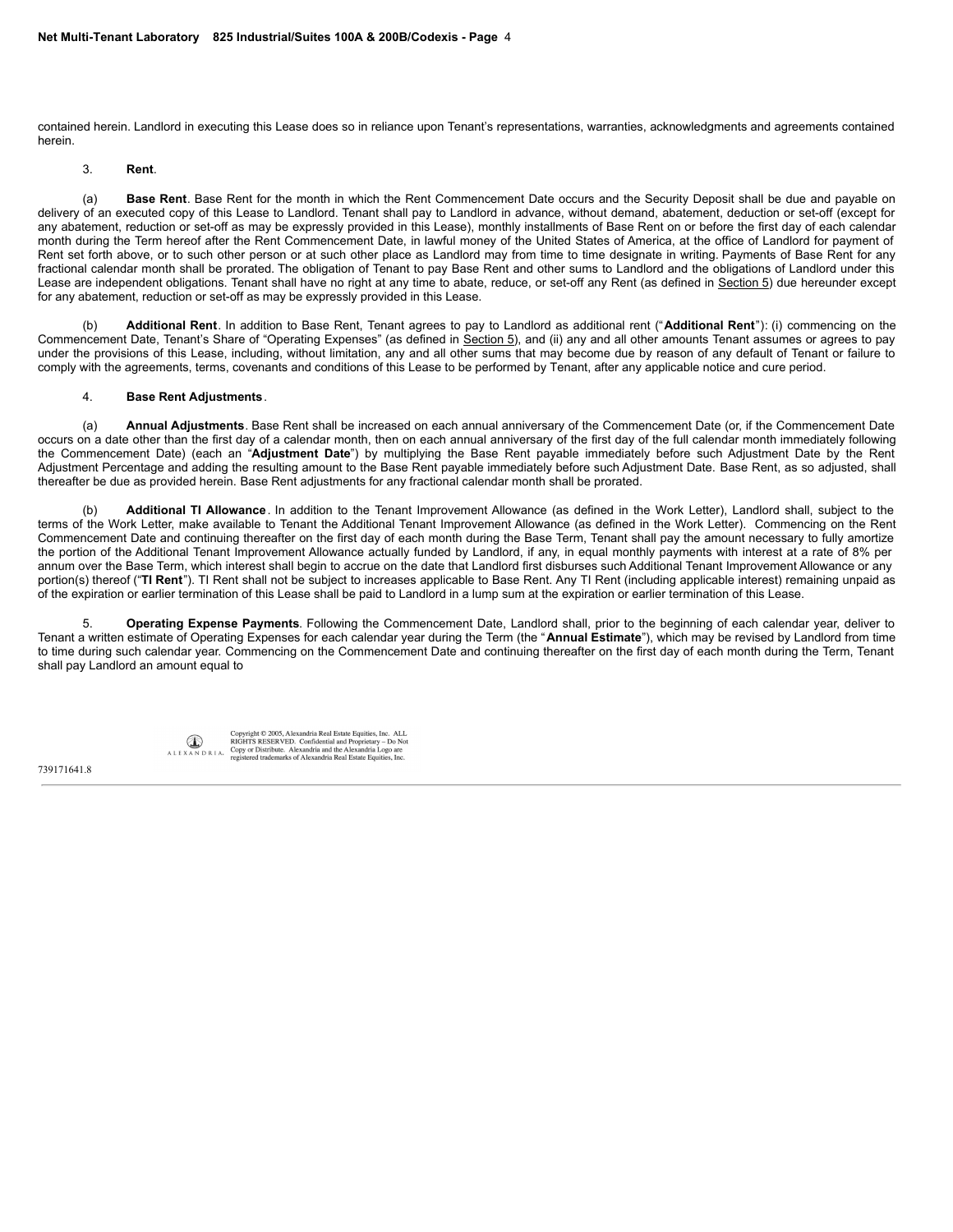1/12th of Tenant's Share of the Annual Estimate. Payments for any fractional calendar month shall be prorated.

The term "**Operating Expenses**" means all costs and expenses of any kind or description whatsoever incurred or accrued each calendar year by Landlord with respect to the Building (including the Building's Share of Project of all costs and expenses of any kind or description incurred or accrued by Landlord with respect to the Project which are not specific to the Building) (including, without duplication, (u) Taxes (as defined in Section 9), (v) the cost of upgrades to the Building or Project or enhanced services provided at the Building and/or Project which are intended to promote and protect health and physical well-being (collectively, "**Infectious Conditions**"), (w) Permitted Capital Improvements (as defined below) amortized over the useful life of such Permitted Capital Improvements as reasonably determined by Landlord taking into account all relevant factors, including the 24x7 operation of the Building, (x) the actual costs and expenses incurred by Landlord (including, without limitation, any subsidies which Landlord may provide in connection with the common area amenities (the "**Common Area Amenities**")) of the Common Area Amenities now or hereafter located at the Project, (y) the costs related to any parking structure or parking areas serving the Project and costs for transportation services (including costs associated with Landlord's operation of or participation in a shuttle service), and (z) the costs of Landlord's third party property manager (not to exceed 3% of the then-current Base Rent) or, if there is no third party property manager, administration rent in the amount of 3% of the then-current Base Rent (provided that during the Abatement Period, Tenant shall nonetheless be required to pay administration rent each month equal to the amount of the administration rent that Tenant would have been required to pay in the absence of there being an Abatement Period)), excluding only:

(a) the original construction costs of the Project (including the Building) and renovation prior to the Commencement Date and costs of correcting defects in such original construction or renovation;

(b) capital expenditures other than those capital repairs improvements and replacements that: (1) are required in order to comply with Legal Requirements (other than compliance with those Legal Requirements for which Landlord is, at Landlord's sole cost and expense, responsible for compliance with pursuant the provisions of the first sentence of the second paragraph of Section 7 below); (2) actually reduce Operating Expenses, (3) maintain or improve the utility, efficiency or capacity of the Building, any Building Systems or the Common Areas of the Project, (4) are incurred in connection with repairs that extend the life of any capital items and/or (5) are triggered by Tenant's particular use of the Premises or Tenant's Alterations (collectively, " **Permitted Capital Improvements**"); provided, that, notwithstanding the foregoing with respect to those Permitted Capital Improvements incurred by Landlord which are solely intended to reduce Operating Expenses, Landlord shall be limited to passing through as part of Operating Expenses each year no more than the annual savings reasonably anticipated in connection with such Permitted Capital Improvements;

(c) interest, principal payments of Mortgage (as defined in Section 27) debts of Landlord, financing costs and amortization of funds borrowed by Landlord, whether secured or unsecured, and all payments of base rent (but not taxes or operating expenses) under any ground lease or other underlying lease of all or any portion of the Project;

(d) depreciation of the Project (except for capital improvements, the cost of which are includable in Operating Expenses);

(e) advertising, legal and space planning expenses and leasing commissions and other costs and expenses incurred in procuring and leasing space to tenants for the Project, including any leasing office maintained in the Project, free rent and construction allowances for tenants;

(f) legal and other expenses incurred in the negotiation or enforcement of leases;

 $\label{eq:correlator} \begin{minipage}{0.9\textwidth} \textbf{Copyright} \otimes 2005, \textbf{Alexandria Real State Equities, Inc. ALL} \\ \textbf{RIGHTS RESERVED} \quad \textbf{Confidential and Property} - \textbf{Do Not} \\ \textbf{Copy or Distribute. Alexandria and the Alexander algebraic logic and transkso if Alexandria Real Estimate, Inc.} \end{minipage}$ ALEXANDRIA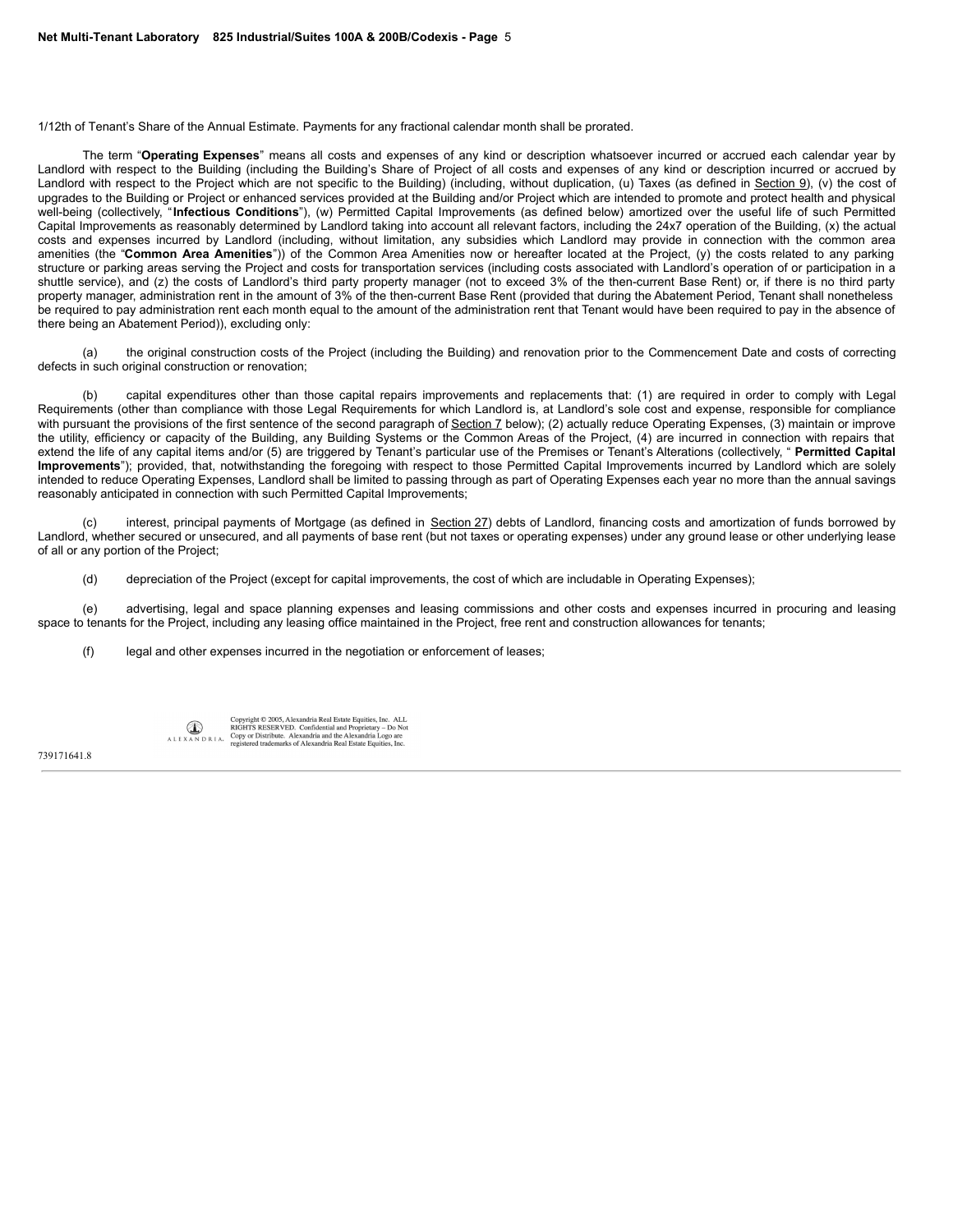(g) completing, fixturing, improving, renovating, painting, redecorating or other work, which Landlord pays for or performs for other tenants within their premises, and costs of correcting defects in such work;

(h) costs to be reimbursed by other tenants of the Project or Taxes to be paid directly by Tenant or other tenants of the Project, whether or not actually paid;

(i) salaries, wages, benefits and other compensation paid to (i) personnel of Landlord or its agents or contractors above the position of the person, regardless of title, who has day-to-day management responsibility for the Project or (ii) officers and employees of Landlord or its affiliates who are not assigned in whole or in part to the operation, management, maintenance or repair of the Project; provided, however, that with respect to any such person who does not devote substantially all of his or her employed time to the Project, the salaries, wages, benefits and other compensation of such person shall be prorated to reflect time spent on matters related to operating, managing, maintaining or repairing the Project in comparison to the time spent on matters unrelated to operating, managing, maintaining or repairing the Project;

(j) general organizational, administrative and overhead costs relating to maintaining Landlord's existence, either as a corporation, partnership, or other entity, including general corporate, legal and accounting expenses;

costs (including reasonable attorneys' fees and costs of settlement, judgments and payments in lieu thereof) incurred in connection with disputes with tenants, other occupants, or prospective tenants, and costs and expenses, including legal fees, incurred in connection with negotiations or disputes with employees, consultants, management agents, leasing agents, purchasers or mortgagees of the Building;

(l) costs incurred by Landlord due to the violation by Landlord, its employees, agents or contractors or any tenant of the terms and conditions of any lease of space in the Project or any Legal Requirement (as defined in Section 7);

(m) penalties, fines or interest incurred as a result of Landlord's inability or failure to make payment of Taxes and/or to file any tax or informational returns when due, or from Landlord's failure to make any payment of Taxes required to be made by Landlord hereunder before delinquency;

(n) overhead and profit increment paid to Landlord or to subsidiaries or affiliates of Landlord for goods and/or services in or to the Project to the extent the same exceeds the costs of such goods and/or services rendered by unaffiliated third parties on a competitive basis;

(o) costs of Landlord's charitable or political contributions, or of fine art maintained at the Project;

(p) costs in connection with services (including electricity), items or other benefits of a type which are not standard for the Project and which are not available to Tenant without specific charges therefor, but which are provided to another tenant or occupant of the Project, whether or not such other tenant or occupant is specifically charged therefor by Landlord;

(q) costs incurred in the sale or refinancing of the Project;

(r) net income taxes of Landlord or the owner of any interest in the Project, franchise, capital stock, gift, estate or inheritance taxes or any federal, state or local documentary taxes imposed against the Project or any portion thereof or interest therein;

 $\mbox{Copyright} \otimes$  2005, Alexandria Real Estate Equities, Inc. ALL RIGHTS RESERVED. Confidential and Proprietary – Do Not Copy or Distribute. Alexandria and the Alexandria Logo are registered trademarks of Alexandria Real Estate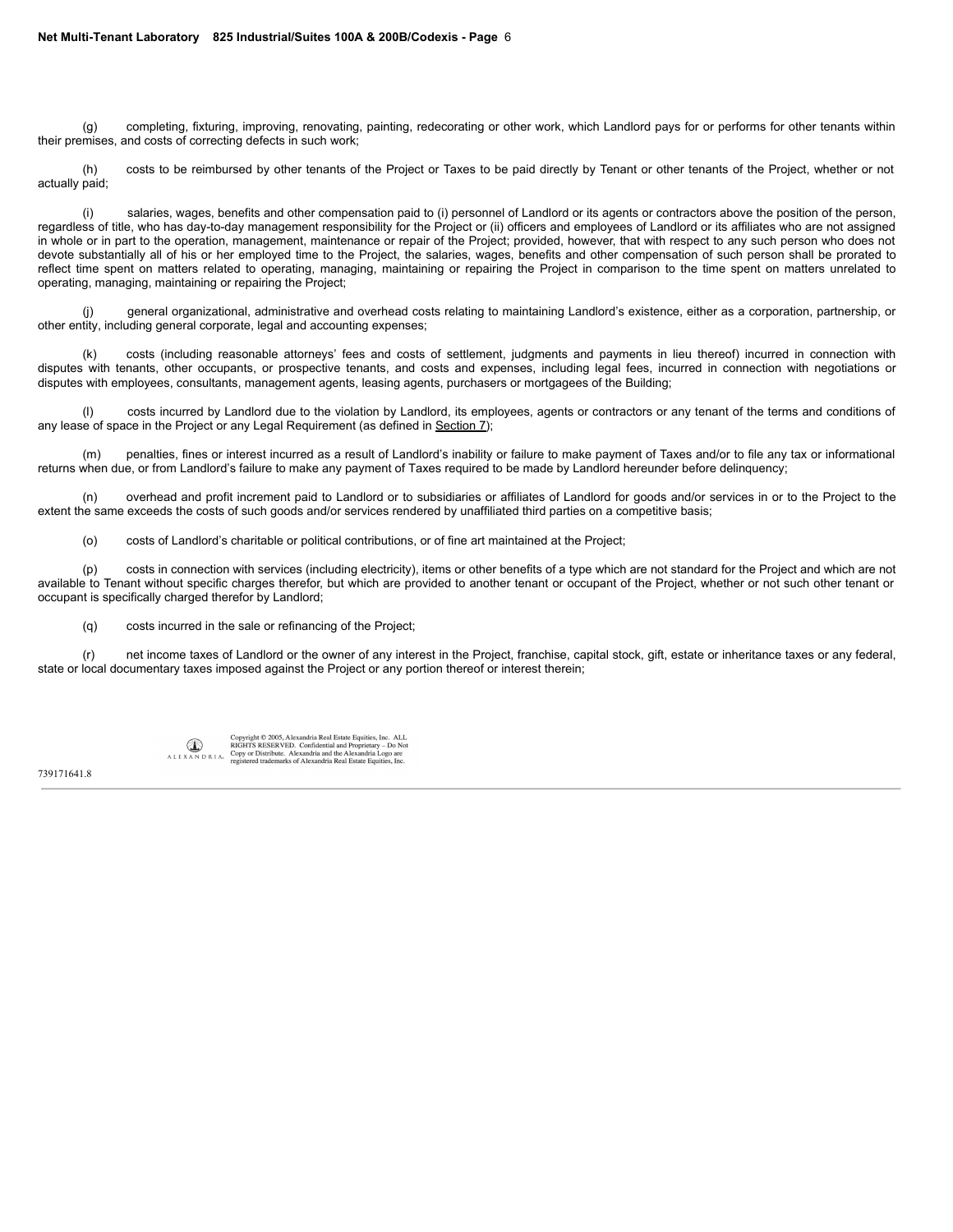(s) costs of repairs or other work necessitated by fire, windstorm or other casualty; provided such costs of repairs or other work shall be paid by the parties in accordance with the provisions of Section 18;

(t) costs or expenses occasioned by condemnation;

(u) costs which are covered by and reimbursed under any contractor, manufacturer or supplier warranty (not including the reasonable, out-ofpocket costs of enforcement of such warranties);

(v) any expenses otherwise includable within Operating Expenses to the extent actually reimbursed by persons other than tenants of the Project under leases for space in the Project;

(w) any reserves (other than reserves for Taxes for the then-current year);

(x) (i) insurance deductibles in excess of deductibles that Tenant can demonstrate are in excess of customary deductible amounts carried by institutional owners of Class A laboratory/office buildings in the San Carlos area and (ii) the cost of any uninsured casualty to the extent Tenant's Share thereof exceeds \$750,000 provided, however, Tenant's Share of any insurance deductible or uninsured casualty which Landlord is permitted to include as part of Operating Expenses exceeding \$100,000 shall be amortized over a period of 10 years (with interest not to exceed 8% per annum); and

(y) any costs incurred to remove, study, test or remediate, or otherwise related to the presence of Hazardous Materials in or about the Building or the Project for which Tenant is not responsible under this Lease.

Within 90 days after the end of each calendar year (or such longer period as may be reasonably required), Landlord shall furnish to Tenant a statement (an "**Annual Statement**") showing in reasonable detail: (a) the total and Tenant's Share of actual Operating Expenses for the previous calendar year, and (b) the total of Tenant's payments in respect of Operating Expenses for such year. If Tenant's Share of actual Operating Expenses for such year exceeds Tenant's payments of Operating Expenses for such year, the excess shall be due and payable by Tenant as Rent within 30 days after delivery of such Annual Statement to Tenant. If Tenant's payments of Operating Expenses for such year exceed Tenant's Share of actual Operating Expenses for such year Landlord shall pay the excess to Tenant within 30 days after delivery of such Annual Statement, except that after the expiration, or earlier termination of the Term or if Tenant is delinquent in its obligation to pay Rent, Landlord shall pay the excess to Tenant after deducting all other amounts due Landlord. Landlord's and Tenant's obligations to pay any overpayments or deficiencies due pursuant to this paragraph shall survive the expiration or earlier termination of this Lease.

The Annual Statement shall be final and binding upon Tenant unless Tenant, within 120 days after Tenant's receipt thereof, shall contest any item therein by giving written notice to Landlord, specifying each item contested and the reason therefor. If, during such 120 day period, Tenant reasonably and in good faith questions or contests the accuracy of Landlord's statement of Tenant's Share of Operating Expenses, Landlord will provide Tenant with access to Landlord's books and records relating to the operation of the Project (the "**Expense Information**"). If after Tenant's review of such Expense Information, Landlord and Tenant cannot agree upon the amount of Tenant's Share of Operating Expenses, then Tenant shall have the right to have an independent regionally or nationally recognized public accounting firm selected by Tenant and approved by Landlord (which approval shall not be unreasonably withheld, conditioned or delayed), working pursuant to a fee arrangement other than a contingent fee (at Tenant's sole cost and expense except as expressly provided below), audit and/or review the Expense Information for the year in question (the "**Independent Review**"). The results of any such Independent Review shall be binding on Landlord and Tenant. If the Independent Review shows that the payments actually made by Tenant with respect to Operating Expenses for the calendar year in question exceeded Tenant's Share of Operating Expenses for such calendar year, Landlord shall at

☎

 $\mbox{Copyright} \otimes$ 2005, Alexandria Real Estate Equities, Inc. ALL RIGHTS RESERVED. Confidential and Proprietary – Do Not Copy or Distribute. Alexandria and the Alexandria Logo are registered trademarks of Alexandria Real Estate NDRIA.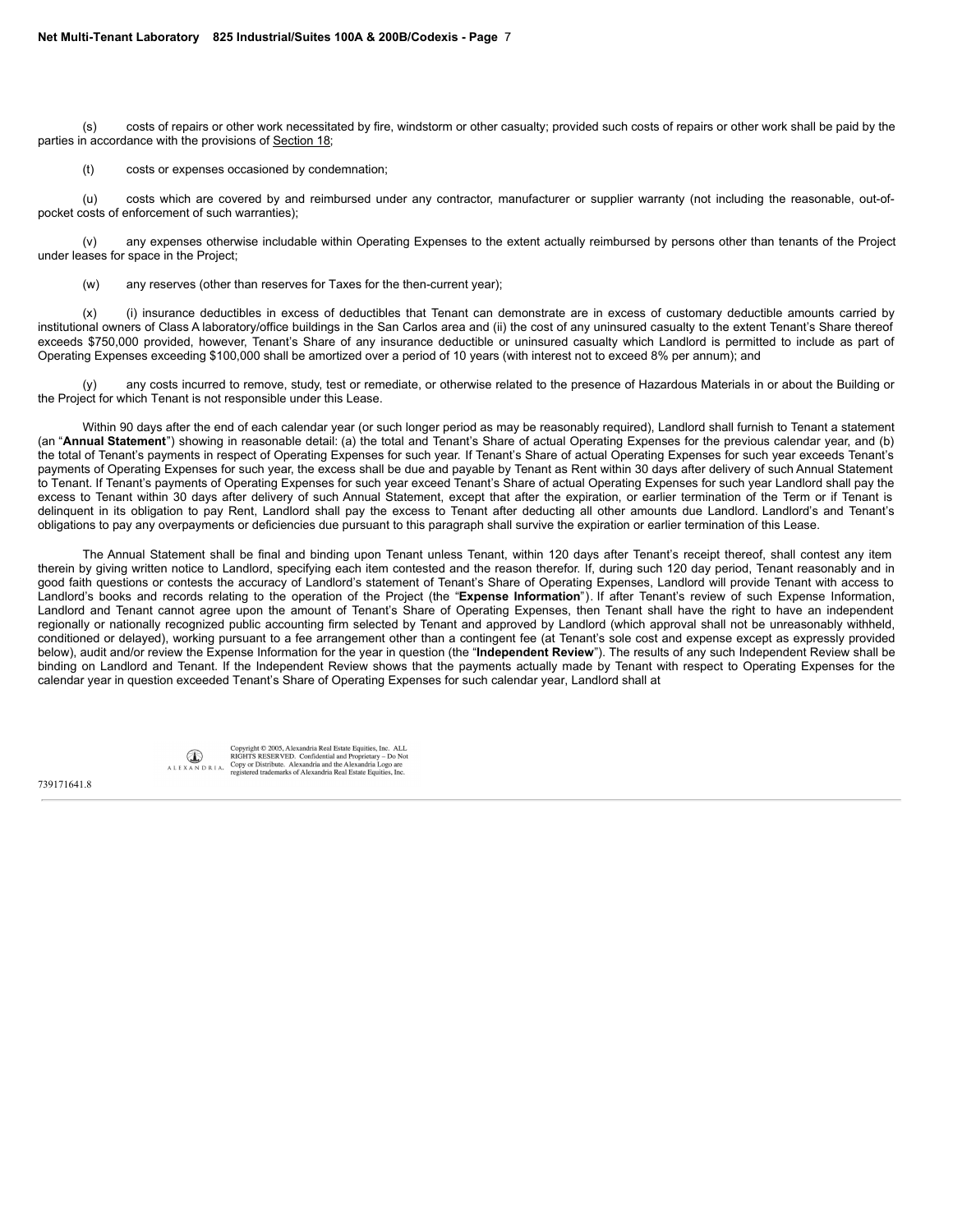Landlord's option either (i) credit the excess amount to the next succeeding installments of estimated Operating Expenses or (ii) pay the excess to Tenant within 30 days after delivery of such statement, except that after the expiration or earlier termination of this Lease or if Tenant is delinquent in its obligation to pay Rent, Landlord shall pay the excess to Tenant after deducting all other amounts due Landlord. If the Independent Review shows that Tenant's payments with respect to Operating Expenses for such calendar year were less than Tenant's Share of Operating Expenses for the calendar year, Tenant shall pay the deficiency to Landlord within 30 days after delivery of such statement. If the Independent Review shows that Tenant has overpaid with respect to Operating Expenses by more than 5% then Landlord shall reimburse Tenant for all costs incurred by Tenant for the Independent Review. Operating Expenses for the calendar years in which Tenant's obligation to share therein begins and ends shall be prorated. Notwithstanding anything set forth herein to the contrary, if the Project is not at least 95% occupied on average during any year of the Term, Tenant's Share of Operating Expenses for such year shall be computed as though the Project had been 95% occupied on average during such year.

*"***Tenant's Share**" shall be the percentage set forth on the first page of this Lease as Tenant's Share as reasonably adjusted by Landlord for changes in the physical size of the Premises or the Project occurring thereafter. Landlord and Tenant hereby stipulate to the rentable square footage of the Premises set forth on page 1 of this Lease for all purposes and the same shall not be subject to re-measurement. Landlord may equitably increase Tenant's Share for any item of expense or cost reimbursable by Tenant that relates to a repair, replacement, or service that benefits only the Premises or only a portion of the Project that includes the Premises or that varies with occupancy or use. Base Rent, Tenant's Share of Operating Expenses and all other amounts payable by Tenant to Landlord hereunder are collectively referred to herein as "**Rent**."

6. **Security Deposit**. Tenant shall deposit with Landlord, upon delivery of an executed copy of this Lease to Landlord, a security deposit (the "**Security Deposit**") for the performance of all of Tenant's obligations hereunder in the amount set forth on page 1 of this Lease, which Security Deposit, subject to the immediately following paragraph, shall be in the form of an unconditional and irrevocable letter of credit (the "**Letter of Credit**"): (i) in form and substance reasonably satisfactory to Landlord, (ii) naming Landlord as beneficiary, (iii) expressly allowing Landlord to draw upon it at any time from time to time by delivering to the issuer notice that Landlord is entitled to draw thereunder, (iv) issued by an FDIC-insured financial institution reasonably satisfactory to Landlord, and (v) redeemable by presentation of a sight draft in the State of California. If Tenant does not provide Landlord with a substitute Letter of Credit complying with all of the requirements hereof at least 10 days before the stated expiration date of any then current Letter of Credit, Landlord shall have the right to draw the full amount of the current Letter of Credit and hold the funds drawn in cash without obligation for interest thereon as the Security Deposit. The Security Deposit shall be held by Landlord as security for the performance of Tenant's obligations under this Lease. The Security Deposit is not an advance rental deposit or a measure of Landlord's damages in case of Tenant's default. Upon each occurrence of a Default (as defined in Section 20), Landlord may use all or any part of the Security Deposit to pay delinquent payments due under this Lease, future rent damages under California Civil Code Section 1951.2, and the cost of any damage, injury, expense or liability caused by such Default, without prejudice to any other remedy provided herein or provided by law. Landlord's right to use the Security Deposit under this Section 6 includes the right to use the Security Deposit to pay future rent damages following the termination of this Lease pursuant to Section 21(c) below. Upon any use of all or any portion of the Security Deposit, Tenant shall pay Landlord on demand the amount that will restore the Security Deposit to the amount set forth on Page 1 of this Lease. Tenant hereby waives the provisions of any law, now or hereafter in force, including, without limitation, California Civil Code Section 1950.7, which provide that Landlord may claim from a security deposit only those sums reasonably necessary to remedy defaults in the payment of Rent, to repair damage caused by Tenant or to clean the Premises, it being agreed that Landlord may, in addition, claim those sums reasonably necessary to compensate Landlord for any other loss or damage, foreseeable or unforeseeable, caused by the act or omission of Tenant or any officer, employee, agent or invitee of Tenant. Upon bankruptcy or other debtor-creditor proceedings against Tenant, the Security Deposit shall be deemed to be applied first to the payment of Rent and other charges due Landlord for periods prior to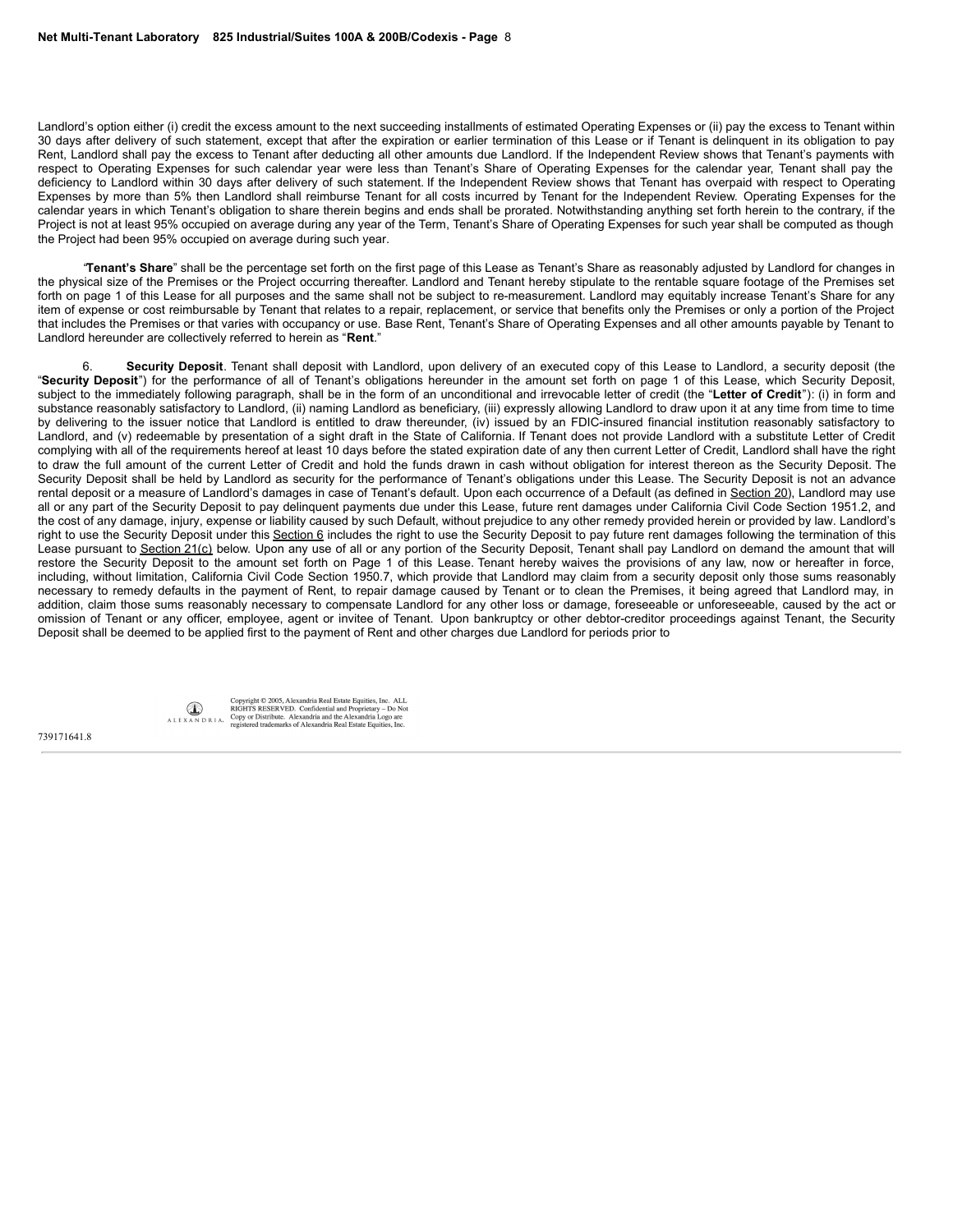the filing of such proceedings. If Tenant shall fully perform every provision of this Lease to be performed by Tenant, the Security Deposit, or any balance thereof (i.e., after deducting therefrom all amounts to which Landlord is entitled under the provisions of this Lease), shall be returned to Tenant (or, at Landlord's option, to the last assignee of Tenant's interest hereunder) within 90 days after the expiration or earlier termination of this Lease.

Tenant has advised Landlord that Tenant requires additional time to obtain the Letter of Credit. The parties hereto agree that Tenant shall deposit the sum of \$415,696.48 in cash with Landlord as the Security Deposit under the Lease until such time as Tenant delivers to Landlord the Letter of Credit, in a form approved by Landlord, which shall be no later than the date that is 10 days after the date of the Lease. Promptly upon delivery of the approved and effective Letter of Credit to Landlord, Landlord shall return the cash security deposit to Tenant. Tenant's failure to deliver such Letter of Credit to Landlord pursuant to the terms of this paragraph shall constitute a Default under Section 20 of the Lease.

If Landlord transfers its interest in the Project or this Lease, Landlord shall either (a) transfer any Security Deposit then held by Landlord to a person or entity assuming Landlord's obligations under this Section 6, or (b) return to Tenant any Security Deposit then held by Landlord and remaining after the deductions permitted herein. Upon such transfer to such transferee or the return of the Security Deposit to Tenant, Landlord shall have no further obligation with respect to the Security Deposit, and Tenant's right to the return of the Security Deposit shall apply solely against Landlord's transferee. The Security Deposit is not an advance rental deposit or a measure of Landlord's damages in case of Tenant's default. Landlord's obligation respecting the Security Deposit is that of a debtor, not a trustee, and no interest shall accrue thereon.

If, as of the expiration of the 12th month of the Base Term, Tenant satisfies the requirements listed below (collectively, the " **Reduction Requirements**"), then the Security Deposit shall be reduced to an amount equal to 1 month's then applicable monthly Base Rent (the " **Reduced Security Deposit**"). The Reduction Requirements are: (i) Tenant is not then in default under the Lease, (ii) Tenant has not previously defaulted under the Lease and (iii) either (x) Tenant's stock shall be listed on either the New York Stock Exchange or the NASDAQ stock market, and Tenant shall have a net worth of at least \$300,000,000; or (y) Tenant's revenues exceed \$175,000,000 during the immediately preceding fiscal year, and the amount of Tenant's Liquid Assets (as defined below) equals or exceeds its anticipated expenses for the shorter of (A) the next ensuing 30 months, or (B) the greater of 12 months or the remaining Term of this Lease assuming the exercise of all options to extend the Term of this Lease, unless such options have been waived or are otherwise no longer exercisable, as such net revenues are certified by a nationally recognized, independent public accounting firm or as demonstrated in annual audited financial statements. For purposes of this provision, "**Liquid Assets**" means all cash, cash equivalent investments and liquid short term investments. If Tenant provides Landlord with written evidence reasonably satisfactory to Landlord Tenant has met the Reduction Requirements, then Landlord shall return the unapplied portion of the Security Deposit then held by Landlord, less the Reduced Security Deposit, to Tenant within 60 days of Tenant's delivery of such written evidence. If Landlord returns to Tenant any portion of the Security Deposit in accordance with this Section, then from and after the date such monies are returned to Tenant, the "**Security Deposit**" shall be deemed to be the Reduced Security Deposit for all purposes of this Lease.

The Reduced Security Deposit shall be increased in accordance with the terms of this Section if (i) Tenant is in Default hereunder, or (ii) Tenant fails at any time after reduction of the Security Deposit to continue to meet the Reduction Requirements. Landlord shall have the right (not to be exercised more than 2 times per calendar year) to request written evidence from Tenant that Tenant continues to meet the Reduction Requirements. If Tenant is in Default under this Lease or fails to continue to meet the Reduction Requirements, the Security Deposit shall be increased to an amount equal to 2 times the then applicable monthly Base Rent. Such increased Security Deposit shall be paid to Landlord within 10 days of Landlord's written demand, in the case of Tenant's Default under this Lease, or within 10 days of Landlord's written demand, in the case of Tenant's failure to meet the Reduction

A.L.E.X.

739171641.8

 $\begin{tabular}{l} Copyright \textcircled{$2005$,} Alexandria Real State Equities, Inc. ALL, RIGHTS RESIER VED. Confidence 1 and Property - Do No Copy or District. Alexandria and Alexandria Logo are registered trademarks of Alexandria Real Estimate. In. \end{tabular}$ ◑ NDRIA.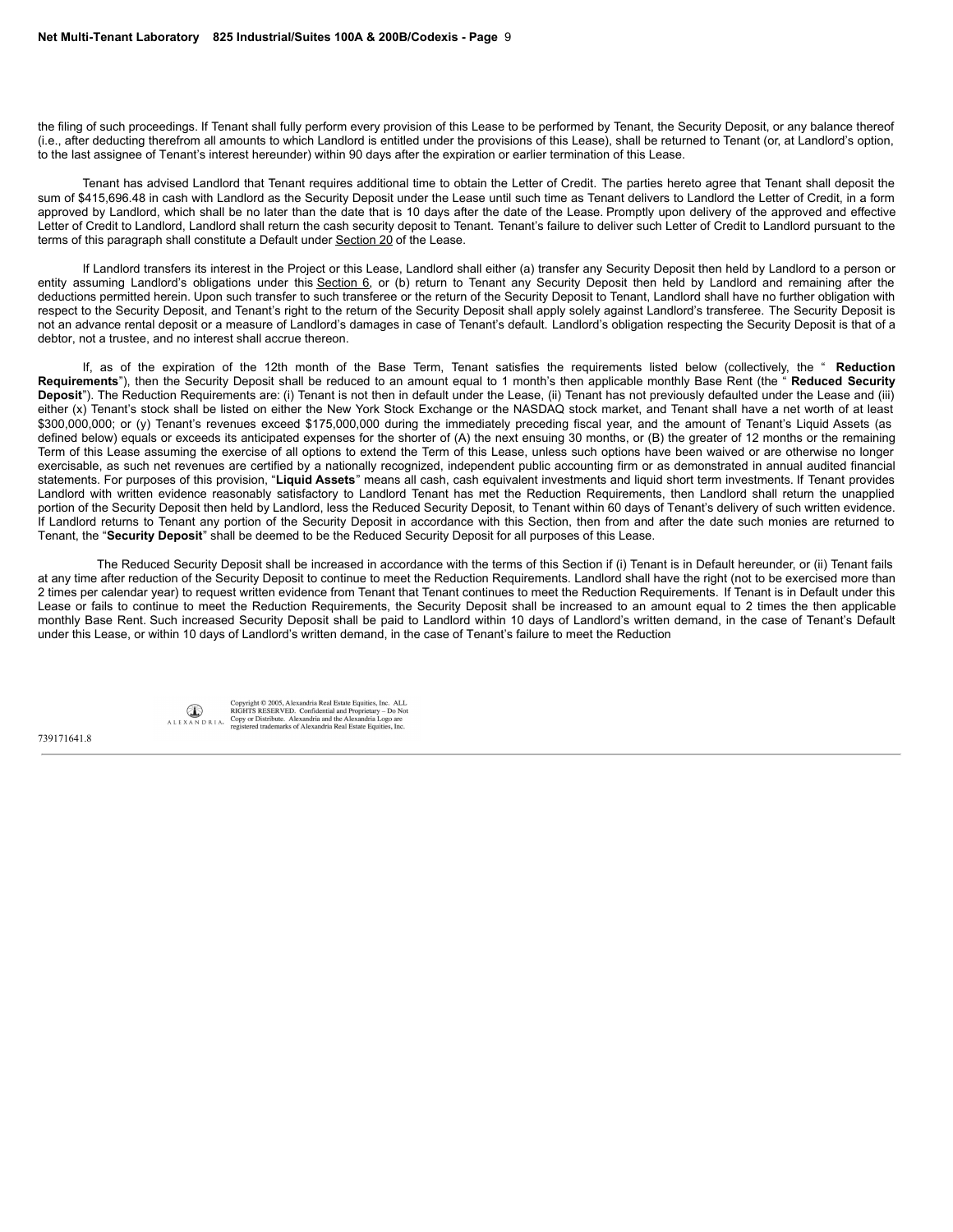Requirements. If Tenant is required to increase the Reduced Security Deposit in accordance with this Section, then from and after the date such monies are deposited with Landlord, the "**Security Deposit**" shall be deemed to be the amount then held by Landlord hereunder.

7. **Use**. The Premises shall be used solely for the Permitted Use set forth in the basic lease provisions on page 1 of this Lease, and in compliance with all laws, orders, judgments, ordinances, regulations, codes, directives, permits, licenses, covenants and restrictions now or hereafter applicable to the Premises, and to the use and occupancy thereof, including, without limitation, the Americans With Disabilities Act, 42 U.S.C. § 12101, et seq. (together with the regulations promulgated pursuant thereto, "**ADA**") (collectively, " **Legal Requirements**" and each, a "**Legal Requirement**"). Tenant shall, upon 7 days' written notice from Landlord, discontinue any use of the Premises which is declared by any Governmental Authority (as defined in Section 9) having jurisdiction to be a violation of a Legal Requirement. Tenant will not use or permit the Premises to be used for any purpose or in any manner that would void Tenant's or Landlord's insurance, increase the insurance risk, or cause the disallowance of any sprinkler or other credits. The Permitted Use as defined in this Lease will not result in the voidance of or an increased insurance risk or cause the disallowance of any sprinkler or other credits with respect to the insurance currently being maintained by Landlord. Tenant shall not permit any part of the Premises to be used as a "place of public accommodation", as defined in the ADA or any similar legal requirement. Tenant shall reimburse Landlord promptly upon written demand for any additional premium charged for any such insurance policy by reason of Tenant's failure to comply with the provisions of this Section or otherwise caused by Tenant's use and/or occupancy of the Premises. Tenant will use the Premises in a careful, safe and proper manner and will not commit or permit waste, overload the floor or structure of the Premises, subject the Premises to use that would damage the Premises or obstruct or interfere with the rights of Landlord or other tenants or occupants of the Project, including conducting or giving notice of any auction, liquidation, or going out of business sale on the Premises, or using or allowing the Premises to be used for any unlawful purpose. Tenant shall cause any equipment or machinery to be installed in the Premises so as to reasonably prevent sounds or vibrations from the Premises from extending into Common Areas, or other space in the Project. Tenant shall not place any machinery or equipment which would overload the floor in or upon the Premises or transport or move such items through the Common Areas of the Project or in the Project elevators without the prior written consent of Landlord, which consent shall not be unreasonably withheld, conditioned or delayed. Except as may be provided under the Work Letter, Tenant shall not, without the prior written consent of Landlord (which consent shall not be unreasonably withheld, conditioned or delayed), use the Premises in any manner which will require ventilation, air exchange, heating, gas, steam, electricity or water beyond the existing capacity of the Project as proportionately allocated to the Premises based upon Tenant's Share as usually furnished for the Permitted Use.

Landlord shall (a) subject to the terms of the Work Letter, be responsible for the compliance of the Premises with Legal Requirements as of the Commencement Date, and, (b) at no cost or expense to Tenant, be responsible for the compliance of the Common Areas of the Project with Legal Requirements as of the Commencement Date. Following the Commencement Date, Landlord shall, as an Operating Expense (to the extent such Legal Requirement is generally applicable to similar buildings in the area in which the Project is located) or at Tenant's expense (to the extent such Legal Requirement is triggered by reason of Tenant's, as compared to other tenants of the Project, particular use of the Premises or Tenant's Alterations) make any alterations or modifications to the Common Areas or the exterior of the Building that are required by Legal Requirements. Except as provided in the 2 immediately preceding sentences, Tenant, at its sole expense, shall make any alterations or modifications to the interior or the exterior of the Premises or the Project that are required by Legal Requirements (including, without limitation, compliance of the Premises with the ADA) related to Tenant's particular use of the Premises. Notwithstanding any other provision herein to the contrary, Tenant shall be responsible for any and all demands, claims, liabilities, losses, costs, expenses, actions, causes of action, damages or judgments, and all reasonable expenses incurred in investigating or resisting the same (including, without limitation, reasonable attorneys' fees, charges and disbursements and costs of suit) (collectively, "**Claims**") arising out of or in connection with Legal Requirements related to Tenant's particular use of the Premises or Tenant's

企

Copyright © 2005, Alexandria Real Estate Equities, Inc. ALL<br>RIGHTS RESERVED. Confidential and Proprietary – Do Not<br>Copy or Distribute. Alexandria and the Alexandria Logo are<br>registered trademarks of Alexandria Real Estate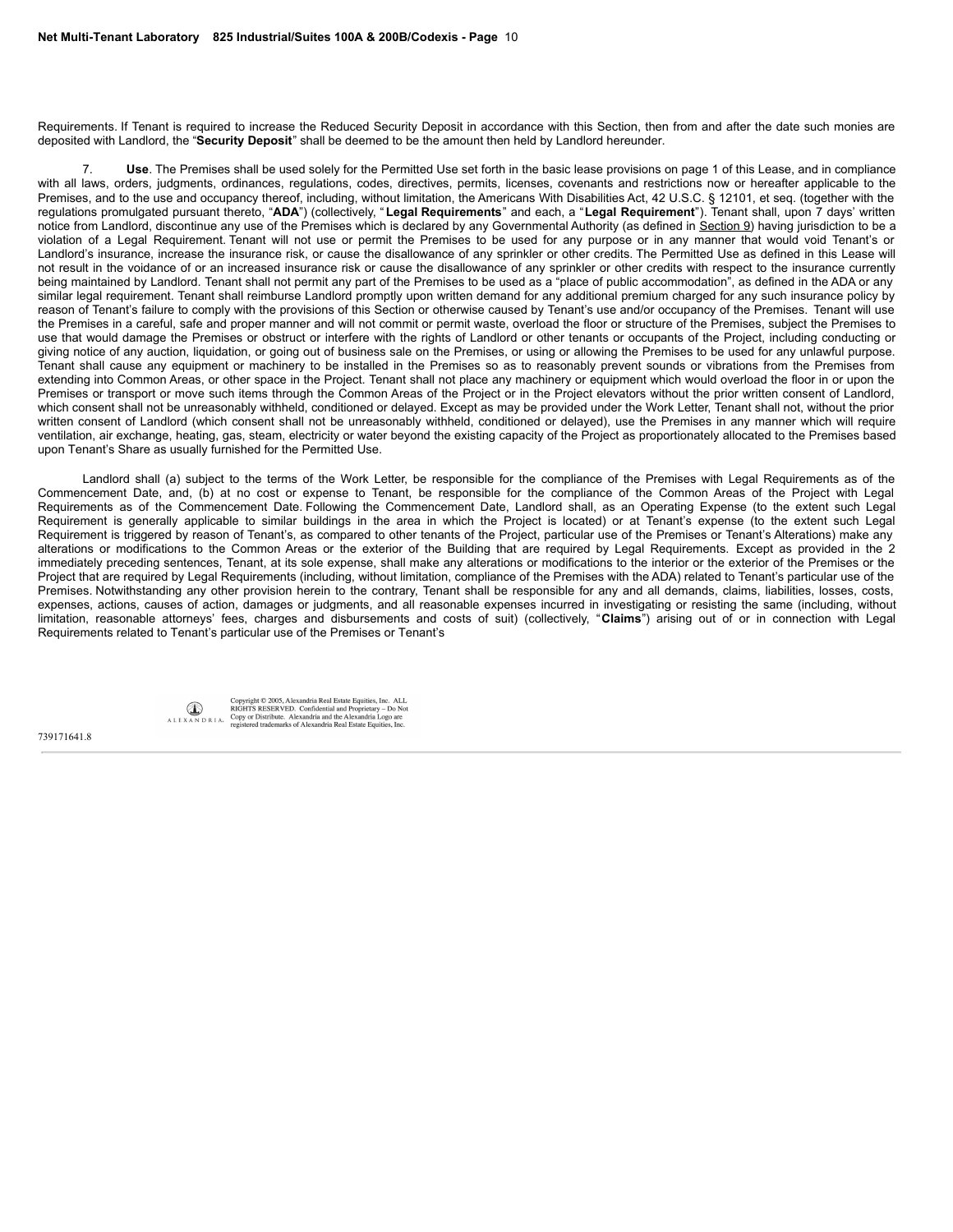Alterations, and Tenant shall indemnify, defend, hold and save Landlord harmless from and against any and all Claims arising out of or in connection with any failure of the Premises to comply with any Legal Requirement related to Tenant's particular use of the Premises or Tenant's Alterations.

Tenant acknowledges that Landlord may, but shall not be obligated to, seek to obtain Leadership in Energy and Environmental Design (LEED), WELL Building Standard, or other similar "green" certification with respect to the Project and/or the Premises, and Tenant agrees, at no material cost to Tenant, to reasonably cooperate with Landlord, and to provide such information and/or documentation as Landlord may reasonably request, in connection therewith.

8. **Holding Over**. If, with Landlord's express written consent, Tenant retains possession of the Premises after the termination of the Term, (i) unless otherwise agreed in such written consent, such possession shall be subject to immediate termination by Landlord at any time, (ii) all of the other terms and provisions of this Lease (including, without limitation, the adjustment of Base Rent pursuant to Section 4 hereof) shall remain in full force and effect (excluding any expansion or renewal option or other similar right or option) during such holdover period, (iii) Tenant shall continue to pay Base Rent in the amount payable upon the date of the expiration or earlier termination of this Lease or such other amount as may be agreed upon by Landlord and Tenant in such written consent, and (iv) all other payments shall continue under the terms of this Lease. If Tenant remains in possession of the Premises after the expiration or earlier termination of the Term without the express written consent of Landlord, (A) Tenant shall become a tenant at sufferance upon the terms of this Lease except that the monthly rental shall be equal to 150% of Base Rent in effect during the last 30 days of the Term, plus Operating Expenses and all other amounts due under this Lease, and (B) Tenant shall be responsible for all damages suffered by Landlord resulting from or occasioned by Tenant's holding over, including consequential damages; provided, however, that if Tenant delivers a written inquiry to Landlord within 30 days prior to the expiration or earlier termination of the Term, Landlord will notify Tenant whether the potential exists for consequential damages. No holding over by Tenant, whether with or without consent of Landlord, shall operate to extend this Lease except as otherwise expressly provided, and this Section 8 shall not be construed as consent for Tenant to retain possession of the Premises. Acceptance by Landlord of Rent after the expiration of the Term or earlier termination of this Lease shall not result in a renewal or reinstatement of this Lease.

9. **Taxes**. Landlord shall pay, as part of Operating Expenses, all taxes, levies, fees, assessments and governmental charges of any kind, existing as of the Commencement Date or thereafter enacted (collectively referred to as "**Taxes**"), imposed by any federal, state, regional, municipal, local or other governmental authority or agency, including, without limitation, quasi-public agencies (collectively, " **Governmental Authority**") during the Term, including, without limitation, all Taxes: (i) imposed on or measured by or based, in whole or in part, on rent payable to (or gross receipts received by) Landlord under this Lease and/or from the rental by Landlord of the Project or any portion thereof, or (ii) based on the square footage, assessed value or other measure or evaluation of any kind of the Premises or the Project, or (iii) assessed or imposed by or on the operation or maintenance of any portion of the Premises or the Project, including parking, or (iv) assessed or imposed by, or at the direction of, or resulting from Legal Requirements, or interpretations thereof, promulgated by any Governmental Authority, or (v) imposed as a license or other fee, charge, tax, or assessment on Landlord's business or occupation of leasing space in the Project. Landlord may contest by appropriate legal proceedings the amount, validity, or application of any Taxes or liens securing Taxes. Notwithstanding anything to the contrary herein, Landlord shall only charge Tenant for assessments as if those assessments were paid by Landlord over the longest possible term which Landlord is permitted to pay for the applicable assessments without additional charge other than interest, if any, provided under the terms of the underlying assessments. Taxes shall not include any net income taxes imposed on Landlord except to the extent such net income taxes are in substitution for any Taxes payable hereunder. If any such Tax is levied or assessed directly against Tenant, then Tenant shall be responsible for and shall pay the same at such times and in such manner as the taxing authority shall require. Tenant shall pay, prior to delinquency, any and all Taxes levied or assessed against any personal property or trade fixtures placed

> 企 ALEXANDRIA.

Copyright © 2005, Alexandria Real Estate Equities, Inc. ALL<br>RIGHTS RESERVED. Confidential and Proprietary – Do Not<br>Copy or Distribute. Alexandria and the Alexandria Logo are<br>registered trademarks of Alexandria Real Estate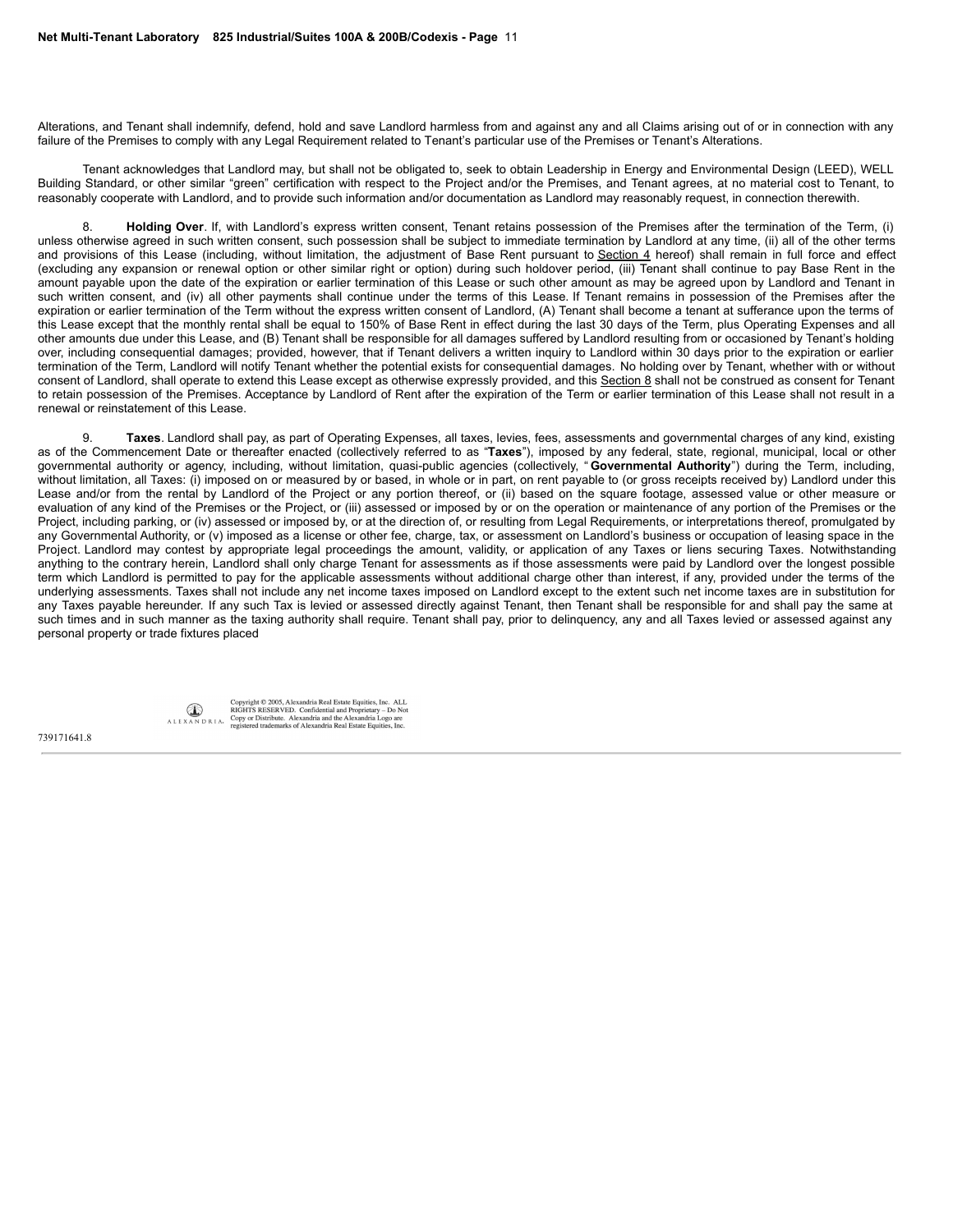by Tenant in the Premises, whether levied or assessed against Landlord or Tenant. If any Taxes on Tenant's personal property or trade fixtures are levied against Landlord or Landlord's property, or if the assessed valuation of the Project is increased by a value attributable to improvements in or alterations to the Premises, whether owned by Landlord or Tenant and whether or not affixed to the real property so as to become a part thereof, higher than the base valuation on which Landlord from time-to-time allocates Taxes to all tenants in the Project, Landlord shall have the right, but not the obligation, to pay such Taxes. Landlord's determination of any excess assessed valuation shall be binding and conclusive, absent manifest error. The amount of any such payment by Landlord shall constitute Additional Rent due from Tenant to Landlord immediately upon demand.

Parking. Subject to all applicable Legal Requirements, Force Majeure, a Taking (as defined in Section 19 below) and the exercise by Landlord of its rights hereunder, Tenant shall have the right, at no additional cost during the Term (including any Extension Term), in common with other tenants of the Project pro rata in accordance with the rentable area of the Premises and the rentable areas of the Project occupied by such other tenants, to park in those areas designated for non-reserved parking, subject in each case to Landlord's rules and regulations. Subject to the immediately preceding sentence, Tenant's pro rata share of parking space shall be equal to 2.8 parking spaces per 1,000 rentable square feet of the Premises. Landlord may allocate parking spaces among Tenant and other tenants in the Project pro rata as described above if Landlord determines that such parking facilities are becoming crowded. Landlord shall not oversubscribe parking among tenants leasing space at the Project. Landlord shall not be responsible for enforcing Tenant's parking rights against any third parties, including other tenants of the Project.

If applicable to the Project, Tenant shall comply with the requirements of any TDMP (as defined below) which may be required by the City of San Carlos or other Governmental Authority with respect to the parking areas at the Project which are binding on tenants in the Project or tenants using the parking lots or structures available at the Project. A copy of any TDMP in effect from time to time during the Term shall be made available to Tenant. Notwithstanding anything to the contrary contained in this Lease, if applicable to the Project, Tenant shall be required to comply with the requirements of (and Operating Expenses shall expressly include any costs incurred by Landlord to comply with) any transportation demand management plan ("**TDMP**") and any other permit conditions (e.g. rider sharing and carpooling initiatives) imposed by the City of San Carlos or other Governmental Authority.

11. **Utilities, Services**. Landlord shall provide, subject to the terms of this Section 11, potable water, electricity, HVAC, light, power, sewer, and other utilities (including gas and fire sprinklers to the extent the Project is plumbed for such services), and, with respect to the Common Areas only, refuse and trash collection and janitorial services (collectively, "**Utilities**"). Landlord shall pay, as Operating Expenses or subject to Tenant's reimbursement obligation, for all Utilities used on the Premises, all maintenance charges for Utilities, and any storm sewer charges or other similar charges for Utilities imposed by any Governmental Authority or Utility provider, and any taxes, penalties, surcharges or similar charges thereon. Landlord may cause, at Landlord's expense (except to the extent necessary as a result of Tenant's disproportionate usage of Utilities), any Utilities not otherwise separately metered as part of the Tenant Improvements to be separately metered or charged directly to Tenant by the provider. Tenant shall pay directly to the Utility provider, prior to delinquency, any separately metered Utilities and services which may be furnished to Tenant or the Premises during the Term. Tenant shall pay, as part of Operating Expenses, its share of all charges for jointly metered Utilities based upon consumption, as reasonably determined by Landlord. Landlord's charge(s) for utilities shall not include any markup thereon. No interruption or failure of Utilities, from any cause whatsoever other than Landlord's willful misconduct, shall result in eviction or constructive eviction of Tenant, termination of this Lease or, except as provided in the immediately following paragraph, the abatement of Rent. Tenant agrees to limit use of water and sewer with respect to Common Areas to normal restroom use. Tenant shall be responsible during the Term for obtaining and paying for its own janitorial services for the Premises. Utilities shall be available to the Premises 24 hours per day, 7 days per week, except in the case of emergencies, as the result of Legal Requirements, the failure of any Utility provider to provide such Utilities, the performance by

 $\begin{tabular}{ll} \multicolumn{2}{l} \textbf{Copyright} @ 2005, Alexandria Real Easter Equities, Inc. ALL RIGHTS RESERVED. Confidence ALE X AN D R1 A. \end{tabular} \begin{tabular}{ll} \textbf{ROV} \\ \multicolumn{2}{l} \textbf{RIGHTS RESLEVEDE.} \\ \multicolumn{2}{l} \textbf{A LE X AN D R1 A.} \end{tabular} \begin{tabular}{ll} \textbf{C} \\ \textbf{D} \\ \textbf{C} \\ \textbf{D} \\ \textbf{D} \\ \textbf{D} \\ \end{tabular} \end{tabular} \begin{tabular}{ll} \textbf{C} \\ \textbf{D} \\ \textbf{D$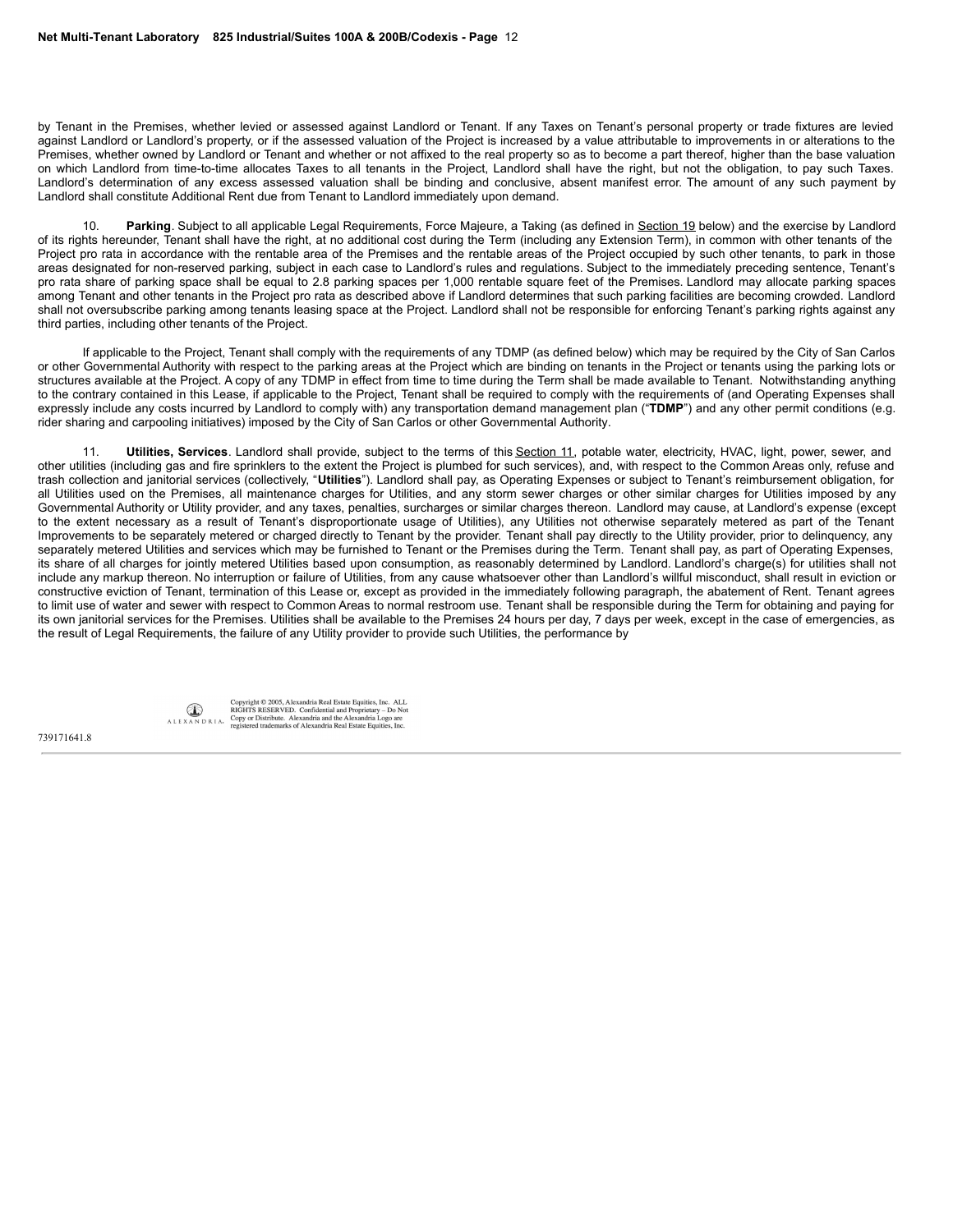Landlord or any Utility provider of any installation, maintenance or repairs, or any other temporary interruptions.

Notwithstanding anything to the contrary set forth herein, if (i) a stoppage of an Essential Service (as defined below) to the Premises shall occur and such stoppage is due solely to the gross negligence or willful misconduct of Landlord and not due in any part to any act or omission on the part of Tenant or any Tenant Party or any matter beyond Landlord's reasonable control (any such stoppage of an Essential Service being hereinafter referred to as a "**Service Interruption**"), and (ii) such Service Interruption continues for more than 5 consecutive business days after Landlord shall have received written notice thereof from Tenant, and (iii) as a result of such Service Interruption, the conduct of Tenant's normal operations in the Premises are materially and adversely affected, then there shall be an abatement of one day's Base Rent for each day during which such Service Interruption continues after such 5 business day period; provided, however, that if any part of the Premises is reasonably useable for Tenant's normal business operations or if Tenant conducts all or any part of its operations in any portion of the Premises notwithstanding such Service Interruption, then the amount of each daily abatement of Base Rent shall only be proportionate to the nature and extent of the interruption of Tenant's normal operations or ability to use the Premises. The rights granted to Tenant under this paragraph shall be Tenant's sole and exclusive remedy resulting from a failure of Landlord to provide services, and Landlord shall not otherwise be liable for any loss or damage suffered or sustained by Tenant resulting from any failure or cessation of services. For purposes hereof, the term "**Essential Services**" shall mean the following services: HVAC service, water, sewer and electricity, but in each case only to the extent that Landlord has an obligation to provide same to Tenant under this Lease.

Landlord's sole obligation for either providing an emergency generator or providing emergency back-up power to Tenant shall be: (i) to provide Tenant with its pro rata share of power available to tenants of the Project of the emergency generator serving the Project as of the Commencement Date (which is designed to have a capacity of 1.25 mW), and (ii) to contract with a third party to maintain the emergency generator as per the manufacturer's standard maintenance guidelines. Except as provided in the immediately preceding sentence, Landlord shall have no obligation to provide Tenant with operational an emergency generator or back-up power or to supervise, oversee or confirm that the third party maintaining the emergency generator is maintaining the generator as per the manufacturer's standard guidelines or otherwise. Notwithstanding anything to the contrary contained herein, Landlord shall, on a weekly basis, as part of the maintenance of the Building, run the emergency generator for a period reasonably determined by Landlord for the purpose of determining whether it operates when started. Landlord shall, upon written request from Tenant (not more frequently than once per calendar year), make available for Tenant's inspection the maintenance contracts (including contracts regarding provision of fuel for the emergency generator) and maintenance records for the emergency generators for the 12 month period immediately preceding Landlord's receipt of Tenant's written request. During any period of replacement, repair or maintenance of the emergency generators when the emergency generators are not operational, including any delays thereto due to the inability to obtain parts or replacement equipment, Landlord shall have no obligation to provide Tenant with an alternative back-up generator or generators or alternative sources of back-up power. Tenant expressly acknowledges and agrees that Landlord does not guaranty that such emergency generators will be operational at all times or that emergency power will be available to the Premises when needed.

Tenant agrees to provide Landlord with access to Tenant's water and/or energy usage data on a monthly basis, either by providing Tenant's applicable utility login credentials to Landlord's Measurabl online portal, or by another delivery method reasonably agreed to by Landlord and Tenant. The costs and expenses incurred by Landlord in connection with receiving and analyzing such water and/or energy usage data (including, without limitation, as may be required pursuant to applicable Legal Requirements) shall be included as part of Operating Expenses.

12. **Alterations and Tenant's Property**. Any alterations, additions, or improvements made to the Premises by or on behalf of Tenant, including additional locks or bolts of any kind or nature upon

> $\label{eq:Corp} \begin{minipage}{0.9\textwidth} \begin{minipage}{0.9\textwidth} \begin{minipage}{0.9\textwidth} \begin{minipage}{0.9\textwidth} \begin{minipage}{0.9\textwidth} \begin{minipage}{0.9\textwidth} \begin{minipage}{0.9\textwidth} \begin{minipage}{0.9\textwidth} \begin{minipage}{0.9\textwidth} \begin{minipage}{0.9\textwidth} \begin{minipage}{0.9\textwidth} \begin{minipage}{0.9\textwidth} \begin{minipage}{0.9\textwidth} \begin{minipage}{0.9\textwidth} \begin{minipage}{0.9\textwidth} \begin$  $^{\circledR}$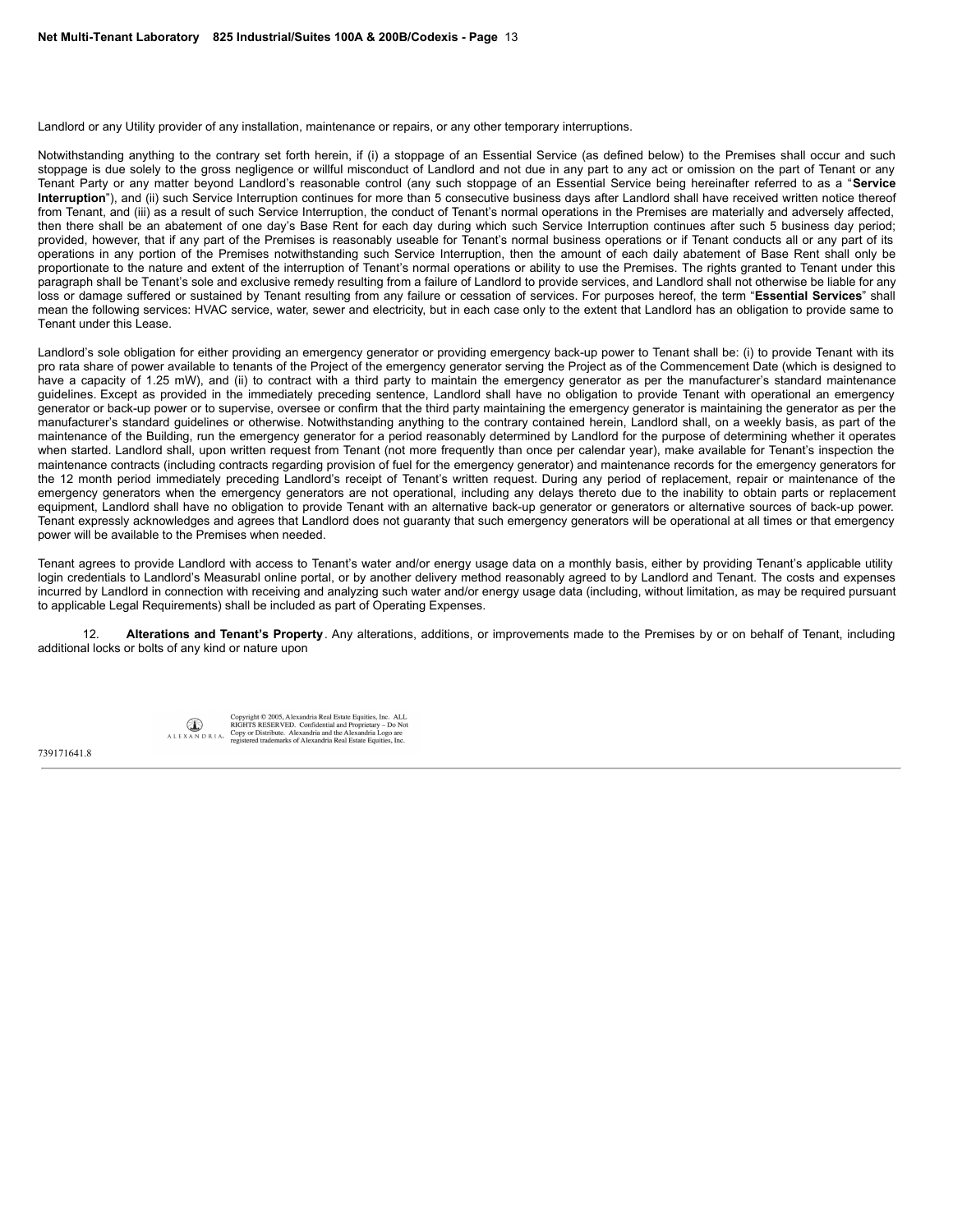any doors or windows in the Premises, but excluding installation, removal or realignment of furniture systems (other than removal of furniture systems owned or paid for by Landlord) not involving any modifications to the structure or connections (other than by ordinary plugs or jacks) to Building Systems (as defined in Section 13) ("**Alterations**") shall be subject to Landlord's prior written consent, which may be given or withheld in Landlord's sole discretion if any such Alteration affects the structure or Building Systems and shall not be otherwise unreasonably withheld or delayed. Tenant may construct nonstructural Alterations in the Premises without Landlord's prior approval if the cost of the applicable Alteration project exceed \$100,000 (a "**Notice-Only Alteration**"), provided Tenant notifies Landlord in writing of such intended Notice-Only Alteration, and such notice shall be accompanied by plans, specifications, work contracts and such other information concerning the nature and cost of the Notice-Only Alteration as may be reasonably requested by Landlord, which notice and accompanying materials shall be delivered to Landlord not less than 10 business days in advance of any proposed construction. If Landlord approves any Alterations, Landlord may impose reasonable conditions on Tenant in connection with the commencement, performance and completion of such Alterations as Landlord may deem appropriate in Landlord's reasonable discretion. Any request for approval shall be in writing, delivered not less than 15 business days in advance of any proposed construction, and accompanied by plans, specifications, bid proposals, work contracts and such other information concerning the nature and cost of the alterations as may be reasonably requested by Landlord, including the identities and mailing addresses of all persons performing work or supplying materials. Landlord's right to review plans and specifications and to monitor construction shall be solely for its own benefit, and Landlord shall have no duty to ensure that such plans and specifications or construction comply with applicable Legal Requirements. Tenant shall cause, at its sole cost and expense, all Alterations to comply with insurance requirements and with Legal Requirements and shall implement at its sole cost and expense any alteration or modification required by Legal Requirements as a result of any Alterations. Tenant shall pay to Landlord, as Additional Rent, on demand, an amount equal to the reasonable third party out-of-pocket costs incurred by Landlord to review Tenant's plans with respect to each Alteration, not to exceed 3% of the charges incurred by Tenant or its contractors or agents in connection such Alteration. Before Tenant begins any Alteration, Landlord may post on and about the Premises notices of nonresponsibility pursuant to applicable law. Tenant shall reimburse Landlord for, and indemnify and hold Landlord harmless from, any expense incurred by Landlord by reason of faulty work done by Tenant or its contractors, delays caused by such work, or inadequate cleanup.

Tenant shall complete all Alterations work free and clear of liens, and shall provide (and cause each contractor or subcontractor to provide) certificates of insurance for workers' compensation and other coverage in amounts and from an insurance company satisfactory to Landlord protecting Landlord against liability for personal injury or property damage during construction. Upon completion of any Alterations, Tenant shall deliver to Landlord: (i) sworn statements setting forth the names of all contractors and subcontractors who did the work and final lien waivers from all such contractors and subcontractors; and (ii) "as built" plans for any such Alteration.

Except for Removable Installations (as hereinafter defined), all Installations (as hereinafter defined) shall be and shall remain the property of Landlord during the Term and following the expiration or earlier termination of the Term, shall not be removed by Tenant at any time during the Term, and shall remain upon and be surrendered with the Premises as a part thereof. Notwithstanding the foregoing, Landlord shall, if requested by Tenant in writing at the time Landlord's approval of any such Installation is requested or at the time it receives notice of a Notice-Only Alteration, notify Tenant at such time whether Landlord requires that Tenant remove such Installation upon the expiration or earlier termination of the Term, in which event Tenant shall remove such Installation in accordance with the immediately succeeding sentence. Upon the expiration or earlier termination of the Term, Tenant shall remove (i) if required by applicable Legal Requirements, all wires, cables or similar equipment which Tenant has installed in the Premises or in the risers or plenums of the Building, (ii) any Installations for which Landlord has given Tenant notice of removal in accordance with the immediately preceding sentence, and (iii) all of Tenant's Property (as hereinafter defined), and Tenant shall restore and repair any damage caused by or occasioned as a result of such removal, including, without limitation, capping off all such

企 ALEXANDRIA.

Copyright © 2005, Alexandria Real Estate Equities, Inc. ALL<br>RIGHTS RESERVED. Confidential and Proprietary – Do Not<br>Copy or Distribute. Alexandria and the Alexandria Logo are<br>registered trademarks of Alexandria Real Estate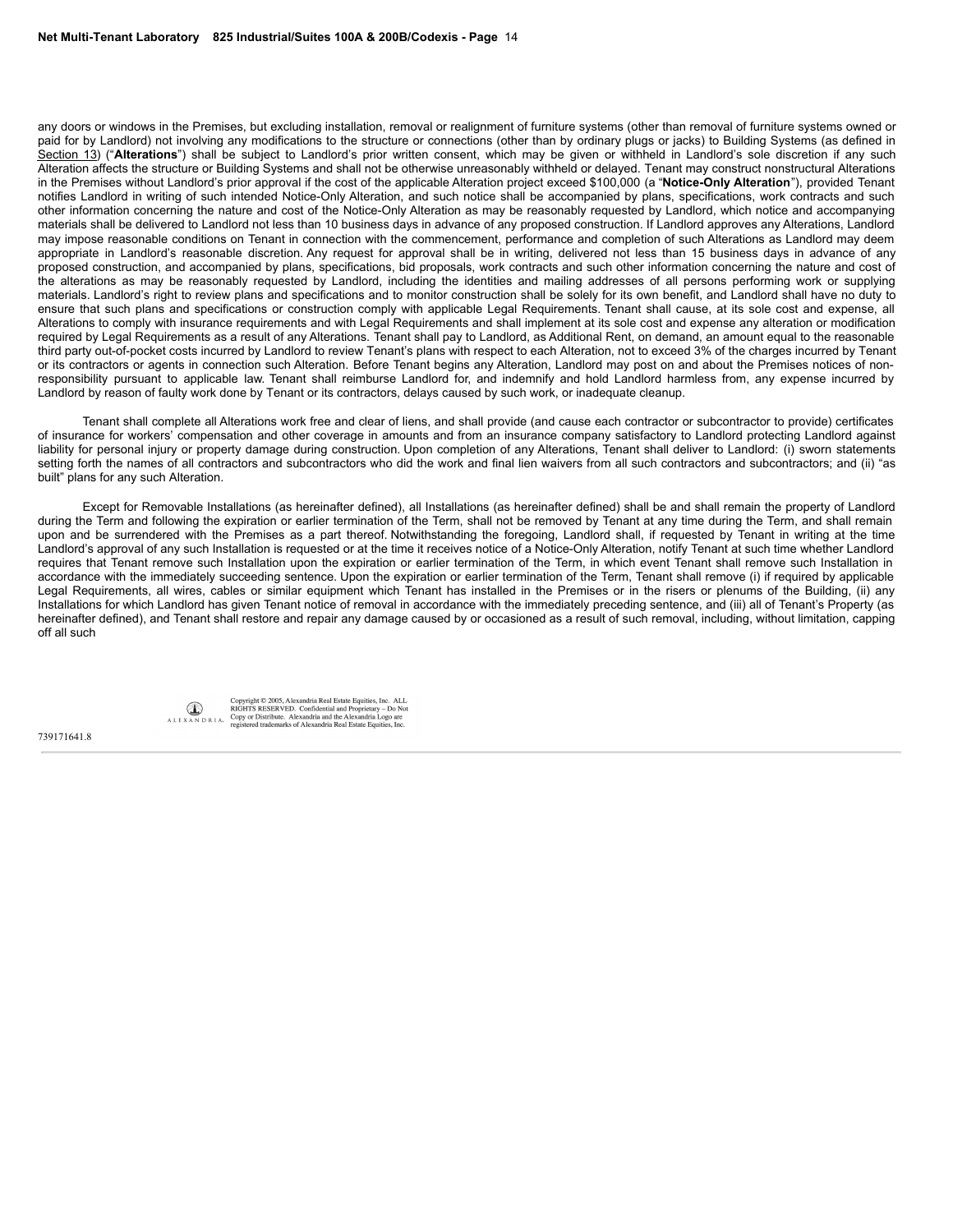connections behind the walls of the Premises and repairing any holes. During any restoration period beyond the expiration or earlier termination of the Term, Tenant shall pay Rent to Landlord as provided herein as if said space were otherwise occupied by Tenant. If Landlord is requested by Tenant or any lender, lessor or other person or entity claiming an interest in any of Tenant's Property to waive any lien Landlord may have against any of Tenant's Property, and Landlord consents to such waiver, then Landlord shall be entitled to be paid as administrative rent a fee of \$1,000 per occurrence for its time and effort in preparing and negotiating such a waiver of lien.

Notwithstanding anything to the contrary contained herein, Tenant shall not be required to remove or restore the Tenant Improvements at the expiration or earlier termination of the Term, nor shall Tenant have the right to remove any of the Tenant Improvements at any time during the Term or upon the expiration or earlier termination of the Term.

For purposes of this Lease, (x) "**Removable Installations**" means any items listed on **Exhibit F** attached hereto and any items agreed by Landlord in writing to be included on **Exhibit F** in the future, (y) "**Tenant's Property**" means Removable Installations and, other than Installations, any personal property or equipment of Tenant that may be removed without material damage to the Premises, and (z) "**Installations**" means all property of any kind paid for with the TI Fund, all Alterations, all fixtures, and all partitions, hardware, built-in machinery, built-in casework and cabinets and other similar additions, equipment, property and improvements built into the Premises so as to become an integral part of the Premises, including, without limitation, fume hoods which penetrate the roof or plenum area, built-in cold rooms, built-in warm rooms, walk-in cold rooms, walk-in warm rooms, deionized water systems, glass washing equipment, autoclaves, chillers, built-in plumbing, electrical and mechanical equipment and systems, and any power generator and transfer switch.

Landlord hereby approves of Tenant's installation within the Premises, at Tenant's sole cost and expense, of a boiler for purposes of steam generation for cleaning and sterilizing Tenant's laboratory equipment. Such boiler installation shall constitute an Alteration subject to the terms of this Section 12.

Landlord's Repairs. Landlord, as an Operating Expense (except to the extent the cost thereof is excluded from Operating Expenses pursuant to Section 5 hereof), shall maintain all of the structural, exterior, parking and other Common Areas of the Project, including HVAC, electrical, plumbing, fire sprinklers, elevators and all other building systems serving the Premises and other portions of the Project ("**Building Systems**"), in good repair, reasonable wear and tear and uninsured losses and damages caused by Tenant, or by any of Tenant, or by any of Tenant's assignees, sublessees, licensees, agents, servants, employees, invitees and contractors (or any of Tenant's assignees, sublessees and/or licensees respective agents, servants, employees, invitees and contractors) (collectively, "**Tenant Parties**") excluded. Losses and damages caused by Tenant or any Tenant Party shall be repaired by Landlord, to the extent not covered by insurance, at Tenant's sole cost and expense. Landlord reserves the right to stop Building Systems services when necessary (i) by reason of accident or emergency, or (ii) for planned repairs, alterations or improvements, which are, in the reasonable judgment of Landlord, desirable or necessary to be made, until said repairs, alterations or improvements shall have been completed. Landlord shall have no responsibility or liability for failure to supply Building Systems services during any such period of interruption; provided, however, that Landlord shall, except in case of emergency, give Tenant 48 hours advance notice of any planned stoppage of Building Systems services for routine maintenance, repairs, alterations or improvements. Tenant shall promptly give Landlord written notice of any repair required by Landlord pursuant to this Section, after which Landlord shall make a commercially reasonable effort to effect such repair. Landlord shall not be liable for any failure to make any repairs or to perform any maintenance unless such failure shall persist for an unreasonable time after Tenant's written notice of the need for such repairs or maintenance. Tenant waives its rights under any state or local law to terminate this Lease or, except as otherwise expressly provided in Section 31 below, to make such repairs at Landlord's expense and agrees that the parties' respective rights with respect to such matters shall be solely as set forth herein. Repairs required as the result of fire, earthquake, flood, vandalism, war, or similar cause of damage or destruction shall be controlled by Section 18.

 $^{\circledR}$ 

 $\label{eq:Corp} \begin{minipage}{0.9\textwidth} \begin{minipage}{0.9\textwidth} \begin{minipage}{0.9\textwidth} \begin{minipage}{0.9\textwidth} \begin{minipage}{0.9\textwidth} \begin{minipage}{0.9\textwidth} \begin{minipage}{0.9\textwidth} \begin{minipage}{0.9\textwidth} \begin{minipage}{0.9\textwidth} \begin{minipage}{0.9\textwidth} \begin{minipage}{0.9\textwidth} \begin{minipage}{0.9\textwidth} \begin{minipage}{0.9\textwidth} \begin{minipage}{0.9\textwidth} \begin{minipage}{0.9\textwidth} \begin$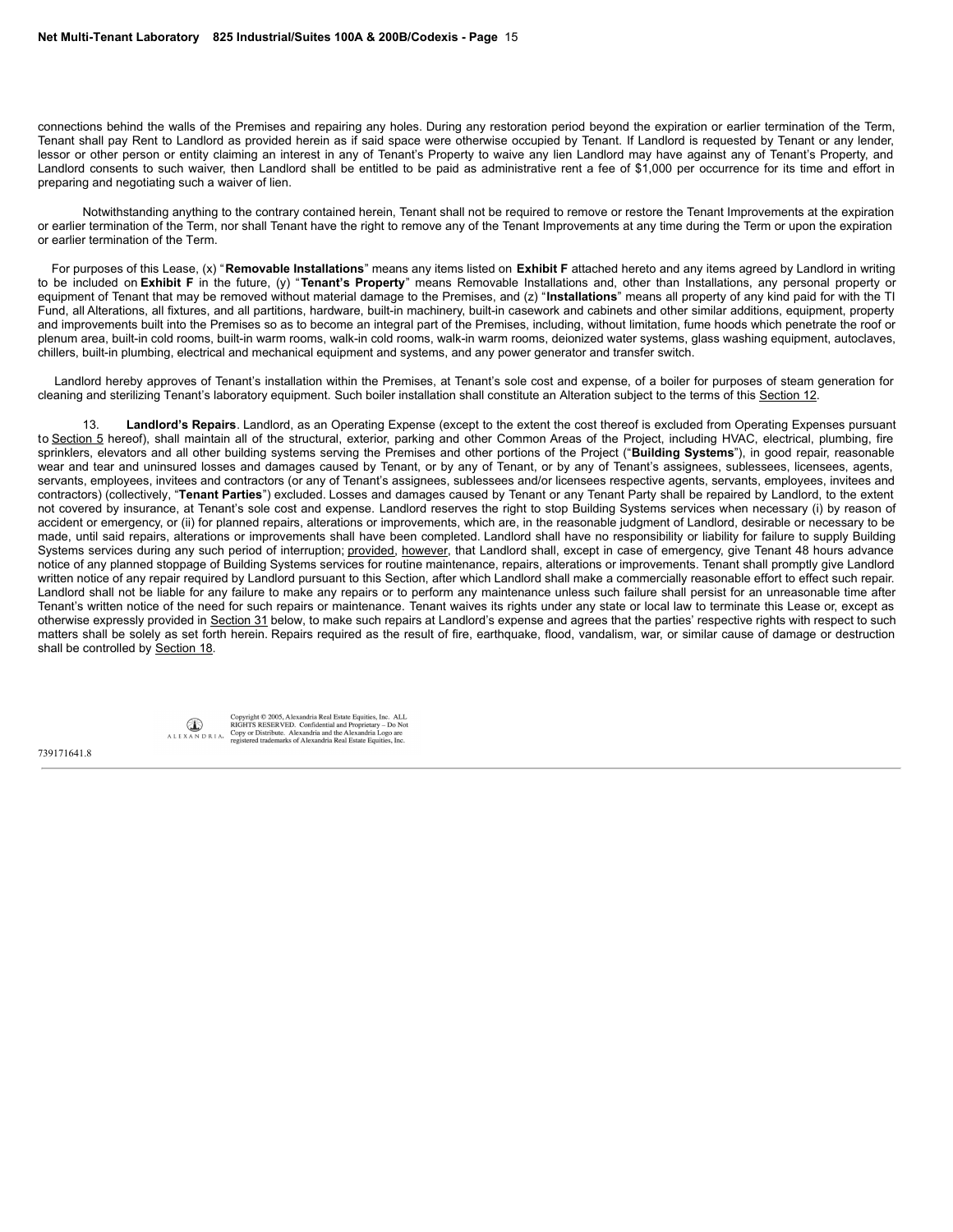14. **Tenant's Repairs**. Subject to Section 13 hereof, Tenant, at its expense, shall repair, replace and maintain in good condition all interior, nonstructural portions of the Premises, including, without limitation, entries, doors, ceilings, interior windows, interior walls, and the interior side of demising walls. Should Tenant fail to make any such repair or replacement or fail to maintain the Premises, Landlord shall give Tenant notice of such failure. If Tenant fails to commence cure of such failure within 30 days of Landlord's notice, and thereafter diligently prosecute such cure to completion, Landlord may perform such work and shall be reimbursed by Tenant within 30 days after demand therefor; provided, however, that if such failure by Tenant creates or could create an emergency, Landlord may immediately commence cure of such failure and shall thereafter be entitled to recover the costs of such cure from Tenant. Subject to Sections 17 and 18, Tenant shall bear the full uninsured cost of any repair or replacement to any part of the Project that results from damage caused by Tenant or any Tenant Party.

15. **Mechanic's Liens**. Tenant shall discharge, by bond or otherwise, any mechanic's lien filed against the Premises or against the Project for work claimed to have been done for, or materials claimed to have been furnished to, Tenant within 10 days after Tenant receives written notice of the filing thereof, at Tenant's sole cost and shall otherwise keep the Premises and the Project free from any liens arising out of work performed, materials furnished or obligations incurred by Tenant. Should Tenant fail to discharge any lien described herein, Landlord shall have the right, but not the obligation, to pay such claim or post a bond or otherwise provide security to eliminate the lien as a claim against title to the Project and the cost thereof shall be due from Tenant within 30 days after demand therefor as Additional Rent. If Tenant shall lease or finance the acquisition of office equipment, furnishings, or other personal property of a removable nature utilized by Tenant in the operation of Tenant's business, Tenant warrants that any Uniform Commercial Code Financing Statement filed as a matter of public record by any lessor or creditor of Tenant will upon its face or by exhibit thereto indicate that such Financing Statement is applicable only to removable personal property of Tenant located within the Premises. In no event shall the address of the Project be furnished on the statement without qualifying language as to applicability of the lien only to removable personal property, located in an identified suite held by Tenant.

16. **Indemnification**. Tenant hereby indemnifies and agrees to defend, save and hold Landlord, its officers, directors, employees, managers, agents, sub-agents, constituent entities and lease signators (collectively, "**Landlord Indemnified Parties**") harmless from and against any and all Claims for injury or death to persons or damage to property occurring within or about the Premises or the Project arising directly or indirectly out of the use or occupancy of the Premises or the Project by Tenant or any Tenant Parties (including, without limitation, any act, omission or neglect by Tenant or any Tenant's Parties in or about the Premises or at the Project) or the a breach or default by Tenant in the performance of any of its obligations hereunder, except to the extent caused by the willful misconduct or negligence of Landlord Indemnified Parties. Landlord shall not be liable to Tenant for, and Tenant assumes all risk of damage to, personal property (including, without limitation, loss of records kept within the Premises). Tenant further waives any and all Claims for injury to Tenant's business or loss of income relating to any such damage or destruction of personal property (including, without limitation, any loss of records). Landlord Indemnified Parties shall not be liable for any damages arising from any act, omission or neglect of any tenant in the Project or of any other third party or Tenant Parties.

17. **Insurance**. Landlord shall maintain all risk property and sprinkler damage insurance covering the full replacement cost of the Project. Landlord shall further procure and maintain commercial general liability insurance with a single loss limit of not less than \$2,000,000 for bodily injury and property damage with respect to the Project. Landlord may, but is not obligated to, maintain such other insurance and additional coverages as it may deem necessary, including, but not limited to, flood, environmental hazard and earthquake, loss or failure of building equipment, errors and omissions, rental loss during the period of repair or rebuilding, workers' compensation insurance and fidelity bonds for employees employed to perform services and insurance for any improvements installed by Tenant or which are in addition to the standard improvements customarily furnished by Landlord without regard to whether or not such are made a part of the Project. All such insurance shall be included as part of the Operating Expenses. The Project may be included in a blanket policy (in which case the cost of such insurance

 $\begin{minipage}{0.9\textwidth} \begin{minipage}{0.9\textwidth} \begin{minipage}{0.9\textwidth} \begin{minipage}{0.9\textwidth} \begin{minipage}{0.9\textwidth} \begin{minipage}{0.9\textwidth} \begin{minipage}{0.9\textwidth} \begin{minipage}{0.9\textwidth} \begin{minipage}{0.9\textwidth} \begin{minipage}{0.9\textwidth} \begin{minipage}{0.9\textwidth} \begin{minipage}{0.9\textwidth} \begin{minipage}{0.9\textwidth} \begin{minipage}{0.9\textwidth} \begin{minipage}{0.9\textwidth} \begin{minipage}{0.9$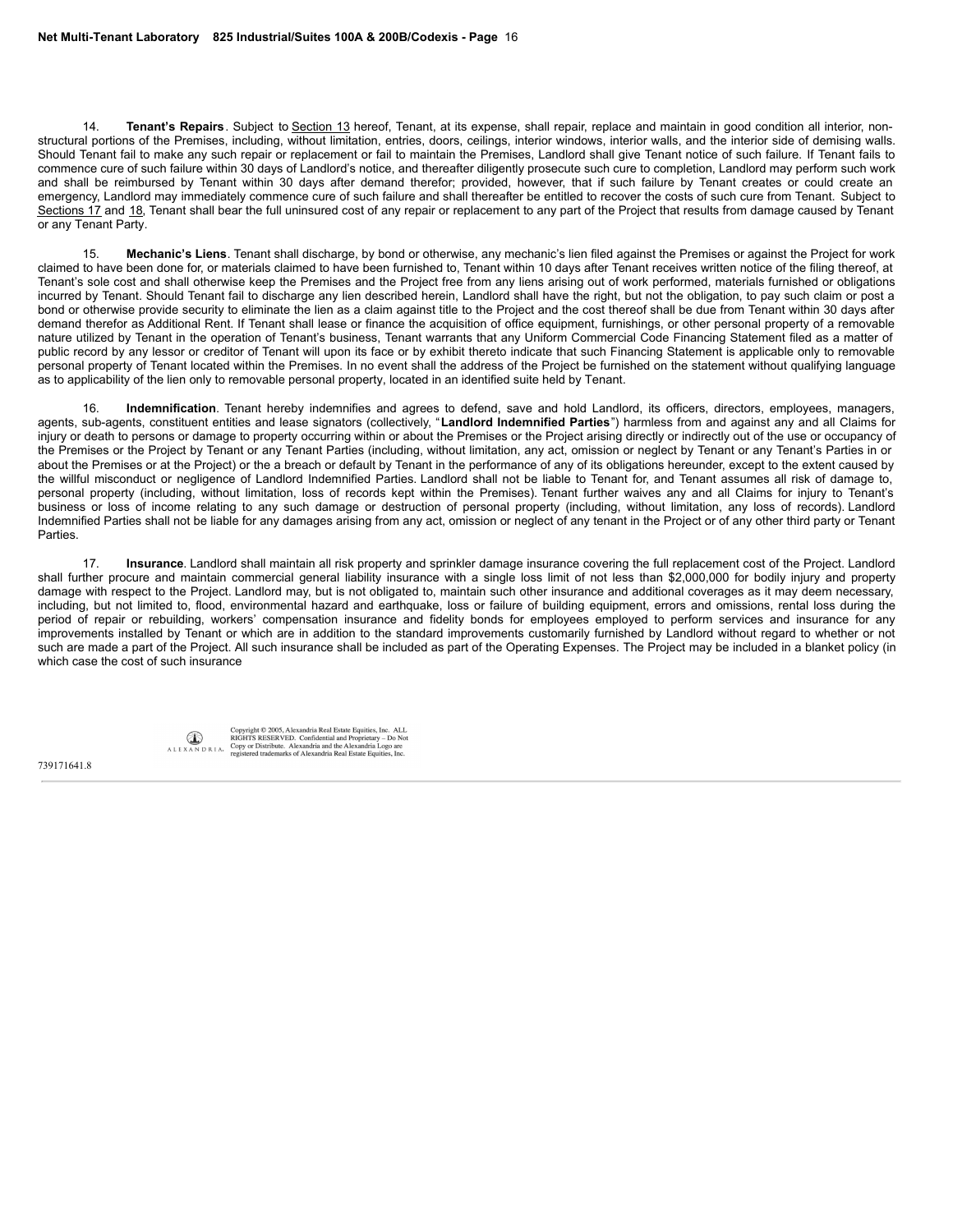allocable to the Project will be determined by Landlord based upon the insurer's cost calculations). Tenant shall also reimburse Landlord for any increased premiums or additional insurance which Landlord reasonably deems necessary as a result of Tenant's use of the Premises.

Tenant, at its sole cost and expense, shall maintain during the Term: all risk property insurance with business interruption and extra expense coverage, covering the full replacement cost of all property and improvements installed or placed in the Premises by Tenant at Tenant's expense; workers' compensation insurance with no less than the minimum limits required by law; employer's liability insurance with employers liability limits of \$1,000,000 bodily injury by accident – each accident, \$1,000,000 bodily injury by disease – policy limit, and \$1,000,000 bodily injury by disease – each employee; and commercial general liability insurance, with a minimum limit of not less than \$2,000,000 per occurrence for bodily injury and property damage with respect to the Premises; provided, however, such coverage may be satisfied by a combination of primary and umbrella insurance. The commercial general liability insurance maintained by Tenant shall include Alexandria Real Estate Equities, Inc., and Landlord, its officers, directors, employees, managers, agents, sub-agents, constituent entities and lease signators (collectively, "**Landlord Insured Parties**"), as additional insureds; insure on an occurrence and not a claims-made basis; be issued by insurance companies which have a rating of not less than policyholder rating of A- and financial category rating of at least Class IX in "Best's Insurance Guide"; not contain a hostile fire exclusion; contain a contractual liability endorsement; and provide primary coverage to Landlord Insured Parties (any policy issued to Landlord Insured Parties providing duplicate or similar coverage shall be deemed excess over Tenant's policies, regardless of limits). Tenant shall (i) provide Landlord with 30 days advance written notice of cancellation of such commercial general liability policy, and (ii) request Tenant's insurer to endeavor to provide 30 days advance written notice to Landlord of cancellation of such commercial general liability policy (or 10 days in the event of a cancellation due to nonpayment of premium). Certificates of insurance showing the limits of coverage required hereunder and showing Landlord as an additional insured, along with reasonable evidence of the payment of premiums for the applicable period, shall be delivered to Landlord by Tenant (i) concurrent with Tenant's delivery of an executed copy of this Lease to Landlord, and (ii) each renewal of said insurance. Tenant's policy may be a "blanket policy" with an aggregate per location endorsement which specifically provides that the amount of insurance shall not be prejudiced by other losses covered by the policy. Tenant shall, at least 5 days prior to the expiration of such policies, furnish Landlord with renewal certificates.

In each instance where insurance is to name Landlord as an additional insured, Tenant shall upon written request of Landlord also designate and furnish certificates so evidencing Landlord as additional insured to: (i) any lender of Landlord holding a security interest in the Project or any portion thereof, (ii) the landlord under any lease wherein Landlord is tenant of the real property on which the Project is located, if the interest of Landlord is or shall become that of a tenant under a ground or other underlying lease rather than that of a fee owner, and/or (iii) any management company retained by Landlord to manage the Project.

The property insurance obtained by Landlord and Tenant shall include a waiver of subrogation by the insurers and all rights based upon an assignment from its insured, against Landlord or Tenant, and their respective officers, directors, employees, managers, agents, invitees and contractors ("**Related Parties**"), in connection with any loss or damage thereby insured against. Neither party nor its respective Related Parties shall be liable to the other for loss or damage caused by any risk insured against under property insurance required to be maintained hereunder, and each party waives any claims against the other party, and its respective Related Parties, for such loss or damage. The failure of a party to insure its property shall not void this waiver. Landlord and its respective Related Parties shall not be liable for, and Tenant hereby waives all claims against such parties for, business interruption and losses occasioned thereby sustained by Tenant or any person claiming through Tenant resulting from any accident or occurrence in or upon the Premises or the Project from any cause whatsoever. If the foregoing waivers shall contravene any law with respect to exculpatory agreements, the liability of Landlord or Tenant shall be deemed not released but shall be secondary to the other's insurer.

 $\begin{minipage}{0.9\textwidth} \begin{minipage}{0.9\textwidth} \begin{minipage}{0.9\textwidth} \begin{minipage}{0.9\textwidth} \begin{minipage}{0.9\textwidth} \begin{minipage}{0.9\textwidth} \begin{minipage}{0.9\textwidth} \begin{minipage}{0.9\textwidth} \begin{minipage}{0.9\textwidth} \begin{minipage}{0.9\textwidth} \begin{minipage}{0.9\textwidth} \begin{minipage}{0.9\textwidth} \begin{minipage}{0.9\textwidth} \begin{minipage}{0.9\textwidth} \begin{minipage}{0.9\textwidth} \begin{minipage}{0.9$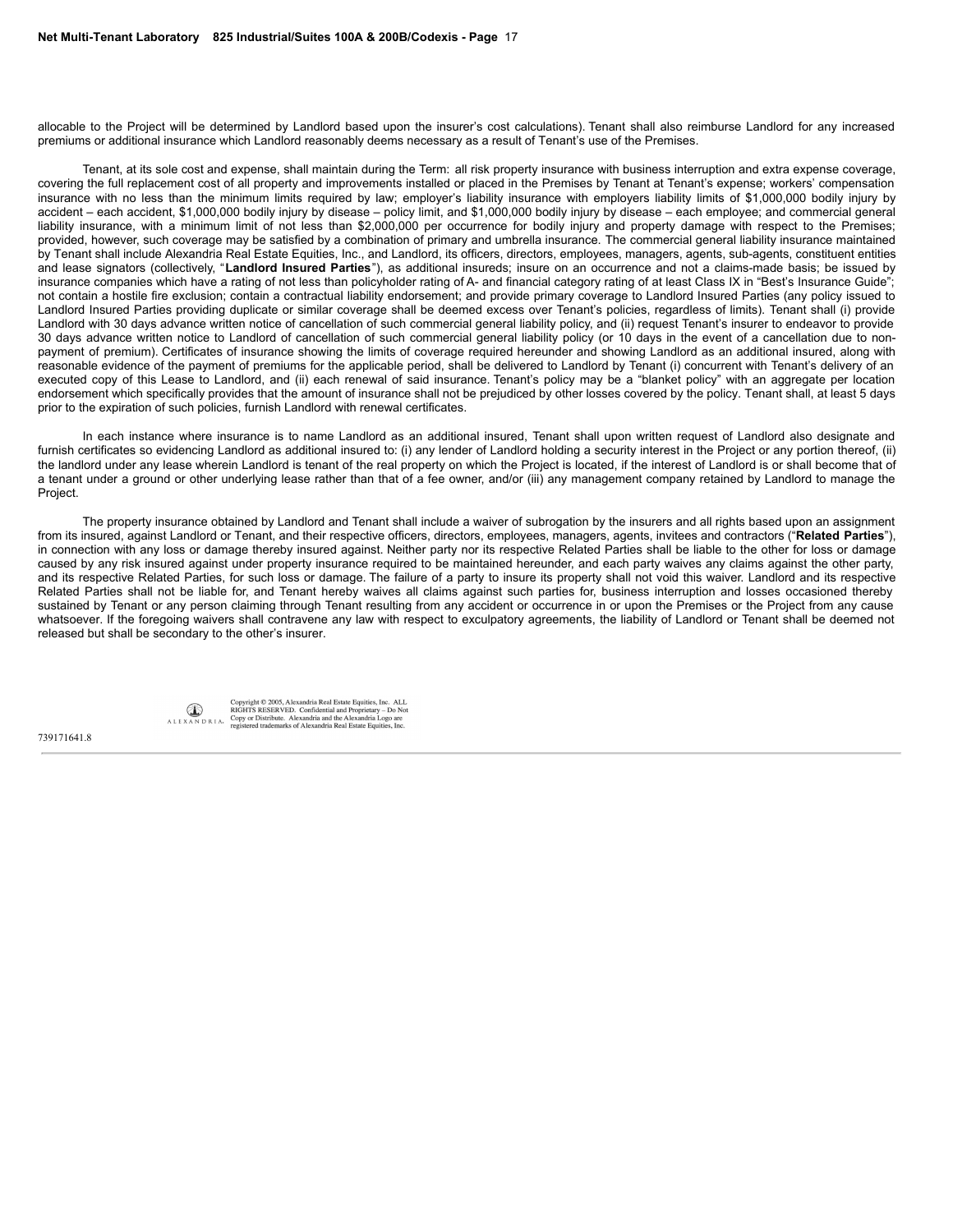Landlord may require insurance policy limits to be raised to conform with requirements of Landlord's lender and/or to bring coverage limits to levels then being generally required of new tenants within the Project; provided, however, that the increased amount of coverage is reasonably consistent with coverage amounts then being required by Landlord and/or its Affiliates at other projects in the geographical area in which the Project is located.

18. **Restoration**. If, at any time during the Term, the Project or the Premises are damaged or destroyed by a fire or other casualty, Landlord shall notify Tenant within 60 days after discovery of such damage as to the amount of time Landlord reasonably estimates it will take to restore the Project or the Premises, as applicable (the "**Restoration Period**"). If the Restoration Period is estimated to exceed 12 months (the "**Maximum Restoration Period**"), Landlord may, in such notice, elect to terminate this Lease as of the date that is 75 days after the date of discovery of such damage or destruction; provided, however, that notwithstanding Landlord's election to restore, Tenant may elect to terminate this Lease by written notice to Landlord delivered within 10 business days of receipt of a notice from Landlord estimating a Restoration Period for the Premises longer than the Maximum Restoration Period. Unless either Landlord or Tenant so elects to terminate this Lease, Landlord shall, subject to receipt of sufficient insurance proceeds (with any deductible to be treated as a current Operating Expense subject to the terms of Section 5 above), promptly restore the Premises (including the Tenant Improvements, but excluding any other improvements installed by Tenant or by Landlord and paid for by Tenant), subject to delays arising from the collection of insurance proceeds, from Force Majeure events or as needed to obtain any license, clearance or other authorization of any kind required to enter into and restore the Premises issued by any Governmental Authority having jurisdiction over the use, storage, handling, treatment, generation, release, disposal, removal or remediation of Hazardous Materials (as defined in Section 30) in, on or about the Premises (collectively referred to herein as " **Hazardous Materials Clearances**"); provided, however, that if repair or restoration of the Premises is not substantially complete as of the end of the Maximum Restoration Period or, if longer, the Restoration Period, Landlord may, in its sole and absolute discretion, elect not to proceed with such repair and restoration, or Tenant may by written notice to Landlord delivered within 5 business days of the expiration of the Maximum Restoration Period or, if longer, the Restoration Period, elect to terminate this Lease, in which event Landlord shall be relieved of its obligation to make such repairs or restoration and this Lease shall terminate as of the date that is 75 days after the later of: (i) discovery of such damage or destruction, or (ii) the date all required Hazardous Materials Clearances are obtained, but Landlord shall retain any Rent paid and the right to any Rent payable by Tenant prior to such election by Landlord or Tenant.

Promptly following the date that Landlord makes the Premises available to Tenant for Tenant's repairs and restoration, Tenant, at its expense, shall promptly perform, subject to delays arising from the collection of insurance proceeds, from Force Majeure (as defined in Section 34) events or to obtain Hazardous Material Clearances, shall make all repairs or restoration to the improvements in the Premises installed by Tenant or by Landlord paid for by Tenant. Notwithstanding the foregoing, either Landlord or Tenant may terminate this Lease upon written notice to the other if the Premises are damaged during the last year of the Term and Landlord reasonably estimates that it will take more than 2 months to repair such damage; provided, however, that such notice is delivered within 10 business days after the date that Landlord provides Tenant with written notice of the estimated Restoration Period. Notwithstanding anything to the contrary contained herein, Landlord shall also have the right to terminate this Lease if insurance proceeds are not available for such restoration. Rent shall be abated from the date all required Hazardous Material Clearances are obtained until the Premises are repaired and restored, in the proportion which the area of the Premises, if any, which is not usable by Tenant bears to the total area of the Premises, unless Landlord provides Tenant with other space during the period of repair that is suitable for the temporary conduct of Tenant's business. In the event that no Hazardous Material Clearances are required to be obtained by Tenant with respect to the Premises, rent abatement shall commence on the date of discovery of the damage or destruction. Such abatement shall be the sole remedy of Tenant, and except as provided in this Section 18, Tenant waives any right to terminate this Lease by reason of damage or casualty loss.

 $\bigotimes \text{Copyright 6 2005, Alexandria Real Estimate Equities, Inc. ALL RIGHTS RESERVED. Conditional and Proprietary – Do Not  
  $\lambda$  L EX AN D R1 A. Copy or Disation and the Alexandria Logic and  
emarks of Alexandria and Estatdiag. In.$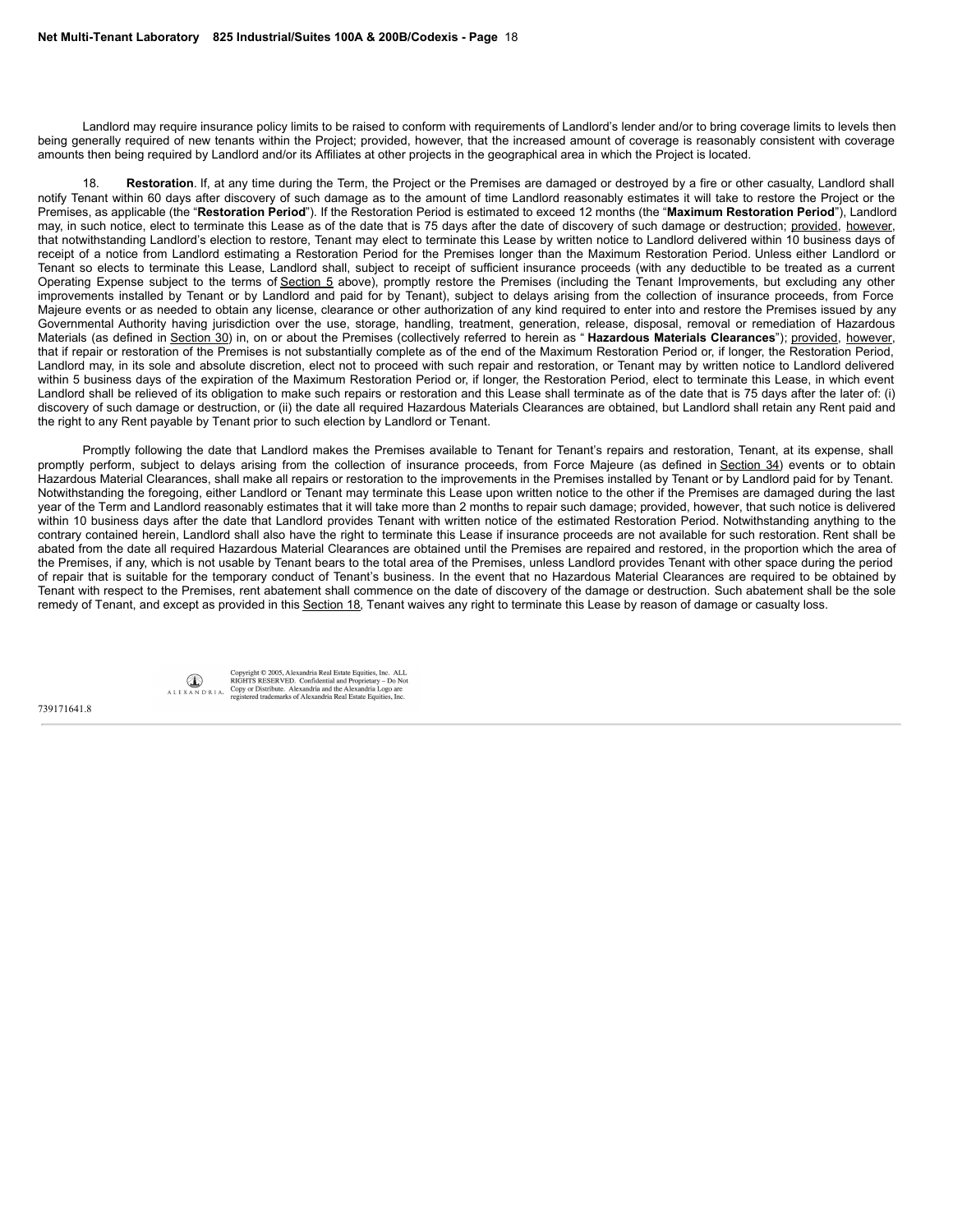The provisions of this Lease, including this Section 18, constitute an express agreement between Landlord and Tenant with respect to any and all damage to, or destruction of, all or any part of the Premises, or any other portion of the Project, and any statute or regulation which is now or may hereafter be in effect shall have no application to this Lease or any damage or destruction to all or any part of the Premises or any other portion of the Project, the parties hereto expressly agreeing that this Section 18 sets forth their entire understanding and agreement with respect to such matters.

19. **Condemnation**. If the whole or any material part of the Premises or the Project is taken for any public or quasi-public use under governmental law, ordinance, or regulation, or by right of eminent domain, or by private purchase in lieu thereof (a "**Taking**" or "**Taken**"), and the Taking would in Landlord's reasonable judgment materially interfere with or impair Landlord's ownership or operation of the Building or Property, or would in the reasonable judgment of Landlord and Tenant either prevent or materially interfere with Tenant's use of the Premises (as resolved, if the parties are unable to agree, by arbitration by a single arbitrator with the qualifications and experience appropriate to resolve the matter and appointed pursuant to and acting in accordance with the rules of the American Arbitration Association), then upon written notice by Landlord or Tenant to the other this Lease shall terminate and Rent shall be apportioned as of said date. If part of the Premises shall be Taken, and this Lease is not terminated as provided above, Landlord shall promptly restore the Premises and the Project as nearly as is commercially reasonable under the circumstances to their condition prior to such partial Taking and the rentable square footage of the Building, the rentable square footage of the Premises, Tenant's Share of Operating Expenses and the Rent payable hereunder during the unexpired Term shall be reduced to such extent as may be fair and reasonable under the circumstances. Upon any such Taking, Landlord shall be entitled to receive the entire price or award from any such Taking without any payment to Tenant, and Tenant hereby assigns to Landlord Tenant's interest, if any, in such award. Tenant shall have the right, to the extent that same shall not diminish Landlord's award, to make a separate claim against the condemning authority (but not Landlord) for such compensation as may be separately awarded or recoverable by Tenant for moving expenses and damage to improvements paid for by Tenant and Tenant's trade fixtures, if a separate award for such items is made to Tenant. Tenant hereby waives any and all rights it might otherwise have pursuant to any provision of state law to terminate this Lease upon a partial Taking of the Premises or the Project.

20. **Events of Default**. Each of the following events shall be a default ("**Default**") by Tenant under this Lease:

(a) **Payment Defaults**. Tenant shall fail to pay any installment of Rent or any other payment hereunder when due; provided, however, that Landlord will give Tenant notice and an opportunity to cure any failure to pay Rent within 5 business days of any such notice not more than twice in any 12 month period and Tenant agrees that such notice shall be in lieu of and not in addition to, or shall be deemed to be, any notice required by law.

(b) **Insurance**. Any insurance required to be maintained by Tenant pursuant to this Lease shall be canceled or terminated or shall expire or shall be reduced or materially changed, or Landlord shall receive a notice of nonrenewal of any such insurance and Tenant shall fail to obtain replacement insurance at least 5 days before the expiration of the current coverage.

(c) **Abandonment**. Tenant shall abandon the Premises.

(d) **Improper Transfer**. Tenant shall assign, sublease or otherwise transfer or attempt to transfer all or any portion of Tenant's interest in this Lease or the Premises except as expressly permitted herein, or Tenant's interest in this Lease shall be attached, executed upon, or otherwise judicially seized and such action is not released within 90 days of the action.

|             | Copyright © 2005, Alexandria Real Estate Equities, Inc. ALL    |
|-------------|----------------------------------------------------------------|
| $\circledR$ | RIGHTS RESERVED. Confidential and Proprietary - Do Not         |
| ALEXANDRIA. | Copy or Distribute. Alexandria and the Alexandria Logo are     |
|             | registered trademarks of Alexandria Real Estate Equities, Inc. |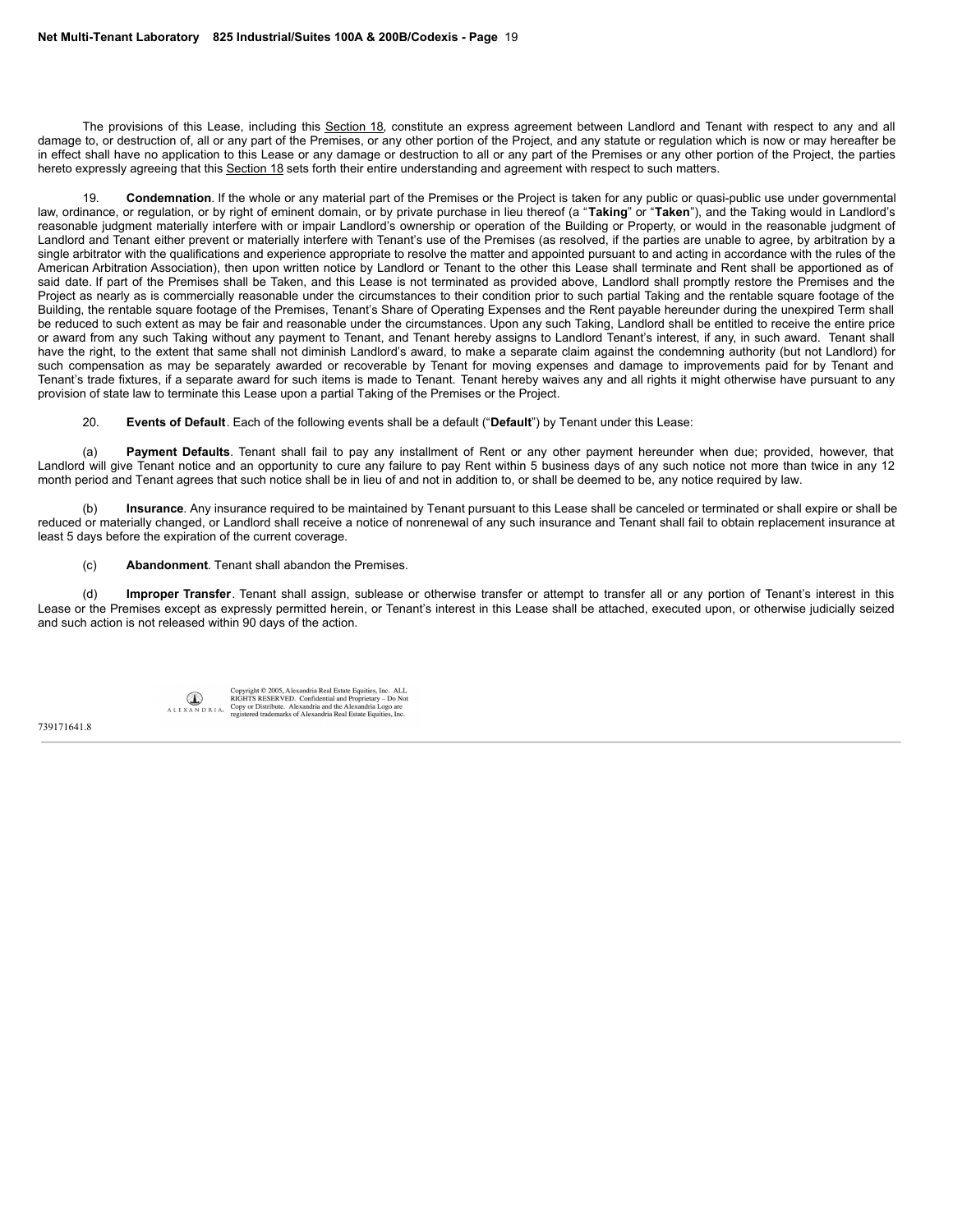(e) **Liens**. Tenant shall fail to discharge or otherwise obtain the release of any lien placed upon the Premises in violation of this Lease within 10 days after Tenant receives written notice that any such lien has been filed against the Premises.

(f) **Insolvency Events**. Tenant or any guarantor or surety of Tenant's obligations hereunder shall: (A) make a general assignment for the benefit of creditors; (B) commence any case, proceeding or other action seeking to have an order for relief entered on its behalf as a debtor or to adjudicate it a bankrupt or insolvent, or seeking reorganization, arrangement, adjustment, liquidation, dissolution or composition of it or its debts or seeking appointment of a receiver, trustee, custodian or other similar official for it or for all or of any substantial part of its property (collectively a "**Proceeding for Relief**"); (C) become the subject of any Proceeding for Relief which is not dismissed within 90 days of its filing or entry; or (D) die or suffer a legal disability (if Tenant, guarantor, or surety is an individual) or be dissolved or otherwise fail to maintain its legal existence (if Tenant, guarantor or surety is a corporation, partnership or other entity).

(g) **Estoppel Certificate or Subordination Agreement** . Tenant fails to execute any document required from Tenant under Sections 23 or 27 within 5 business days after a second notice requesting such document (which second notice may in no event be delivered prior to the expiration of the time period provided in the applicable initial notice to Tenant requesting such documentation).

(h) **Other Defaults**. Tenant shall fail to comply with any provision of this Lease other than those specifically referred to in this Section 20, and, except as otherwise expressly provided herein, such failure shall continue for a period of 30 days after written notice thereof from Landlord to Tenant.

Any notice given under Section 20(h) hereof shall: (i) specify the alleged default, (ii) demand that Tenant cure such default, (iii) be in lieu of, and not in addition to, or shall be deemed to be, any notice required under any provision of applicable law, and (iv) not be deemed a forfeiture or a termination of this Lease unless Landlord elects otherwise in such notice; provided that if the nature of Tenant's default pursuant to Section 20(h) is such that it cannot be cured by the payment of money and reasonably requires more than 30 days to cure, then Tenant shall not be deemed to be in default if Tenant commences such cure within said 30 day period and thereafter diligently prosecutes the same to completion; provided, however, that such cure shall be completed no later than 90 days from the date of Landlord's notice.

### 21. **Landlord's Remedies**.

(a) **Payment By Landlord; Interest**. Upon a Default by Tenant hereunder, Landlord may, without waiving or releasing any obligation of Tenant hereunder, make such payment or perform such act. All sums so paid or incurred by Landlord, together with interest thereon, from the date such sums were paid or incurred, at the annual rate equal to 12% per annum or the highest rate permitted by law (the "**Default Rate**"), whichever is less, shall be payable to Landlord on demand as Additional Rent. Nothing herein shall be construed to create or impose a duty on Landlord to mitigate any damages resulting from Tenant's Default hereunder.

(b) **Late Payment Rent**. Late payment by Tenant to Landlord of Rent and other sums due will cause Landlord to incur costs not contemplated by this Lease, the exact amount of which will be extremely difficult and impracticable to ascertain. Such costs include, but are not limited to, processing and accounting charges and late charges which may be imposed on Landlord under any Mortgage covering the Premises. Therefore, if any installment of Rent due from Tenant is not received by Landlord within 5 business days after the date such payment is due, Tenant shall pay to Landlord an additional sum equal to 6% of the overdue Rent as a late charge. Notwithstanding the foregoing, before assessing a late charge the first time in any calendar year, Landlord shall provide Tenant written notice of the delinquency and will waive the right if Tenant pays such delinquency within 5 business days thereafter. The parties agree that this late charge represents a fair and reasonable estimate of the costs Landlord will incur by

 $\begin{tabular}{l} Copyright \textcircled{$2005$, Alexanderal Estate Equities, Inc. ALL}\\ RIGHTS RESERVED. \text{Confidental and Property-Do Not} \\ Copy testFUNE. \text{Alexander and the Alexander Loda (cgo or Districutance) model \\ registered trademarks of Alexander Real Estate Equities, Inc. \end{tabular}$ 企 ALEXANDRIA.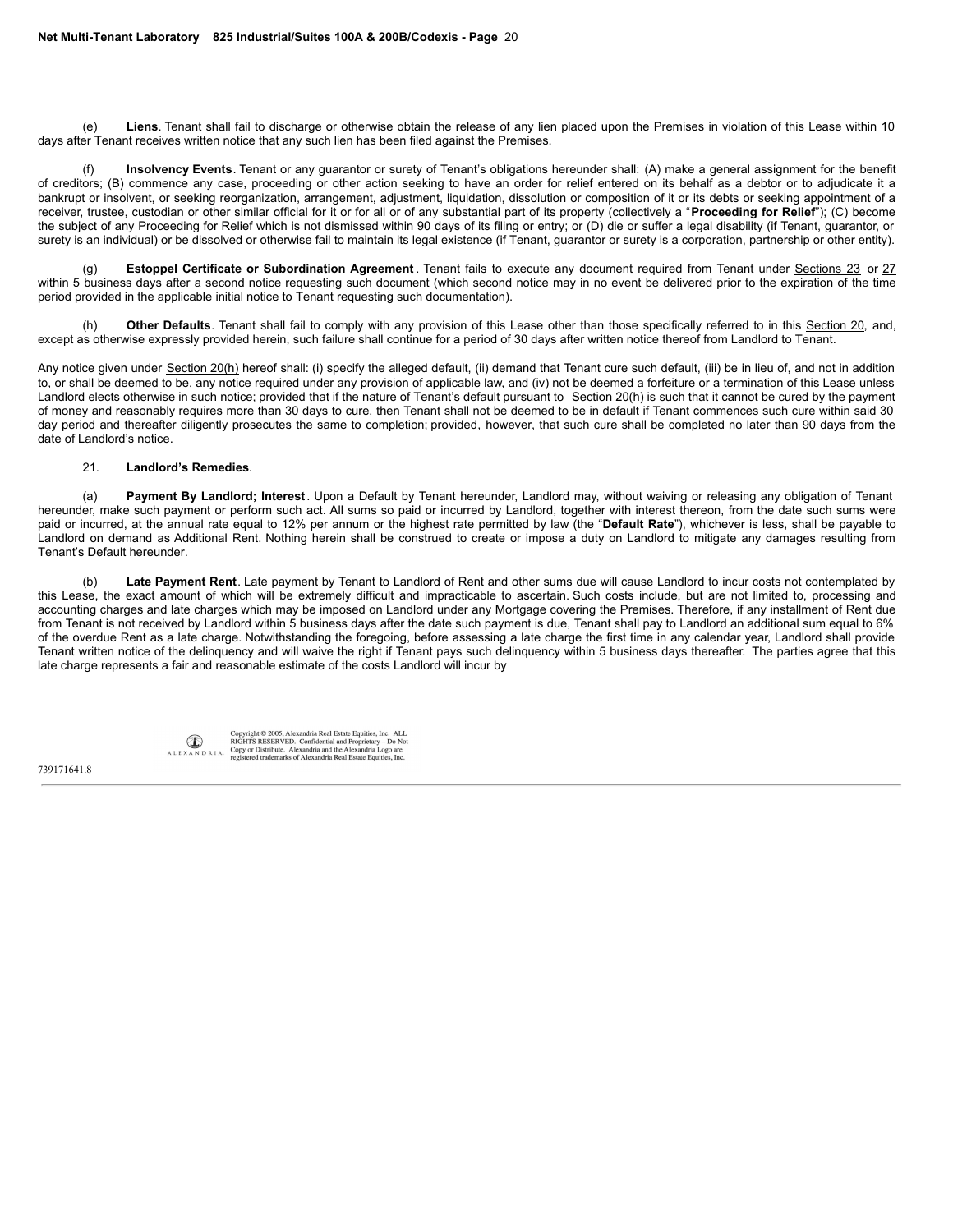reason of late payment by Tenant. In addition to the late charge, Rent not paid when due shall bear interest at the Default Rate from the 5th day after the date due until paid.

(c) **Remedies**. Upon the occurrence of a Default, Landlord, at its option, without further notice or demand to Tenant, shall have in addition to all other rights and remedies provided in this Lease, at law or in equity, the option to pursue any one or more of the following remedies, each and all of which shall be cumulative and nonexclusive, without any notice or demand whatsoever.

(i)Terminate this Lease, or at Landlord's option, Tenant's right to possession only, in which event Tenant shall immediately surrender the Premises to Landlord, and if Tenant fails to do so, Landlord may, without prejudice to any other remedy which it may have for possession or arrearages in rent, enter upon and take possession of the Premises and expel or remove Tenant and any other person who may be occupying the Premises or any part thereof, without being liable for prosecution or any claim or damages therefor;

(ii)Upon any termination of this Lease, whether pursuant to the foregoing Section 21(c)(i) or otherwise, Landlord may recover from Tenant the following:

(1) The worth at the time of award of any unpaid rent which has been earned at the time of such termination; plus

(2) The worth at the time of award of the amount by which the unpaid rent which would have been earned after termination until the time of award exceeds the amount of such rental loss that Tenant proves could have been reasonably avoided; plus

(3) The worth at the time of award of the amount by which the unpaid rent for the balance of the Term after the time of award exceeds the amount of such rental loss that Tenant proves could have been reasonably avoided; plus

(4) Any other amount reasonably necessary to compensate Landlord for all the detriment proximately caused by Tenant's failure to perform its obligations under this Lease or which in the ordinary course of things would be likely to result therefrom, specifically including, but not limited to, brokerage commissions and advertising expenses incurred, expenses of remodeling the Premises or any portion thereof for a new tenant, whether for the same or a different use, and any special commercially reasonable concessions made to obtain a new tenant; and

(5) At Landlord's election, such other amounts in addition to or in lieu of the foregoing as may be permitted from time to time by applicable law.

The term "rent" as used in this Section 21 shall be deemed to be and to mean all sums of every nature required to be paid by Tenant pursuant to the terms of this Lease, whether to Landlord or to others. As used in Sections 21(c)(ii)(A) and (B), above, the "**worth at the time of award** " shall be computed by allowing interest at the Default Rate. As used in Section 21(c)(ii)(C) above, the "**worth at the time of award** " shall be computed by discounting such amount at the discount rate of the Federal Reserve Bank of San Francisco at the time of award plus 1%.

(iii)Landlord may continue this Lease in effect after Tenant's Default and recover rent as it becomes due (Landlord and Tenant hereby agreeing that Tenant has the right to sublet or assign hereunder, subject only to reasonable limitations). Accordingly, if Landlord does not elect to terminate this Lease following a Default by Tenant, Landlord may, from time to time, without terminating this Lease, enforce all of its rights and remedies hereunder, including the right to recover all Rent as it becomes due.

 $^{\circledR}$ 

 $\mbox{Copyright} \otimes$  2005, Alexandria Real Estate Equities, Inc. ALL RIGHTS RESERVED. Confidential and Proprietary – Do Not Copy or Distribute. Alexandria and the Alexandria Logo are registered trademarks of Alexandria Real Estate ALEXANDRIA.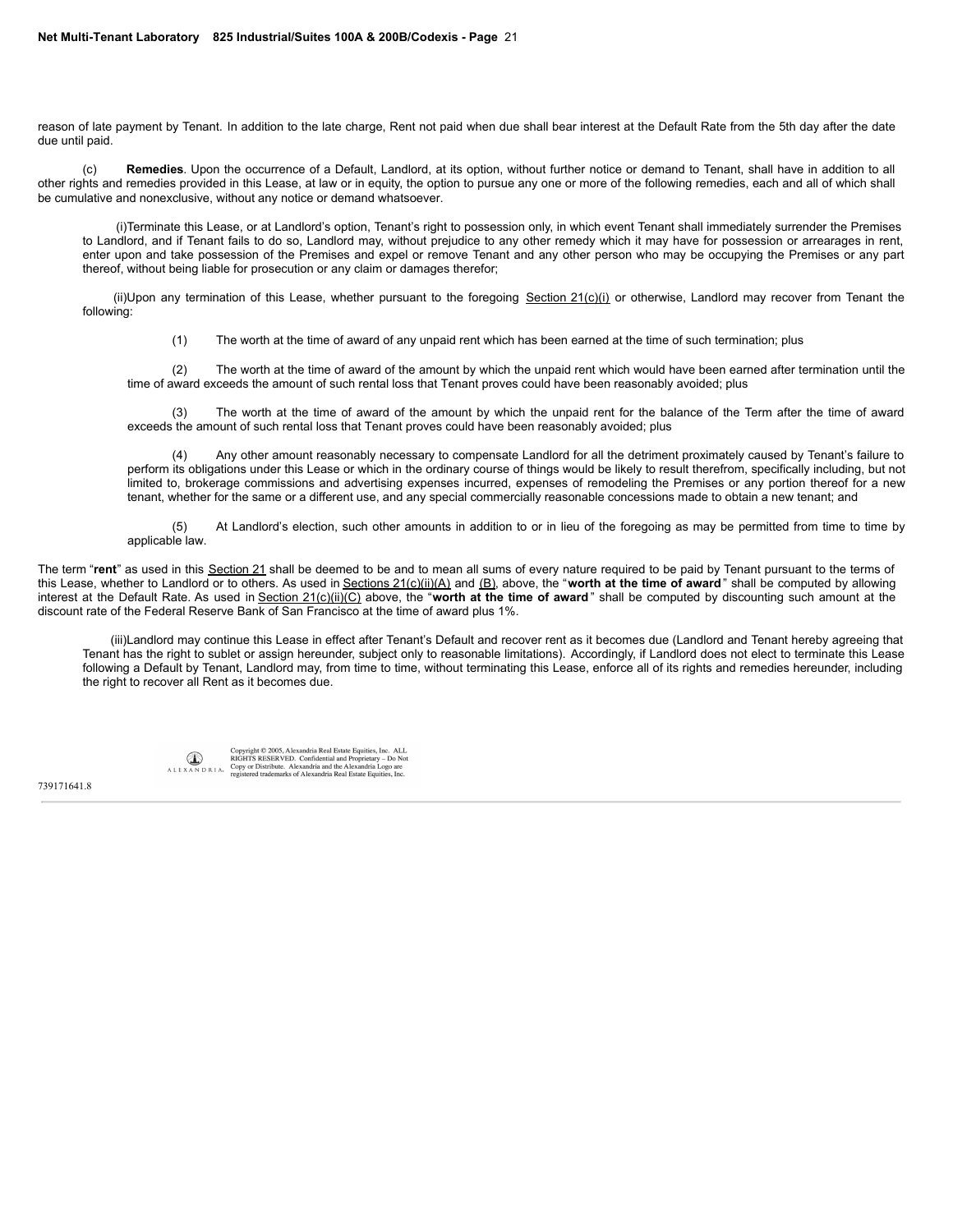(iv)Whether or not Landlord elects to terminate this Lease following a Default by Tenant, Landlord shall have the right to terminate any and all subleases, licenses, concessions or other consensual arrangements for possession entered into by Tenant and affecting the Premises or may, in Landlord's sole discretion, succeed to Tenant's interest in such subleases, licenses, concessions or arrangements. Upon Landlord's election to succeed to Tenant's interest in any such subleases, licenses, concessions or arrangements, Tenant shall, as of the date of notice by Landlord of such election, have no further right to or interest in the rent or other consideration receivable thereunder.

(v)Independent of the exercise of any other remedy of Landlord hereunder or under applicable law, Landlord may conduct an environmental test of the Premises as generally described in Section 30(d) hereof, at Tenant's expense.

(d) **Effect of Exercise**. Exercise by Landlord of any remedies hereunder or otherwise available shall not be deemed to be an acceptance of surrender of the Premises and/or a termination of this Lease by Landlord, it being understood that such surrender and/or termination can be effected only by the express written agreement of Landlord and Tenant. Any law, usage, or custom to the contrary notwithstanding, Landlord shall have the right at all times to enforce the provisions of this Lease in strict accordance with the terms hereof; and the failure of Landlord at any time to enforce its rights under this Lease strictly in accordance with same shall not be construed as having created a custom in any way or manner contrary to the specific terms, provisions, and covenants of this Lease or as having modified the same and shall not be deemed a waiver of Landlord's right to enforce one or more of its rights in connection with any subsequent default. A receipt by Landlord of Rent or other payment with knowledge of the breach of any covenant hereof shall not be deemed a waiver of such breach, and no waiver by Landlord of any provision of this Lease shall be deemed to have been made unless expressed in writing and signed by Landlord. To the greatest extent permitted by law, Tenant waives the service of notice of Landlord's intention to re-enter, re-take or otherwise obtain possession of the Premises as provided in any statute, or to institute legal proceedings to that end, and also waives all right of redemption in case Tenant shall be dispossessed by a judgment or by warrant of any court or judge. Any reletting of the Premises or any portion thereof shall be on such terms and conditions as Landlord in its sole discretion may determine. Landlord shall not be liable for, nor shall Tenant's obligations hereunder be diminished because of, Landlord's failure to relet the Premises or collect rent due in respect of such reletting or otherwise to mitigate any damages arising by reason of Tenant's Default.

## 22. **Assignment and Subletting**.

(a) **General Prohibition**. Without Landlord's prior written consent subject to and on the conditions described in this Section 22 (including, without limitation, the second sentence of Section 22(b) below), Tenant shall not, directly or indirectly, voluntarily or by operation of law, assign this Lease or sublease the Premises or any part thereof or mortgage, pledge, or hypothecate its leasehold interest or grant any concession or license within the Premises, and any attempt to do any of the foregoing shall be void and of no effect. If Tenant is a corporation, partnership or limited liability company, the shares or other ownership interests thereof which are not actively traded upon a stock exchange or in the over-the-counter market, a transfer or series of transfers whereby 50% or more of the issued and outstanding shares or other ownership interests of such corporation are, or voting control is, transferred (but excepting transfers upon deaths of individual owners) from a person or persons or entity or entities which were owners thereof at time of execution of this Lease to persons or entities who were not owners of shares or other ownership interests of the corporation, partnership or limited liability company at time of execution of this Lease, shall be deemed an assignment of this Lease requiring the consent of Landlord as provided in this Section 22.

(b) **Permitted Transfers**. If Tenant desires to assign, sublease, hypothecate or otherwise transfer this Lease or sublet the Premises, then at least 15 business days, but not more than 120 days, before the date Tenant desires the assignment or sublease to be effective (the "**Assignment Date**"),

 $\begin{tabular}{ll} \multicolumn{2}{l}{ \begin{tabular}{l} \includegraphics{~\small{G}M1} \end{tabular}} & \multicolumn{2}{l}{\begin{tabular}{l} \includegraphics{~\small{G}M1} \end{tabular}} & \multicolumn{2}{l}{\begin{tabular}{l} \includegraphics{~\small{G}M1} \end{tabular}} & \multicolumn{2}{l}{\begin{tabular}{l} \includegraphics{~\small{G}M1} \end{tabular}} & \multicolumn{2}{l}{\begin{tabular}{l} \includegraphics{~\small{G}M1} \end{tabular}} & \multicolumn{2}{l}{\begin{tabular}{l} \includegraphics{~\small{G}$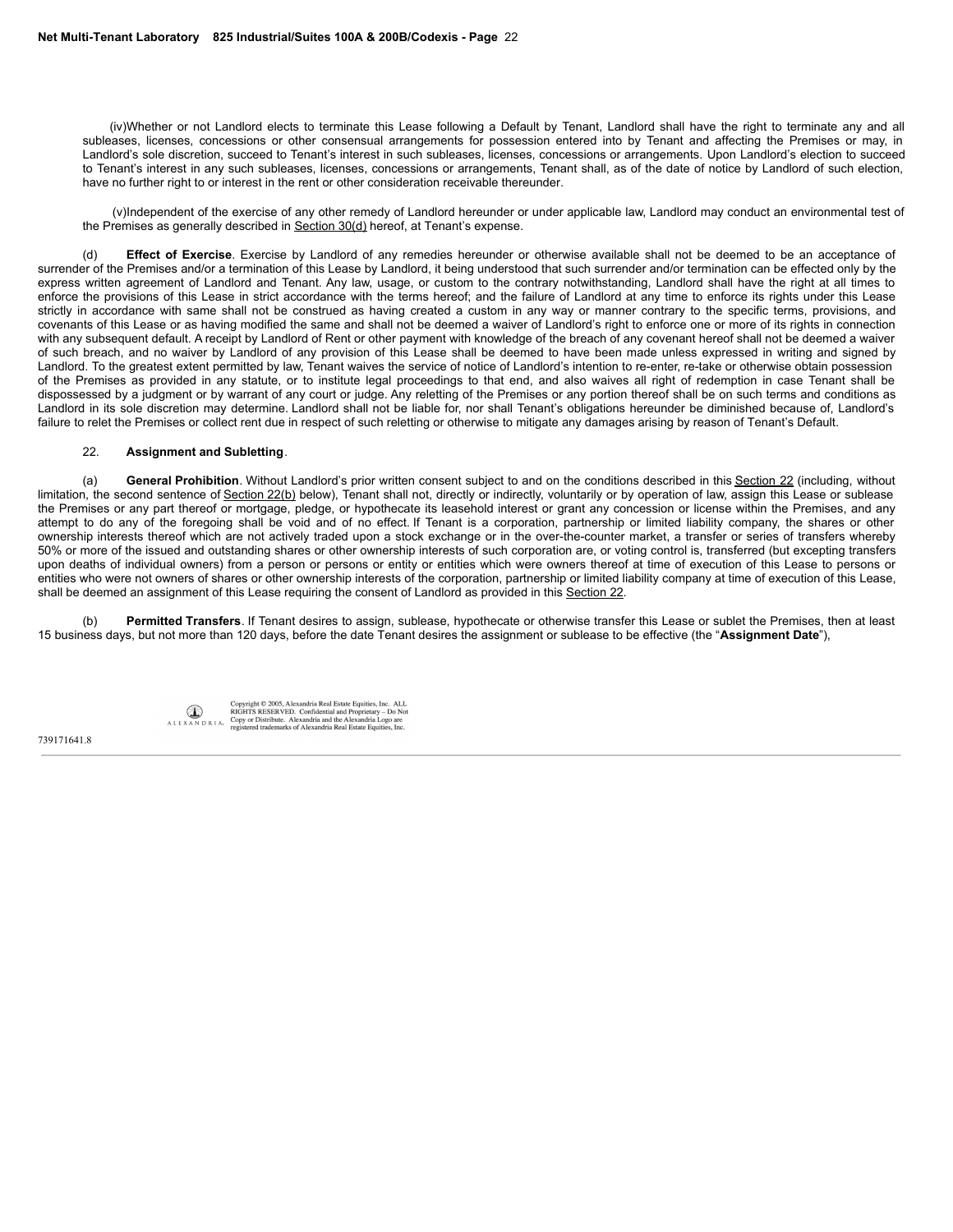Tenant shall give Landlord a notice (the " **Assignment Notice**") containing such information about the proposed assignee or sublessee, including the proposed use of the Premises and any Hazardous Materials proposed to be used, stored handled, treated, generated in or released or disposed of from the Premises, the Assignment Date, any relationship between Tenant and the proposed assignee or sublessee, and all material terms and conditions of the proposed assignment or sublease, including a copy of any proposed assignment or sublease in its final form, and such other information as Landlord may deem reasonably necessary or appropriate to its consideration whether to grant its consent. Landlord may, by giving written notice to Tenant within 15 business days after receipt of the Assignment Notice: (i) grant such consent (provided that Landlord shall further have the right to review and approve or disapprove the proposed form of sublease prior to the effective date of any such subletting), (ii) refuse such consent (provided that Landlord shall not unreasonably withhold, condition or delay such consent); or (iii) with respect to any proposed assignment of this Lease, or with respect to any proposed subletting for substantially the remainder of the Term of more than 50% of the Premises, terminate this Lease with respect to the space described in the Assignment Notice as of the Assignment Date (an "**Assignment Termination**"). Among other reasons, it shall be reasonable for Landlord to withhold its consent in any of these instances: (1) the proposed assignee or subtenant is a governmental agency; (2) in Landlord's reasonable judgment, the use of the Premises by the proposed assignee or subtenant would entail any alterations that would materially lessen the value of the leasehold improvements in the Premises, or would require materially increased services by Landlord; (3) in Landlord's reasonable judgment, the proposed assignee or subtenant is engaged in areas of scientific research or other business concerns that are controversial such that they may (i) attract or cause negative publicity for or about the Building or the Project, (ii) negatively affect the reputation of the Building, the Project or Landlord, (iii) attract protestors to the Building or the Project, or (iv) lessen the attractiveness of the Building or the Project to any tenants or prospective tenants, purchasers or lenders; (4) in Landlord's reasonable judgment, the proposed assignee or subtenant lacks the creditworthiness to support the financial obligations it will incur under the proposed assignment or sublease; (5) in Landlord's reasonable judgment, the character, reputation, or business of the proposed assignee or subtenant is inconsistent with the desired tenant-mix or the quality of other tenancies in the Project or is inconsistent with the type and quality of the nature of the Building; (6) intentionally omitted; (7) Landlord has experienced previous defaults by or is in litigation with the proposed assignee or subtenant; (8) the use of the Premises by the proposed assignee or subtenant will violate any applicable Legal Requirement; (9) intentionally omitted; or (10) the proposed assignee or subtenant is an entity with whom Landlord is then-currently negotiating to lease space in the Project. If Landlord delivers notice of its election to exercise an Assignment Termination, Tenant shall have the right to withdraw such Assignment Notice by written notice to Landlord of such election within 5 business days after Landlord's notice electing to exercise the Assignment Termination. If Tenant withdraws such Assignment Notice, this Lease shall continue in full force and effect. If Tenant does not withdraw such Assignment Notice, this Lease, and the term and estate herein granted, shall terminate as of the Assignment Date with respect to the space described in such Assignment Notice. No failure of Landlord to exercise any such option to terminate this Lease, or to deliver a timely notice in response to the Assignment Notice, shall be deemed to be Landlord's consent to the proposed assignment, sublease or other transfer. Tenant shall pay to Landlord a fee equal to Two Thousand Five Hundred Dollars (\$2,500) in connection with its consideration of any Assignment Notice and/or its preparation or review of any consent documents. Notwithstanding the foregoing, Landlord's consent to an assignment of this Lease or a subletting of any portion of the Premises to any entity controlling, controlled by or under common control with Tenant (a "**Control Permitted Assignment**") shall not be required, provided that Landlord shall have the right to approve the form of any such sublease or assignment, in its reasonable discretion. In addition, Tenant shall have the right to assign this Lease, upon 10 days prior written notice to Landlord ((x) unless Tenant is prohibited from providing such notice by applicable Legal Requirements in which case Tenant shall notify Landlord promptly thereafter, and (y) if the transaction is subject to confidentiality requirements, Tenant's advance notification shall be subject to Landlord's execution of a non-disclosure agreement reasonably acceptable to Landlord and Tenant) but without obtaining Landlord's prior written consent, to a corporation or other entity which is a successor-in-interest to Tenant, by way of merger, consolidation or corporate reorganization, or by the purchase of all or substantially all of the assets or the ownership interests of Tenant provided that (i) such merger or consolidation, or such

739171641.8

 $\mbox{Copyright} \otimes$  2005, Alexandria Real Estate Equities, Inc. ALL RIGHTS RESERVED. Confidential and Proprietary – Do Not Copy or Distribute. Alexandria and the Alexandria Logo are registered trademarks of Alexandria Real Estate ALEXANDRIA.

 $^{\circledR}$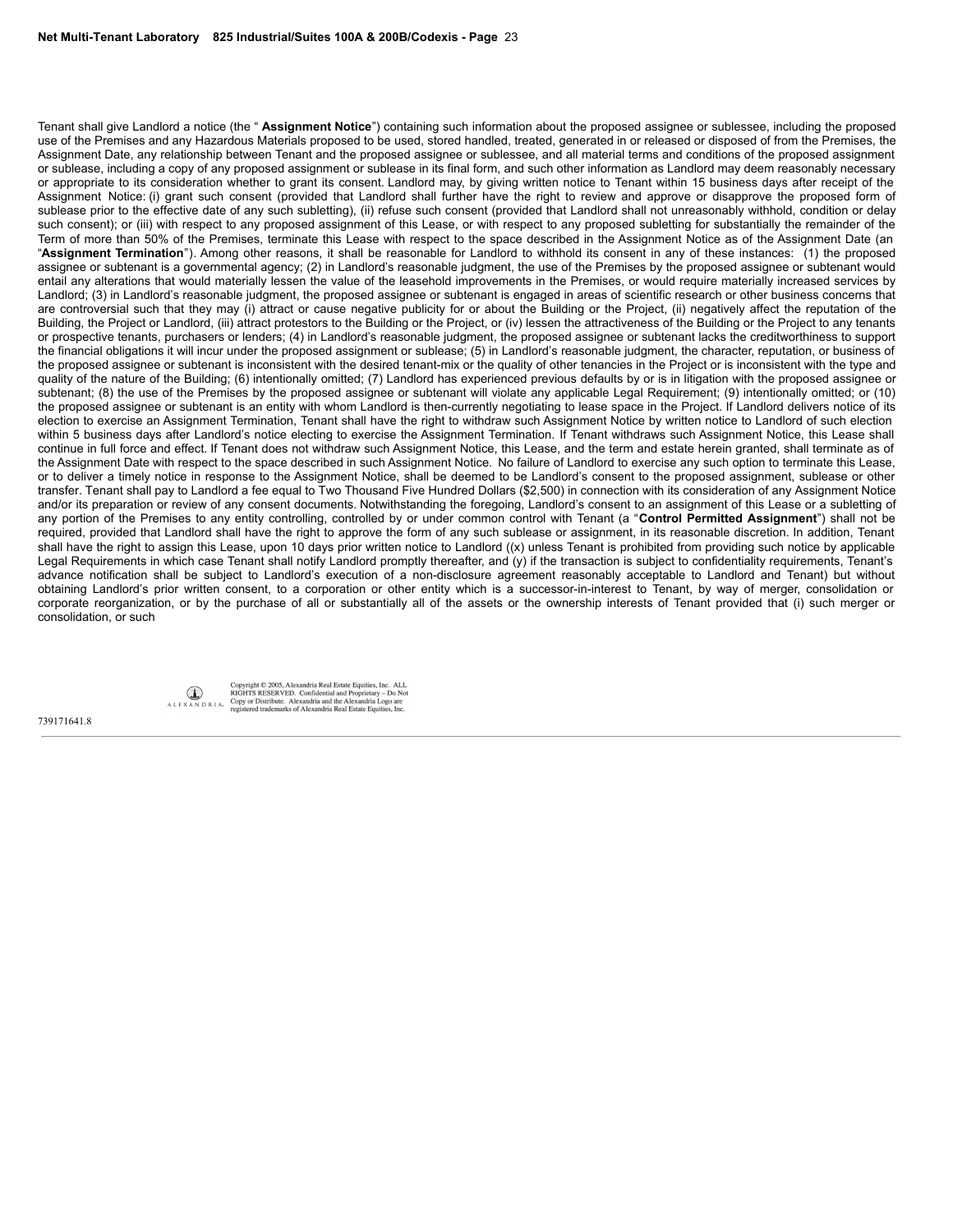acquisition or assumption, as the case may be, is for a good business purpose and not principally for the purpose of transferring the Lease, and (ii) the net worth (as determined in accordance with generally accepted accounting principles ("**GAAP**")) of the assignee (or a guarantor of the Lease that agrees to guaranty the Lease following the date of the assignment or, to the extent Tenant remains the tenant under this Lease following such Corporate Permitted Assignment, Tenant) is not less than the net worth (as determined in accordance with GAAP) of Tenant as of the date of Tenant's most current quarterly or annual financial statements, and (iii) such assignee shall agree in writing to assume all of the terms, covenants and conditions of this Lease (a "**Corporate Permitted Assignment**"). Control Permitted Assignments and Corporate Permitted Assignments are hereinafter referred to as "**Permitted Assignments**."

(c) **Additional Conditions**. As a condition to any such assignment or subletting, whether or not Landlord's consent is required, Landlord may require:

(i)that any assignee or subtenant agree, in writing at the time of such assignment or subletting, that if Landlord gives such party notice that Tenant is in default under this Lease, such party shall thereafter make all payments otherwise due Tenant directly to Landlord, which payments will be received by Landlord without any liability except to credit such payment against those due under this Lease, and any such third party shall agree to attorn to Landlord or its successors and assigns should this Lease be terminated for any reason; provided, however, in no event shall Landlord or its successors or assigns be obligated to accept such attornment; and

(ii)A list of Hazardous Materials, certified by the proposed assignee or sublessee to be true and correct, which the proposed assignee or sublessee intends to use, store, handle, treat, generate in or release or dispose of from the Premises, together with copies of all documents relating to such use, storage, handling, treatment, generation, release or disposal of Hazardous Materials by the proposed assignee or subtenant in the Premises or on the Project, prior to the proposed assignment or subletting, including, without limitation: permits; approvals; reports and correspondence; storage and management plans; plans relating to the installation of any storage tanks to be installed in or under the Project (provided, said installation of tanks shall only be permitted after Landlord has given its written consent to do so, which consent may be withheld in Landlord's sole and absolute discretion); and all closure plans or any other documents required by any and all federal, state and local Governmental Authorities for any storage tanks installed in, on or under the Project for the closure of any such tanks. Neither Tenant nor any such proposed assignee or subtenant is required, however, to provide Landlord with any portion(s) of the such documents containing information of a proprietary nature which, in and of themselves, do not contain a reference to any Hazardous Materials or hazardous activities.

(d) **No Release of Tenant, Sharing of Excess Rents** . Notwithstanding any assignment or subletting, Tenant and any guarantor or surety of Tenant's obligations under this Lease shall at all times remain fully and primarily responsible and liable for the payment of Rent and for compliance with all of Tenant's other obligations under this Lease. Other than in connection with an assignment constituting a Permitted Assignment, if the Rent due and payable by a sublessee or assignee (or a combination of the rental payable under such sublease or assignment plus any bonus or other consideration therefor or incident thereto in any form, excluding consideration for services or furniture, fixtures and equipment paid for exclusively by Tenant, to the extent such consideration does not exceed fair market value for such items) exceeds the sum of the rental payable under this Lease, (excluding however, any Rent payable under this Section) and actual and reasonable brokerage fees, legal costs, reasonable free rent periods and other market financial concessions, any design or construction fees or tenant improvements allowances directly related to and required pursuant to the terms of any such sublease, and the unamortized cost of any Alterations or other improvements paid for by Tenant ("**Excess Rent**"), then Tenant shall be bound and obligated to pay Landlord as Additional Rent hereunder 50% of such Excess Rent within 30 days following receipt thereof by Tenant. If Tenant shall sublet the Premises or any part thereof, Tenant hereby immediately and irrevocably assigns to Landlord, as security for Tenant's

 $^{\circledR}$ 

Copyright © 2005, Alexandria Real Estate Equities, Inc. ALL<br>RIGHTS RESERVED. Confidential and Proprietary – Do Not<br>Copy or Distribute. Alexandria and the Alexandria Logo are<br>registered trademarks of Alexandria Real Estate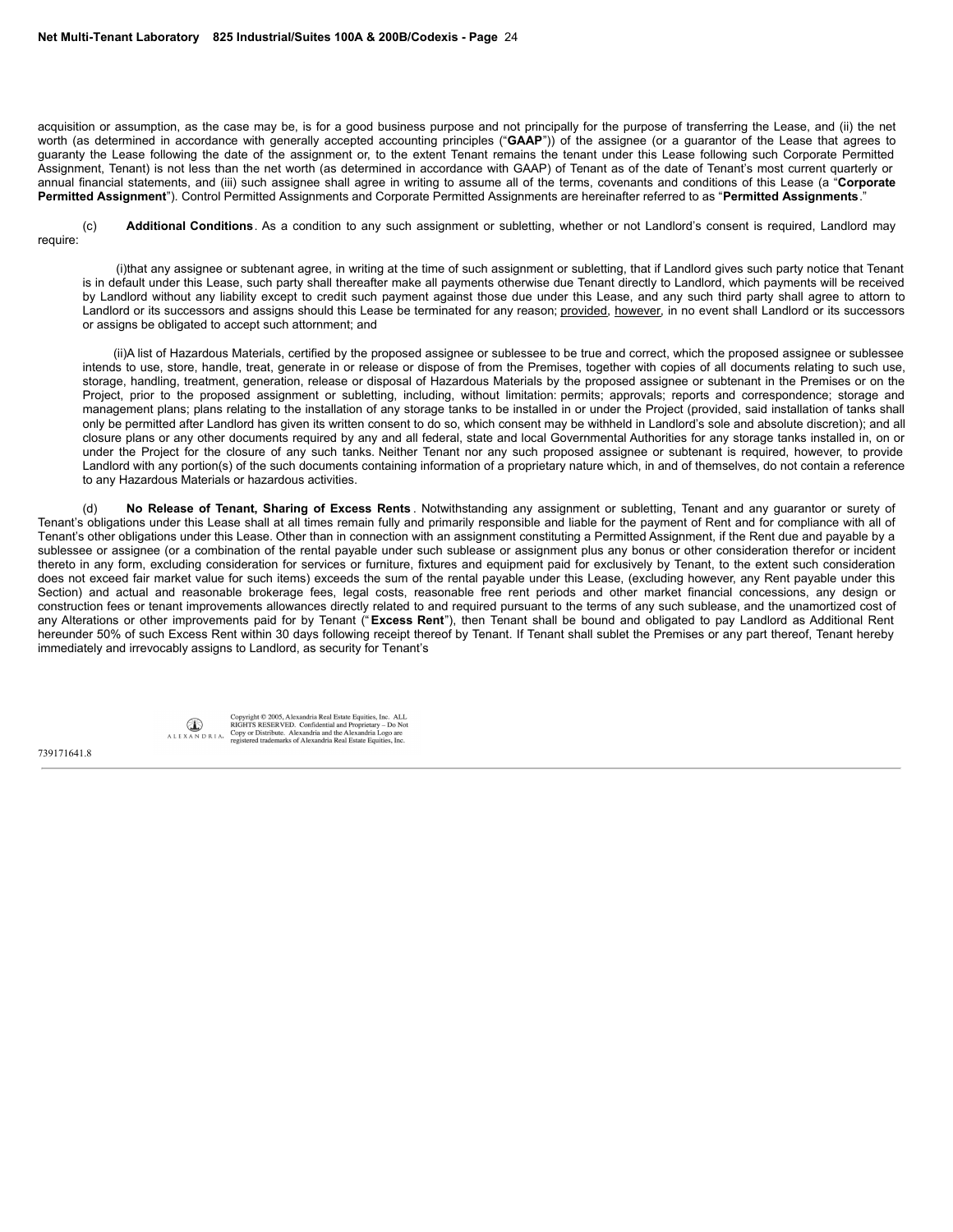obligations under this Lease, all rent from any such subletting, and Landlord or a receiver for Tenant appointed on Landlord's application, may collect such rent and apply it toward Tenant's obligations under this Lease; except that, until the occurrence of a Default, Tenant shall have the right to collect such rent.

(e) **No Waiver**. The consent by Landlord to an assignment or subletting shall not relieve Tenant or any assignees of this Lease or any sublessees of the Premises from obtaining the consent of Landlord to any further assignment or subletting nor shall it release Tenant or any assignee or sublessee of Tenant from full and primary liability under this Lease. The acceptance of Rent hereunder, or the acceptance of performance of any other term, covenant, or condition thereof, from any other person or entity shall not be deemed to be a waiver of any of the provisions of this Lease or a consent to any subletting, assignment or other transfer of the Premises.

(f) **Prior Conduct of Proposed Transferee** . Notwithstanding any other provision of this Section 22, if (i) the proposed assignee or sublessee of Tenant has been required by any prior landlord, lender or Governmental Authority to take remedial action in connection with Hazardous Materials contaminating a property, where the contamination resulted from such party's action or use of the property in question, (ii) the proposed assignee or sublessee is subject to an enforcement order issued by any Governmental Authority in connection with the use, storage, handling, treatment, generation, release or disposal of Hazardous Materials (including, without limitation, any order related to the failure to make a required reporting to any Governmental Authority), or (iii) because of the existence of a pre-existing environmental condition in the vicinity of or underlying the Project, the risk that Landlord would be targeted as a responsible party in connection with the remediation of such pre-existing environmental condition would be materially increased or exacerbated by the proposed use of Hazardous Materials by such proposed assignee or sublessee, Landlord shall have the absolute right to refuse to consent to any assignment or subletting to any such party. This Section 22(f) shall not apply to any Corporate Permitted Assignment.

23. **Estoppel Certificate**. Tenant shall, within 10 business days of written notice from Landlord, execute, acknowledge and deliver a statement in writing in any form reasonably requested by a proposed lender or purchaser, (i) certifying that this Lease is unmodified and in full force and effect (or, if modified, stating the nature of such modification and certifying that this Lease as so modified is in full force and effect) and the dates to which the rental and other charges are paid in advance, if any, (ii) acknowledging that, to Tenant's knowledge, there are not any uncured defaults on the part of Landlord hereunder, or specifying such defaults if any are claimed, and (iii) setting forth such further information with respect to the status of this Lease or the Premises as may be requested thereon. Any such statement may be relied upon by any prospective purchaser or encumbrancer of all or any portion of the real property of which the Premises are a part. Tenant's failure to deliver such statement within 5 business days after a second notice requesting such document is delivered after Tenant's failure to deliver such statement within the initial 10 business day period above, at the option of Landlord, constitute a Default under this Lease, and, in any event, shall be conclusive upon Tenant that the Lease is in full force and effect and without modification except as may be represented by Landlord in any certificate prepared by Landlord and delivered to Tenant for execution.

24. **Quiet Enjoyment**. So long as Tenant is not in Default under this Lease, Tenant shall, subject to the terms of this Lease, at all times during the Term, have peaceful and quiet enjoyment of the Premises against any person claiming by, through or under Landlord.

25. **Prorations**. All prorations required or permitted to be made hereunder shall be made on the basis of a 360 day year and 30 day months.

26. **Rules and Regulations**. Tenant shall, at all times during the Term and any extension thereof, comply with all reasonable rules and regulations at any time or from time to time established by Landlord covering use of the Premises and the Project. Such rules and regulations may include, without limitation, rules and regulations relating to the use of the Common Area Amenities and/or rules and

|             | Copyright © 2005, Alexandria Real Estate Equities, Inc. Al   |
|-------------|--------------------------------------------------------------|
| ☎           | RIGHTS RESERVED. Confidential and Proprietary - Do N         |
| ALEXANDRIA. | Copy or Distribute. Alexandria and the Alexandria Logo are   |
|             | registered trademarks of Alexandria Real Estate Equities. In |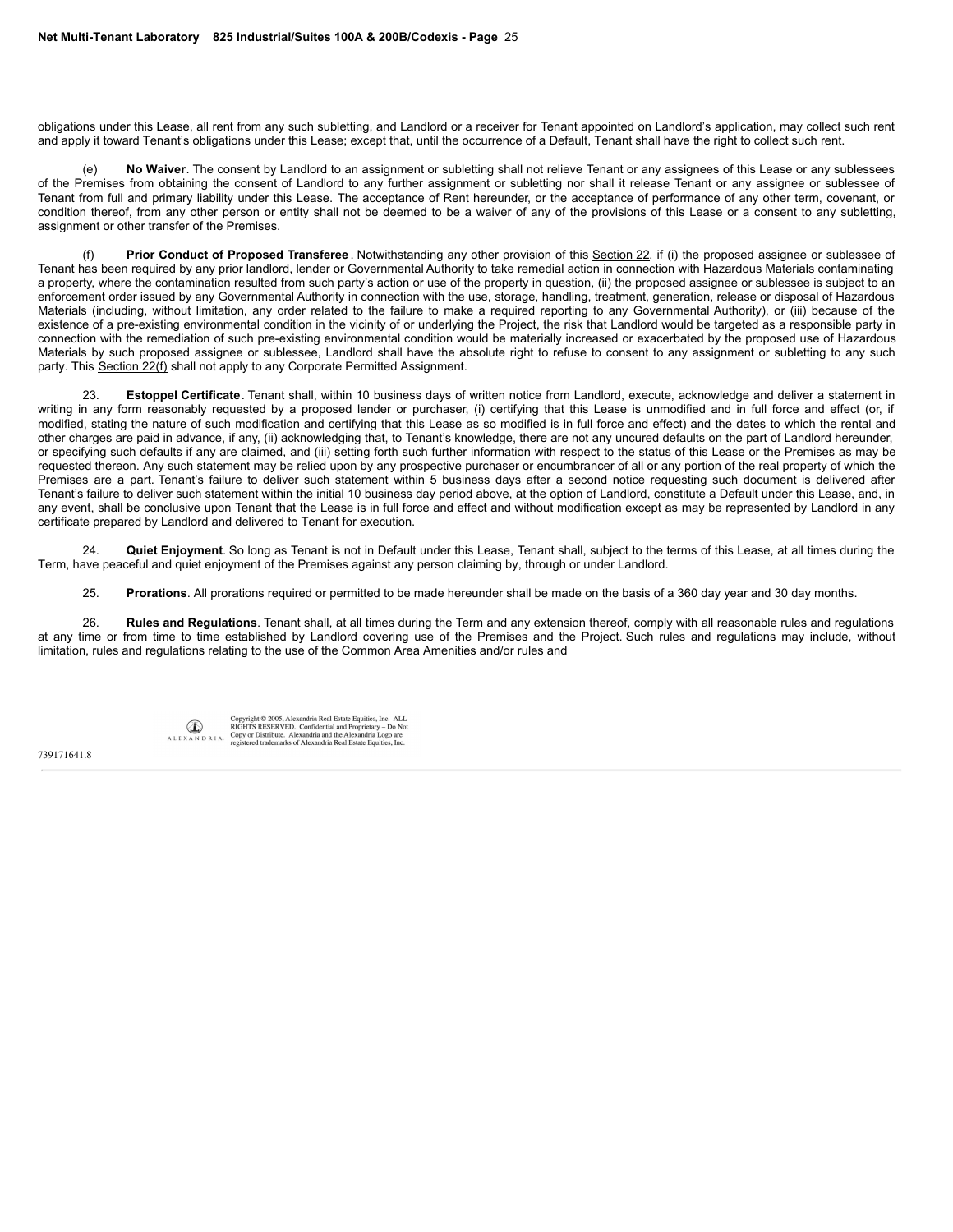regulations which are intended to promote and protect health and physical well-being within the Building and the Project. The current rules and regulations are attached hereto as **Exhibit E**. If there is any conflict between said rules and regulations and other provisions of this Lease, the terms and provisions of this Lease shall control. Landlord shall not have any liability or obligation for the breach of any rules or regulations by other tenants in the Project and shall not enforce such rules and regulations in a discriminatory manner.

27. **Subordination**. This Lease and Tenant's interest and rights hereunder are hereby made and shall be subject and subordinate at all times to the lien of any Mortgage now existing or hereafter created on or against the Project or the Premises, and all amendments, restatements, renewals, modifications, consolidations, refinancing, assignments and extensions thereof, without the necessity of any further instrument or act on the part of Tenant; provided, however that so long as there is no Default hereunder, Tenant's right to possession of the Premises and rights under this Lease shall not be disturbed by the Holder of any such Mortgage. Tenant agrees, at the election of the Holder of any such Mortgage, to attorn to any such Holder. Tenant agrees upon demand to execute, acknowledge and deliver such instruments, confirming such subordination, and such instruments of attornment as shall be requested by any such Holder, provided any such instruments contain appropriate non-disturbance provisions assuring Tenant's quiet enjoyment of the Premises as set forth in Section 24 hereof. Notwithstanding the foregoing, any such Holder may at any time subordinate its Mortgage to this Lease, without Tenant's consent, by notice in writing to Tenant, and thereupon this Lease shall be deemed prior to such Mortgage without regard to their respective dates of execution, delivery or recording and in that event such Holder shall have the same rights with respect to this Lease as though this Lease had been executed prior to the execution, delivery and recording of such Mortgage and had been assigned to such Holder. The term "**Mortgage**" whenever used in this Lease shall be deemed to include deeds of trust, security assignments and any other encumbrances, and any reference to the "**Holder**" of a Mortgage shall be deemed to include the beneficiary under a deed of trust.

As of the date of this Lease, there is no existing Mortgage encumbering the Project. Upon written request from Tenant, Landlord agrees to use reasonable efforts to cause the Holder of any future Mortgage to enter into a subordination, non-disturbance and attornment agreement ("**SNDA**") with Tenant with respect to this Lease. The SNDA shall be on the form reasonably proscribed by the Holder and Tenant shall pay the Holder's fees and costs in connection with obtaining such SNDA; provided, however, that Landlord shall request that Holder make any changes to the SNDA requested by Tenant. Landlord's failure to cause the Holder to enter into the SNDA with Tenant (or make any of the changes requested by Tenant) despite such efforts shall not be a default by Landlord under this Lease.

28. **Surrender**. Upon the expiration of the Term or earlier termination of Tenant's right of possession, Tenant shall surrender the Premises to Landlord in the same condition as received, subject to any Alterations or Installations permitted under this Lease to remain in the Premises, free of Hazardous Materials brought upon, kept, used, stored, handled, treated, generated in, or released or disposed of from, the Premises by any person other than a Landlord Party (collectively, "**Tenant HazMat Operations** ") and released of all Hazardous Materials Clearances, broom clean, ordinary wear and tear and casualty loss and condemnation covered by Sections 18 and 19 excepted. At least 3 months prior to the surrender of the Premises or such earlier date as Tenant may elect to cease operations at the Premises, Tenant shall deliver to Landlord a narrative description of the actions proposed (or required by any Governmental Authority) to be taken by Tenant in order to surrender the Premises (including any Installations permitted by Landlord to remain in the Premises) at the expiration or earlier termination of the Term, free from any residual impact from the Tenant HazMat Operations and otherwise released for unrestricted use and occupancy (the "**Decommissioning and HazMat Closure Plan**"). Such Decommissioning and HazMat Closure Plan shall be accompanied by a current listing of (i) all Hazardous Materials licenses and permits held by or on behalf of any Tenant Party with respect to the Premises, and (ii) all Hazardous Materials used, stored, handled, treated, generated, released or disposed of from the Premises, and shall be subject to the review and approval of Landlord's environmental consultant, such approval not to be unreasonably withheld or delayed. In connection with the review and approval of the

 $\begin{minipage}{0.9\textwidth} \begin{minipage}{0.9\textwidth} \begin{minipage}{0.9\textwidth} \begin{minipage}{0.9\textwidth} \begin{minipage}{0.9\textwidth} \begin{minipage}{0.9\textwidth} \begin{minipage}{0.9\textwidth} \begin{minipage}{0.9\textwidth} \begin{minipage}{0.9\textwidth} \begin{minipage}{0.9\textwidth} \begin{minipage}{0.9\textwidth} \begin{minipage}{0.9\textwidth} \begin{minipage}{0.9\textwidth} \begin{minipage}{0.9\textwidth} \begin{minipage}{0.9\textwidth} \begin{minipage}{0.9$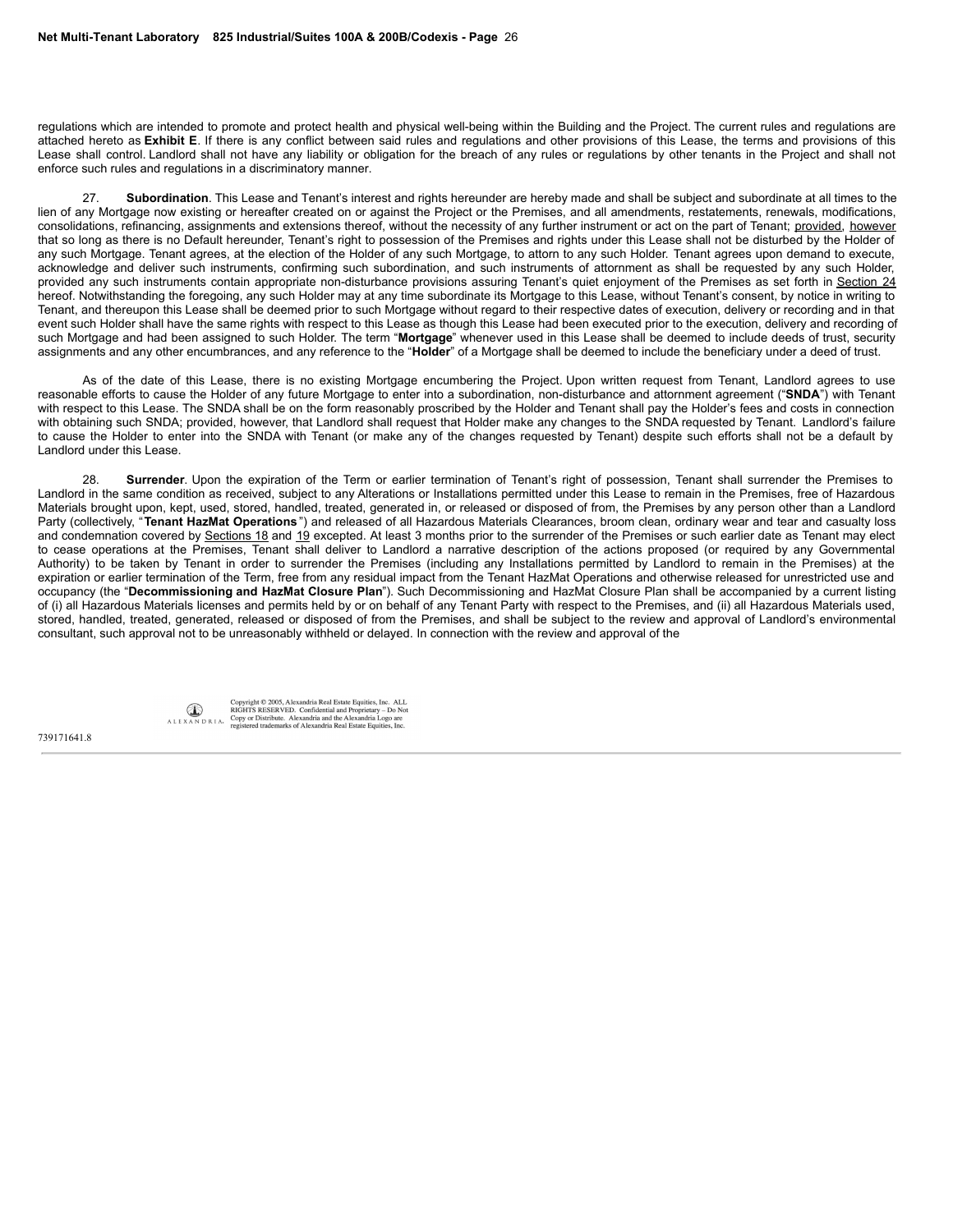Decommissioning and HazMat Closure Plan, upon the request of Landlord, Tenant shall deliver to Landlord or its consultant such additional non-proprietary information concerning Tenant HazMat Operations as Landlord may reasonably request. On or before such surrender, Tenant shall deliver to Landlord evidence that the approved Decommissioning and HazMat Closure Plan shall have been satisfactorily completed and Landlord shall have the right, subject to reimbursement at Tenant's expense as set forth below, to cause Landlord's environmental consultant to inspect the Premises and perform such additional procedures as may be deemed reasonably necessary to confirm that the Premises are, as of the effective date of such surrender or early termination of the Lease, free from any residual impact from Tenant HazMat Operations. Tenant shall reimburse Landlord, as Additional Rent, for the actual, reasonable out-ofpocket expense incurred by Landlord for Landlord's environmental consultant to review and approve the Decommissioning and HazMat Closure Plan and to visit the Premises and verify satisfactory completion of the same, which cost shall not exceed \$2,500. Landlord may not deliver such Decommissioning and HazMat Closure Plan to any third party with the exception of Landlord's environmental consultants, and any prospective purchaser, any prospective tenant, any prospective lender or lender.

If Tenant shall fail to prepare or submit a Decommissioning and HazMat Closure Plan reasonably approved by Landlord, or if Tenant shall fail to complete the approved Decommissioning and HazMat Closure Plan, or if such Decommissioning and HazMat Closure Plan, whether or not approved by Landlord, shall fail to adequately address any residual effect of Tenant HazMat Operations in, on or about the Premises, Landlord shall have the right to take such actions as Landlord may reasonably deem reasonable or appropriate to assure that the Premises and the Project are surrendered free from any residual impact from Tenant HazMat Operations, the cost of which actions shall be reimbursed by Tenant as Additional Rent, without regard to the limitation set forth in the first paragraph of this Section 28.

Tenant shall immediately return to Landlord all keys and/or access cards to parking, the Project, restrooms or all or any portion of the Premises furnished to or otherwise procured by Tenant. If any such access card or key is lost, Tenant shall pay to Landlord, the cost of replacing such lost access card or key. Any Tenant's Property, Alterations and property not so removed by Tenant as permitted or required herein shall be deemed abandoned and may be stored, removed, and disposed of by Landlord at Tenant's expense, and Tenant waives all claims against Landlord for any damages resulting from Landlord's retention and/or disposition of such property. All obligations of Tenant hereunder not fully performed as of the termination of the Term, including the obligations of Tenant under Section 30 hereof, shall survive the expiration or earlier termination of the Term, including, without limitation, indemnity obligations, payment obligations with respect to Rent and obligations concerning the condition and repair of the Premises.

29. **Waiver of Jury Trial**. TO THE EXTENT PERMITTED BY LAW, TENANT AND LANDLORD WAIVE ANY RIGHT TO TRIAL BY JURY OR TO HAVE A JURY PARTICIPATE IN RESOLVING ANY DISPUTE, WHETHER SOUNDING IN CONTRACT, TORT, OR OTHERWISE, BETWEEN LANDLORD AND TENANT ARISING OUT OF THIS LEASE OR ANY OTHER INSTRUMENT, DOCUMENT, OR AGREEMENT EXECUTED OR DELIVERED IN CONNECTION HEREWITH OR THE TRANSACTIONS RELATED HERETO.

### 30. **Environmental Requirements**.

(a) **Prohibition/Compliance/Indemnity**. Tenant shall not cause or permit any Hazardous Materials (as hereinafter defined) to be brought upon, kept, used, stored, handled, treated, generated in or about, or released or disposed of from, the Premises or the Project in violation of applicable Environmental Requirements (as hereinafter defined) by Tenant or any Tenant Party. If Tenant breaches the obligation stated in the preceding sentence, or if the presence of Hazardous Materials in the Premises during the Term or any holding over results in contamination of the Premises, the Project or any adjacent property or if contamination of the Premises, the Project or any adjacent property by Hazardous Materials brought into, kept, used, stored, handled, treated, generated in or about, or released or disposed of from, the Premises by anyone other than Landlord and Landlord's employees, agents and contractors

A.L.E.X

 $\bigotimes \text{Copyright © } 2005, \text{ Alexandria Real State Equities, Inc. ALL R.}$  RIGHTS RESERVED. Confideritial and Proprietary – Do Not Copy or Distribute. Alexandria and the Alexandria Logo are relatively respectively.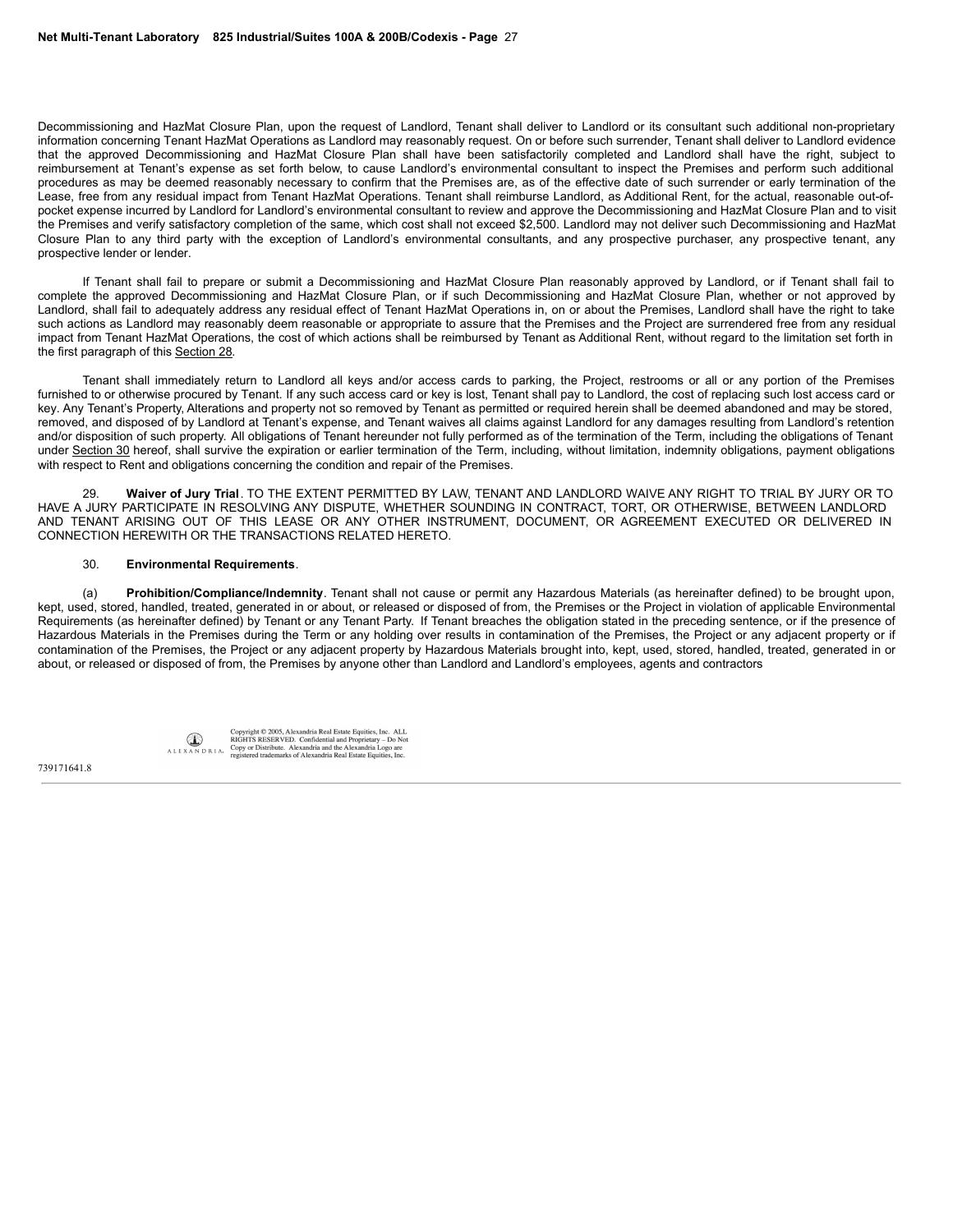otherwise occurs during the Term or any holding over, Tenant hereby indemnifies and shall defend and hold Landlord, its officers, directors, employees, agents and contractors harmless from any and all actions (including, without limitation, remedial or enforcement actions of any kind, administrative or judicial proceedings, and orders or judgments arising out of or resulting therefrom), costs, claims, damages (including, without limitation, punitive damages and damages based upon diminution in value of the Premises or the Project, or the loss of, or restriction on, use of the Premises or any portion of the Project), expenses (including, without limitation, reasonable attorneys', consultants' and experts' fees, court costs and amounts paid in settlement of any claims or actions), fines, forfeitures or other civil, administrative or criminal penalties, injunctive or other relief (whether or not based upon personal injury, property damage, or contamination of, or adverse effects upon, the environment, water tables or natural resources), liabilities or losses (collectively, "**Environmental Claims**") which arise during or after the Term as a result of such contamination. This indemnification of Landlord by Tenant includes, without limitation, costs incurred in connection with any investigation of site conditions or any cleanup, treatment, remedial, removal, or restoration work required by any federal, state or local Governmental Authority because of Hazardous Materials present in the air, soil or ground water above, on, or under the Premises. Without limiting the foregoing, if the presence of any Hazardous Materials on the Premises, the Project or any adjacent property caused or permitted by Tenant or any Tenant Party results in any contamination of the Premises, the Project or any adjacent property, Tenant shall promptly take all actions at its sole expense and in accordance with applicable Environmental Requirements as are necessary to return the Premises, the Project or any adjacent property to the condition existing prior to the time of such contamination, provided that Landlord's approval of such action shall first be obtained, which approval shall not unreasonably be withheld, conditioned or delayed so long as such actions would not potentially have any material adverse long-term or short-term effect on the Premises or the Project. Notwithstanding anything to the contrary contained in Section 28 or this Section 30, Tenant shall not be responsible for, and the indemnification and hold harmless obligations set forth in this paragraph shall not apply to (i) contamination in the Premises which Tenant can reasonably prove existed in the Premises prior to the Commencement Date, (ii) the presence of any Hazardous Materials in the Premises which Tenant can reasonably prove migrated from outside the Premises into the Premises, or (iii) contamination caused by Landlord or any Landlord's employees, agents and contractors, except to the extent in any case, the presence of such Hazardous Materials (x) is the result of a breach by Tenant of any of its obligations under this Lease, or (y) was caused, contributed to or exacerbated by Tenant or any Tenant Party.

(b) **Business**. Landlord acknowledges that it is not the intent of this Section 30 to prohibit Tenant from using the Premises for the Permitted Use. Tenant may operate its business according to prudent industry practices so long as the use or presence of Hazardous Materials is strictly and properly monitored according to all then applicable Environmental Requirements. As a material inducement to Landlord to allow Tenant to use Hazardous Materials in connection with its business, Tenant agrees to deliver to Landlord prior to the Commencement Date a list identifying each type of Hazardous Materials expected to be brought upon, kept, used, stored, handled, treated, generated on, or released or disposed of from, the Premises and setting forth any and all governmental approvals or permits required in connection with the presence, use, storage, handling, treatment, generation, release or disposal of such Hazardous Materials on or from the Premises ("**Hazardous Materials List**"). Upon Landlord's request (not to be requested more frequently than annually), or any time that Tenant is required to deliver a Hazardous Materials List to any Governmental Authority (e.g., the fire department) in connection with Tenant's use or occupancy of the Premises, Tenant shall deliver to Landlord a copy of such Hazardous Materials List. Tenant shall deliver to Landlord true and correct copies of the following documents (the "**Haz Mat Documents**") relating to the use, storage, handling, treatment, generation, release or disposal of Hazardous Materials prior to the Commencement Date, or if unavailable at that time, concurrent with the receipt from or submission to a Governmental Authority: permits; approvals; reports and correspondence; storage and management plans, notice of violations of any Legal Requirements; plans relating to the installation of any storage tanks to be installed in or under the Project (provided, said installation of tanks shall only be permitted after Landlord has given Tenant its written consent to do so, which consent may be withheld in Landlord's sole and absolute discretion); all closure plans or any other documents required by any and all federal, state and local Governmental Authorities for any storage tanks

 $\bigotimes \text{Copyright} @ 2005, Alexandria Real Estate Equities, Inc. ALL RIGHTS RESERVED. Confiderital and Propricary – Do Not AL EXAND R1 A. Copy or Distribution: Alexander A deAxandria Lequlet, A. LEXAND R1 A. registered tradements of Alexandria.$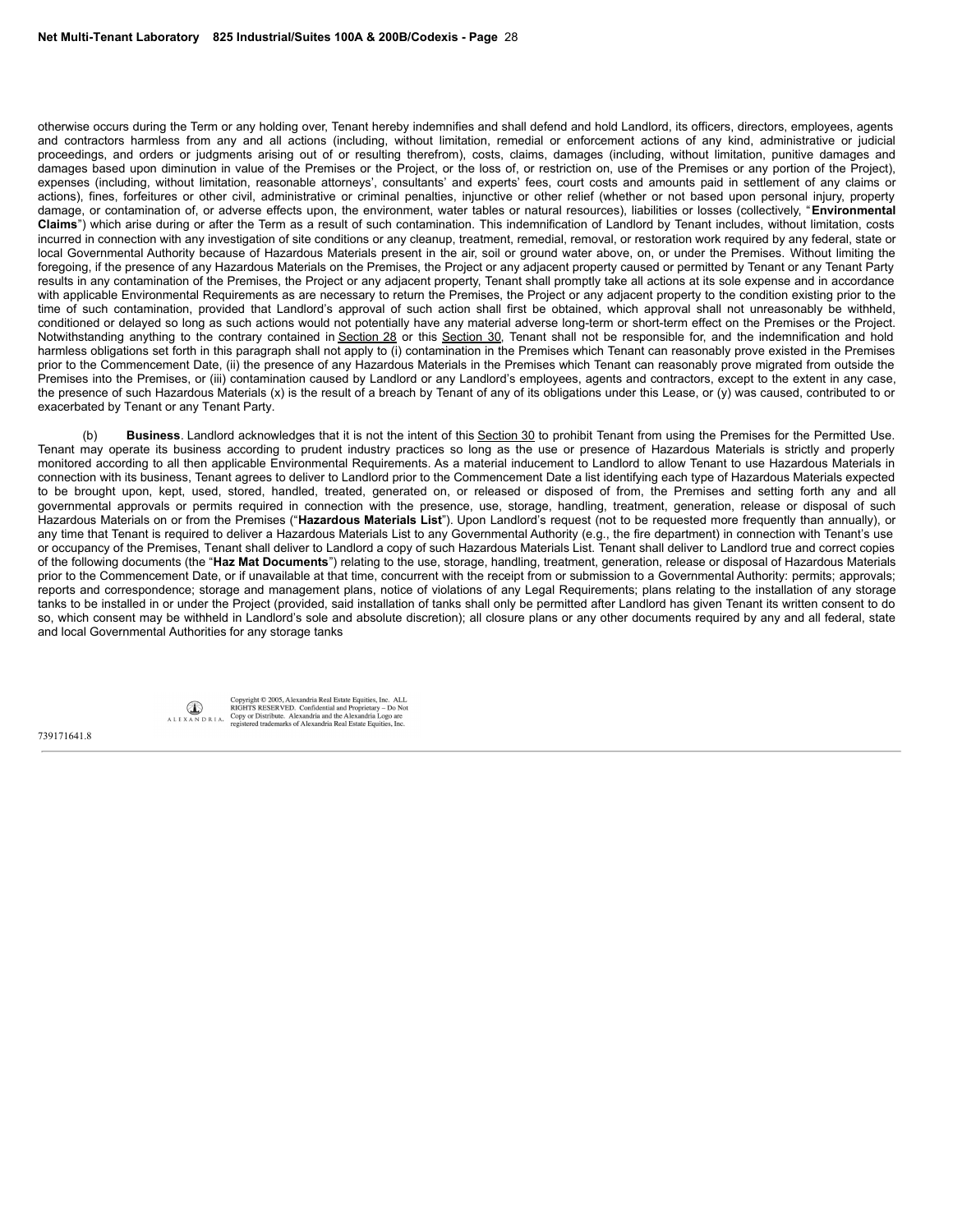installed in, on or under the Project for the closure of any such tanks; and a Decommissioning and HazMat Closure Plan (to the extent surrender in accordance with Section 28 cannot be accomplished in 3 months). Tenant is not required, however, to provide Landlord with any portion(s) of the Haz Mat Documents containing information of a proprietary nature which, in and of themselves, do not contain a reference to any Hazardous Materials or hazardous activities. It is not the intent of this Section to provide Landlord with information which could be detrimental to Tenant's business should such information become possessed by Tenant's competitors.

(c) **Tenant Representation and Warranty** . Tenant hereby represents and warrants to Landlord that (i) neither Tenant nor any of its legal predecessors has been required by any prior landlord, lender or Governmental Authority at any time to take remedial action in connection with Hazardous Materials contaminating a property which contamination was permitted by Tenant of such predecessor or resulted from Tenant's or such predecessor's action or use of the property in question, and (ii) except for the order that is attached hereto as **Exhibit G** (the "**Order**"), Tenant is not subject to any enforcement order issued by any Governmental Authority in connection with the use, storage, handling, treatment, generation, release or disposal of Hazardous Materials (including, without limitation, any order related to the failure to make a required reporting to any Governmental Authority). Tenant hereby represents and warrants that it has fully complied with, and has timely paid all amounts due under, the Order and any related proceedings and that no further action is required or contemplated to be taken thereunder. If Landlord determines that the foregoing representations and warranties were not true as of the date of this lease, Landlord shall have the right to terminate this Lease in Landlord's sole and absolute discretion.

Testing. Landlord shall have the right to conduct annual tests of the Premises to determine whether any contamination of the Premises or the Project has occurred as a result of Tenant's use. Tenant shall be required to pay the cost of such annual test of the Premises if there is violation of this Section 30 or if contamination for which Tenant is responsible under this Section 30 is identified; provided, however, that if Tenant conducts its own tests of the Premises using third party contractors and test procedures reasonably acceptable to Landlord which tests are certified to Landlord, Landlord shall accept such tests in lieu of the annual tests. In addition, at any time, and from time to time, prior to the expiration or earlier termination of the Term, Landlord shall have the right to conduct appropriate tests of the Premises and the Project to determine if contamination has occurred as a result of Tenant's use of the Premises. In connection with such testing, upon the request of Landlord, Tenant shall deliver to Landlord or its consultant such non-proprietary information concerning the use of Hazardous Materials in or about the Premises by Tenant or any Tenant Party. If contamination has occurred for which Tenant is liable under this Section 30, Tenant shall pay all costs to conduct such tests. If no such contamination is found, Landlord shall pay the costs of such tests (which shall not constitute an Operating Expense). Landlord shall provide Tenant with a copy of all third party, non-confidential reports and tests of the Premises made by or on behalf of Landlord during the Term without representation or warranty and subject to a confidentiality agreement. Tenant shall, at its sole cost and expense, promptly and satisfactorily remediate any environmental conditions identified by such testing for which Tenant or any Tenant Party is responsible under this Lease in accordance with all Environmental Requirements. Landlord's receipt of or satisfaction with any environmental assessment in no way waives any rights which Landlord may have against Tenant.

(e) **Control Areas**. Tenant shall be allowed to utilize up to its pro rata share of the Hazardous Materials inventory within any control area or zone (located within the Premises), as designated by the applicable building code, for chemical use or storage. As used in the preceding sentence, Tenant's pro rata share of any control areas or zones located within the Premises shall be determined based on the rentable square footage that Tenant leases within the applicable control area or zone. For purposes of example only, if a control area or zone contains 10,000 rentable square feet and 2,000 rentable square feet of a tenant's premises are located within such control area or zone (while such premises as a whole contains 5,000 rentable square feet), the applicable tenant's pro rata share of such control area would be 20%.

 $\begin{minipage}{0.9\textwidth} \begin{minipage}{0.9\textwidth} \begin{minipage}{0.9\textwidth} \begin{minipage}{0.9\textwidth} \begin{minipage}{0.9\textwidth} \begin{minipage}{0.9\textwidth} \begin{minipage}{0.9\textwidth} \begin{minipage}{0.9\textwidth} \begin{minipage}{0.9\textwidth} \begin{minipage}{0.9\textwidth} \begin{minipage}{0.9\textwidth} \begin{minipage}{0.9\textwidth} \begin{minipage}{0.9\textwidth} \begin{minipage}{0.9\textwidth} \begin{minipage}{0.9\textwidth} \begin{minipage}{0.9$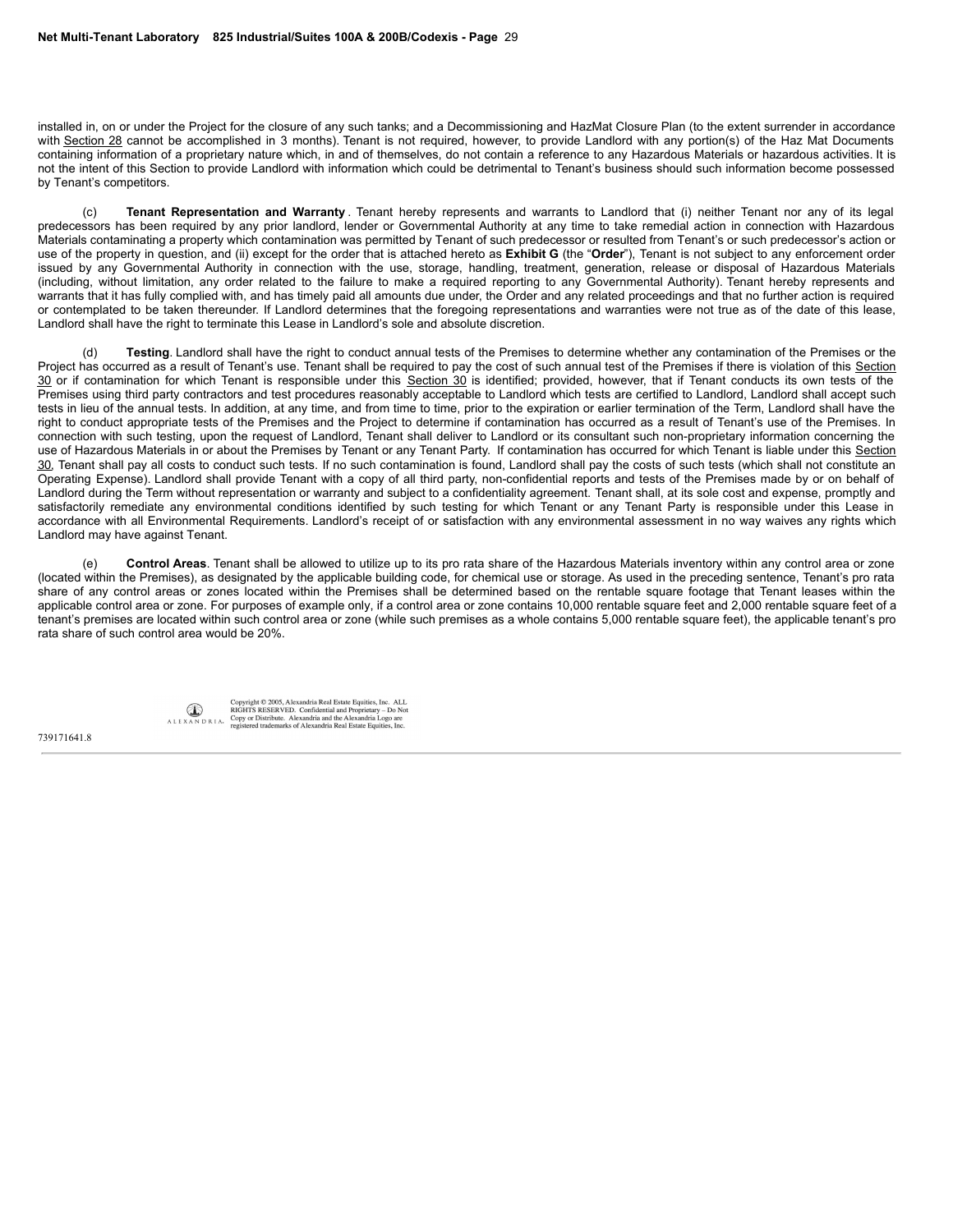(f) **Underground Tanks**. Tenant shall have no right to use or install any underground or other storage tanks at the Project.

(g) **Tenant's Obligations**. Tenant's obligations under this Section 30 shall survive the expiration or earlier termination of this Lease. During any period of time after the expiration or earlier termination of this Lease required by Tenant or Landlord to complete the removal from the Premises of any Hazardous Materials for which Tenant is responsible pursuant to this Section 30 (including, without limitation, the release and termination of any licenses or permits restricting the use of the Premises and the completion of the approved Decommissioning and HazMat Closure Plan), Tenant shall continue to pay the full Rent in accordance with this Lease for any portion of the Premises not relet by Landlord in Landlord's reasonable discretion, which Rent shall be prorated daily.

(h) **Definitions**. As used herein, the term "**Environmental Requirements**" means all applicable present and future statutes, regulations, ordinances, rules, codes, judgments, orders or other similar enactments of any Governmental Authority regulating or relating to health, safety, or environmental conditions on, under, or about the Premises or the Project, or the environment, including without limitation, the following: the Comprehensive Environmental Response, Compensation and Liability Act; the Resource Conservation and Recovery Act; and all state and local counterparts thereto, and any regulations or policies promulgated or issued thereunder. As used herein, the term "**Hazardous Materials**" means and includes any substance, material, waste, pollutant, or contaminant listed or defined as hazardous or toxic, or regulated by reason of its impact or potential impact on humans, animals and/or the environment under any Environmental Requirements, asbestos and petroleum, including crude oil or any fraction thereof, natural gas liquids, liquefied natural gas, or synthetic gas usable for fuel (or mixtures of natural gas and such synthetic gas). As defined in Environmental Requirements, Tenant is and shall be deemed to be the "**operator**" of Tenant's "**facility**" and the "**owner**" of all Hazardous Materials brought on the Premises by Tenant or any Tenant Party, and the wastes, byproducts, or residues generated, resulting, or produced therefrom.

31. **Tenant's Remedies/Limitation of Liability**. Landlord shall not be in default hereunder unless Landlord fails to perform any of its obligations hereunder within 30 days after written notice from Tenant specifying such failure (unless such performance will, due to the nature of the obligation, require a period of time in excess of 30 days, then after such period of time as is reasonably necessary). Upon any default by Landlord, Tenant shall give notice by registered or certified mail to any Holder of a Mortgage covering the Premises and to any landlord of any lease of property in or on which the Premises are located and Tenant shall offer such Holder and/or landlord a reasonable opportunity to cure the default, including time to obtain possession of the Project by power of sale or a judicial action if such should prove necessary to effect a cure; provided Landlord shall have furnished to Tenant in writing the names and addresses of all such persons who are to receive such notices. All obligations of Landlord hereunder shall be construed as covenants, not conditions; and, except as may be otherwise expressly provided in this Lease, Tenant may not terminate this Lease for breach of Landlord's obligations hereunder.

All obligations of Landlord under this Lease will be binding upon Landlord only during the period of its ownership of the Premises and not thereafter. The term "**Landlord**" in this Lease shall mean only the owner for the time being of the Premises. Upon the transfer by such owner of its interest in the Premises, such owner shall thereupon be released and discharged from all obligations of Landlord thereafter accruing, but such obligations shall be binding during the Term upon each new owner for the duration of such owner's ownership.

32. **Inspection and Access**. Landlord and its agents, representatives, and contractors may enter the Premises at any reasonable time to inspect the Premises and to make such repairs as may be required or permitted pursuant to this Lease and for any other business purpose. Landlord and Landlord's representatives may enter the Premises during business hours on not less than 48 hours advance written notice (except in the case of emergencies in which case no such notice shall be required and such entry may be at any time) for the purpose of effecting any such repairs, inspecting the

> Copyright © 2005, Alexandria Real Estate Equities, Inc. ALL<br>RIGHTS RESERVED. Confidential and Proprietary – Do Not<br>Copy or Distribute. Alexandria and the Alexandria Logo are<br>registered trademarks of Alexandria Real Estate  $^{\circledR}$ ALEXANDRIA.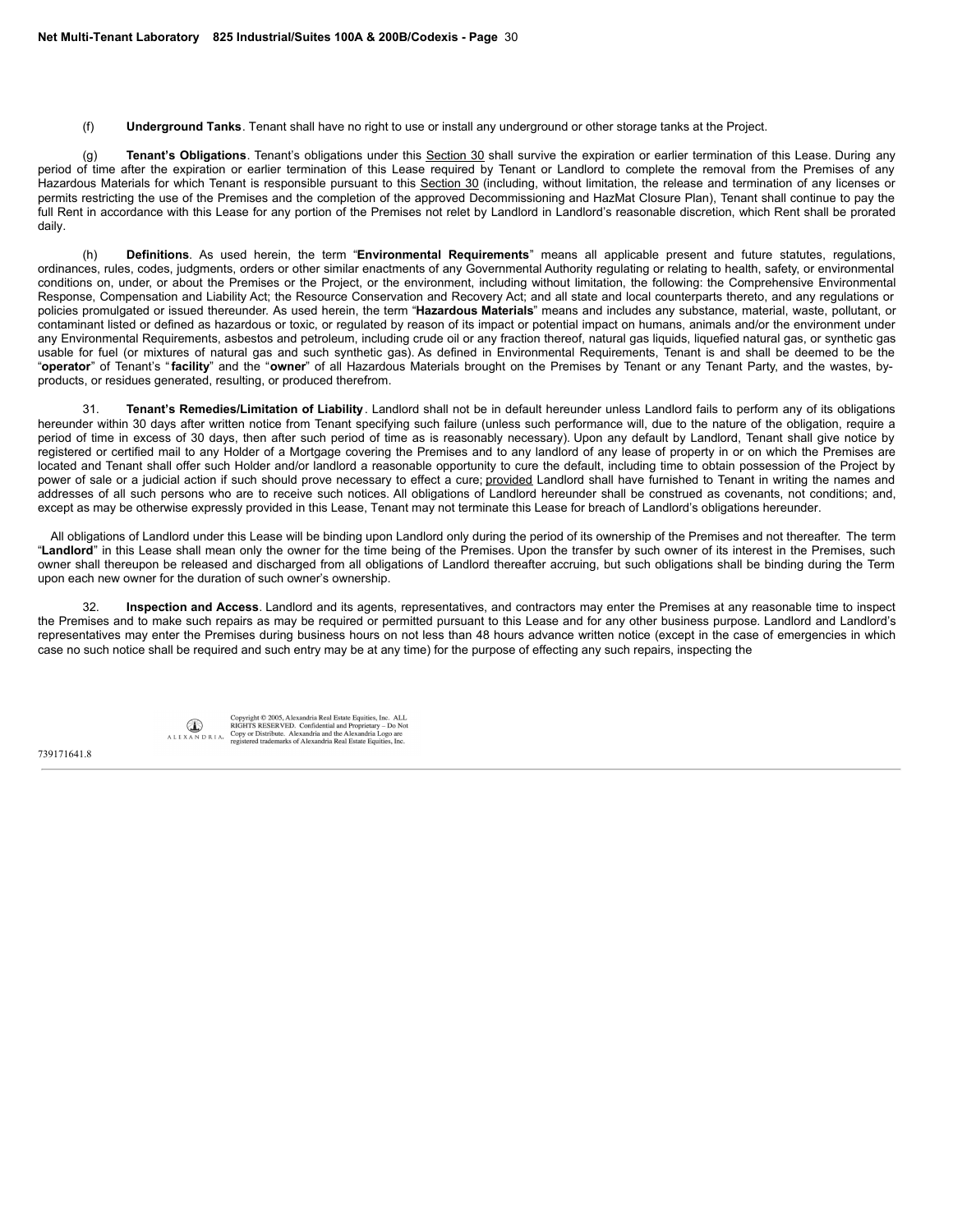Premises, showing the Premises to prospective purchasers and, during the last 12 months of the Term, to prospective tenants. Landlord shall use reasonable efforts to minimize interference with Tenant's operations in the Premises during any entry into the Premises by Landlord pursuant to this Section 32. Landlord may erect a suitable sign on the Premises stating the Premises are available to let or that the Project is available for sale. Landlord may grant easements, make public dedications, designate Common Areas and create restrictions on or about the Premises, provided that no such easement, dedication, designation or restriction materially, adversely affects Tenant's use or occupancy of the Premises for the Permitted Use. Subject to the immediately preceding sentence, at Landlord's request, Tenant shall execute such commercially reasonable instruments as may be reasonably necessary for such easements, dedications or restrictions. Tenant shall at all times, except in the case of emergencies, have the right to escort Landlord or its agents, representatives, contractors or guests while the same are in the Premises, provided such escort does not materially and adversely affect Landlord's access rights hereunder. Landlord shall use reasonable efforts to comply with Tenant's reasonable security, confidentiality and safety requirements with respect to entering restricted portions of the Premises; provided, however, that Tenant has notified Landlord of such security, confidentiality and safety requirements reasonably prior to Landlord's entry into the Premises and provided further that in no event shall Tenant bar or prohibit access by Landlord or its employees, agents and contractors for the performance of the obligations of Landlord or the exercise of the rights of Landlord under this Lease.

33. **Security**. Tenant acknowledges and agrees that security devices and services, if any, while intended to deter crime may not in given instances prevent theft or other criminal acts and that Landlord is not providing any security services with respect to the Premises. Tenant agrees that Landlord shall not be liable to Tenant for, and Tenant waives any claim against Landlord with respect to, any loss by theft or any other damage suffered or incurred by Tenant in connection with any unauthorized entry into the Premises or any other breach of security with respect to the Premises. Tenant shall be solely responsible for the personal safety of Tenant's officers, employees, agents, contractors, guests and invitees while any such person is in, on or about the Premises and/or the Project. Tenant shall at Tenant's cost obtain insurance coverage to the extent Tenant desires protection against such criminal acts.

Subject to the terms of this Lease, including, without limitation, Tenant's compliance with the Section 12, Tenant, at Tenant's sole cost and expense, shall have the right to install and maintain a Building access control system for the Premises, or security system serving the Premises ("**Tenant's Security System**"), subject to the following conditions: (i) Tenant's plans and specifications for the proposed location of Tenant's Security System and Tenant's protocol for the operation of Tenant's Security System shall be subject to Landlord's prior written approval, which approval will not be unreasonably withheld, conditioned or delayed; provided, however, that Tenant shall coordinate the installation and operation of Tenant's Security System with Landlord to assure that Tenant's Security System may be compatible with the Building's systems and equipment and Tenant does not violate the reasonable privacy rights of any other occupants of the Project; (ii) Landlord shall be provided codes and/or access cards, as applicable, and means of immediate access to fully exercise all of its entry rights under the Lease with respect to the Premises; and (iii) Tenant shall be solely responsible, at Tenant's sole cost and expense, for the monitoring, operation and removal of Tenant's Security System. Upon the expiration or earlier termination of this Lease, unless otherwise approved by Landlord, Tenant shall remove Tenant's Security System. All costs and expenses associated with the removal of Tenant's Security System and the repair of any damage to the Premises and the Building resulting from the installation and/or removal of same shall be borne solely by Tenant.

34. **Force Majeure**. Except for the payment of Rent, neither Landlord nor Tenant shall be responsible or liable for delays in the performance of its obligations hereunder when caused by, related to, or arising out of acts of God, sinkholes or subsidence, strikes, lockouts, or other labor disputes, embargoes, quarantines, weather, national, regional, or local disasters, calamities, or catastrophes, inability to obtain labor or materials (or reasonable substitutes therefor) at reasonable costs or failure of, or inability to obtain, utilities necessary for performance, governmental restrictions, orders, limitations, regulations, or controls, national emergencies, delay in issuance or revocation of permits, enemy or

739171641.8

 $\begin{minipage}{0.9\textwidth} \begin{minipage}{0.9\textwidth} \begin{minipage}{0.9\textwidth} \begin{minipage}{0.9\textwidth} \begin{minipage}{0.9\textwidth} \begin{minipage}{0.9\textwidth} \begin{minipage}{0.9\textwidth} \begin{minipage}{0.9\textwidth} \begin{minipage}{0.9\textwidth} \begin{minipage}{0.9\textwidth} \begin{minipage}{0.9\textwidth} \begin{minipage}{0.9\textwidth} \begin{minipage}{0.9\textwidth} \begin{minipage}{0.9\textwidth} \begin{minipage}{0.9\textwidth} \begin{minipage}{0.9$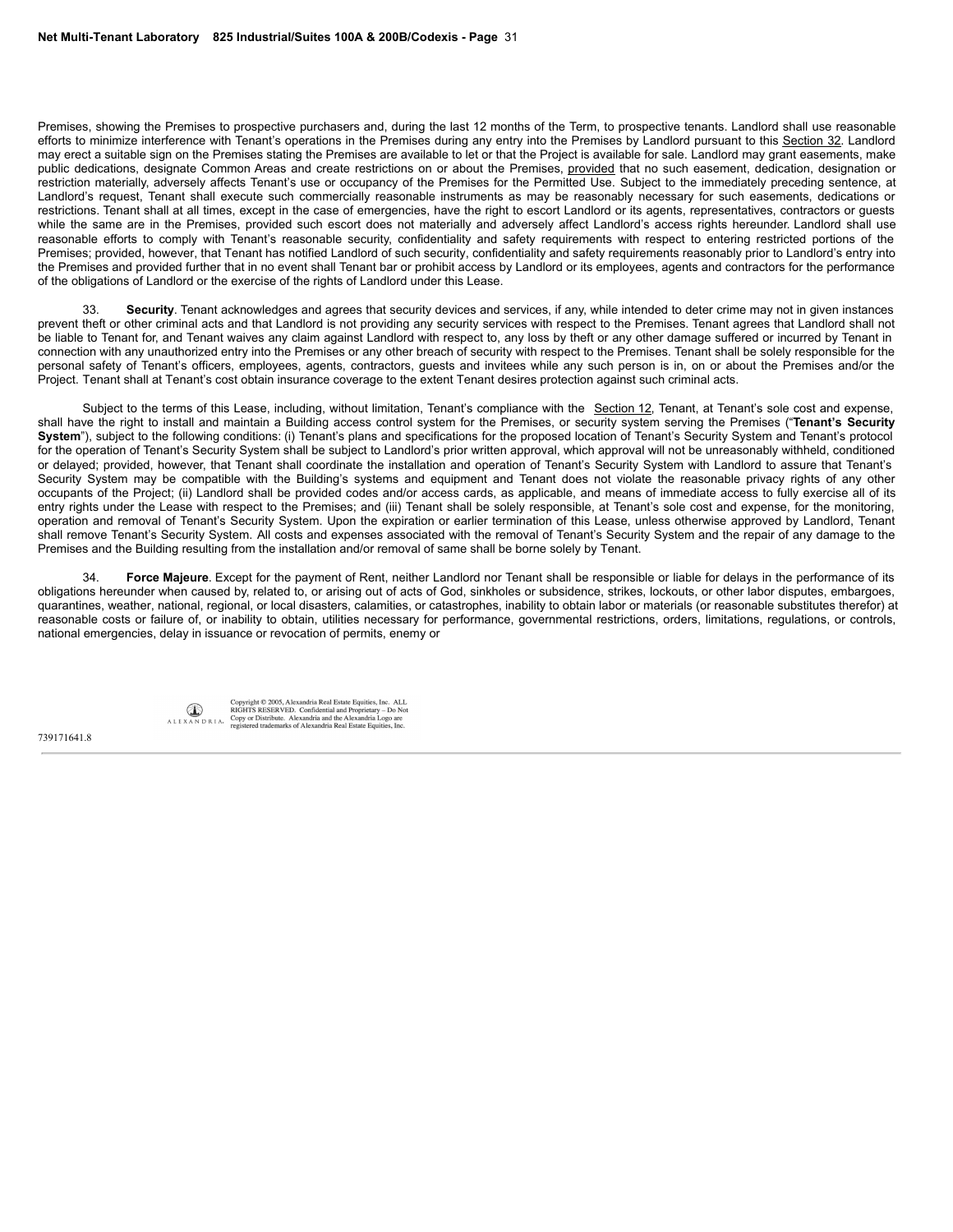hostile governmental action, terrorism, insurrection, riots, civil disturbance or commotion, fire or other casualty, local, regional or national pandemic or epidemic, and other causes or events beyond their reasonable control ("**Force Majeure**").

35. **Brokers**. Landlord and Tenant each represents and warrants that it has not dealt with any broker, agent or other person (collectively, " **Broker**") in connection with this transaction and that no Broker brought about this transaction, other than Jones Lang LaSalle and Newmark Knight Frank. Landlord and Tenant each hereby agree to indemnify and hold the other harmless from and against any claims by any Broker, other than Jones Lang LaSalle and Newmark Knight Frank, claiming a commission or other form of compensation by virtue of having dealt with Tenant or Landlord, as applicable, with regard to this leasing transaction. Landlord shall be responsible for all commissions due to Newmark Knight Frank and Jones Lang LaSalle arising out of the execution of this Lease in accordance with the terms of a separate written agreement between Jones Lang LaSalle and Newmark Knight Frank, on the one hand, and Landlord, on the other hand.

36. **Limitation on Landlord's Liability**. NOTWITHSTANDING ANYTHING SET FORTH HEREIN OR IN ANY OTHER AGREEMENT BETWEEN LANDLORD AND TENANT TO THE CONTRARY: (A) LANDLORD SHALL NOT BE LIABLE TO TENANT OR ANY OTHER PERSON FOR (AND TENANT AND EACH SUCH OTHER PERSON ASSUME ALL RISK OF) LOSS, DAMAGE OR INJURY, WHETHER ACTUAL OR CONSEQUENTIAL TO: TENANT'S PERSONAL PROPERTY OF EVERY KIND AND DESCRIPTION, INCLUDING, WITHOUT LIMITATION TRADE FIXTURES, EQUIPMENT, INVENTORY, SCIENTIFIC RESEARCH, SCIENTIFIC EXPERIMENTS, LABORATORY ANIMALS, PRODUCT, SPECIMENS, SAMPLES, AND/OR SCIENTIFIC, BUSINESS, ACCOUNTING AND OTHER RECORDS OF EVERY KIND AND DESCRIPTION KEPT AT THE PREMISES AND ANY AND ALL INCOME DERIVED OR DERIVABLE THEREFROM; (B) THERE SHALL BE NO PERSONAL RECOURSE TO LANDLORD FOR ANY ACT OR OCCURRENCE IN, ON OR ABOUT THE PREMISES OR ARISING IN ANY WAY UNDER THIS LEASE OR ANY OTHER AGREEMENT BETWEEN LANDLORD AND TENANT WITH RESPECT TO THE SUBJECT MATTER HEREOF AND ANY LIABILITY OF LANDLORD HEREUNDER SHALL BE STRICTLY LIMITED SOLELY TO LANDLORD'S INTEREST IN THE PROJECT OR ANY PROCEEDS FROM SALE OR CONDEMNATION THEREOF AND ANY INSURANCE PROCEEDS PAYABLE IN RESPECT OF LANDLORD'S INTEREST IN THE PROJECT OR IN CONNECTION WITH ANY SUCH LOSS; AND (C) IN NO EVENT SHALL ANY PERSONAL LIABILITY BE ASSERTED AGAINST LANDLORD IN CONNECTION WITH THIS LEASE NOR SHALL ANY RECOURSE BE HAD TO ANY OTHER PROPERTY OR ASSETS OF LANDLORD OR ANY OF LANDLORD'S OFFICERS, DIRECTORS, EMPLOYEES, AGENTS OR CONTRACTORS. UNDER NO CIRCUMSTANCES SHALL LANDLORD OR ANY OF LANDLORD'S OFFICERS, DIRECTORS, EMPLOYEES, AGENTS OR CONTRACTORS BE LIABLE FOR INJURY TO TENANT'S BUSINESS OR FOR ANY LOSS OF INCOME OR PROFIT THEREFROM.

37. **Severability**. If any clause or provision of this Lease is illegal, invalid or unenforceable under present or future laws, then and in that event, it is the intention of the parties hereto that the remainder of this Lease shall not be affected thereby. It is also the intention of the parties to this Lease that in lieu of each clause or provision of this Lease that is illegal, invalid or unenforceable, there be added, as a part of this Lease, a clause or provision as similar in effect to such illegal, invalid or unenforceable clause or provision as shall be legal, valid and enforceable.

38. **Signs; Exterior Appearance**. Tenant shall not, without the prior written consent of Landlord, which may be granted or withheld in Landlord's reasonable discretion: (i) attach any awnings, exterior lights, decorations, balloons, flags, pennants, banners, painting or other projection to any outside wall of the Project, (ii) use any curtains, blinds, shades or screens other than Landlord's standard window coverings, (iii) coat or otherwise sunscreen the interior or exterior of any windows, (iv) place any bottles, parcels, or other articles on the window sills, (v) place any equipment, furniture or other items of personal property on any exterior balcony, or (vi) paint, affix or exhibit on any part of the Premises or the Project any signs, notices, window or door lettering, placards, decorations, or advertising media of any type which

> $\label{eq:Corp} \begin{minipage}{0.9\textwidth} \begin{minipage}{0.9\textwidth} \begin{minipage}{0.9\textwidth} \begin{minipage}{0.9\textwidth} \begin{minipage}{0.9\textwidth} \begin{minipage}{0.9\textwidth} \begin{minipage}{0.9\textwidth} \begin{minipage}{0.9\textwidth} \begin{minipage}{0.9\textwidth} \begin{minipage}{0.9\textwidth} \begin{minipage}{0.9\textwidth} \begin{minipage}{0.9\textwidth} \begin{minipage}{0.9\textwidth} \begin{minipage}{0.9\textwidth} \begin{minipage}{0.9\textwidth} \begin$  $^{\circledR}$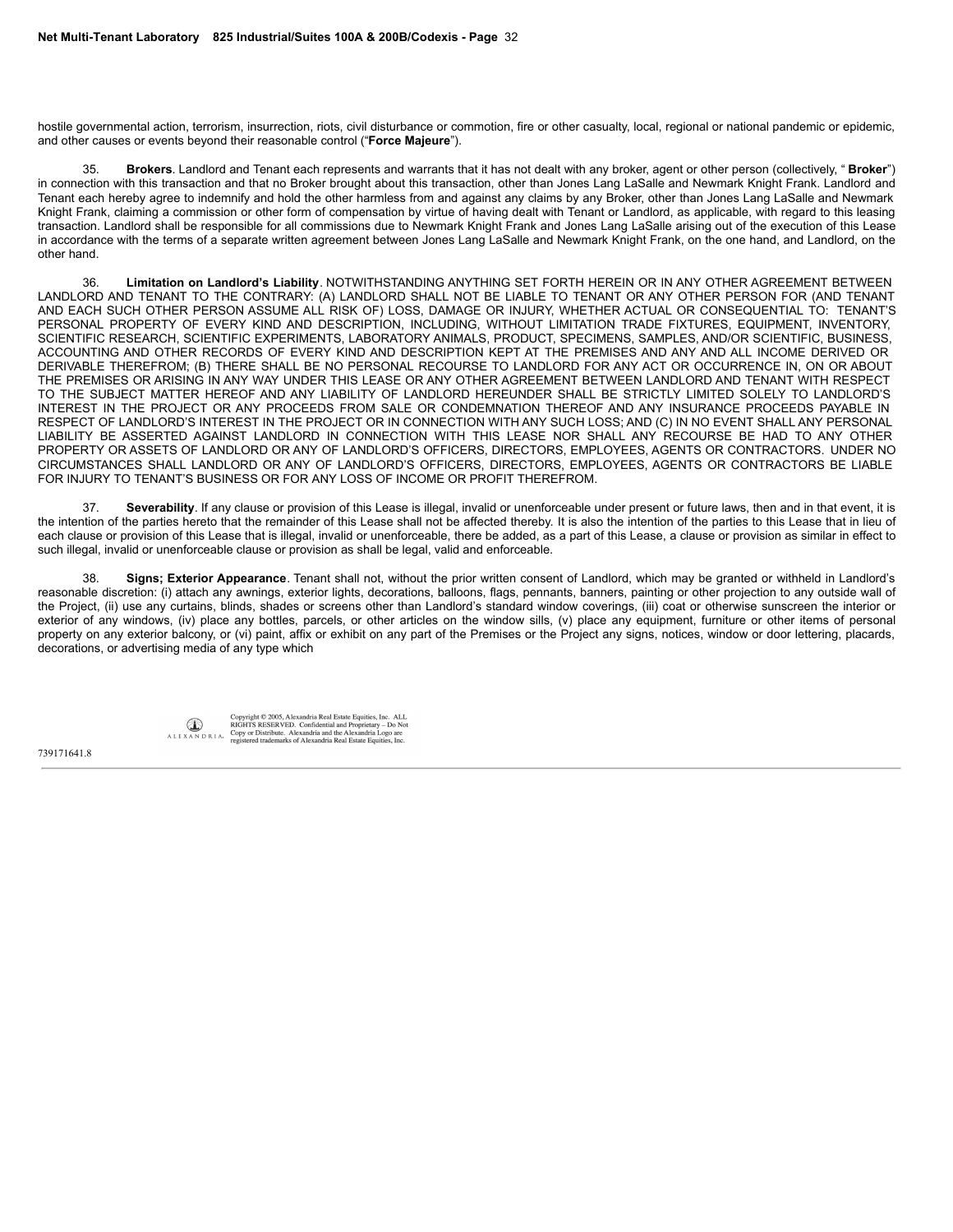can be viewed from the exterior of the Premises. Suite entry signage, and the inclusion of Tenant's name and suite numbers on the Building lobby directory and Tenant's name on directional signage at the Project (in locations reasonably determined by Landlord) shall be inscribed, painted or affixed for Tenant by Landlord at the sole cost and expense of Landlord, and shall be of a size, color and type reasonably acceptable to Landlord. Nothing may be placed on the exterior of corridor walls or corridor doors other than Landlord's standard lettering. The directory tablet shall be provided exclusively for the display of the name and location of tenants.

#### 39. **Right to Expand**.

(a) **Expansion in the Building**. Subject to the terms of this Section 39(a), Tenant shall have the [\*\*\*] right during the Base Term, but not the obligation, to expand the Premises (the "**Expansion Right**") to include the Expansion Space upon the terms and conditions in this Section 39. For purposes of this Section 39(a), "**Expansion Space**" shall mean [\*\*\*]. If [\*\*\*] the Expansion Space becomes available, Landlord shall deliver to Tenant written notice (the "**Expansion Notice**") of the availability of such Expansion Space, together with [\*\*\*]. For the avoidance of doubt, Tenant may only exercise its rights under this Section 39(a) with respect to all of the space (as opposed to only part of the space) described in the Expansion Notice (" **Identified Expansion Space**"). The term of this Lease with respect to the Identified Expansion Space [\*\*\*]. Tenant shall have [\*\*\*] following receipt of the Expansion Notice to deliver to Landlord written notification of Tenant's exercise of the Expansion Right ("**Exercise Notice**") with respect to the Identified Expansion Space. If Tenant does not deliver an Exercise Notice to Landlord within such [\*\*\*] period, then Tenant shall be deemed to have waived its rights under this Section 39(a) with respect to the Identified Expansion Space, and Landlord shall have the right to lease the Identified Expansion Space to any third party on any terms and conditions acceptable to Landlord. Notwithstanding anything to the contrary contained in this Section 39(a), if Tenant does not exercise its Expansion Right with respect to the Identified Expansion Space and Landlord intends to lease the Expansion Space to a third party for [\*\*\*] less than [\*\*\*] of the rental rate set forth in the Expansion Notice, as reasonably determined by Landlord, then Tenant's Right of First Offer with respect to the Identified Expansion Space shall be restored.

(b) **Amended Lease**. If: (i) Tenant fails to timely deliver the Exercise Notice, or (ii) after the expiration of a period of 30 days after Landlord's delivery to Tenant of a lease amendment for Tenant's lease of the Identified Space, no lease amendment for the Identified Space acceptable to both parties each in their reasonable discretion after using diligent good faith efforts negotiate the same, has been executed, Tenant shall, notwithstanding anything to the contrary contained herein, be deemed to have forever waived its right to lease such Identified Space.

(c) **Exceptions**. Notwithstanding the above, the Expansion Right shall, at Landlord's option, not be in effect and may not be exercised by Tenant:

(i)during any period of time that Tenant is in Default under any provision of this Lease; or

(ii)if Tenant has been in Default under any provision of this Lease 3 or more times, whether or not the Defaults are cured, during the 12 month period prior to the date on which Tenant seeks to exercise the Expansion Right.

(d) **Termination**. The Expansion Right shall, at Landlord's option, terminate and be of no further force or effect even after Tenant's due and timely exercise of the Expansion Right, if, after such exercise, but prior to the commencement date of the lease of such Expansion Space, (i) Tenant fails to cure any default by Tenant under this Lease within the applicable notice and cure period; or (ii) Tenant has Defaulted 3 or more times during the period from the date of the exercise of the Expansion Right to the date of the commencement of the lease of the Expansion Space, whether or not such Defaults are cured.

> 企 ALEXANDRIA.

 $\begin{tabular}{l} Copyright \textbf{\textit{Q-2005}}, Alexander and real Estate Equities, Inc. ALL, RIGHTS RESERVED. Conditional and Property – Do Not Copy or Distribute. Alexander and the Alexander algebraic logic and resistance distances (RIS are the first derivative) and the first derivative of the set of the set. In. \end{tabular}$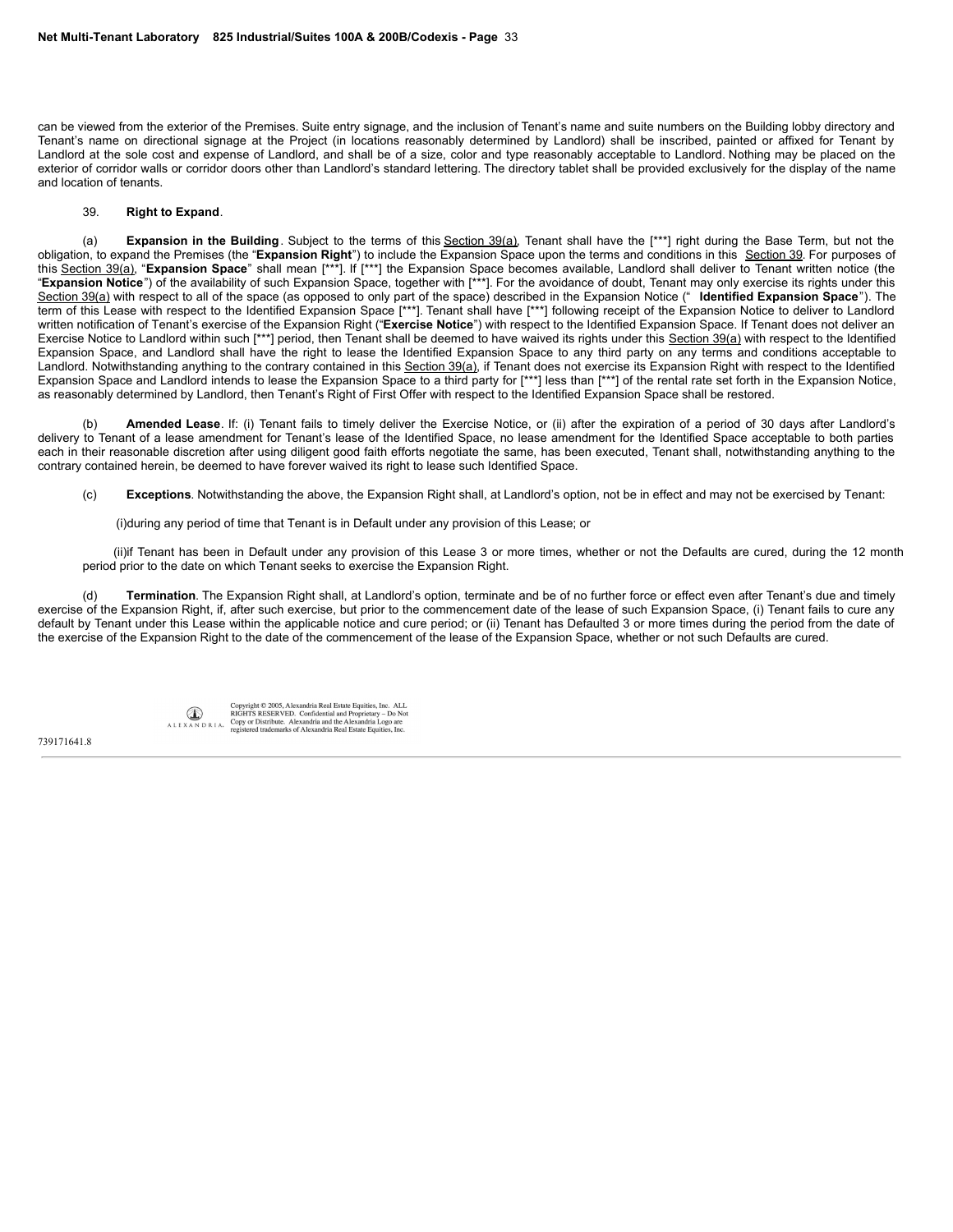(e) **Rights Personal**. Expansion Rights are personal to Tenant and are not assignable without Landlord's consent, which may be granted or withheld in Landlord's sole discretion separate and apart from any consent by Landlord to an assignment of Tenant's interest in this Lease, except that they may be assigned in connection with any Permitted Assignment of this Lease.

No **Extensions**. The period of time within which any Expansion Rights may be exercised shall not be extended or enlarged by reason of Tenant's inability to exercise the Expansion Rights.

40. **Right to Extend Term**. Tenant shall have the right to extend the Term of this Lease upon the following terms and conditions:

(a) **Extension Right**. Tenant shall have 1 right (the "**Extension Right**") to extend the term of this Lease for 5 years (the " **Extension Term**") on the same terms and conditions as this Lease (other than with respect to Base Rent and the Work Letter) by giving Landlord written notice of its election to exercise the Extension Right at least 10 months prior to the expiration of the Base Term of this Lease.

Upon the commencement of the Extension Term, Base Rent shall be payable at the Market Rate (as defined below). Base Rent shall thereafter be adjusted on each annual anniversary of the commencement of the Extension Term agreed upon by Landlord and agreed to by Tenant at the time the Market Rate is determined. As used herein, "**Market Rate**" shall mean the rate that comparable landlords of comparable buildings have accepted in current transactions from non-equity (i.e., not being offered equity in the buildings) and nonaffiliated tenants of similar financial strength for space of comparable size, quality (including all Tenant Improvements, Common Area Amenities, Alterations and other improvements) and floor height in Class A laboratory/office buildings in the vicinity of the Project for a comparable term, with the determination of the Market Rate to take into account all relevant factors, including tenant inducements, views, parking costs, leasing commissions, allowances or concessions, if any.

If, on or before the date which is 180 days prior to the expiration of the Base Term of this Lease, Tenant has not agreed with Landlord's determination of the Market Rate and the rent escalations during the Extension Term after negotiating in good faith, Tenant shall be deemed to have elected arbitration as described in Section 40(b). Tenant acknowledges and agrees that, if Tenant has elected to exercise the Extension Right by delivering notice to Landlord as required in this Section 40(a), Tenant shall have no right thereafter to rescind or elect not to extend the term of this Lease for the Extension Term.

### (b) **Arbitration**.

(i)Within 10 days of Tenant's notice to Landlord of its election (or deemed election) to arbitrate Market Rate and escalations, each party shall deliver to the other a proposal containing the Market Rate and escalations that the submitting party believes to be correct ("**Extension Proposal**"). If either party fails to timely submit an Extension Proposal, the other party's submitted proposal shall determine the Base Rent and escalations for the Extension Term. If both parties submit Extension Proposals, then Landlord and Tenant shall meet within 7 days after delivery of the last Extension Proposal and make a good faith attempt to mutually appoint a single Arbitrator (and defined below) to determine the Market Rate and escalations. If Landlord and Tenant are unable to agree upon a single Arbitrator, then each shall, by written notice delivered to the other within 10 days after the meeting, select an Arbitrator. If either party fails to timely give notice of its selection for an Arbitrator, the other party's submitted proposal shall determine the Base Rent for the Extension Term. The 2 Arbitrators so appointed shall, within 5 business days after their appointment, appoint a third Arbitrator. If the 2 Arbitrators so selected cannot agree on the selection of the third Arbitrator within the time above specified, then either party, on behalf of both parties, may request such appointment of such third Arbitrator by application to any state court of general jurisdiction in the jurisdiction in which the Premises are located, upon 10 days prior written notice to the other party of such intent.

 $\label{eq:Corp} \begin{minipage}{0.9\textwidth} Copyright @ 2005, Alexanderia Real State Equities, Inc. ALL RIGHTS RESERVED. Conditional and Property-Do Not Copy or Distribute. Alexander and the Alexander Logator of registered trademarks of Alexandria Real Estate Equities, Inc. \end{minipage}$ 企 ALEXANDRIA.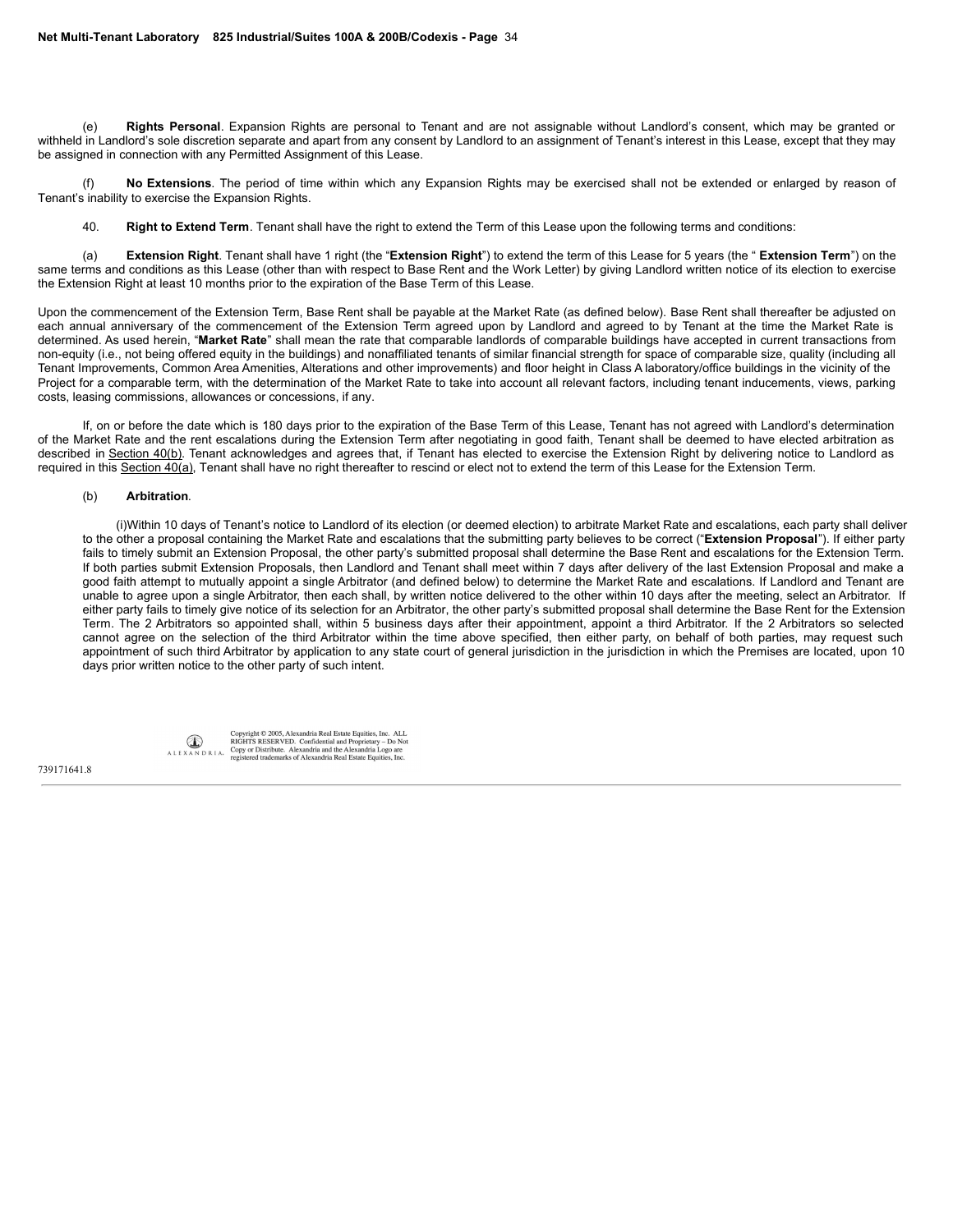(ii)The decision of the Arbitrator(s) shall be made within 30 days after the appointment of a single Arbitrator or the third Arbitrator, as applicable. The decision of the single Arbitrator shall be final and binding upon the parties. The average of the two closest Arbitrators in a three Arbitrator panel shall be final and binding upon the parties. Each party shall pay the fees and expenses of the Arbitrator appointed by or on behalf of such party and the fees and expenses of the third Arbitrator shall be borne equally by both parties. If the Market Rate and escalations are not determined by the first day of the Extension Term, then Tenant shall pay Landlord Base Rent in an amount equal to the Base Rent in effect immediately prior to the Extension Term and increased by the Rent Adjustment Percentage until such determination is made. After the determination of the Market Rate and escalations, the parties shall make any necessary adjustments to such payments made by Tenant. Landlord and Tenant shall then execute an amendment recognizing the Market Rate and escalations for the Extension Term.

(iii)An "**Arbitrator**" shall be any person appointed by or on behalf of either party or appointed pursuant to the provisions hereof and: (i) shall be (A) a member of the American Institute of Real Estate Appraisers with not less than 10 years of experience in the appraisal of improved office and high tech industrial real estate in the San Francisco peninsula area, or (B) a licensed commercial real estate broker with not less than 15 years' experience representing landlords and/or tenants in the leasing of high tech or life sciences space in the San Francisco peninsula area, (ii) devoting substantially all of their time to professional appraisal or brokerage work, as applicable, at the time of appointment and (iii) be in all respects impartial and disinterested.

(c) **Rights Personal**. The Extension Right is personal to Tenant and is not assignable without Landlord's consent, which may be granted or withheld in Landlord's sole discretion separate and apart from any consent by Landlord to an assignment of Tenant's interest in this Lease, except that it may be assigned in connection with any Permitted Assignment of this Lease.

(d) **Exceptions**. Notwithstanding anything set forth above to the contrary, the Extension Right shall, at Landlord's option, not be in effect and Tenant may not exercise the Extension Right:

(i)during any period of time that Tenant is in Default under any provision of this Lease; or

(ii)if Tenant has been in Default under any provision of this Lease 3 or more times, whether or not the Defaults are cured, during the 12 month period immediately prior to the date that Tenant intends to exercise the Extension Right, whether or not the Defaults are cured.

(e) **No Extensions**. The period of time within which the Extension Right may be exercised shall not be extended or enlarged by reason of Tenant's inability to exercise the Extension Right.

Termination. The Extension Right shall, at Landlord's option, terminate and be of no further force or effect even after Tenant's due and timely exercise of the Extension Right, if, after such exercise, but prior to the commencement date of the Extension Term, (i) Tenant fails to cure any default by Tenant under this Lease within the applicable notice and cure period; or (ii) Tenant has Defaulted 3 or more times during the period from the date of the exercise of the Extension Right to the date of the commencement of the Extension Term, whether or not such Defaults are cured.

#### 41. **Miscellaneous**.

 $^{\circledR}$ 

(a) **Notices**. All notices or other communications between the parties shall be in writing and shall be deemed duly given upon delivery or refusal to accept delivery by the addressee thereof if delivered in person, or upon actual receipt if delivered by reputable overnight guaranty courier, addressed and sent to the parties at their addresses set forth above. Landlord and Tenant may from time to time by written notice to the other designate another address for receipt of future notices.

 $\label{eq:Corp} \begin{minipage}{0.9\textwidth} Copy right @ 2005, Alexander ALE and Estatite Equities, Inc. ALL RIGHTS RESERVED. \textit{Confidental} and Property - Do No Copy or District Alexandria Log are discrete. Alexandria Rega rates (In the AExandries), Inc. \end{minipage}$ ALEXANDRIA.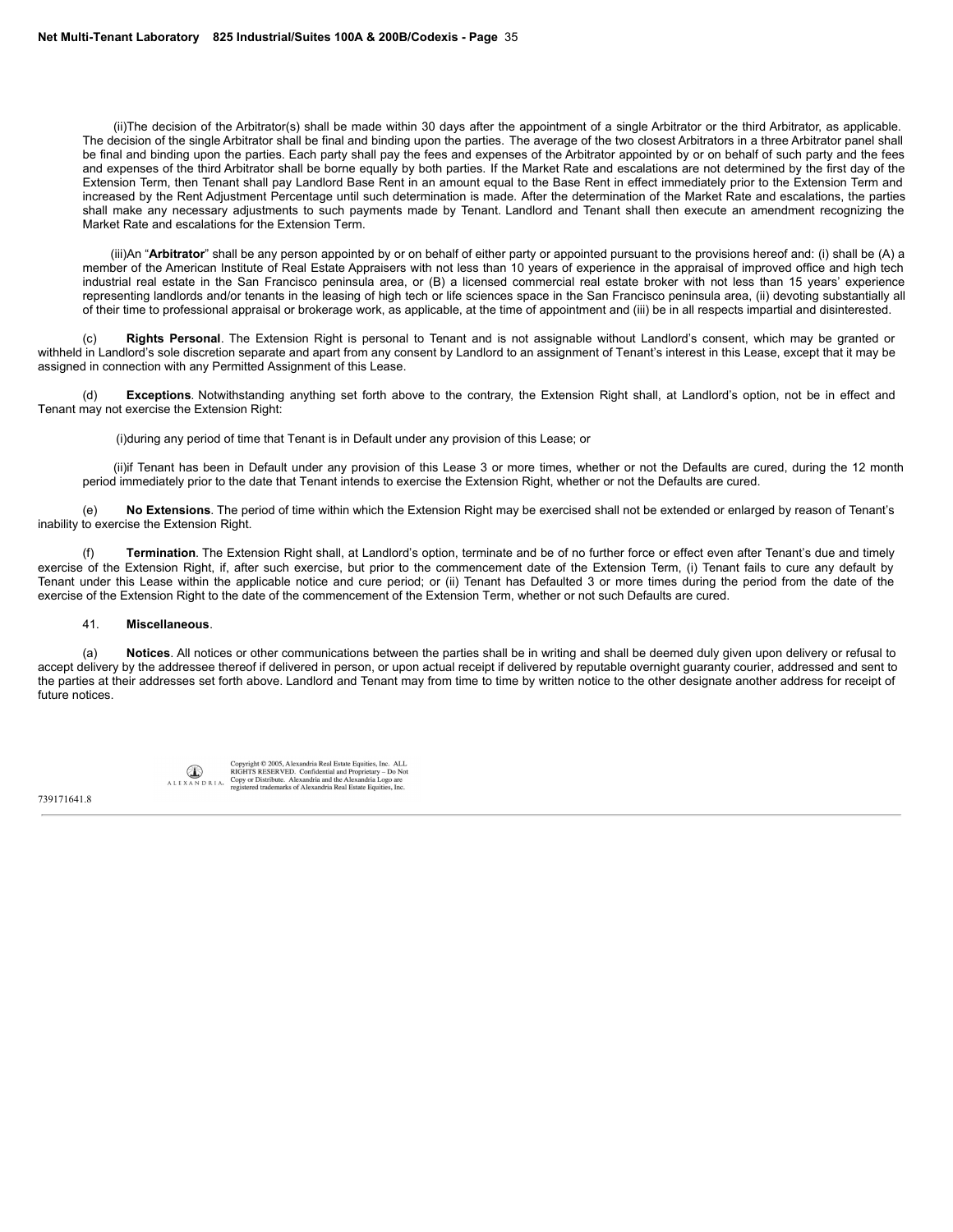(b) **Joint and Several Liability**. If and when included within the term "**Tenant**," as used in this instrument, there is more than one person or entity, each shall be jointly and severally liable for the obligations of Tenant.

(c) **Financial Information***.* Tenant shall furnish Landlord with true and complete copies of (i) upon Landlord's written request, Tenant's most recent audited annual and/or quarterly financial statements, (ii) upon Landlord's written request from time to time, updated business plans, including cash flow projections and/or pro forma balance sheets and income statements, and (iii) upon Landlord's written request from time to time, any other financial information or summaries that Tenant typically provides to its lenders or shareholders, all of which financial statements and information shall be treated by Landlord as confidential information belonging to Tenant. In no event shall Tenant be required to provide any of the foregoing more than one time in any calendar year. Notwithstanding anything to the contrary contained in this Lease, Landlord's written request for financial information pursuant to this Section 41(c) may delivered to Tenant via email. So long as Tenant is a "public company" and its financial information is publicly available, then this Section 41(c) and the delivery requirements herein shall not apply.

(d) **Recordation**. Neither this Lease nor a memorandum of lease shall be filed by or on behalf of Tenant in any public record. Landlord may prepare and file, and upon request by Landlord Tenant will execute, a memorandum of lease. Nothing contained in this Lease is intended to prohibit Tenant from filing this Lease with the Securities and Exchange Commission ("**SEC**") to the extent that Tenant is required to do so pursuant to applicable SEC requirements.

(e) **Interpretation**. The normal rule of construction to the effect that any ambiguities are to be resolved against the drafting party shall not be employed in the interpretation of this Lease or any exhibits or amendments hereto. Words of any gender used in this Lease shall be held and construed to include any other gender, and words in the singular number shall be held to include the plural, unless the context otherwise requires. The captions inserted in this Lease are for convenience only and in no way define, limit or otherwise describe the scope or intent of this Lease, or any provision hereof, or in any way affect the interpretation of this Lease.

(f) **Not Binding Until Executed**. The submission by Landlord to Tenant of this Lease shall have no binding force or effect, shall not constitute an option for the leasing of the Premises, nor confer any right or impose any obligations upon either party until execution of this Lease by both parties.

(g) **Limitations on Interest**. It is expressly the intent of Landlord and Tenant at all times to comply with applicable law governing the maximum rate or amount of any interest payable on or in connection with this Lease. If applicable law is ever judicially interpreted so as to render usurious any interest called for under this Lease, or contracted for, charged, taken, reserved, or received with respect to this Lease, then it is Landlord's and Tenant's express intent that all excess amounts theretofore collected by Landlord be credited on the applicable obligation (or, if the obligation has been or would thereby be paid in full, refunded to Tenant), and the provisions of this Lease immediately shall be deemed reformed and the amounts thereafter collectible hereunder reduced, without the necessity of the execution of any new document, so as to comply with the applicable law, but so as to permit the recovery of the fullest amount otherwise called for hereunder.

(h) **Choice of Law**. Construction and interpretation of this Lease shall be governed by the internal laws of the state in which the Premises are located, excluding any principles of conflicts of laws.

(i) **Time**. Time is of the essence as to the performance of Tenant's obligations under this Lease.

 $\mbox{Copyright} \otimes$  2005, Alexandria Real Estate Equities, Inc. ALL RIGHTS RESERVED. Confidential and Proprietary – Do Not Copy or Distribute. Alexandria and the Alexandria Logo are registered trademarks of Alexandria Real Estate

(j) **OFAC**. Tenant is currently (a) in compliance with and shall at all times during the Term of this Lease remain in compliance with the regulations of the Office of Foreign Assets Control ("**OFAC**") of the U.S. Department of Treasury and any statute, executive order, or regulation relating thereto

ALEXANDRIA.

 $^{\circledR}$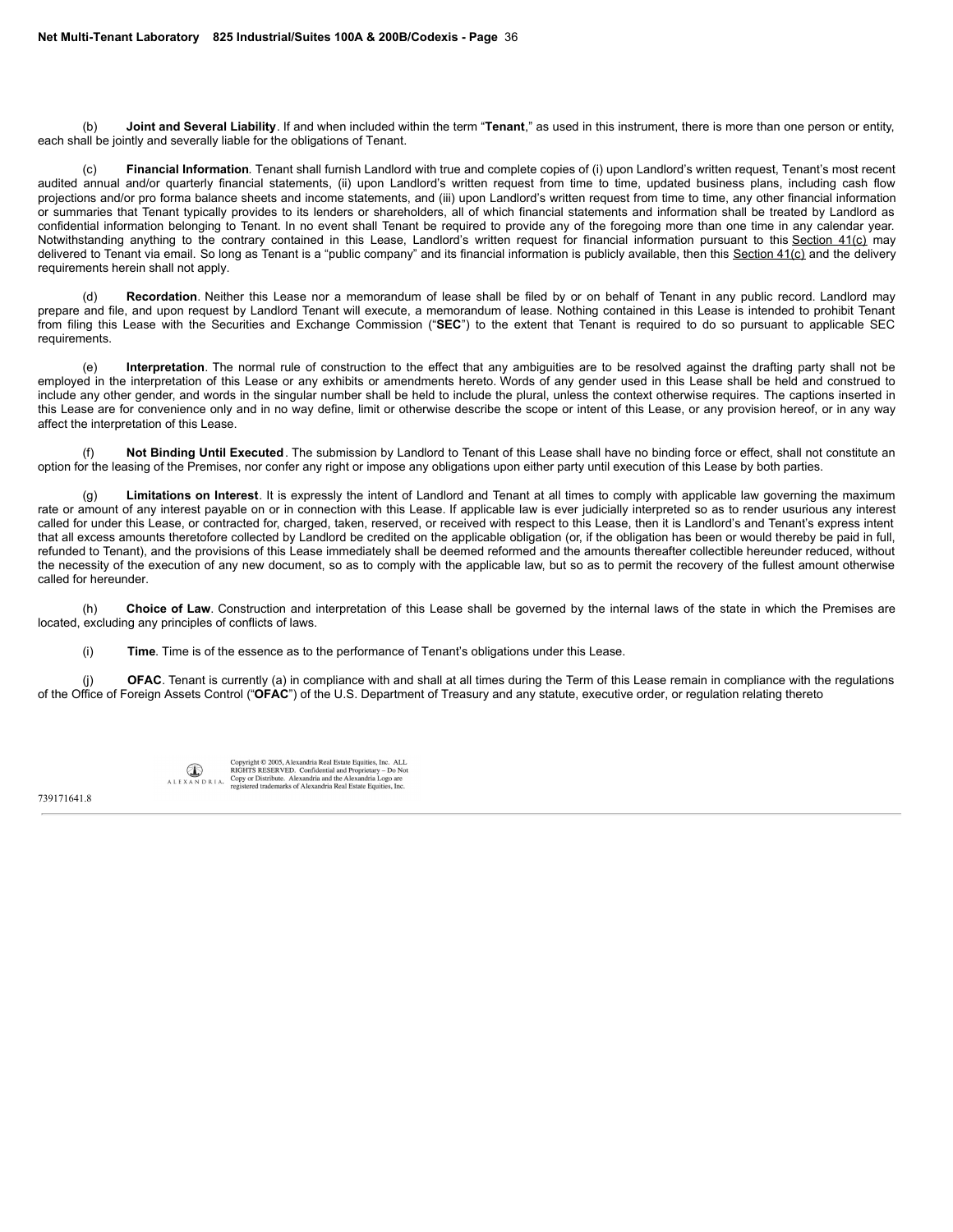(collectively, the "**OFAC Rules**"), (b) not listed on, and shall not during the term of this Lease be listed on, the Specially Designated Nationals and Blocked Persons List, Foreign Sanctions Evaders List, or the Sectoral Sanctions Identification List, which are all maintained by OFAC and/or on any other similar list maintained by OFAC or other governmental authority pursuant to any authorizing statute, executive order, or regulation, and (c) not a person or entity with whom a U.S. person is prohibited from conducting business under the OFAC Rules.

(k) **Incorporation by Reference**. All exhibits and addenda attached hereto are hereby incorporated into this Lease and made a part hereof. If there is any conflict between such exhibits or addenda and the terms of this Lease, such exhibits or addenda shall control.

(l) **Entire Agreement**. This Lease, including the exhibits attached hereto, constitutes the entire agreement between Landlord and Tenant pertaining to the subject matter hereof and supersedes all prior and contemporaneous agreements, understandings, letters of intent, negotiations and discussions, whether oral or written, of the parties, and there are no warranties, representations or other agreements, express or implied, made to either party by the other party in connection with the subject matter hereof except as specifically set forth herein.

(m) **No Accord and Satisfaction**. No payment by Tenant or receipt by Landlord of a lesser amount than the monthly installment of Base Rent or any Additional Rent will be other than on account of the earliest stipulated Base Rent and Additional Rent, nor will any endorsement or statement on any check or letter accompanying a check for payment of any Base Rent or Additional Rent be an accord and satisfaction. Landlord may accept such check or payment without prejudice to Landlord's right to recover the balance of such Rent or to pursue any other remedy provided in this Lease.

(n) **Hazardous Activities**. Notwithstanding any other provision of this Lease, Landlord, for itself and its employees, agents and contractors, reserves the right to refuse to perform any repairs or services in any portion of the Premises which, pursuant to Tenant's routine safety guidelines, practices or custom or prudent industry practices, require any form of protective clothing or equipment other than safety glasses. In any such case, Tenant shall contract with parties who are acceptable to Landlord, in Landlord's reasonable discretion, for all such repairs and services, and Landlord shall, to the extent required, equitably adjust Tenant's Share of Operating Expenses in respect of such repairs or services to reflect that Landlord is not providing such repairs or services to Tenant.

(o) **EV Charging Stations**. Landlord shall not unreasonably withhold its consent to Tenant's written request to install 1 or more electric vehicle car charging stations ("**EV Stations**") in the parking area serving the Project for Tenant's exclusive use; provided, however, that Tenant complies with all reasonable requirements, standards, rules and regulations which may be imposed by Landlord, at the time Landlord's consent is granted, in connection with Tenant's installation, maintenance, repair and operation of such EV Stations, which may include, without limitation, the charge to Tenant of a reasonable monthly rental amount for the parking spaces used by Tenant for such EV Stations, Landlord's designation of the location of Tenant's EV Stations, and Tenant's payment of all costs whether incurred by Landlord or Tenant in connection with the installation, maintenance, repair and operation of each Tenant's EV Station(s). Nothing contained in this paragraph is intended to increase the number of parking spaces which Tenant is otherwise entitled to use at the Project under Section 10 of this Lease nor impose any additional obligations on Landlord with respect to Tenant's parking rights at the Project. Tenant shall have the right to use, on a non-exclusive, non-reserved basis, all unreserved EV Stations made available by Landlord to the occupants of the Project.

(p) **California Accessibility Disclosure**. For purposes of Section 1938(a) of the California Civil Code, Landlord hereby discloses to Tenant, and Tenant hereby acknowledges, that the Project has not undergone inspection by a Certified Access Specialist (CASp). In addition, the following notice is hereby provided pursuant to Section 1938(e) of the California Civil Code: "A Certified Access Specialist (CASp) can inspect the subject premises and determine whether the subject premises comply with all of

Copyright © 2005, Alexandria Real Estate Equities, Inc. ALL<br>RIGHTS RESERVED. Confidential and Proprietary – Do Not<br>Copy or Distribute. Alexandria and the Alexandria Logo are<br>registered trademarks of Alexandria Real Estate  $\bigoplus$  xandria.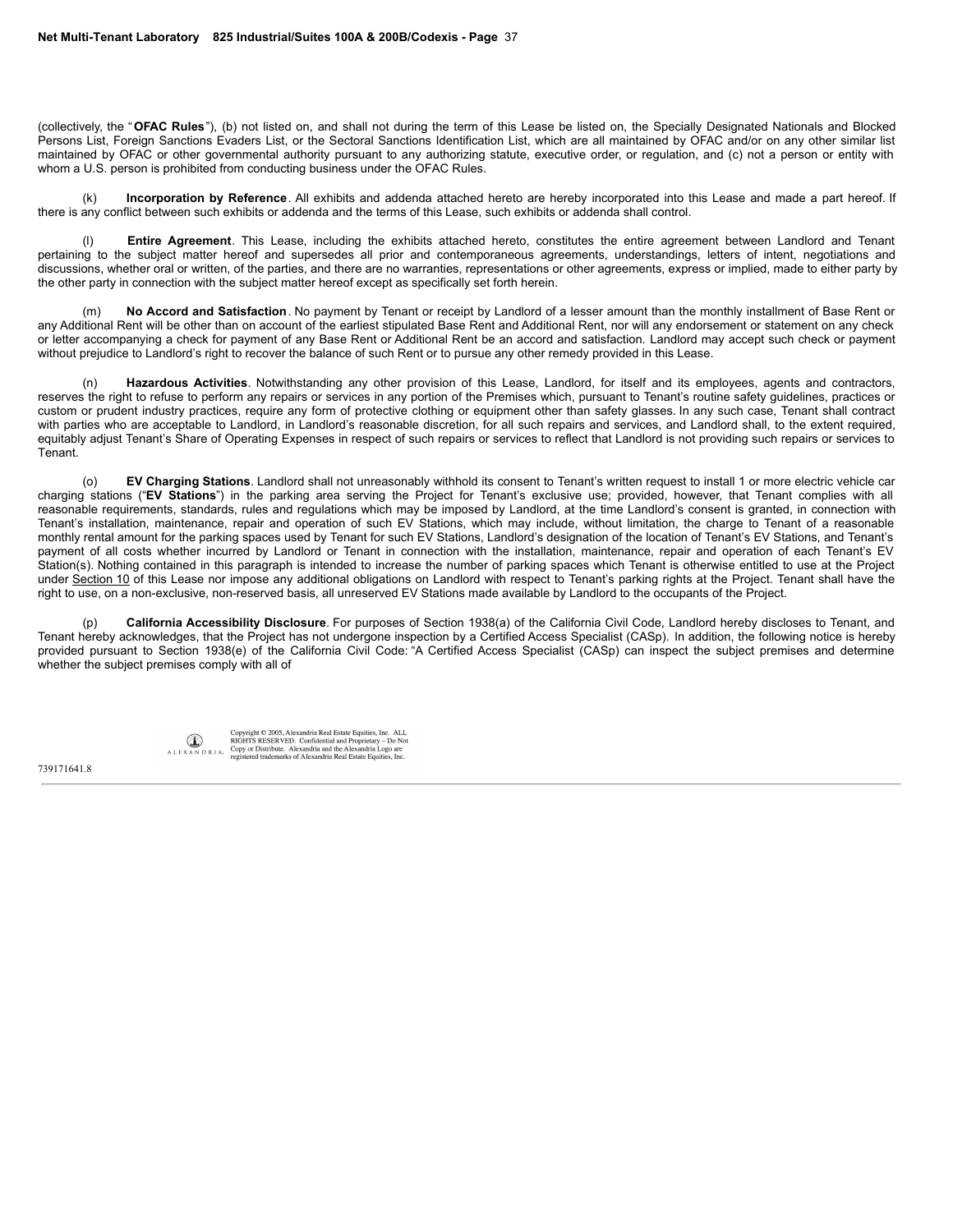the applicable construction-related accessibility standards under state law. Although state law does not require a CASp inspection of the subject premises, the commercial property owner or lessor may not prohibit the lessee or tenant from obtaining a CASp inspection of the subject premises for the occupancy or potential occupancy of the lessee or tenant, if requested by the lessee or tenant. The parties shall mutually agree on the arrangements for the time and manner of the CASp inspection, the payment of the fee for the CASp inspection, and the cost of making any repairs necessary to correct violations of constructionrelated accessibility standards within the premises." In furtherance of and in connection with such notice: (i) Tenant, having read such notice and understanding Tenant's right to request and obtain a CASp inspection, hereby elects not to obtain such CASp inspection and forever waives its rights to obtain a CASp inspection with respect to the Premises, Building and/or Project to the extent permitted by Legal Requirements; and (ii) if the waiver set forth in clause (i) hereinabove is not enforceable pursuant to Legal Requirements, then Landlord and Tenant hereby agree as follows (which constitutes the mutual agreement of the parties as to the matters described in the last sentence of the foregoing notice): (A) Tenant shall have the one-time right to request for and obtain a CASp inspection, which request must be made, if at all, in a written notice delivered by Tenant to Landlord; (B) any CASp inspection timely requested by Tenant shall be conducted (1) at a time mutually agreed to by Landlord and Tenant, (2) in a professional manner by a CASp designated by Landlord and without any testing that would damage the Premises, Building or Project in any way, and (3) at Tenant's sole cost and expense, including, without limitation, Tenant's payment of the fee for such CASp inspection, the fee for any reports prepared by the CASp in connection with such CASp inspection (collectively, the "**CASp Reports**") and all other costs and expenses in connection therewith; (C) the CASp Reports shall be delivered by the CASp simultaneously to Landlord and Tenant; (D) Tenant, at its sole cost and expense, shall be responsible for making any improvements, alterations, modifications and/or repairs to or within the Premises to correct violations of construction-related accessibility standards including, without limitation, any violations disclosed by such CASp inspection; and (E) if such CASp inspection identifies any improvements, alterations, modifications and/or repairs necessary to correct violations of construction-related accessibility standards relating to those items of the Building and Project located outside the Premises that are Landlord's obligation to repair as set forth in this Lease, then Landlord shall perform such improvements, alterations, modifications and/or repairs as and to the extent required by Legal Requirements to correct such violations, and Tenant shall reimburse Landlord for the cost of such improvements, alterations, modifications and/or repairs within 30 days after Tenant's receipt of an invoice therefor from Landlord. Landlord and Tenant expressly acknowledge and agree that the foregoing provisions of this Section 41(p) shall apply only in the event that Tenant elects to obtain a CASp inspection. In the event that Tenant does not elect to obtain a CASp inspection, the terms and provisions of this Section 41(p) regarding the allocation of costs for Alterations and improvements shall not be applicable.

(q) **Counterparts**. This Lease may be executed in 2 or more counterparts, each of which shall be deemed an original, but all of which together shall constitute one and the same instrument. Counterparts may be delivered via facsimile, electronic mail (including pdf or any electronic signature process complying with the U.S. federal ESIGN Act of 2000) or other transmission method and any counterpart so delivered shall be deemed to have been duly and validly delivered and be valid and effective for all purposes. Electronic signatures shall be deemed original signatures for purposes of this Lease and all matters related thereto, with such electronic signatures having the same legal effect as original signatures.

Approvals. Whenever this Lease requires an approval, consent, determination, selection or judgment by either Landlord or Tenant, unless another standard is expressly set forth herein, such approval, consent, determination, selection or judgment shall not be unreasonably withheld, conditioned or delayed.

### **[ Signatures on next page]**

739171641.8

 $\label{eq:Corp} \begin{minipage}{0.9\textwidth} Copyright @ 2005, Alexanderia Real State Equities, Inc. ALL RIGHTS RESERVED. Conditional and Property-Do Not Copy or Distribute. Alexander and the Alexander Logator of registered trademarks of Alexandria Real Estate Equities, Inc. \end{minipage}$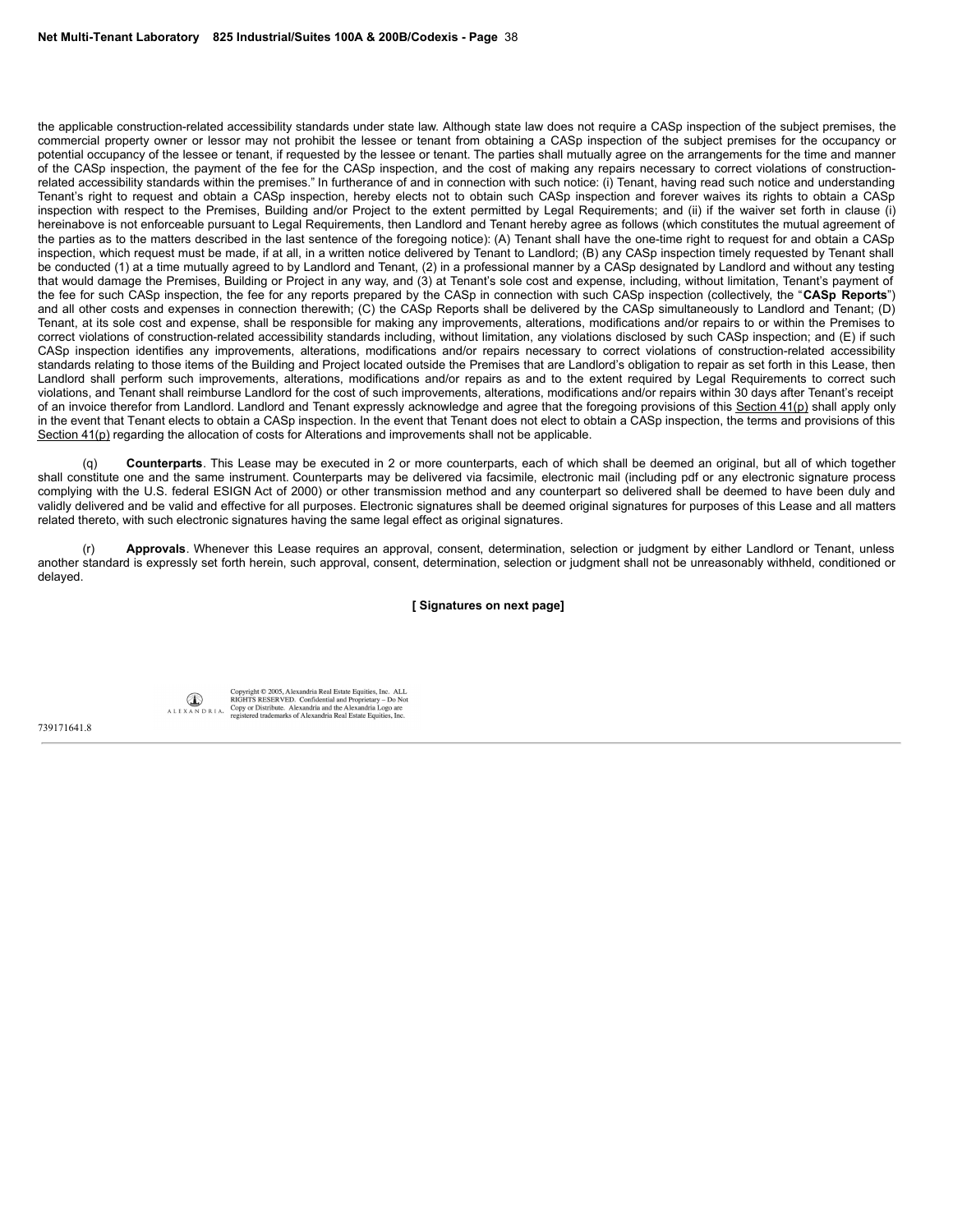IN WITNESS WHEREOF, Landlord and Tenant have executed this Lease as of the day and year first above written.

### **TENANT:**

**CODEXIS, INC.**, a Delaware corporation

By: /s/ John Nicols Its: President and Chief Executive Officer

### **LANDLORD:**

### **ARE-SAN FRANCISCO NO. 63, LLC**, a Delaware limited liability company

- By: ALEXANDRIA REAL ESTATE EQUITIES, L.P., a Delaware limited partnership, managing member
	- By: ARE-QRS CORP., a Maryland corporation, general partner

By: /s/ Kristen Childs<br>Its: Vice President, R

Vice President, RE Legal Affairs

 $\bigotimes \text{Copyright} @ 2005, {\sf Alexandria Real Existive Equities, Inc. ALL RCHITS RESIRVED. \textbf{Conficential and Proplicity-D. On Not } \text{Copyright} @ \textit{Copyright} @ \textit{Alexindria} \textit{Log} \textit{are} \textit{Alexindria} \textit{Log} \textit{are} \textit{Equities, Inc.}$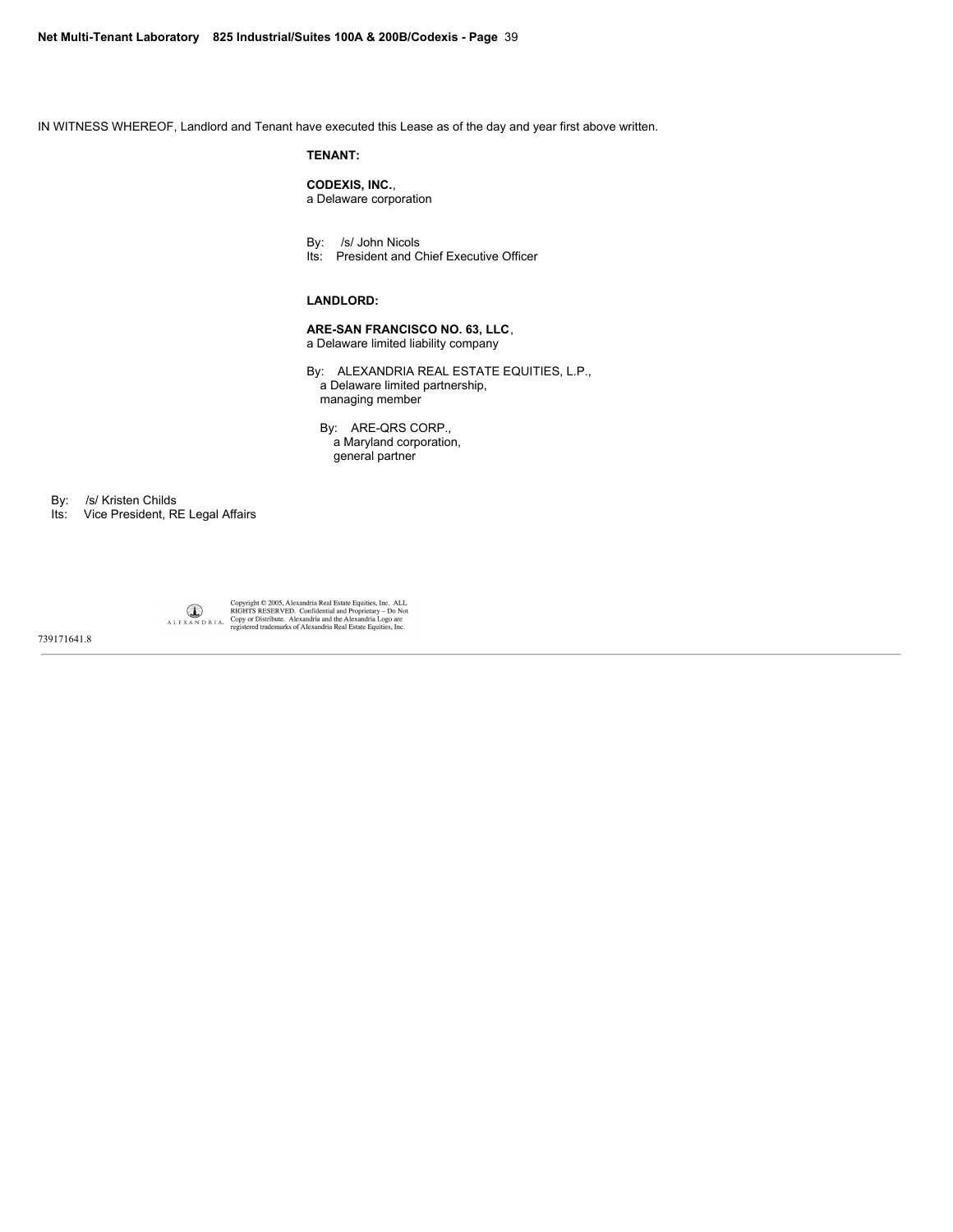# **EXHIBIT A TO LEASE**

### **DESCRIPTION OF PREMISES**

Intentionally omitted pursuant to Regulation S-K, Item 601(a)(5)

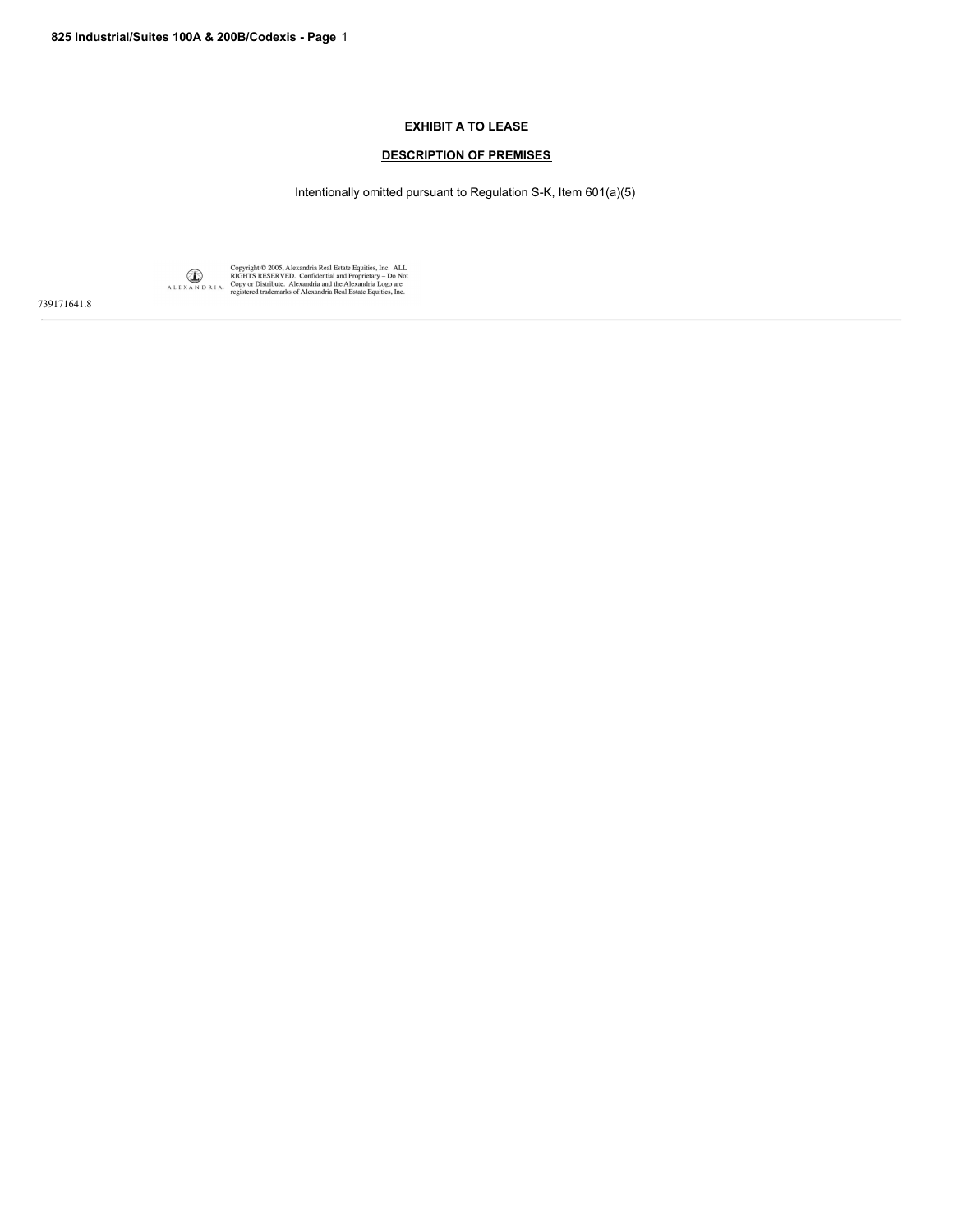# **EXHIBIT B TO LEASE**

# **DESCRIPTION OF PROJECT**

Intentionally omitted pursuant to Regulation S-K, Item 601(a)(5)

 $\bigotimes \text{Copyright} @ 2005, \text{Alexanderal State Equities, Inc. ALL} \\ \text{RCHHTS RESRYEDD. Configuration and Propertary- Do Not} \\ \text{Copyright} @ \text{Copyright} \\ \text{A L E X AND R1 A.} \\ \text{Copy or District} \\ \text{Abstract} \\ \text{Advanced trademarks of Alexandria Real State Equities, Inc.} \end{array}$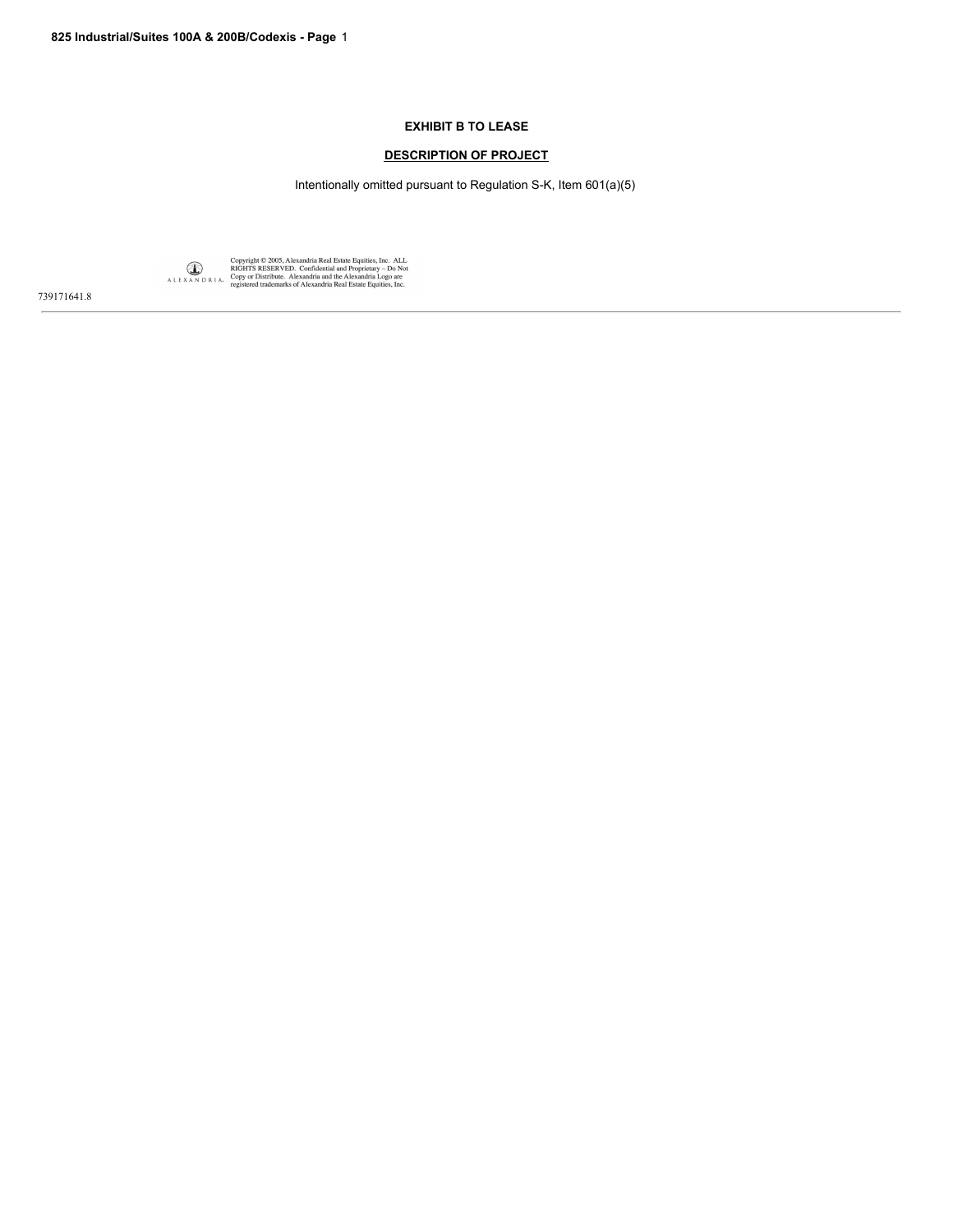### **EXHIBIT C TO LEASE**

### **WORK LETTER**

THIS WORK LETTER (this "**Work Letter**") is incorporated into that certain Lease Agreement (the " **Lease**") dated as of January 29, 2021 by and between **ARE-SAN FRANCISCO NO. 63, LLC**, a Delaware limited liability company (" **Landlord**"), and **CODEXIS, INC.**, a Delaware corporation (" **Tenant**"), and is attached to and made a part of that certain Lease Agreement dated January 29, 2021, by and between Landlord and Tenant. Any initially capitalized terms used but not defined herein shall have the meanings given them in the Lease.

#### 1. **General Requirements**.

i.**Tenant's Authorized Representative**. Tenant designates [\*\*\*] and [\*\*\*] (any such individual acting alone, "**Tenant's Representative**") as the only person authorized to act for Tenant pursuant to this Work Letter. Landlord shall not be obligated to respond to or act upon any request, approval, inquiry or other communication ("**Communication**") from or on behalf of Tenant in connection with this Work Letter unless such Communication is in writing from Tenant's Representative. Tenant may change either Tenant's Representative at any time upon not less than 5 business days advance written notice to Landlord. Neither Tenant nor Tenant's Representative shall be authorized to direct Landlord's contractors in the performance of Landlord's Work (as hereinafter defined).

ii.**Landlord's Authorized Representative**. Landlord designates [\*\*\*], [\*\*\*] and [\*\*\*] (any such individual acting alone, "**Landlord's Representative**") as the only persons authorized to act for Landlord pursuant to this Work Letter. Tenant shall not be obligated to respond to or act upon any request, approval, inquiry or other Communication from or on behalf of Landlord in connection with this Work Letter unless such Communication is in writing from Landlord's Representative. Landlord may change either Landlord's Representative at any time upon not less than 5 business days advance written notice to Tenant. Landlord's Representative shall be the sole persons authorized to direct Landlord's contractors in the performance of Landlord's Work.

iii.**Architects, Consultants and Contractors**. Landlord and Tenant hereby acknowledge and agree that: (i) Truebeck Construction shall be the general contractor for the Tenant Improvements (the "**General Contractor**"), (ii) the architect for the Tenant Improvements shall be DGA (the " **TI Architect**"), and (iii) any subcontractors for the Tenant Improvements shall be selected by Landlord, subject to Tenant's approval, which approval shall not be unreasonably withheld, conditioned or delayed. The General Contractor shall obtain at least 3 bids from subcontractors for the work of the major trades with respect to the Tenant Improvements. The contracts for the General Contractor and subcontractors shall be engaged by Landlord, with fees, general conditions and warranties consistent with market standards. Landlord has provided to Tenant a copy of the general conditions from Landlord's contract with the General Contractor and the fee for the General Contractor shall be as set forth in the Initial Budget.

### a. **Tenant Improvements**.

CI.

i.**Tenant Improvements Defined** . As used herein, "**Tenant Improvements** " shall mean all improvements to the Premises of a fixed and permanent nature as shown on the TI Construction Drawings, as defined in Section 2(c) below. Other than Landlord's Work (as defined in Section 3(a)) below, Landlord shall not have any obligation whatsoever with respect to the finishing of the Premises for Tenant's use and occupancy. The contemplated schedule for the Tenant Improvements is attached hereto as **Schedule 3** (the "**Schedule**").

ii.**Tenant's Space Plans**. Landlord and Tenant acknowledge and agree that the plan prepared by the TI Architect attached hereto as **Schedule 1** (the "**Space Plans**") has been approved by both Landlord and Tenant. Landlord and Tenant further acknowledge and agree that any changes to the Space Plans

 $\begin{array}{l} \mbox{Copyright} \textcircled{2005}, \mbox{Alexanderal Estate Equities, Inc. ALL}\\ \mbox{RIGHTS RESEWVED.} \textup{Confidental and Propreitary -- Do Not} \\ \mbox{Copy or Distribute. Alexander and the Alexanderia Logo or  
registered trademarks of Alexandria Real Estate Equities, Inc. \end{array}$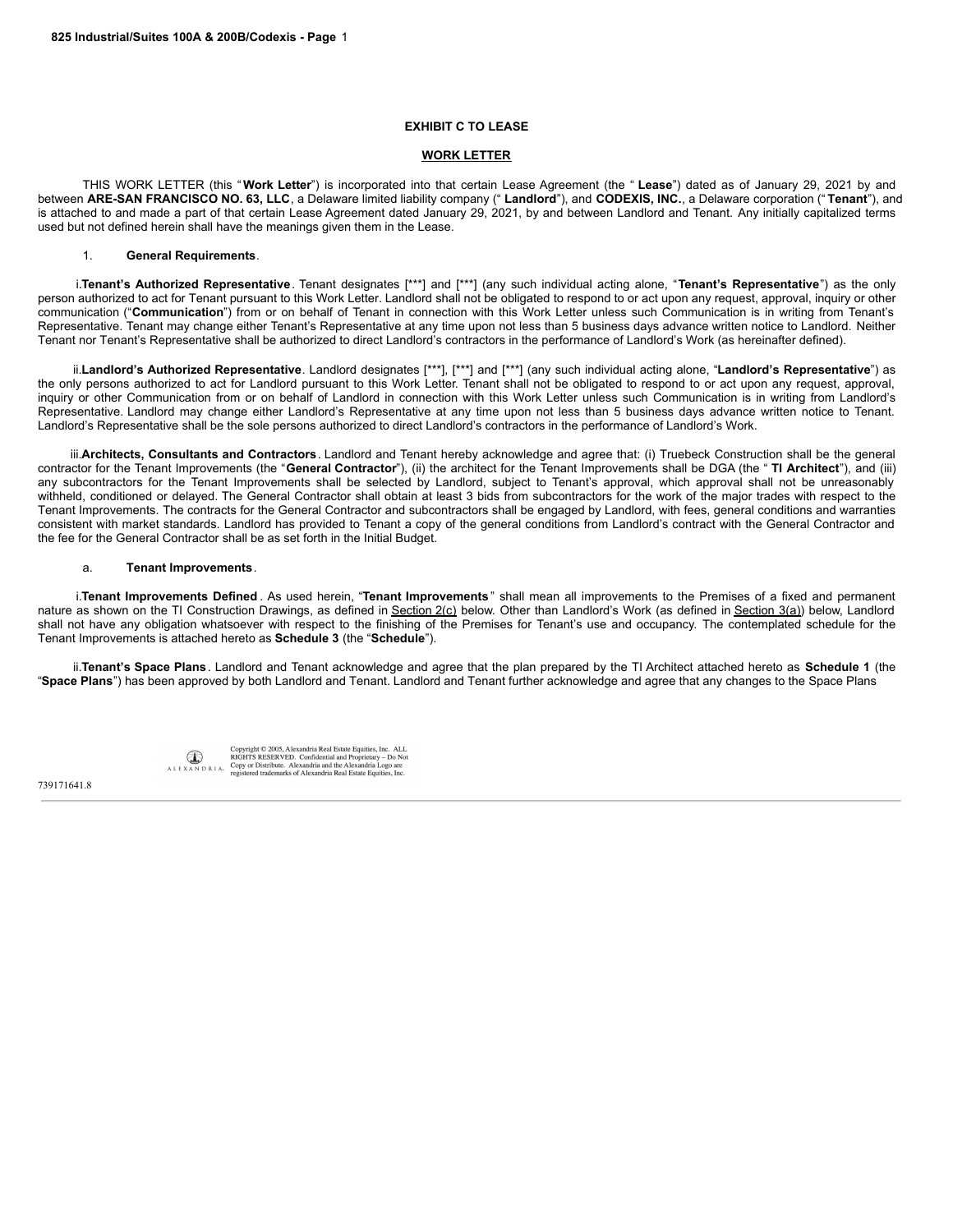requested by Tenant constitute a Change Request the cost of which changes shall be paid for by Tenant. Tenant shall be solely responsible for all costs incurred by Landlord to alter the Building (or Landlord's plans for the Building) as a result of Tenant's requested changes.

iii.**Working Drawings**. Landlord shall cause the TI Architect to prepare and deliver to Tenant for review and comment construction plans, specifications and drawings for the Tenant Improvements ("**TI Construction Drawings**"), which TI Construction Drawings shall be prepared substantially in accordance with the Space Plans. Tenant shall be solely responsible for ensuring that the TI Construction Drawings reflect Tenant's requirements for the Tenant Improvements. Tenant shall deliver its written comments on the TI Construction Drawings to Landlord not later than 10 business days after Tenant's receipt of the same; provided, however, that Tenant may not disapprove any matter that is consistent with the Space Plans without submitting a Change Request. Landlord and the TI Architect shall consider all such comments in good faith and shall, within 10 business days after receipt, notify Tenant how Landlord proposes to respond to such comments, but Tenant's review rights pursuant to the foregoing sentence shall not delay the design or construction schedule for the Tenant Improvements. Any disputes in connection with such comments shall be resolved in accordance with Section 2(d) hereof. Provided that the design reflected in the TI Construction Drawings is consistent with the Space Plans, Tenant shall approve the TI Construction Drawings submitted by Landlord, unless Tenant submits a Change Request. Once approved by Tenant, subject to the provisions of Section 4 below, Landlord shall not materially modify the TI Construction Drawings except as may be reasonably required in connection with the issuance of the TI Permit (as defined in Section 3(b) below).

iv.**Approval and Completion**. It is hereby acknowledged by Landlord and Tenant that the TI Construction Drawings must be completed and approved not later than March 17, 2021, in order for the Tenant Improvements to be Substantially Complete by the Target Commencement Date (as defined in the Lease). Upon any dispute regarding the design of the Tenant Improvements, which is not settled within 10 business days after notice of such dispute is delivered by one party to the other, Tenant may make the final decision regarding the design of the Tenant Improvements, provided (i) Tenant acts reasonably and such final decision is either consistent with or a compromise between Landlord's and Tenant's positions with respect to such dispute, (ii) that all costs and expenses resulting from any such decision by Tenant shall be payable out of the TI Fund (as defined in Section 5(d) below), and (iii) Tenant's decision will not affect the base Building, structural components of the Building or any Building Systems (in which case Landlord shall make the final decision). Any changes to the TI Construction Drawings following Landlord's and Tenant's approval of same requested by Tenant shall be processed as provided in Section 4 hereof.

#### b. **Performance of Landlord's Work**.

i.**Definition of Landlord's Work**. As used herein, "**Landlord's Work**" shall mean the work of constructing the Tenant Improvements. In addition to Landlord's Work, Landlord shall be responsible, at Landlord's cost, for the substantial completion, in accordance with applicable Legal Requirements and in a good and workmanlike manner, of the building shell and related site improvements consisting of the elements described on the Basis of Design attached hereto as **Schedule 2** under the categories of "Cold Shell" and "Full Shell Warm Up" and related site improvements marked with an "X".

Tenant shall be solely responsible for ensuring that the design and specifications for the Tenant Improvements are consistent with Tenant's requirements. Landlord shall be responsible for obtaining all permits, approvals and entitlements necessary in connection with the performance and Substantial Completion of Landlord's Work, but shall have no obligation to, and shall not, secure any permits, approvals or entitlements related to Tenant's use of the Premises or Tenant's business operations therein.

ii.**Commencement and Permitting**. Landlord shall commence construction of the Tenant Improvements upon obtaining a building permit (the "**TI Permit**") authorizing the construction of the Tenant Improvements consistent with the TI Construction Drawings approved by Tenant. The cost of

| ☎<br>ALEXANDRIA. | Copyright © 2005, Alexandria Real Estate Equities, Inc. ALL<br>RIGHTS RESERVED. Confidential and Proprietary - Do Not<br>Copy or Distribute. Alexandria and the Alexandria Logo are |
|------------------|-------------------------------------------------------------------------------------------------------------------------------------------------------------------------------------|
|                  | registered trademarks of Alexandria Real Estate Equities, Inc.                                                                                                                      |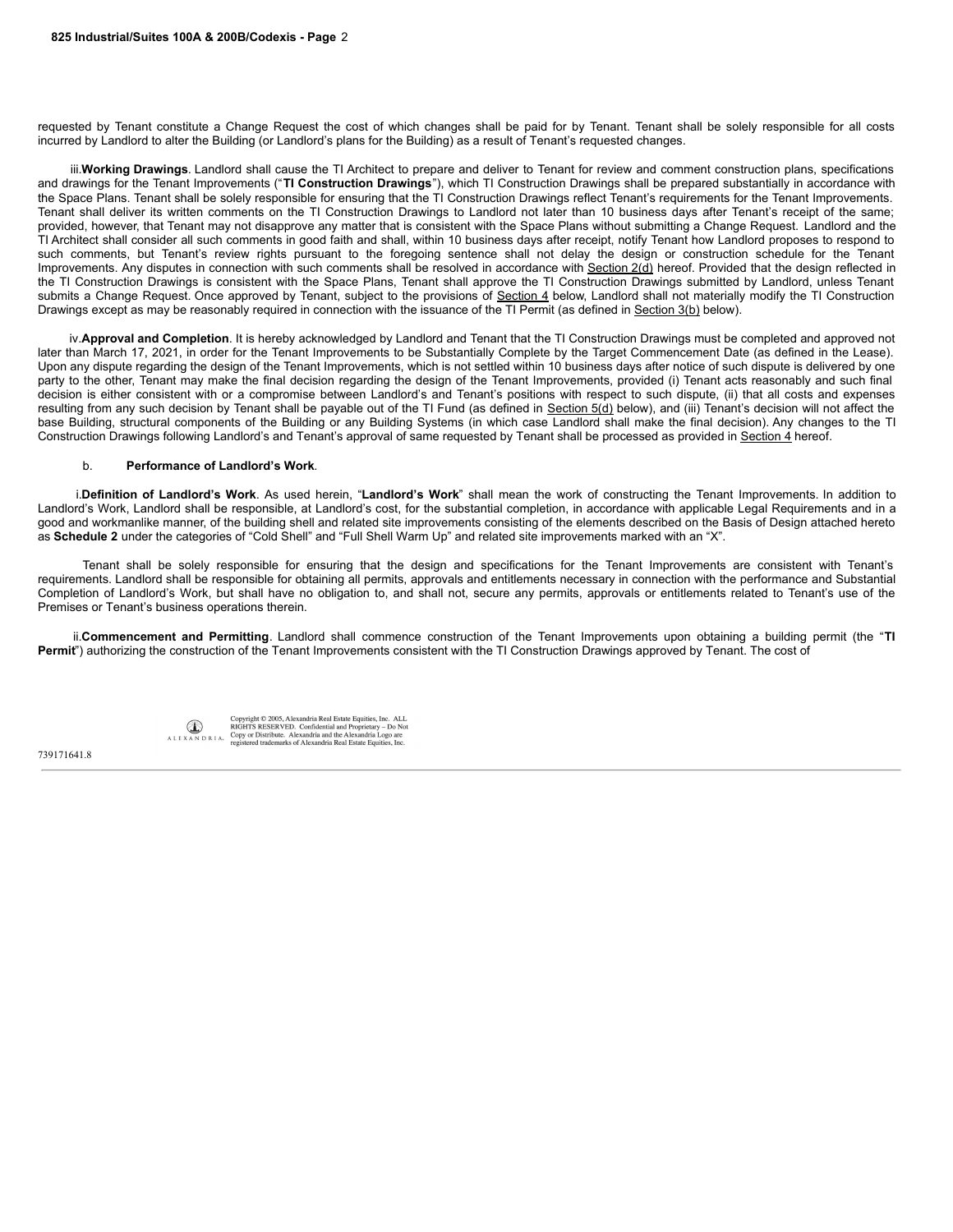obtaining the TI Permit shall be payable from the TI Fund. Tenant shall assist Landlord in obtaining the TI Permit. If any Governmental Authority having jurisdiction over the construction of Landlord's Work or any portion thereof shall impose terms or conditions upon the construction thereof that: (i) are inconsistent with Landlord's obligations hereunder, (ii) increase the cost of constructing Landlord's Work, or (iii) will materially delay the construction of Landlord's Work, Landlord and Tenant shall reasonably and in good faith seek means by which to mitigate or eliminate any such adverse terms and conditions.

iii.**Completion of the Tenant Improvements**. Landlord shall substantially complete or cause to be substantially completed the Tenant Improvements in a good and workmanlike manner, in compliance with Legal Requirements, the TI Construction Drawings and the TI Permit subject, in each case, to Minor Variations and normal "punch list" items of a non-material nature that do not interfere with the use of the Premises and with a certificate or temporary certificate of occupancy (or an equivalent approval having been issued) for the Premises permitting lawful occupancy of the Premises (but specifically excluding any permits, licenses or other governmental approvals required to be obtained in connection with Tenant's operations in the Premises) ("**Substantial Completion**" or "**Substantially Complete**"). Upon Substantial Completion of the Tenant Improvements, Landlord shall require the TI Architect and the General Contractor to execute and deliver, for the benefit of Tenant and Landlord, a Certificate of Substantial Completion in the form of the American Institute of Architects (" **AIA**") document G704. For purposes of this Work Letter, "**Minor Variations**" shall mean any non-material modifications reasonably required: (i) to comply with all applicable Legal Requirements and/or to obtain or to comply with any required permit (including the TI Permit); (ii) to comply with any request by Tenant for modifications to the Tenant Improvements; (iii) to comport with good design, engineering, and construction practices that are not material; or (iv) to make reasonable adjustments for field deviations or conditions encountered during the construction of the Tenant Improvements. Landlord shall promptly undertake and complete, or cause to be completed, all punch list items. Tenant shall have no obligation to restore the Tenant Improvements at the expiration of the Term.

iv.**Selection of Materials**. Where more than one type of material or structure is indicated on the TI Construction Drawings approved by Landlord and Tenant, the option will be selected at Landlord's reasonable discretion. As to all building materials and equipment that Landlord is obligated to supply under this Work Letter, Landlord shall select the manufacturer thereof in its sole and absolute discretion.

v.**Delivery of the Premises**. When the Tenant Improvements are Substantially Complete, subject to the remaining terms and provisions of this Section 3(e), Tenant shall accept the Premises. Tenant's taking possession and acceptance of the Premises shall not constitute a waiver of: (i) any warranty with respect to workmanship (including installation of equipment) or material (exclusive of equipment provided directly by manufacturers), (ii) any non-compliance of the Tenant Improvements with applicable Legal Requirements, or (iii) any claim that the Tenant Improvements were not completed substantially in accordance with the TI Construction Drawings (subject to Minor Variations and such other changes as are permitted hereunder) (collectively, a " **Construction Defect**"). Tenant shall have one year after Substantial Completion within which to notify Landlord of any such Construction Defect discovered by Tenant, and Landlord shall use reasonable efforts to remedy or cause the responsible contractor to remedy any such Construction Defect within 30 days thereafter, at no expense to Tenant. Notwithstanding the foregoing, Landlord shall not be in default under the Lease if the applicable contractor, despite Landlord's reasonable efforts, fails to remedy such Construction Defect within such 30-day period. If the contractor fails to remedy such Construction Defect within a reasonable time, Landlord shall use reasonable efforts to remedy the Construction Defect within a reasonable period.

Tenant shall be entitled to receive the benefit of all construction warranties and manufacturer's equipment warranties relating to equipment installed in the Premises. If requested by Tenant, Landlord shall attempt to obtain extended warranties from manufacturers and suppliers of such equipment, but the cost of any such extended warranties shall be borne solely out of the TI Fund.

> $\circledcirc$ ALEXANDRIA.

Copyright © 2005, Alexandria Real Estate Equities, Inc. ALL RIGHTS RESERVED. Confidential and Pr rietary  $-$  Do Not RIGHTS RESERVED. Confidential and Proprietary – Do No<br>Copy or Distribute. Alexandria and the Alexandria Logo are<br>registered trademarks of Alexandria Real Estate Equities, Inc.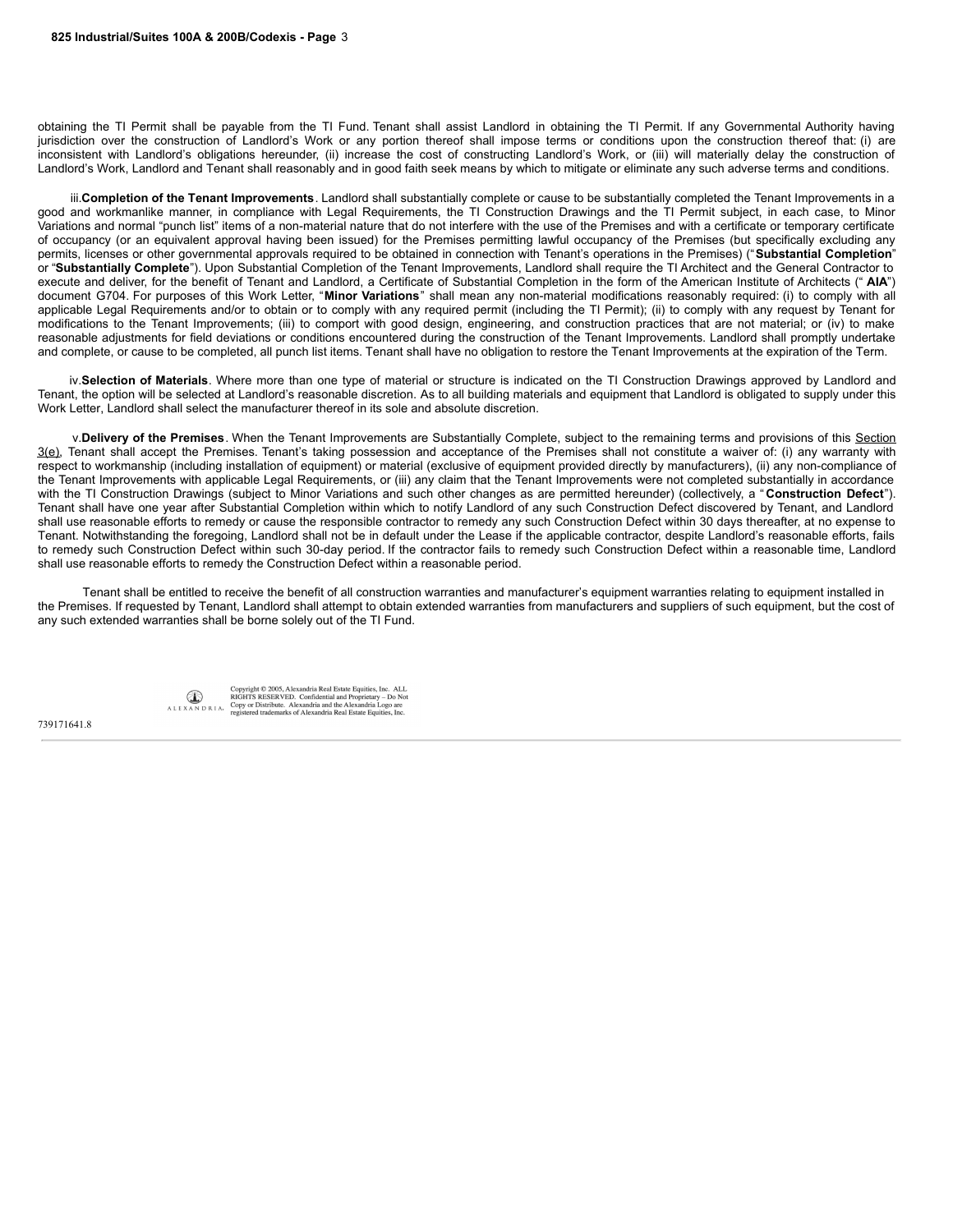vi.**Commencement Date Delay**. Except as otherwise provided in the Lease, Delivery of the Premises shall occur when the Tenant Improvements have been Substantially Completed, except to the extent that completion of the Tenant Improvements shall have been actually delayed by any one or more of the following causes ("**Tenant Delay**"):

1. Tenant's Representative was not available within the time period set forth in this Work Letter (or, if no time period is set forth in this Work Letter, then within 2 business days) to give or receive any Communication or to take any other action required to be taken by Tenant hereunder;

2. Tenant's request for Change Requests (as defined in Section 4(a) below) whether or not any such Change Requests are actually performed;

3. Construction of any Change Requests;

4. Tenant's request for materials, finishes or installations are not consistent with Building standard materials, finishes or installations and require unusually long lead times, provided that promptly after Landlord learns of such long lead times, Landlord informs Tenant that the requested items will require unusually long lead times;

5. Tenant's delay in reviewing, revising or approving plans and specifications beyond the periods set forth herein;

6. Tenant's delay in providing information critical to the normal progression of the Project. Tenant shall provide such information as soon as reasonably possible, but in no event longer than one week after receipt of any request for such information from Landlord;

7. Tenant's delay in making payments to Landlord for any Excess TI Costs (as defined in Section 5(d) below) with respect to which Landlord has delivered an invoice to Tenant pursuant to Section 5(d) below;

8. Tenant's delay in the approval of the Initial Budget or any amendment thereto that results in the process for review and approval of such Initial Budget or any particular amendment, as applicable, extending for a period in excess of 3 business days after delivery of such Initial Budget or amendment to Tenant for approval; or

9. Any other act or omission by Tenant or any Tenant Party (as defined in the Lease), or persons employed by any of such persons that continues for more than 1 day after Landlord's written notice thereof to Tenant.

If Delivery is delayed for any of the foregoing reasons, then Landlord shall cause the TI Architect to certify the date on which the Tenant Improvements would have been Substantially Completed but for such Tenant Delay and such certified date shall be the date of Delivery.

c. **Changes**. Any changes requested by Tenant to the Tenant Improvements shall be requested and instituted in accordance with the provisions of this Section 4 and shall be subject to the written approval of Landlord and the TI Architect, such approval not to be unreasonably withheld, conditioned or delayed.

i.**Tenant's Request For Changes** . If Tenant shall request changes to the Tenant Improvements ("**Changes**"), Tenant shall request such Changes by notifying Landlord in writing in substantially the same form as the AIA standard change order form (a " **Change Request**"), which Change Request shall detail the nature and extent of any such Change. Such Change Request must be signed by Tenant's Representative. Landlord shall, before proceeding with any Change, use commercially reasonable efforts

 $^{\circledR}$ 

Copyright © 2005, Alexandria Real Estate Equities, Inc. ALL RIGHTS RESERVED. Confidential and Proprietary – Do Not Copy or Distribute. Alexandria dat the Alexandria Logo are registered trademarks of Alexandria Real Estate ANDRIA.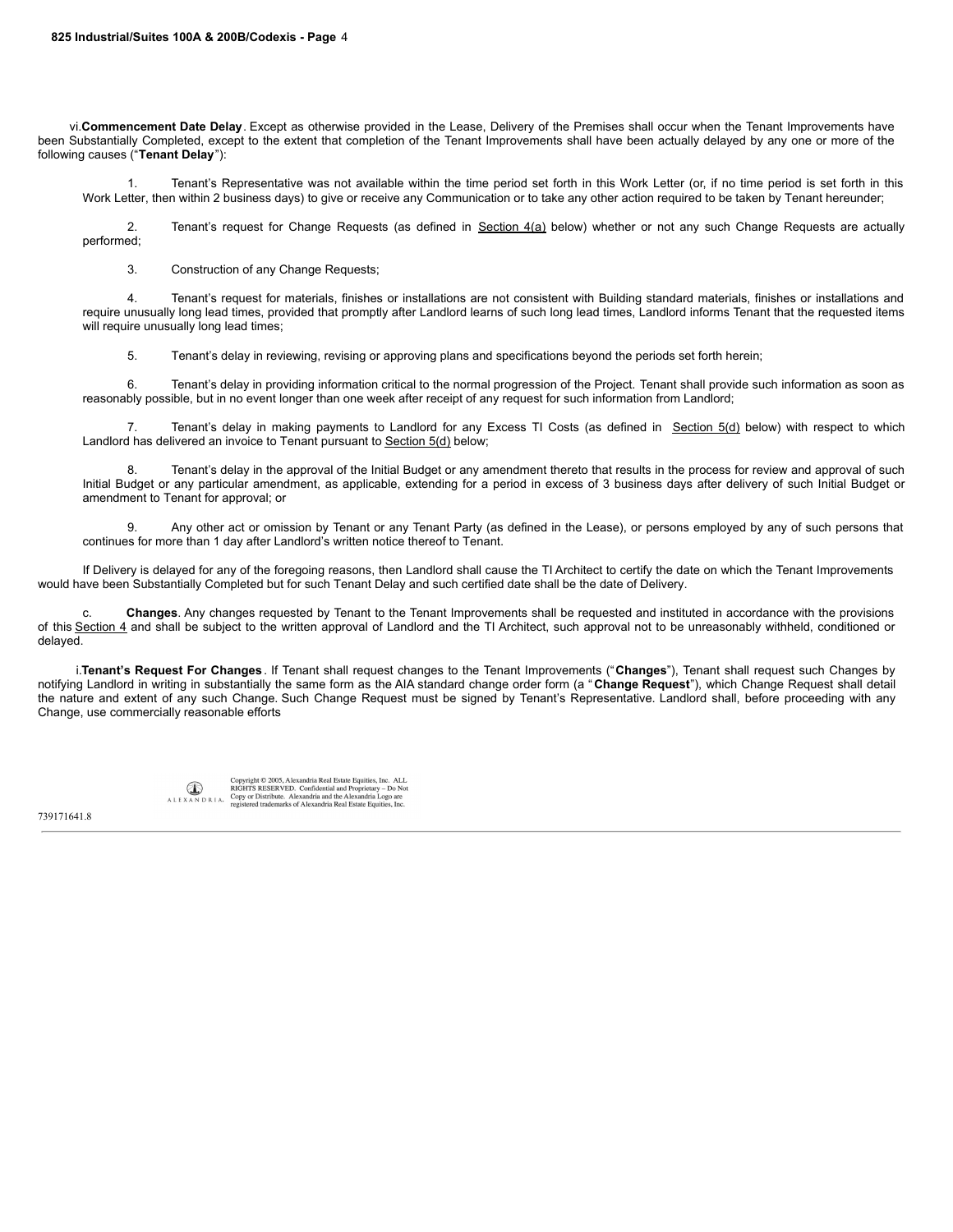to respond to Tenant as soon as is reasonably possible with an estimate of: (i) the time it will take, and (ii) the architectural and engineering fees and costs that will be incurred, to analyze such Change Request (which costs shall be paid from the TI Fund to the extent actually incurred, whether or not such change is implemented). Landlord shall thereafter submit to Tenant in writing, within 5 business days of receipt of the Change Request (or such longer period of time as is reasonably required depending on the extent of the Change Request), an analysis of the additional cost or savings involved, including, without limitation, architectural and engineering costs and the period of time, if any, that the Change will extend the date on which the Tenant Improvements are Substantially Complete. Any such delay in the completion of the Tenant Improvements caused by a Change, including any suspension of the Tenant Improvements while any such Change is being evaluated and/or designed, shall be Tenant Delay.

ii.**Implementation of Changes**. If Tenant: (i) approves in writing the cost or savings and the estimated extension in the time for completion of the Tenant Improvements, if any, and (ii) deposits with Landlord any Excess TI Costs required in connection with such Change, Landlord shall cause the approved Change to be instituted. Notwithstanding any approval or disapproval by Tenant of any estimate of the delay caused by such proposed Change, the TI Architect's reasonable determination of the amount of Tenant Delay in connection with such Change shall be final and binding on Landlord and Tenant.

d. **Costs**.

i.**Budget For Tenant Improvements** . Before the commencement of construction of the Tenant Improvements, Landlord shall obtain a detailed breakdown by trade of the estimated costs incurred or that will be incurred in connection with the design and construction of the Tenant Improvements (the "**Initial Budget**"). Tenant shall have the right to review and approve, which approval shall not be unreasonably, withheld, conditioned or delayed, the Initial Budget and any amendments to the Initial Budget. Notwithstanding anything to the contrary contained herein, if Tenant does not deliver to Landlord written notice of Tenant's approval or disapproval of the Initial Budget or any amendments thereto within 3 business days after Landlord's delivery thereof to Tenant, the same shall constitute a Tenant Delay. Upon Tenant's approval (or deemed approval) thereof, the Initial Budget or any such amendments thereto shall be deemed the "**Budget**" for purposes of this Work Letter. The Initial Budget shall be based upon the TI Construction Drawings approved by Tenant and shall include a payment to Landlord of administrative rent ("**Administrative Rent**") equal to 3% of the TI Costs (but not to exceed \$150,000 in the aggregate) for monitoring and inspecting the construction of the Tenant Improvements and Changes, which sum shall be payable from the TI Fund (as defined in Section  $5(d)$ ). Administrative Rent shall be payable out of the TI Fund. Landlord shall make its records with respect to the Tenant Improvements available to Tenant on an "open book" basis throughout the design and construction of the Tenant Improvements.

ii.**TI Allowance**. Landlord shall provide to Tenant a tenant improvement allowance (collectively, the "**TI Allowance**") as follows:

1. a "**Tenant Improvement Allowance** " in the maximum amount of \$175.00 per rentable square foot in the Premises, which is included in the Base Rent set forth in the Lease; and

2. an "**Additional Tenant Improvement Allowance** " in the maximum amount of \$75.00 per rentable square foot in the Premises, to the extent used, result in TI Rent as set forth in Section 4(b) of the Lease.

Tenant shall notify Landlord prior to the commencement of construction of the Tenant Improvements how much Additional Tenant Improvement Allowance Tenant has elected to receive from Landlord. Such election shall be final and binding on Tenant, and may not thereafter be modified without Landlord's consent, which may be granted or withheld in Landlord's sole and absolute subjective discretion. The TI Allowance shall be disbursed in accordance with this Work Letter.

 $\bigotimes \text{Copyright} \textcircled{\textbf{2005}}, \text{Alexanderi} \text{Real} \text{ State Equities, Inc. ALL RIGHTS RESREVED. \text{Confidential and Property} - DO Not \text{A L EX AND R1 A. \text{ Copyrighted } \text{Log over District} \text{ind } \text{Lagardria Logo are required to be a more good performance.}$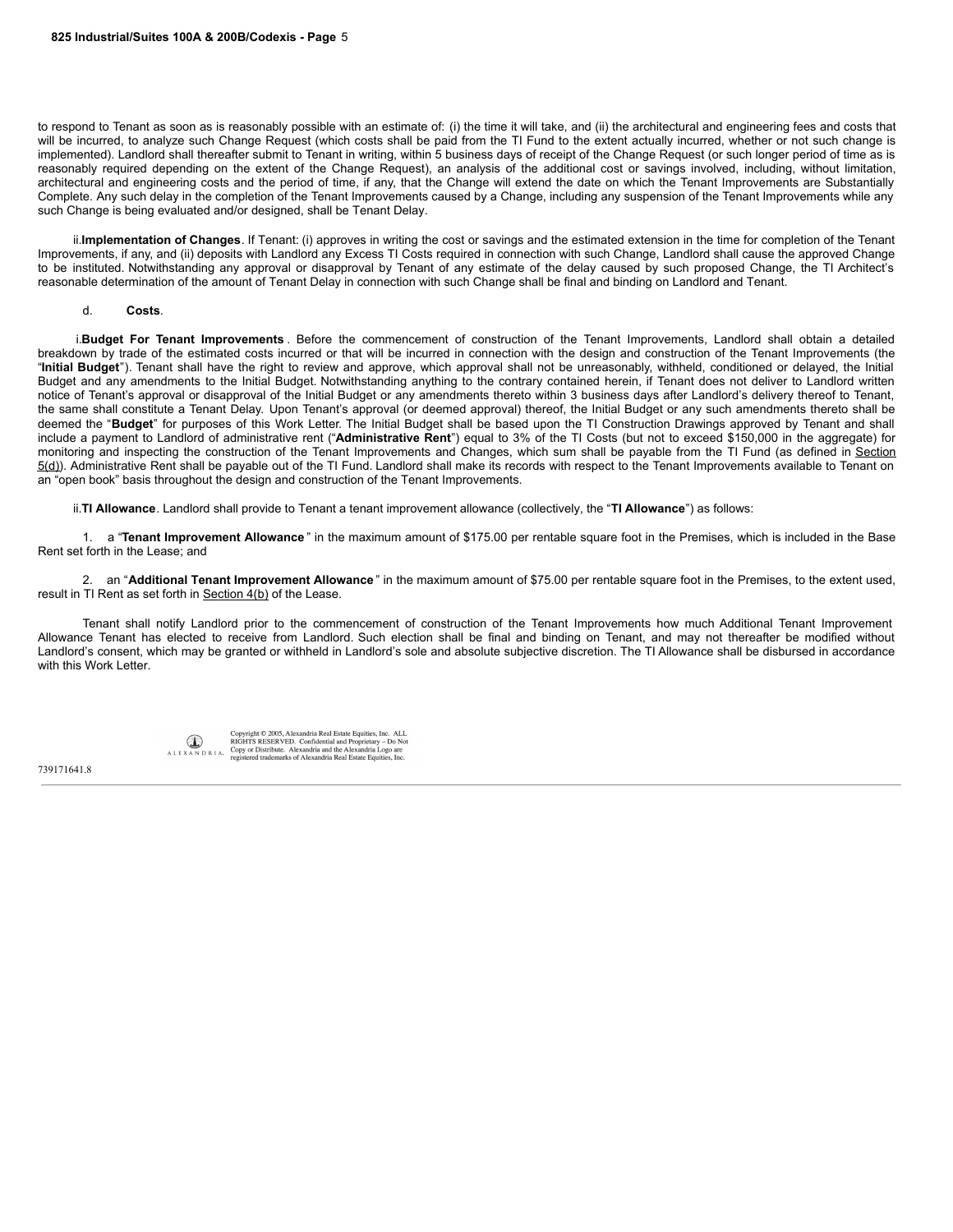In addition to the TI Allowance, Landlord shall pay the reasonable cost for the TI Architect to prepare an initial test fit for the Premises and one revision.

Tenant shall have no right to the use or benefit (including any reduction to or payment of Base Rent) of any portion of the TI Allowance not required for the design, construction or management of (i) the Tenant Improvements described in the TI Construction Drawings approved pursuant to Section 2(d) or (ii) any Changes pursuant to Section 4.

i.**Costs Includable in TI Fund** . The TI Fund shall be used solely for the payment of design, permits and construction costs in connection with the construction of the Tenant Improvements, including, without limitation, the cost of electrical power and other utilities used in connection with the construction of the Tenant Improvements, the cost of preparing the Space Plans and the TI Construction Drawings, all costs set forth in the Budget, including Landlord's Administrative Rent, Landlord's out-of-pocket expenses, costs resulting from Tenant Delays and the cost of Changes (collectively, " **TI Costs**"). Notwithstanding anything to the contrary contained herein, the TI Fund shall not be used to purchase any furniture, personal property or other non-Building system materials or equipment, including, but not limited to, Tenant's voice or data cabling, non-ducted biological safety cabinets and other scientific equipment not incorporated into the Tenant Improvements. For the avoidance of doubt, TI Costs shall not include (i) the remediation of Hazardous Materials discovered in the Premises during the construction of Landlord's Work requiring remediation, (ii) attorneys' fees incurred by Landlord in connection with the negotiation of construction contracts for Landlord's Work, or attorneys' fees, experts' fees and other costs incurred in connection with disputes with third parties in connection with Landlord's Work, (iii) interest and other costs of financing to the cost of Landlord's Work, (iv) the cost of delays in the construction of Landlord's Work arising other than in connection with Changes or other Tenant Delays, or (v) the cost of repairing or restoring Landlord's Work if Landlord's Work is damaged prior to the Substantial Completion of Landlord's Work as a result of a fire or other casualty.

i.**Excess TI Costs**. Landlord shall have no obligation to bear any portion of the cost of any of the Tenant Improvements except to the extent of the TI Allowance. If at any time and from time-to-time, the remaining TI Costs under the Budget exceed the remaining unexpended TI Allowance ("**Excess TI Costs**"), the monthly disbursements of the TI Allowance shall be made in the proportion that the remaining TI Allowance bears to the outstanding TI Costs under the Budget, and Tenant, within 15 business days after Landlord's delivery to Tenant of an invoice therefor, shall fund the balance of each such monthly draw. If Tenant fails to deposit any Excess TI Costs with Landlord, Landlord shall have all of the rights and remedies set forth in the Lease for nonpayment of Rent (including, but not limited to, the right to interest at the Default Rate and the right to assess a late charge). For purposes of any litigation instituted with regard to such amounts, those amounts required to be paid by Tenant will be deemed Rent under the Lease. The TI Allowance and Excess TI Costs are herein referred to as the "**TI Fund**." Notwithstanding anything to the contrary set forth in this Section 5(d), Tenant shall be fully and solely liable for TI Costs and the cost of Minor Variations in excess of the TI Allowance.

### 2. **Tenant Access**.

A L E X

ii.**Tenant's Access Rights**. Landlord hereby agrees to permit Tenant access, at Tenant's sole risk and expense, to the Building (i) 30 days prior to the Commencement Date to perform any work ("**Tenant's Work**") required by Tenant other than Landlord's Work, provided that such Tenant's Work is coordinated with the TI Architect and the General Contractor, complies with the Lease and all other reasonable restrictions and conditions Landlord may impose, and does not otherwise interfere with the completion of the Tenant Improvements and (ii) prior to the completion of Landlord's Work, to inspect and observe work in process; all such access shall be during normal business hours or at such other times as are reasonably designated by Landlord. Notwithstanding the foregoing, Tenant shall have no right to enter onto the Premises or the Project unless and until Tenant shall deliver to Landlord evidence reasonably satisfactory to Landlord demonstrating that any insurance reasonably required by Landlord in connection with such pre-commencement access (including, but not limited to, any insurance that Landlord may

 $\label{eq:200} \begin{minipage}{0.9\textwidth} \begin{minipage}{0.9\textwidth} \begin{tabular}{p{0.8cm}} \textbf{Copyright} @ 2005, Alexandre Real State Equities, Inc. ALL. \end{tabular} \end{minipage} \begin{minipage}{0.9\textwidth} \begin{tabular}{p{0.8cm}} \textbf{ReIDHTS RESRYED.} Consider a blue Alexandria Long order is a red and the Alexander Log of a red. \end{tabular} \end{minipage} \begin{minipage}{0.9\textwidth} \begin{tabular}{p{0.8cm}} \textbf{A.} & \textbf{1.} \\ \textbf{0.} & \textbf{0.} \\ \text$ ◑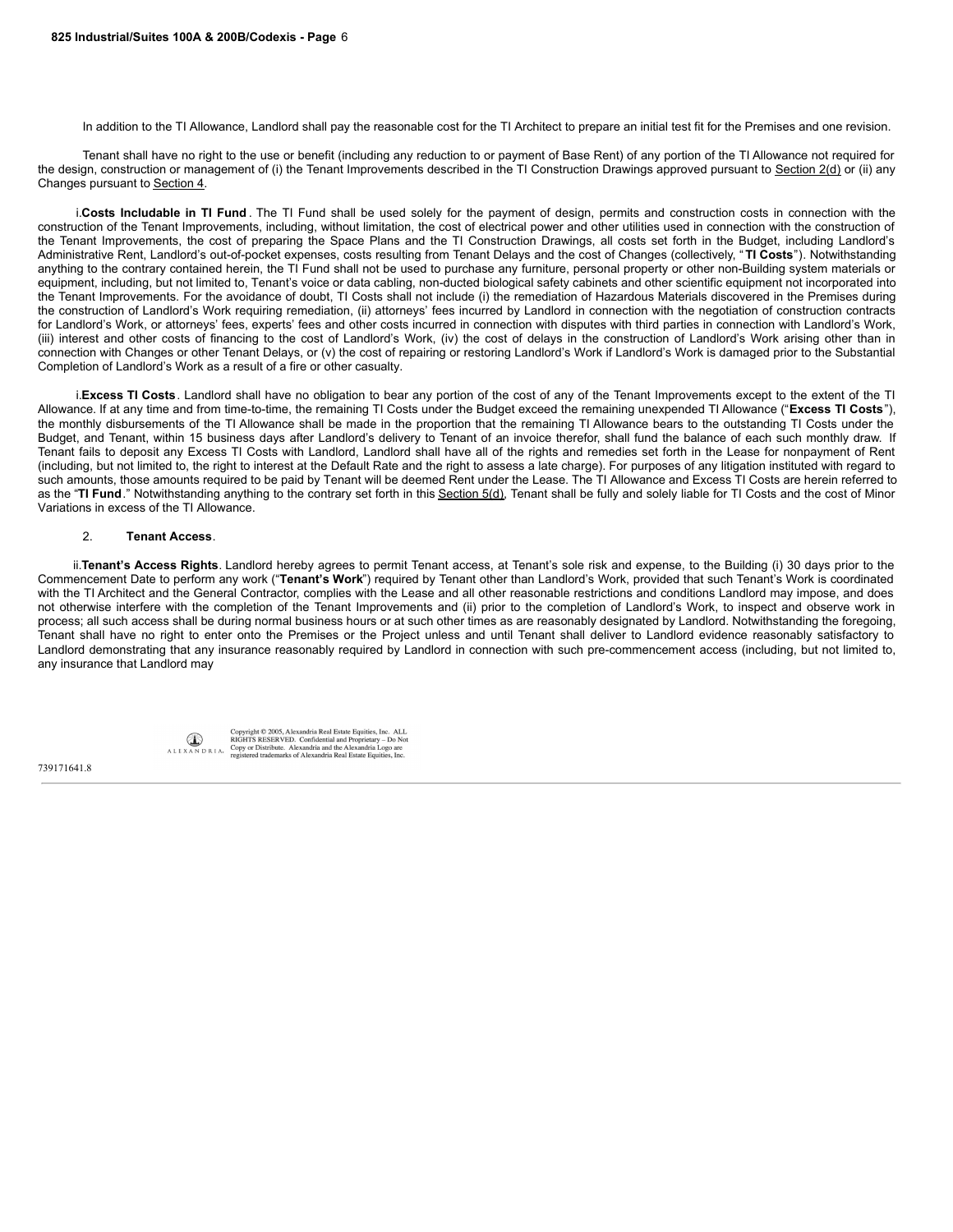require pursuant to the Lease) is in full force and effect. Any entry by Tenant shall comply with all established safety practices of Landlord's contractor and Landlord until completion of Landlord's Work and acceptance thereof by Tenant.

iii.**No Interference**. Neither Tenant nor any Tenant Party (as defined in the Lease) shall interfere with the performance of Landlord's Work, nor with any inspections or issuance of final approvals by applicable Governmental Authorities, and upon any such interference, Landlord shall have the right to exclude Tenant and any Tenant Party from the Premises and the Project until Substantial Completion of Landlord's Work.

iv.**No Acceptance of Premises**. The fact that Tenant may, with Landlord's consent, enter into the Project prior to the date Landlord's Work is Substantially Complete for the purpose of performing Tenant's Work shall not be deemed an acceptance by Tenant of possession of the Premises, but in such event Tenant shall defend with counsel reasonably acceptable by Landlord, indemnify and hold Landlord harmless from and against any loss of or damage to Tenant's property, completed work, fixtures, equipment, materials or merchandise, and from liability for death of, or injury to, any person, caused by the act or omission of Tenant or any Tenant Party during such early entry.

#### 3. **Miscellaneous**.

v.**Consents**. Whenever consent or approval of either party is required under this Work Letter, that party shall not unreasonably withhold, condition or delay such consent or approval, unless expressly set forth herein to the contrary.

vi.**Modification**. No modification, waiver or amendment of this Work Letter or of any of its conditions or provisions shall be binding upon Landlord or Tenant unless in writing signed by Landlord and Tenant.

vii.**No Default Funding**. In no event shall Landlord have any obligation to fund any portion of the TI Allowance or to perform any Landlord's Work during any period that Tenant is in Default under the Lease.

ALEX.

 $\bigotimes \text{Copyright} @ 2005, Alexandria Real Estate Equities, Inc. ALL RIGHTS RESERVED. Conditional and Propricary – Do Not  $\wedge$  NO R1 A. Copy or D Stilbute. Alexandria and the Alexandria Logo are registered trademarks of Alexandria Real Estate Equities, Inc.$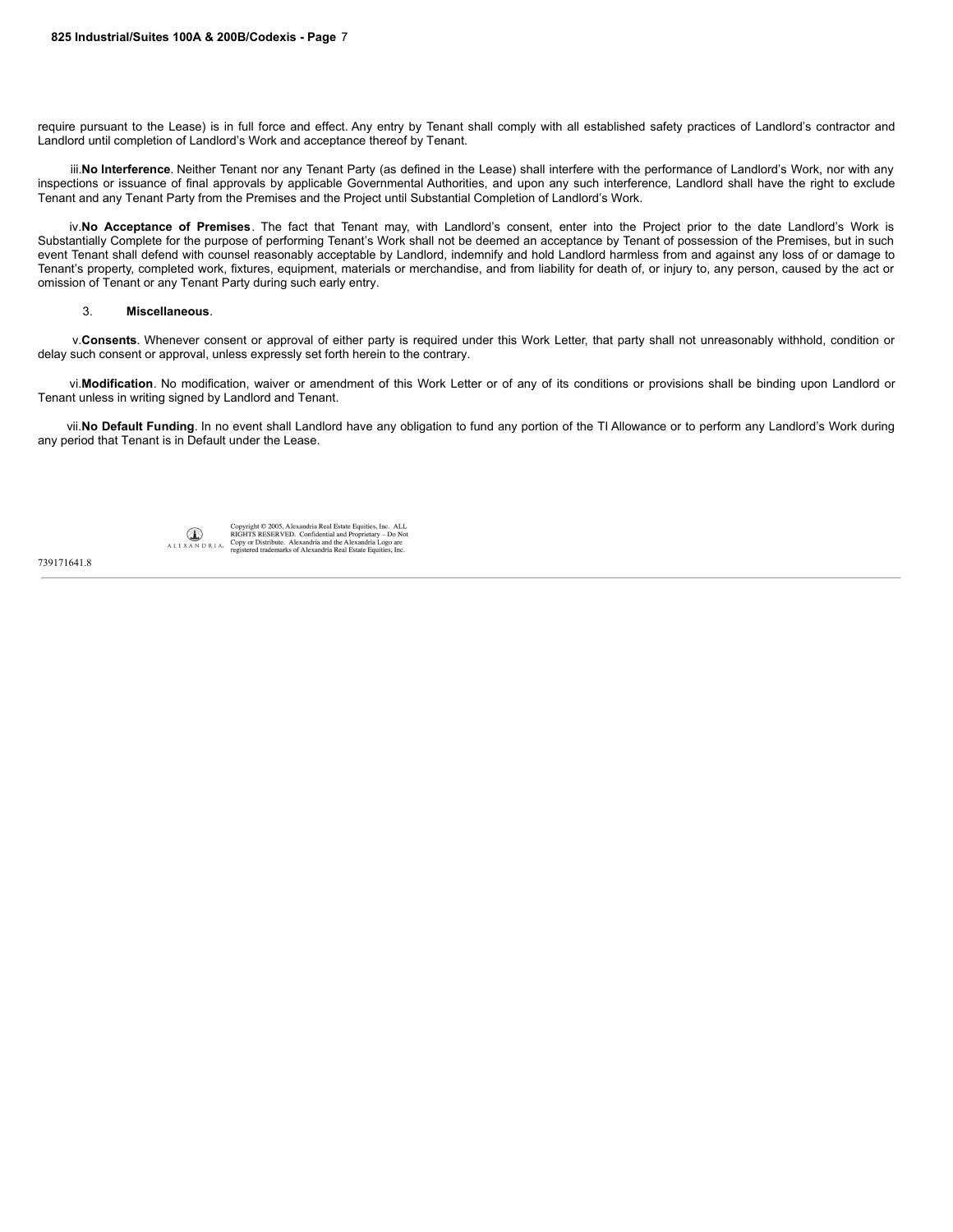# **Schedule 1 to Exhibit C**

### **Space Plans**

Intentionally omitted pursuant to Regulation S-K, Item 601(a)(5)

 $\bigotimes \text{Copyright © 2005, Alexandria Real Battle Equities, Inc. ALL Copy or District. Additional and Proplicative Copy on District. A lexical data and Proplicative Copy are required trademarks of Alexandria Real State Equities, Inc.$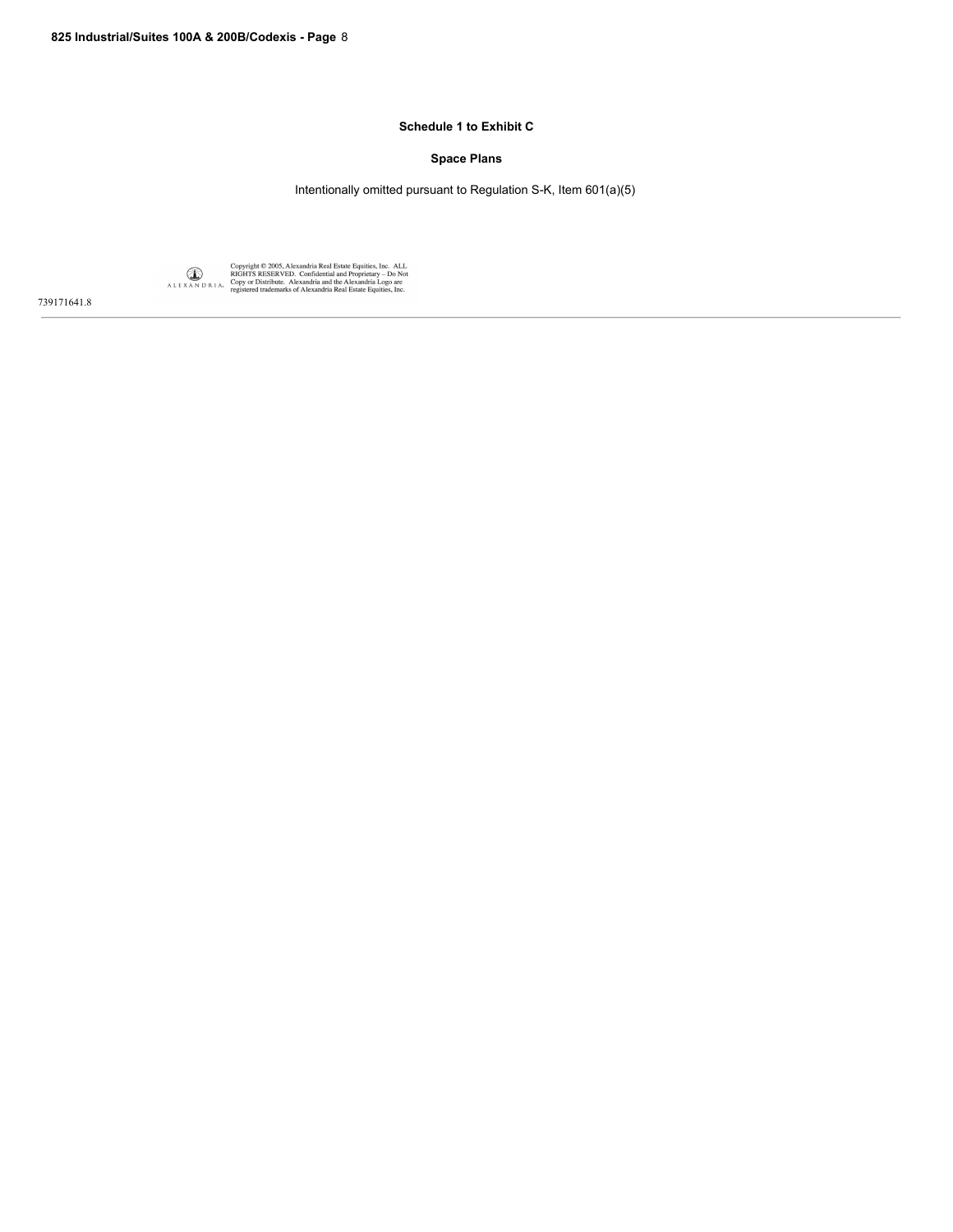# **Schedule 2 to Exhibit C**

# **Basis of Design**

Intentionally omitted pursuant to Regulation S-K, Item 601(a)(5)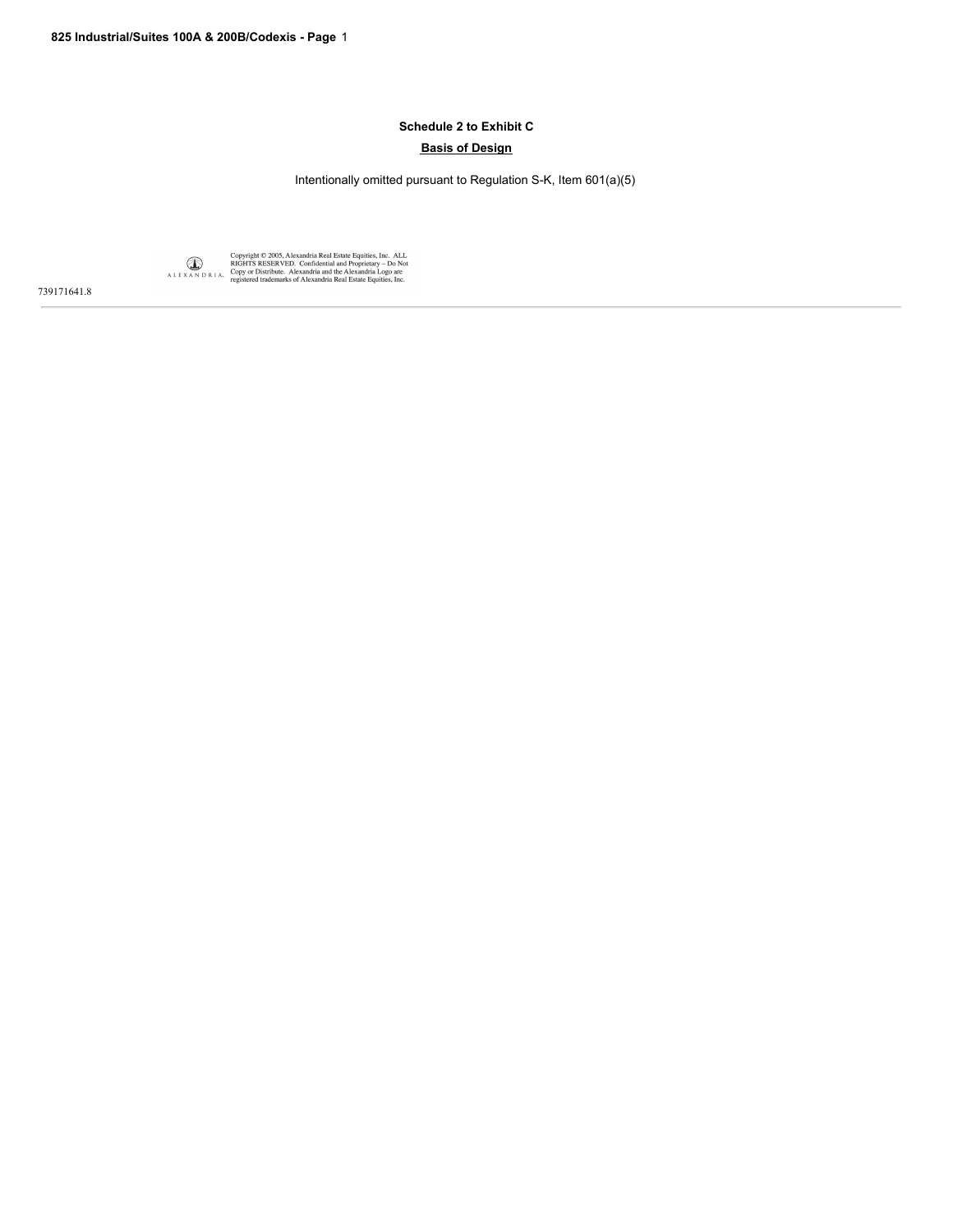# **Schedule 3 to Exhibit C**

## **Schedule**

Intentionally omitted pursuant to Regulation S-K, Item 601(a)(5)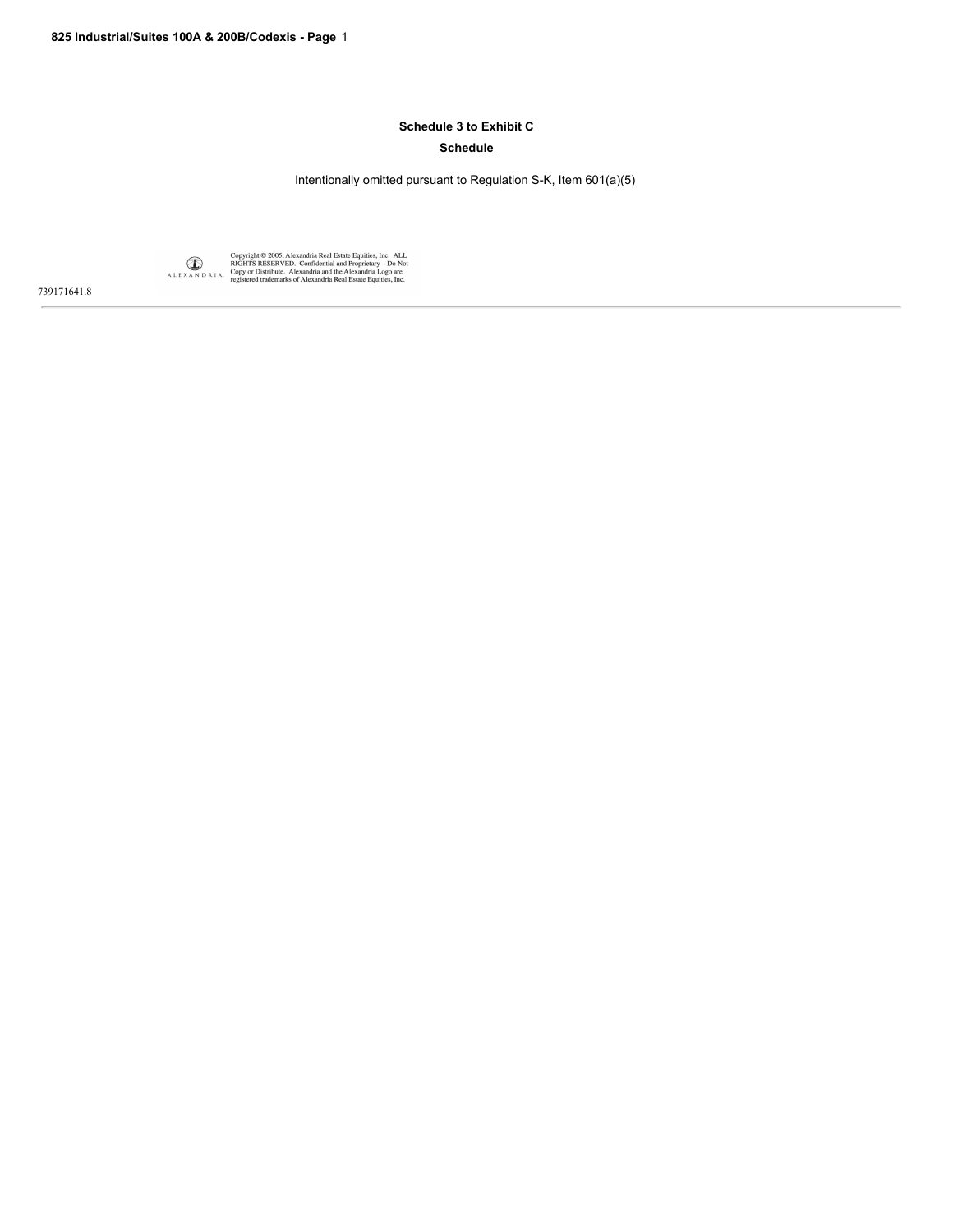### **EXHIBIT D TO LEASE**

### **ACKNOWLEDGMENT OF COMMENCEMENT DATE**

This **ACKNOWLEDGMENT OF COMMENCEMENT DATE** is made this \_\_\_\_\_ day of \_\_\_\_\_\_\_\_\_\_\_\_\_\_, \_\_\_\_, between **ARE-SAN FRANCISCO NO. 63, LLC**, a Delaware limited liability company (" **Landlord**"), and **CODEXIS, INC.**, a Delaware corporation (" **Tenant**"), and is attached to and made a part of the Lease dated \_\_\_\_\_\_\_\_\_\_\_\_\_\_, \_\_\_\_\_ (the "**Lease**"), by and between Landlord and Tenant. Any initially capitalized terms used but not defined herein shall have the meanings given them in the Lease.

Landlord and Tenant hereby acknowledge and agree, for all purposes of the Lease, that the Commencement Date of the Base Term of the Lease is , ithe Rent Commencement Date is entitled is and the termination date of the Base Term of the Lease shall be midnight on \_\_\_\_\_\_\_\_\_\_\_\_\_\_, \_\_\_\_\_\_. In case of a conflict between the terms of the Lease and the terms of this Acknowledgment of Commencement Date, this Acknowledgment of Commencement Date shall control for all purposes.

IN WITNESS WHEREOF, Landlord and Tenant have executed this ACKNOWLEDGMENT OF COMMENCEMENT DATE to be effective on the date first above written.

### **TENANT:**

**CODEXIS, INC.**, a Delaware corporation

 $By:$ Its:

 $By:$ Its:

### **LANDLORD:**

**ARE-SAN FRANCISCO NO. 63, LLC**, a Delaware limited liability company

By: ALEXANDRIA REAL ESTATE EQUITIES, L.P., a Delaware limited partnership, managing member

By: ARE-QRS CORP., a Maryland corporation, general partner



Copyright © 2005, Alexandria Real Estate Equities, Inc. ALL<br>RIGHTS RESERVED. Confidential and Proprietary – Do Not<br>Copy or Distribute. Alexandria and the Alexandria Logo are<br>registered trademarks of Alexandria Real Estate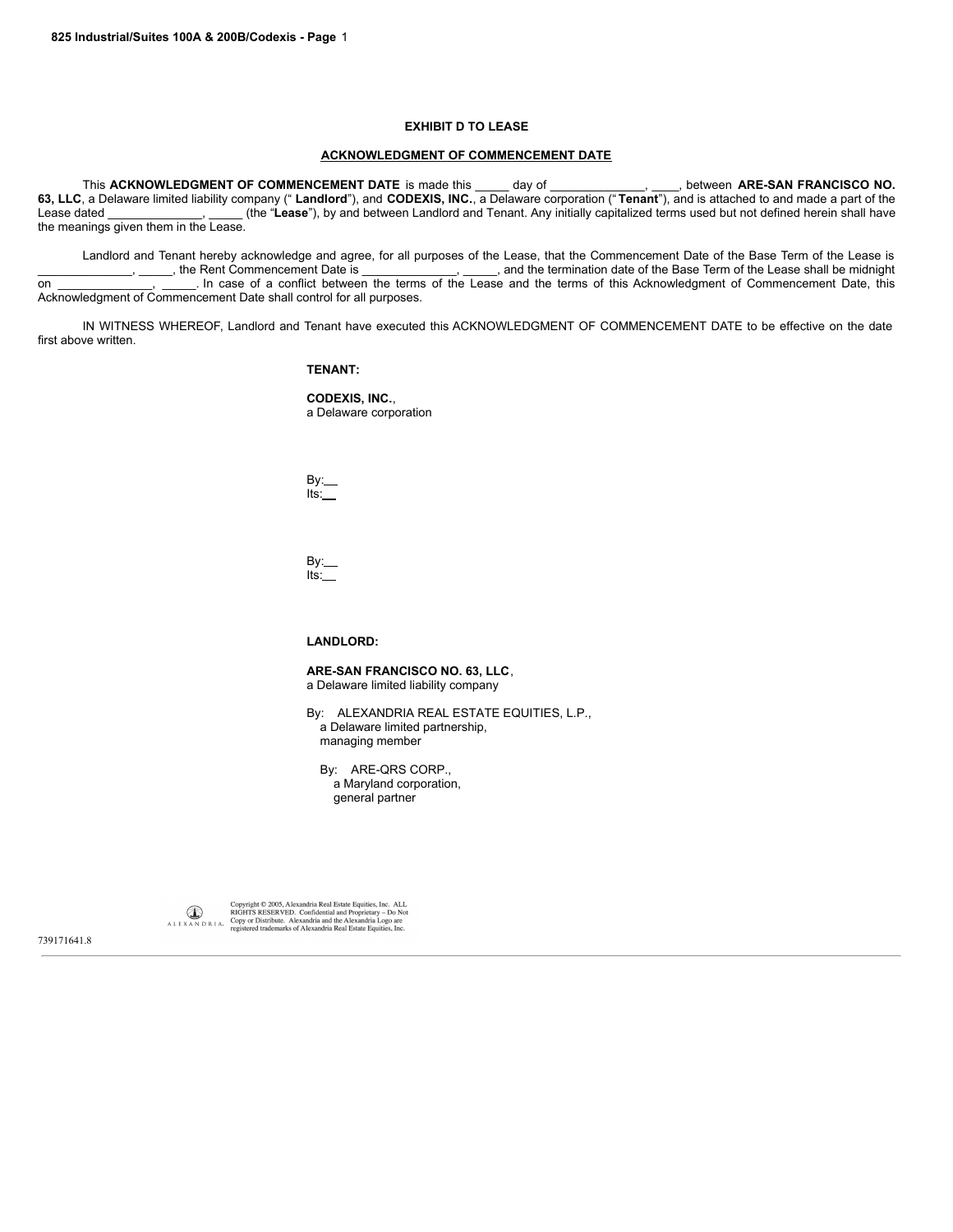By: Its: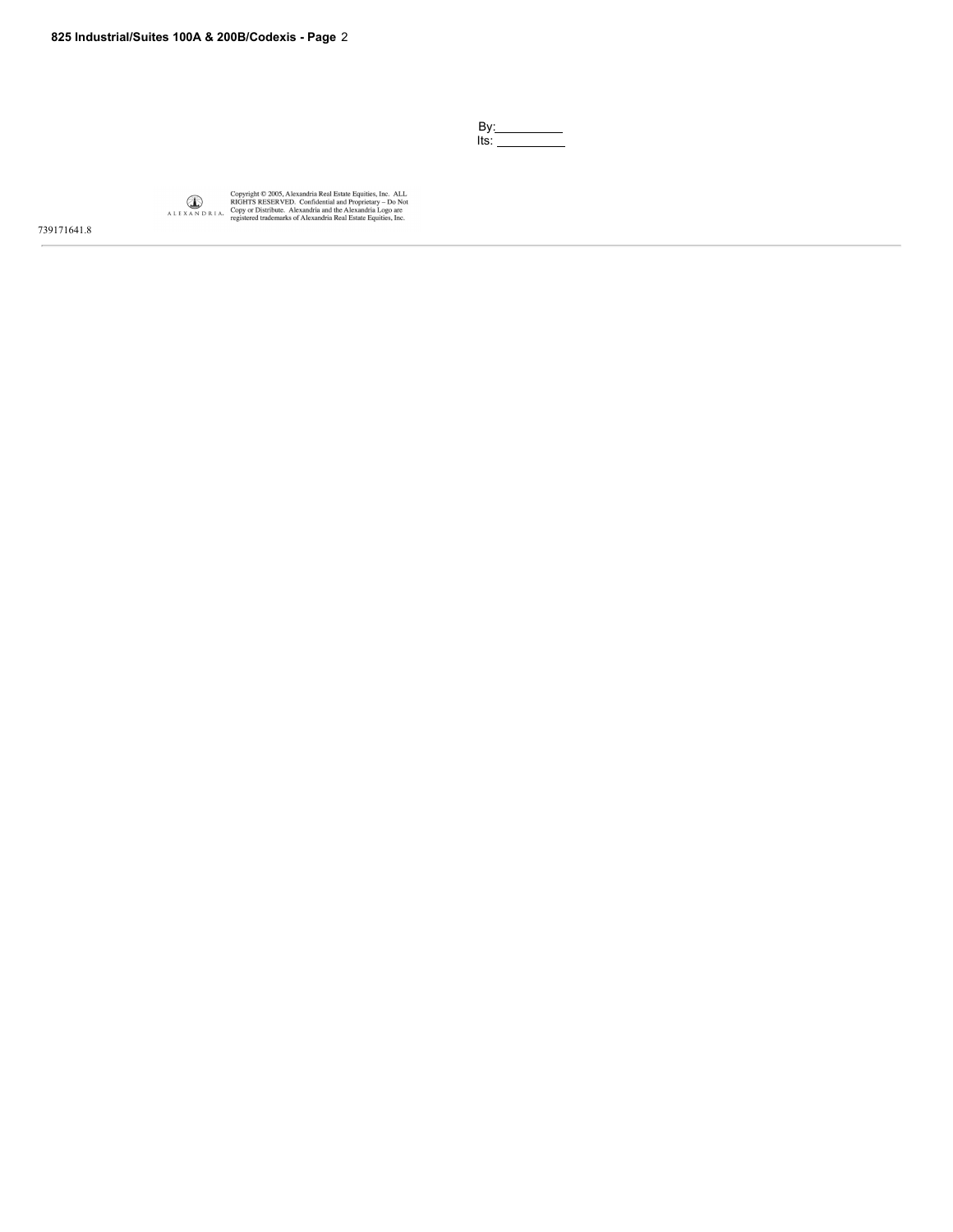# **EXHIBIT E TO LEASE**

## **Rules and Regulations**

Intentionally omitted pursuant to Regulation S-K, Item 601(a)(5)

 $\bigotimes \text{Copyright} @ 2005, \text{Alexanderal State Equities, Inc. ALL, RIGHTS RESERVED. \textbf{Confidential and Property-Do Not} \wedge \textbf{Copy or District} \textbf{N-cal} @ 10000 are used to get a {\tt ALEX} and the {\tt ALEX} and {\tt BCA} are Equations. A {\tt L.S. A DE.}$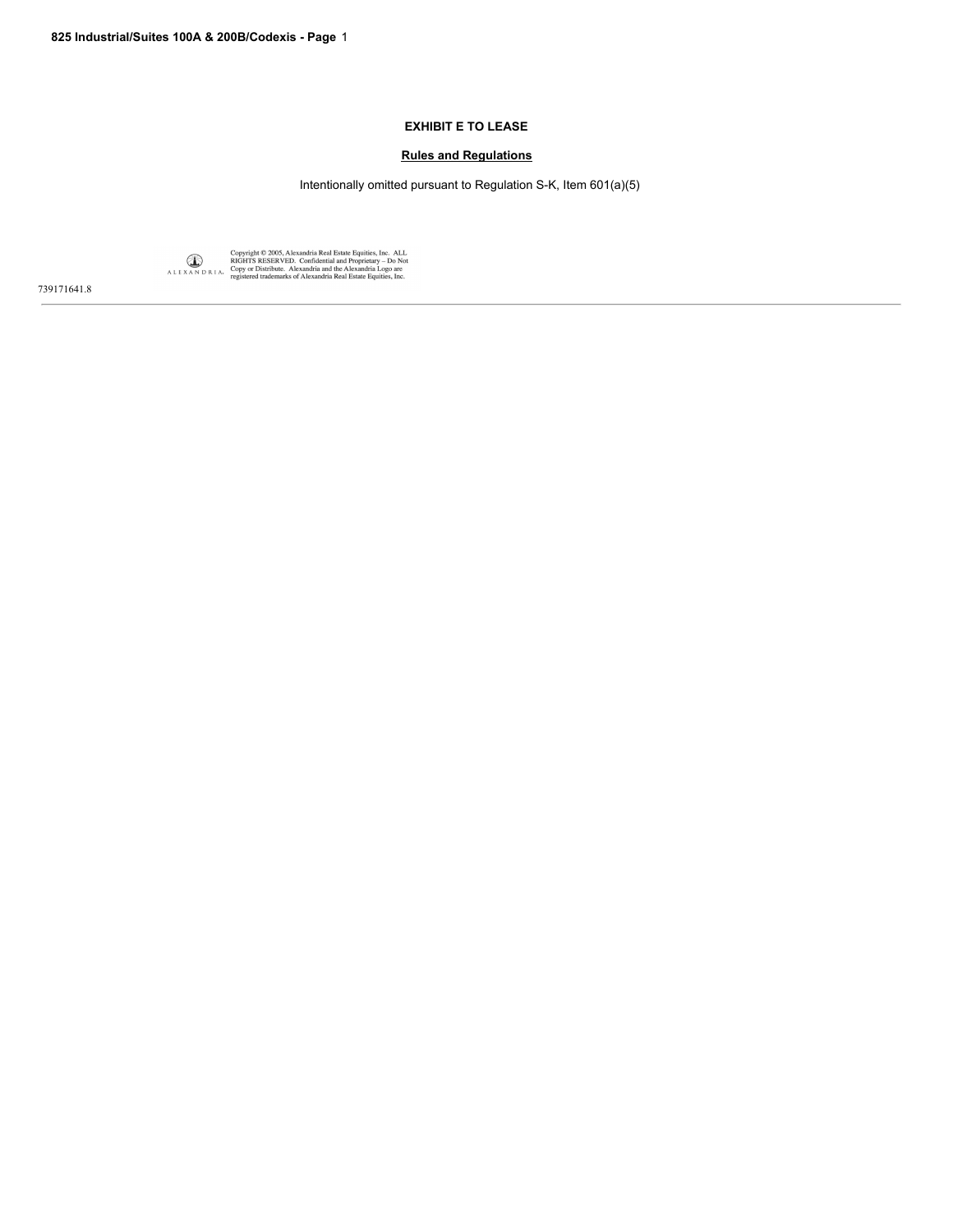# **EXHIBIT F TO LEASE**

# **TENANT'S PERSONAL PROPERTY**

None.

 $\bigotimes \text{Copyright} @ 2005, \text{Alexanderal State Equities, Inc. ALL} \\ \text{RUCHTS RESRYEDD. Configuration and Propertently -- Do Not\\ \text{Copyright} @ 2003. \text{Copy or District} \\ \text{Copyright} @ 4 \text{the Australian Log} \\ \text{A L E X AN D R1 A.} \\ \text{registered trademarks of Alexandria Real State Equities, Inc.}$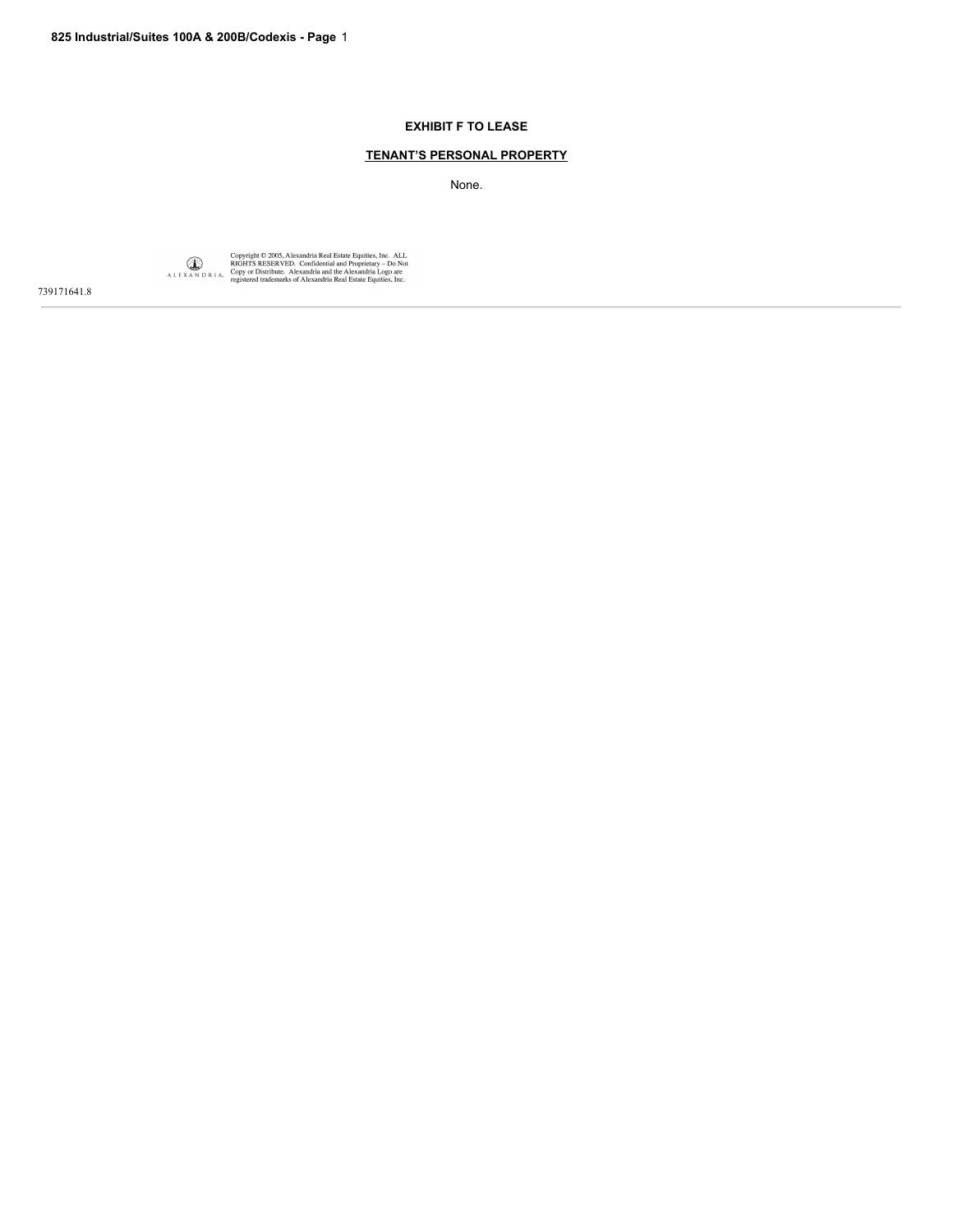# **EXHIBIT G TO LEASE**

## **ORDER**

Intentionally omitted pursuant to Regulation S-K, Item 601(a)(5)

 $\bigotimes \text{Copyright} @ 2005, \text{Alexanderal State Equities, Inc. ALL} \\ \text{RCHHTS RESRYEDD. Configuration and Propertetary- Do Not} \\ \text{Copyright} @ \text{Copyright} \\ \text{A L E X AN DR 1 A. Copy or District} \\ \text{Listing} \\ \text{A L E X AN DR 1 A.}$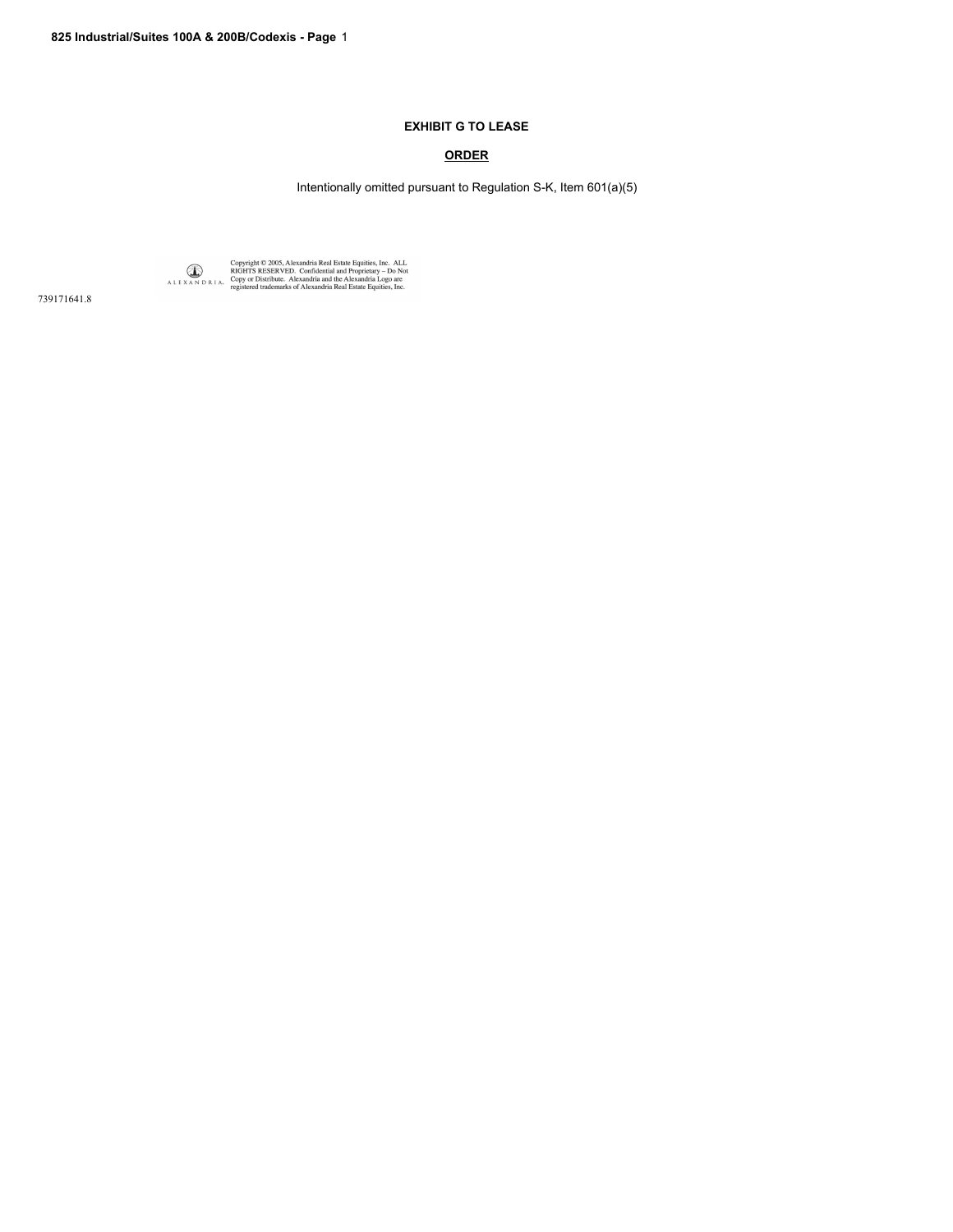### **CERTIFICATION**

I, John J. Nicols, certify that:

- 1. I have reviewed this Quarterly Report on Form 10-Q of Codexis, Inc.;
- 2. Based on my knowledge, this report does not contain any untrue statement of a material fact or omit to state a material fact necessary to make the statements made, in light of the circumstances under which such statements were made, not misleading with respect to the period covered by this report;
- 3. Based on my knowledge, the financial statements, and other financial information included in this report, fairly present in all material respects the financial condition, results of operations and cash flows of the registrant as of, and for, the periods presented in this report;
- 4. The registrant's other certifying officer(s) and I are responsible for establishing and maintaining disclosure controls and procedures (as defined in Exchange Act Rules 13a-15(e) and 15d-15(e)) and internal control over financial reporting (as defined in Exchange Act Rules 13a-15(f) and 15d-15(f)) for the registrant and have:
	- (a) Designed such disclosure controls and procedures, or caused such disclosure controls and procedures to be designed under our supervision, to ensure that material information relating to the registrant, including its consolidated subsidiaries, is made known to us by others within those entities, particularly during the period in which this report is being prepared;
	- (b) Designed such internal control over financial reporting, or caused such internal control over financial reporting to be designed under our supervision, to provide reasonable assurance regarding the reliability of financial reporting and the preparation of financial statements for external purposes in accordance with generally accepted accounting principles;
	- (c) Evaluated the effectiveness of the registrant's disclosure controls and procedures and presented in this report our conclusions about the effectiveness of the disclosure controls and procedures, as of the end of the period covered by this report based on such evaluation; and
	- (d) Disclosed in this report any change in the registrant's internal control over financial reporting that occurred during the registrant's most recent fiscal quarter (the registrant's fourth fiscal quarter in the case of an annual report) that has materially affected, or is reasonably likely to materially affect, the registrant's internal control over financial reporting; and
- 5. The registrant's other certifying officer(s) and I have disclosed, based on our most recent evaluation of internal control over financial reporting, to the registrant's auditors and the audit committee of the registrant's board of directors (or persons performing the equivalent functions):
	- (a) All significant deficiencies and material weaknesses in the design or operation of internal control over financial reporting which are reasonably likely to adversely affect the registrant's ability to record, process, summarize and report financial information; and
	- (b) Any fraud, whether or not material, that involves management or other employees who have a significant role in the registrant's internal control over financial reporting.

Date: May 7, 2021

/s/ John J. Nicols

John J. Nicols President and Chief Executive Officer (principal executive officer)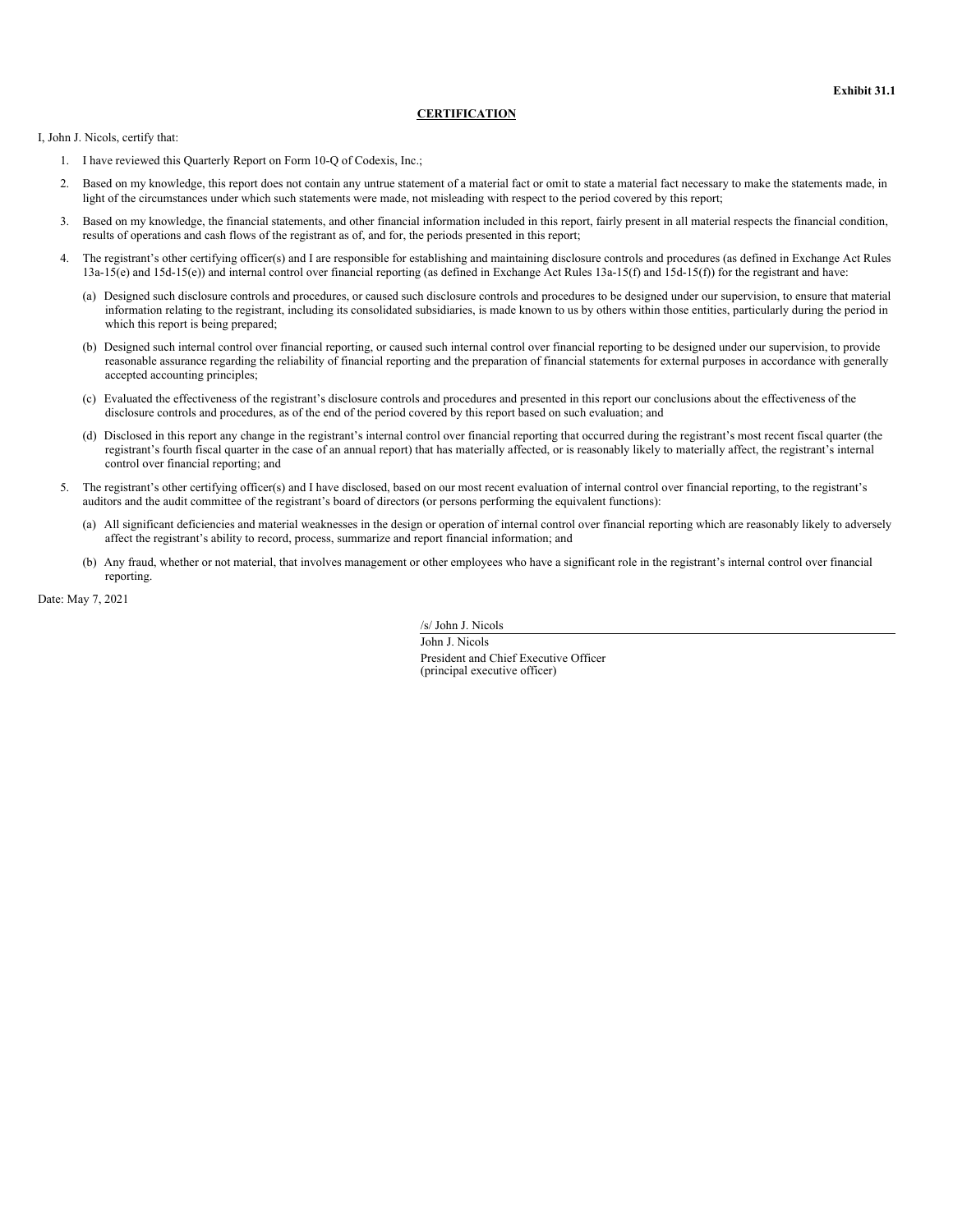### **CERTIFICATION**

I, Ross Taylor, certify that:

- 1. I have reviewed this Quarterly Report on Form 10-Q of Codexis, Inc.;
- 2. Based on my knowledge, this report does not contain any untrue statement of a material fact or omit to state a material fact necessary to make the statements made, in light of the circumstances under which such statements were made, not misleading with respect to the period covered by this report;
- 3. Based on my knowledge, the financial statements, and other financial information included in this report, fairly present in all material respects the financial condition, results of operations and cash flows of the registrant as of, and for, the periods presented in this report;
- 4. The registrant's other certifying officer(s) and I are responsible for establishing and maintaining disclosure controls and procedures (as defined in Exchange Act Rules 13a-15(e) and 15d-15(e)) and internal control over financial reporting (as defined in Exchange Act Rules 13a-15(f) and 15d-15(f)) for the registrant and have:
	- (a) Designed such disclosure controls and procedures, or caused such disclosure controls and procedures to be designed under our supervision, to ensure that material information relating to the registrant, including its consolidated subsidiaries, is made known to us by others within those entities, particularly during the period in which this report is being prepared;
	- (b) Designed such internal control over financial reporting, or caused such internal control over financial reporting to be designed under our supervision, to provide reasonable assurance regarding the reliability of financial reporting and the preparation of financial statements for external purposes in accordance with generally accepted accounting principles;
	- (c) Evaluated the effectiveness of the registrant's disclosure controls and procedures and presented in this report our conclusions about the effectiveness of the disclosure controls and procedures, as of the end of the period covered by this report based on such evaluation; and
	- (d) Disclosed in this report any change in the registrant's internal control over financial reporting that occurred during the registrant's most recent fiscal quarter (the registrant's fourth fiscal quarter in the case of an annual report) that has materially affected, or is reasonably likely to materially affect, the registrant's internal control over financial reporting; and
- 5. The registrant's other certifying officer(s) and I have disclosed, based on our most recent evaluation of internal control over financial reporting, to the registrant's auditors and the audit committee of the registrant's board of directors (or persons performing the equivalent functions):
	- (a) All significant deficiencies and material weaknesses in the design or operation of internal control over financial reporting which are reasonably likely to adversely affect the registrant's ability to record, process, summarize and report financial information; and
	- (b) Any fraud, whether or not material, that involves management or other employees who have a significant role in the registrant's internal control over financial reporting.

Date: May 7, 2021

/s/ Ross Taylor

Ross Taylor Senior Vice President and Chief Financial Officer (principal financial and accounting officer)